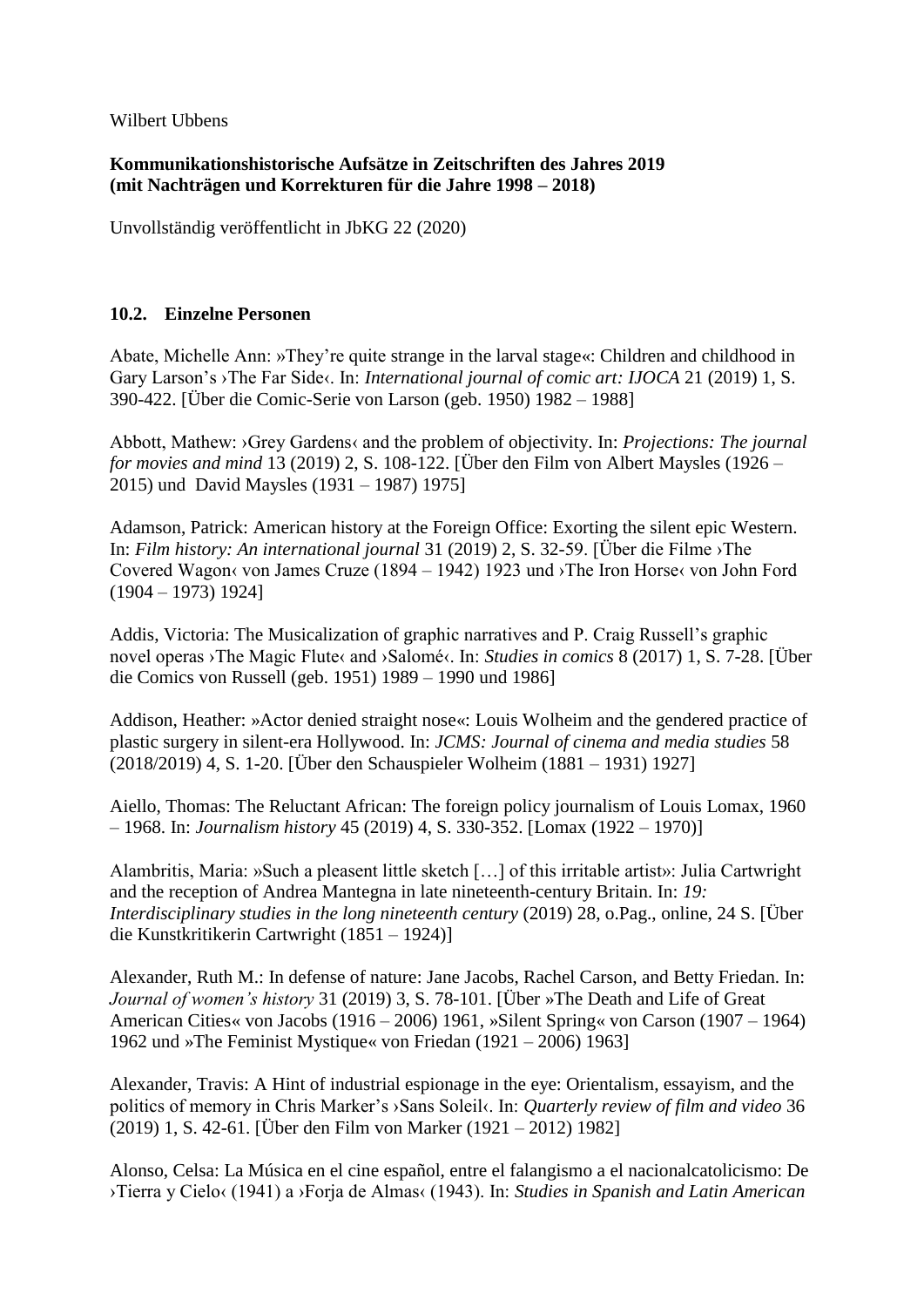*cinemas* 16 (2019) 2, S. 195-212. [Über die Filme von Eusebio Fernández Ardavín (1898 – 1965) mit der Musik von Francisco Alonso (1887 – 1948)]

Alphen, Ernst van: The Performativity of provocation: The case of Artur Zmijewski. In: *Journal of visual culture* 18 (2019) 1, S. 81-96. [Über die Videos ›Berek‹ und ›80064‹ des Künstlers und Redakteurs Zmijewski (geb. 1966) 1999 und 2005]

Alsemgeest, Alex: The Library of Leufstabruk: An eighteenth-century portal of cultural transfer between Sweden and the Dutch Republic. In: *Quaerendo: A journal devoted to manuscripts and printed books* 49 (2019) 4, S. 332-367. [Über die Bibliothek des Industriellen und Entomologen Charles De Geer (1720 – 1778)]

Altenhein, Hans: Der Kritiker Adolph Müllner (1774 – 1829). Eine Aktualisierung. In: *Aus dem Antiquariat: Zeitschrift für Antiquare und Büchersammler* N.F. 17 (2019) 1, S. 2-12. [Über den Juristen, Schriftsteller und Literaturkritiker]

Altenhein, Hans: Werner Plaut Verlag 1932 bis 1936. Ein Gedenkblatt. In: *Aus dem Antiquariat: Zeitschrift für Antiquare und Büchersammler* N.F. 17 (2019) 3, S. 110-114. [Plaut (1898 – 1944)]

Alvim, Luíza: Rythms of images and sounds in two films by Robert Bresson. In: *Acta Universitatis Sapientiae: Film and media studies* (2019) 16, S. 173-187. [Über ›The Trial of Joan of Arc‹ und ›Lancelot of the Lake‹ von Bresson (1901 – 1999) 1962 und 1974]

Alzola Cerero, Pablo: »Strangers and pilgrims«: The migrant archetype in the cinema of Terrence Malick. In: *Communication and society* 32 (2019) 2, S. 97-110. [Malick (geb. 1943)]

Anderson, Warwick: Filming Fore, shooting scientists: Medical research, experimental filmmaking, and documentary cinema. In: *Visual anthropology* 32 (2019) 2, S. 109-127. [Über das ethnologisch-medizinische Filmarchiv-Projekt von Carleton Gajdusek (1923 – 2008) und Richard Sorenson (1924 – 2004) 1960er Jahre]

Antón Sánchez, Laura: Re-building the idea of »being a woman«. The audiovisual legacy of Lila Crane. In: *Communication and society* 32 (2019) 1, S. 293-311. [Über die Figur Lila Crane im Film ›Psycho‹ von Alfred Hitchcock (1899 – 1980) 1960]

Armatage, Kay u. Xiping Qin: Clara Law Cheuk-yiu's transcultural cinema. In: *Feminist media histories* 5 (2019) 1, S. 63-94. [Über die Filmregisseurin Law (geb. 1957) seit 1977]

Aronson, Michael u. Elizabeth Petersen: »Planned, plottet, played, pictured by students«: The ambitious amateurs of ›Ed's Coed‹ (1929). In: *Film history: An international journal* 31 (2019) 2, S. 60-88. [Über den Film von James Raley (keine Lebensdaten bekannt) u.a., College Studenten der University of Oregon, Eugene]

Asibong, Andrew: Beyond a carnival of zombies: The economic problem of »aliveness« in Laurent Cantet's ›Vers le sud‹. In: *Studies in French cinema* 19 (2019) 4, S. 279-293. [Über den Film von Cantet (geb. 1961) 2005]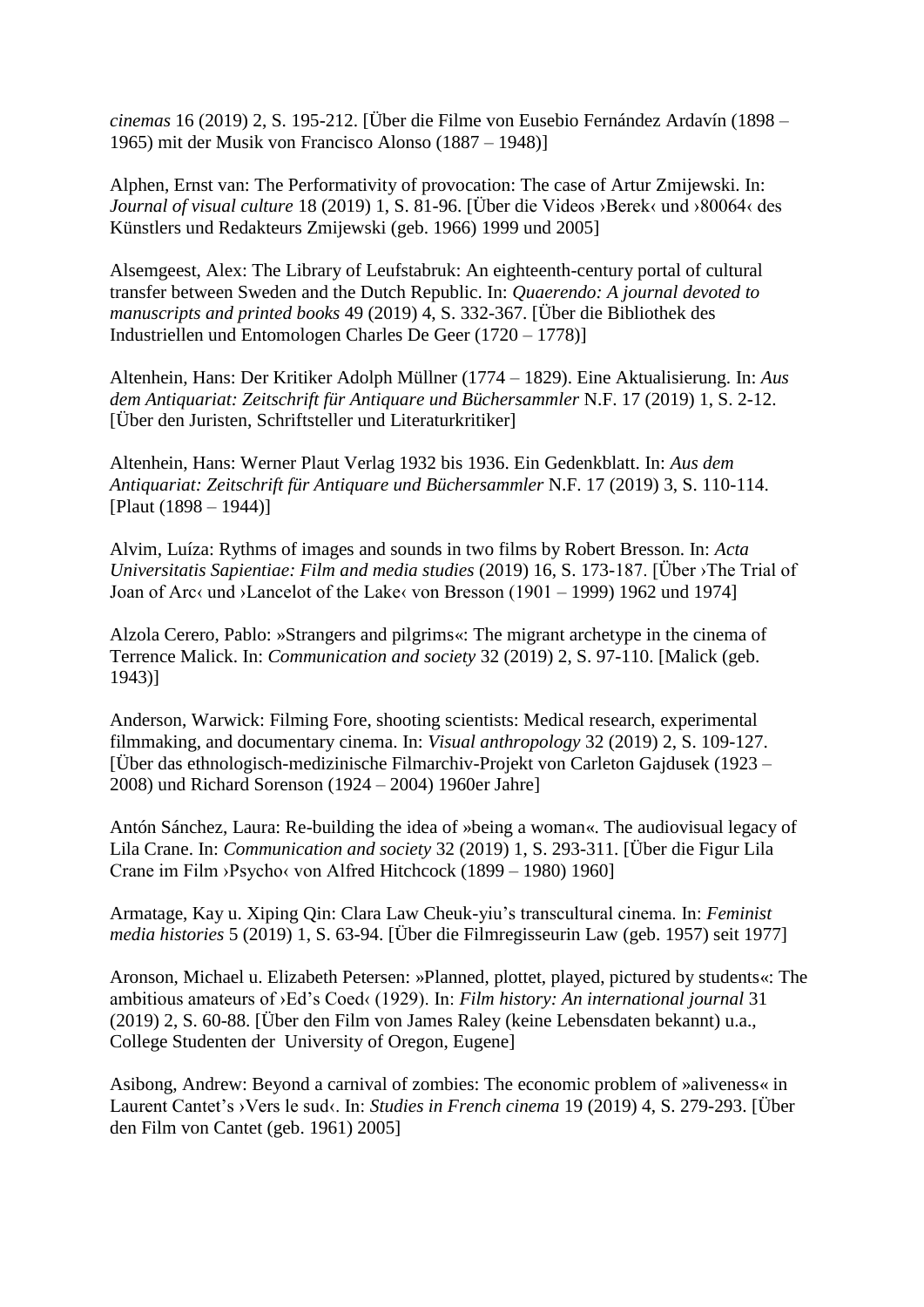Aufderheide, Patricia: Julia Reichert and the work of telling working-class stories. In: *Film quarterly* 73 (2019/2020) 2, S. 9-22. [Über die Dokumentarfilmerin Reichert (geb. 1946) seit 1970]

Aurich, Rolf u. Ralf Forster: »Das gab's nur einmal«. Filmgeschichte im Medienpaket. In: *Filmblatt* 23 (2018/2019) 67/68, S. 34-49. [Über den Kompilationsfilm von Géza von Bolváry (1897 – 1961) 1958 und die gleichnamige Artikelserie in der Zeitschrift ›Stern‹ 1955 – 1957 sowie das Buch von Curt Riess (1902 – 1993) 1956]

Austin, Guy: The Stink of the sacred: A Bataillean reading of Gainsbourg's film ›Je t'aime moi non plus‹. In: *French cultural studies* 30 (2019) 1, S. 34-43. [Über den Film von Serge Gainsbourg (1928 – 1991) 1976]

Avery-Quash, Susanna: Illuminating the old masters and enlightening the British public: Anna Jameson and the contribution of British women to empirical art history in the 1840s. In: *19: Interdisciplinary studies in the long nineteenth century* (2019) 28, o.Pag., online, 35 S. [Über die Kunstkritikerin Jameson (1794 – 1860)]

›Avondale Dogs‹. Ed. Richard Raskin. In: *Short film studies* 9 (2019) 1, S. 3-70. [Themenabschnitt über den Film von Gregor Nicholas (geb. 1959) 1994 mit 11 Beiträgen, hier nicht einzeln verzeichnet]

Azkona-Montoliu, Maria del Mar: Matt Damon: A cosmopolitan hero for the mainstream. In: *Celebrity studies* 10 (2019) 2, S. 174-190. [Über den Schauspieler Damon (geb. 1970) seit 1993]

Badini, Dounia Abourachid: Le Jeudi de la revue libanaise ›Shi'r‹ (1957-70): Un canal de médiologie du projet moderniste de Yûsuf al-Khâl (1917-87). In: *Journal of European periodical studies* 4 (2019) 2, S. 90-105. [Über den Künstler und Publizisten und seine Zeitschrift]

Baker, Jeannine: Australian women working in British broadcasting in the 1930s and 1940s. In: *Feminist media histories* 5 (2019) 3, S. 140-167. [Über Peggie Broadhead (keine Lebensdaten bekannt) und Muriel Howlett (geb. 1905 – 1968) bei der BBC]

Balke, Friedrich: Kopernikanische Revolution als Kulturkritik. Hans Blumenbergs frühe Feuilletons. In: *Merkur: Deutsche Zeitschrift für europäisches Denken* 73 (2019) 838, S. 50- 58. [Über den Philosophen und Mitarbeiter der ›Düsseldorfer Nachrichten‹ Blumenberg (1920  $-1996$ ) 1952 – 1955]

Ballesteros-Aguayo, Lucia u. Francisco-Javier Escobar-Borrego: El Humor en la prensa de posguerra: Los cuentos de Gloria Fuertes en ›Maravillas‹. In: *Revista Latina de comunicación social* 74 (2019) S. 521-536. [Über Erzählungen von Fuertes (1917 – 1998) in der Zeitschrift für Kinder nach 1945 und gesammelt als Bücher 1983 – 1986]

Balsom, Erika: Moving bodies: Captured life in the late works of Harun Farocki. In: *Journal of visual culture* 18 (2019) 3, S. 358-377. [Über Filme von Farocki (1944 – 2014) nach 2009]

Baltzer, Nanni: Reproduzierte Fotografie. Gotthard Schuh als NZZ-Bildredakteur. In: *Rundbrief Fotografie: Analoge und digitale Bildmedien in Archiven und Sammlungen* 24 (2017) 2, S. 20-34. [Schuh (1897 – 1969) bei der ›Neue Zürcher Zeitung‹]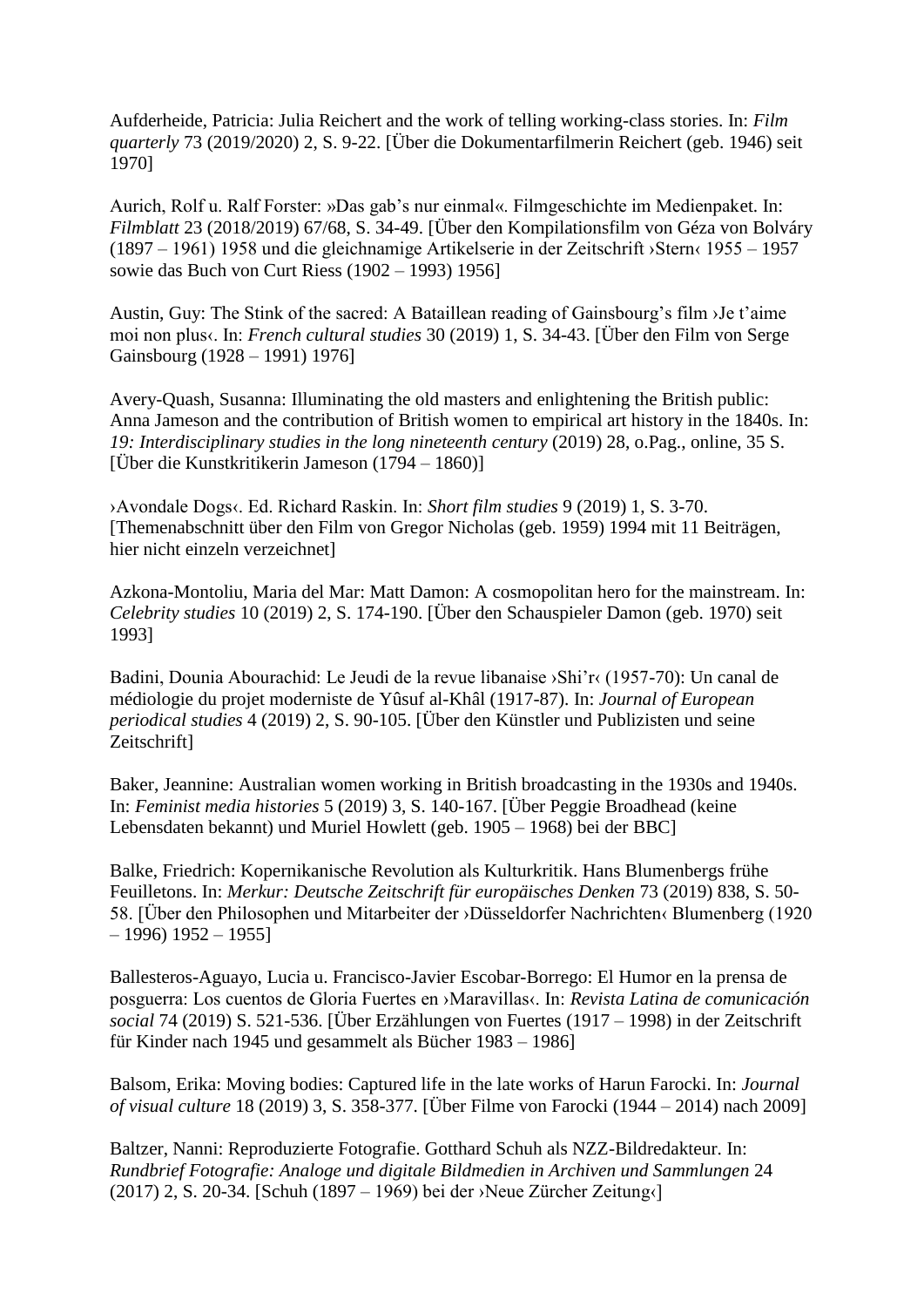Barnert, Anne: Visuelle Anthropologie im DDR-Film. Der Regiekameramann Jürgen Rudow bei ›Gespräche in einer strahlentherapeutischen Klinik‹ (1985). In: *Filmblatt* 24 (2019/2020) 69, S. 54-67. [Rudow (geb. 1942) 1984/85]

Bartlett, Becky: Madman, genius, hack, auteur?: Intertextuality, extratextuality, and itention in »Ed Wood films« after ›Plan 9 From Outer Space‹. In: *Continuum: Journal of media and cultural studies* 33 (2019) 6, S. 653-665. [Über den Regisseur Wood (1924 – 1978) nach 1959]

Basilio, Kelly: L'Adaptation d'›Une partie de campagne‹ par Renoir. In: *Les Cahiers naturalistes* 62 (2016) 90, S. nicht bekannt. [Über den Film von Jean Renoir (1894 – 1979) 1936/1946 nach der Novelle von Guy de Maupassant]

Bates, Stephen: Prejudice and the press critics: Colonel Robert McCormick's assault on the Hutchins Commission. In: *American journalism: A journal of media history* 36 (2019) 4, S. 420-446. [Über die Aktionen des Verlegers der ›Chicago Tribune‹ McCormick (1880 – 1955) gegen den Bericht der »Commission on Freedom of the Press« unter Robert Maynard Hutchins (1899 – 1977) 1947 resp. 1950]

Baumgartner, Marianne: Mehr als nur die Hausfrau Brahms'. Celesine Truxa, Lehrerin, Zeitungsherausgeberin, Vereinsfunktionärin. In: *Wiener Geschichtsblätter* 71 (2016) 1, S. nicht bekannt. [Über die Herausgeberin der ›Verkehrs-Zeitung‹ Truxa (1852 – 1935) 1886 – 1910]

Baym, Geoffrey: »Think of him as the president«: Tabloid Trump and the political imaginary, 1980 – 1999. In: *Journal of communication* 69 (2019) 4, S. 396-417. [Über die Berichterstattung zum Unternehmer und Medienpraktiker Donald Trump (geb. 1946) in den USA]

Bazgan, Nicoleta: Mapping Zazie's Paris in Louis Malle's >Zazie dans le métro (1960). In: *Modern and contemporary France* 27 (2019) 4, S. 425-440. [Über den Film von Malle (1932  $-1995$ )

Beaumont, Sheona: Photographic and prophetic truth: Daguerreotypes, the Holy Land, and the Bible according to Reverend Alexander Keith. In: *History of photography* 42 (2018) 4, S. 338-355. [Keith (1792 – 1880) 1859]

Becker, Magdalena: »Neue Frau« und »perfekte Dame«. Die Grafiken von Marlice Hinz als Frauenbilder ihrer Zeit. In: *Der Bär von Berlin: Jahrbuch des Vereins für die Geschichte Berlins* 66 (2017) S. nicht bekannt. [Über Hinz (1903 – 1978) als Zeichnerin für die Zeitschrift ›Die Dame‹ 1925 – 1934]

Bedenbecker, Karina: ›Im Schatten keiner Türme‹. Art Spiegelmans künstlerisch-literarische Auseinandersetzung mit dem Terroranschlag 9/11. In: *Krieg und Literatur. War and literature* 25 (2019) S. 7-46. [Über die Comic-Folgen von Spiegelman (geb. 1948) seit 2001, insbes. 4 von 2002 und 7 von 2003]

Bedingfield, Sid: The Journalism of Roy Wilkins and the rise of law-and-order rhetoric, 1964 – 1968. In: *Journalism history* 45 (2019) 3, S. 250-269. [Über den Bürgerrechtler Wilkins  $(1901 - 1981)$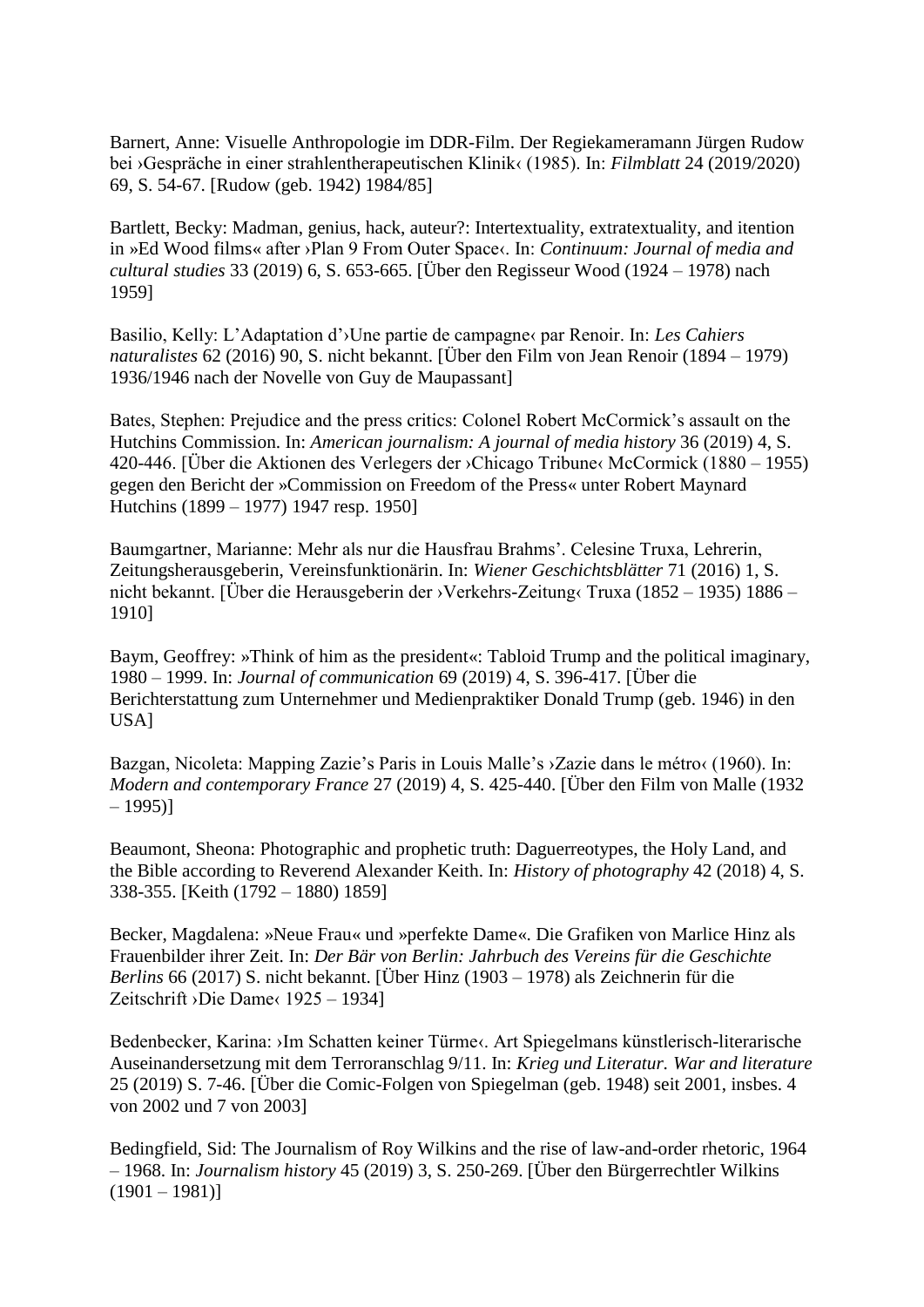Beigi, Leila Sadegh: Marjane Satrapi's >Persepolis< and >Embroideries<: A graphic novelization of sexual revolution across three generations of Iranian women. In: *International journal of comic art: IJOCA* 21 (2019) 1, S. 350-365. [Über die comic-Serien von Satrapi (geb. 1969) 2000 und 2003]

Belle, Jono van: Re-conceptualizing Ingmar Bergman's status as »auteur du cinéma«. In: *European journal of cultural studies* 22 (2019) 1, S. 3-17. [Bergman (1918 – 2007)]

Bem, Caroline: Cinema / diptych: ›Grindhouse‹ / ›Death Proof‹. In: *JCMS: Journal of cinema and media studies* 59 (2019/2020) 2, S. 1-22. [Über den Doppel-Film von Quentin Tarantino (geb. 1963) und Robert Rodríguez (geb. 1968) 2007]

Berdasco Gancedo, Yolanda: El Caso de R. Foster Winans, convicto por tráfico de información privilegiada en Wall Street. La frontera entre ética y legalidad. In: *Historia y comunicación social* 21 (2016) 2, S. 477-486. [Über den Journalisten Winans (geb. 1948) des ›The Wall Street Journal‹ 1984/1985]

Berg, Nicolas: Biografische Projektionsräume. Emil Ludwig im deutsch-jüdischen Wissenskontext. In: *Jahrbuch des Simon-Dubnow-Instituts. Simon Dubnow Institute yearbook* 16 (2017) S. nicht bekannt. [Über den Schriftsteller und Publizisten Ludwig (1881 – 1948)]

Bidnall, Amanda M.: West Indian interventions at the heart of the cultural establishment: Edric Connor, Pearl Connor, and the BBC. In: *Twentieth century British history* 24 (2013) 1, S. 58-83. [Über die Schauspieler Edric Connor (1913 – 1968) und Pearl Connor (1924 – 2005) 1945 – 1965]

Binczek, Natalie: Harsdörffers Geschirr. In: *Zeitschrift für Medien- und Kulturforschung ZMK* 10 (2019) 1, S. 23-38. [Zum Medienbegriff des Dichters Georg Philipp Harsdörffer  $(1607 - 1658)$ 

Birken, Jacob: Die Sacramento Street hinab. Arnold Genthes Aufnahme aus San Francisco vom 18. April 1906 zwischen Künstlerfotografie und Nachrichtenbild. In: *Rundbrief Fotografie: Analoge und digitale Bildmedien in Archiven und Sammlungen* 25 (2018) 2, S. 8- 18. [Genthe (1869 – 1942)]

Björklund, Elisabet: Realism or »grotesque clichés«? Jan Halldorf's ›The Corridor‹ and the Swedish debate on abortion in the 1960s. In: *Journal of Scandinavian cinema* 9 (2019) 1, S. 117-130. [Über den Film von Halldorf (1939 – 2010) 1968]

Blanc-Hoang, Henri-Simon: Colonialism, postcolonialism and science fiction comics in the southern cone. In: *Studies in comics* 8 (2017) 1, S. 29-49. [Über die Comic-Künstler Ricardo Barreiro (1949 – 1999), Alejandro Jodorowsky (geb. 1929) und Mozart Couto (keine Lebensdaten bekannt) 1979 – 1983, 1983 – 2020 und 1989]

Blankenstein, Christian: Kulturkampf, Politik und Schriftstellerei. Der ehemalige Weltpriester Julius Pederzani (1836 – 1921). In: *Wiener Geschichtsblätter* 61 (2006) 3, S. nicht bekannt. [Über den katholischen Priester, Journalisten und Schriftsteller Julius Pederzani-Weber]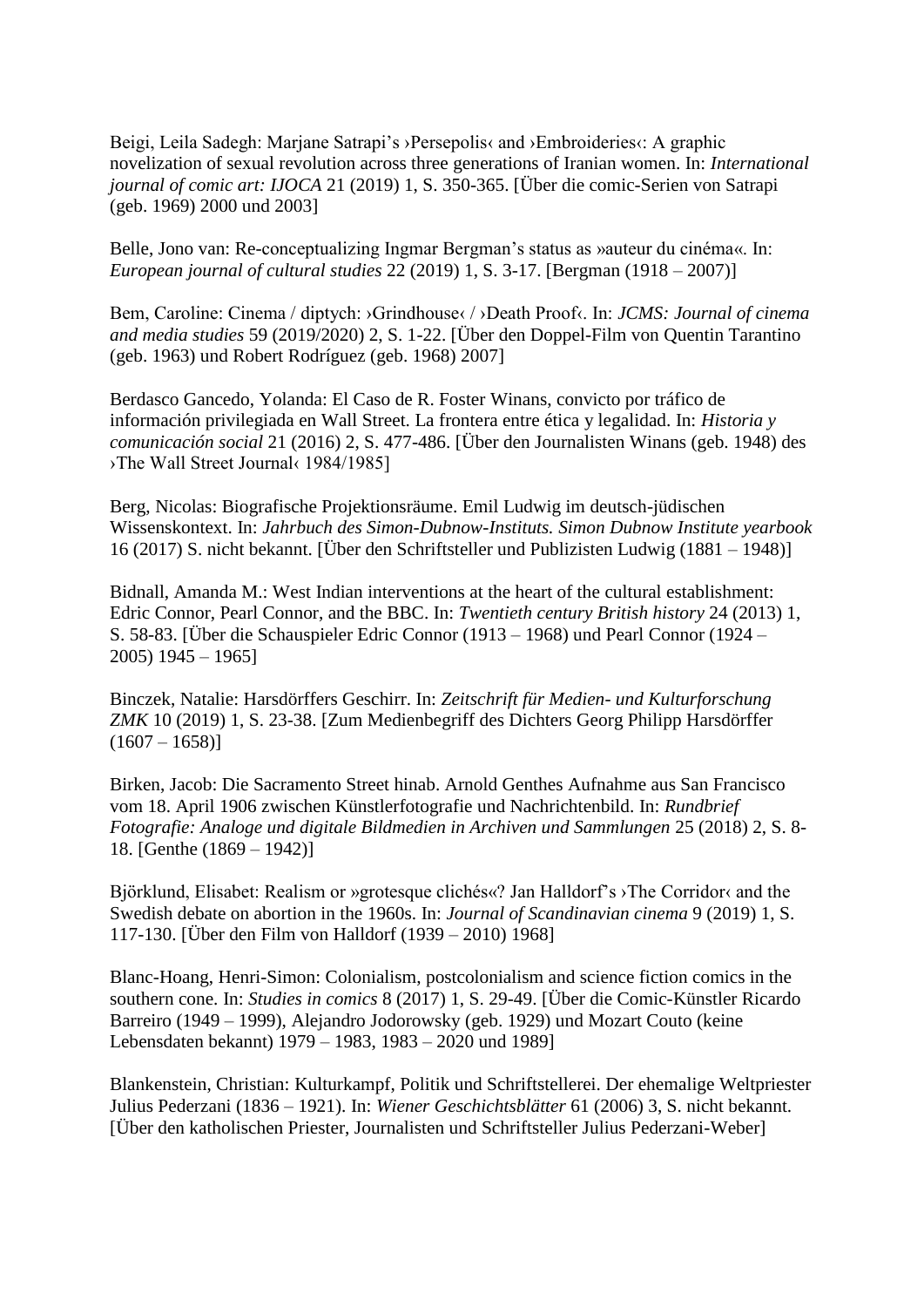Blin-Rolland, Armelle: »Tu te décolonises«: Comics reframings of the Breton Liberation Front. In: *Studies in comics* 10 (2019) 1, S. 73-91. [Über Comics von Alain Goutal (geb. 1948) 1980]

Bliss, Greta: In my own country: Internal exile in ›Rachida‹ and ›Viva Laldjérie‹. In: *Studies in French cinema* 19 (2019) 3, S. 194-214. [Über Filme von Yamina Bachir-Chouikh (geb. 1954) 2002 und Nadir Moknèche (geb. 1965) 2004]

Blödorn, Andreas: »Imitatio« und Inszenierung Goethes in Egon Günthers DEFA-Verfilmung ›Lotte in Weimar‹. In: *Thomas Mann Jahrbuch* 32 (2019) S. 17-36. [Günther (1927 – 2017) 1975 nach dem Roman von Thomas Mann 1939]

Boman, Charlotte: At home in the Victorian city? Revisiting Thomas Annan and the social contexts of early urban photography. In: *History of photography* 43 (2019) 1, S. 27-46. [Über den Fotografen Annan (1829 – 1887)]

Bomford, Zahira Véliz: Navigating networks in the Victorian age: Mary Philadelphia Merrifield's writing on the arts. In: *19: Interdisciplinary studies in the long nineteenth century* (2019) 28, o.Pag., online, 17 S. [Über die Kunstkritikerin Merrifield (1804 – 1889)]

Bommert, Britt u. Joachim Brand: Franz von Lipperheide und seine »Sammlung für Kostümwissenschaft«. In: *Imprimatur: Ein Jahrbuch für Bücherfreunde* N.F. 26 (2019) S. 39- 62. [Über den Verleger von Modezeitschriften und Sammler Lipperheide (1838 – 1906)]

Bonin, Hubert: Un Symbole de l'engagement féminin dans la Grand Guerre: Bécassine. In: *Guerres mondiales et conflits contemporaines: Revue d'histoire* 67 (2019) 274, S. 129-154. [Über die Comic-Figur des Zeichners Joseph Pinchon (1871 – 1953) 1914 – 1918]

Bores, Dorothée: »Zu gefühlsarm, zu ›mathematizistisch‹ für eine Frau«? Gisela Anderschs Arbeiten für das Buch. In: *Imprimatur: Ein Jahrbuch für Bücherfreunde* N.F. 26 (2019) S. 201-230. [Über die Malerin und Grafikerin Andersch (1913 – 1987)]

Boron, Lukasz: Ideology of the agrarian myth: Kurosawa's ›Seven Samurai‹ and Sturges' ›The Magnificent Seven‹. In: *Quarterly review of film and video* 36 (2019) 4, S. 257-263. [Über die Filme von Akira Kurosawa (1910 – 1998) 1954 und John Sturges (1910 – 1992) 1960]

Bourget, Carine: Claiming integration, performing exclusion: Yamina Benguigui's documentaries. In: *French cultural studies* 27 (2016) 2, S. 178-189. [Über Filme von Benguigui (geb. 1953) seit 1997]

Braz, Beatriz d'Angelo: A Subjectividade e a etnografia doméstica em >Last Words<. In: *Significação: Rivista de cultura audiovisual* 46 (2019) 51, S. 171-189. [Über den Dokumentarfilm von Johan van der Keuken (1938 – 2001) 1998]

Brégent-Heald, Dominique: Five little stars: The Dionne quintuplets, motherhood, film and tourism during the Great Depression. In: *Historical journal of film, radio and television* 39 (2019) 1, S. 54-74. [Über die Fünflinge Annette, Emilie, Yvonne, Cecile und Marie Dionne (geb. 1934) als Kinder-Filmstars in Kanada]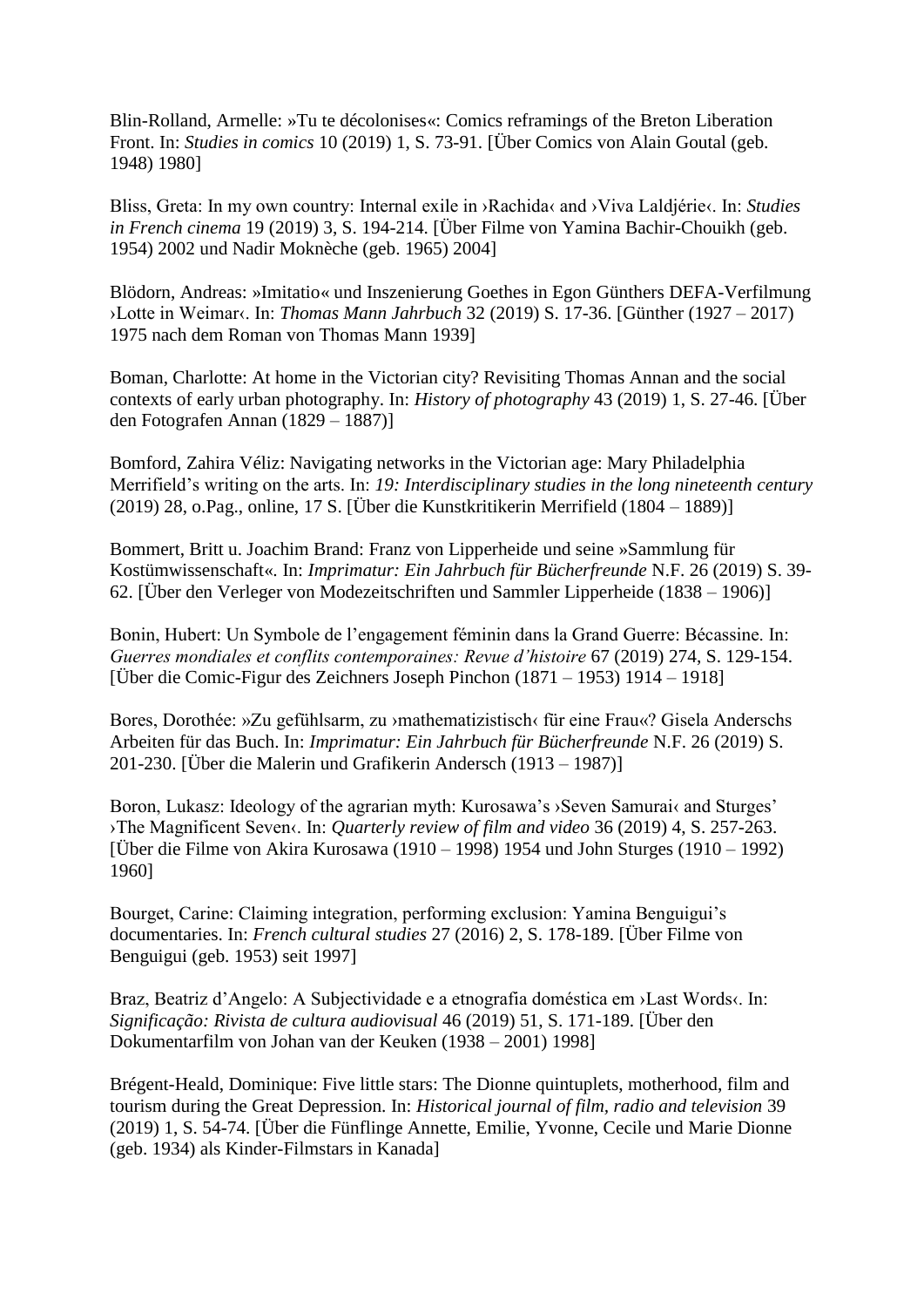Bremer, Kai: Einheit in der Vielfalt. Herbert Iherings »Bemerkungen zu Theater und Film« in der Zeitschrift ›Sinn und Form‹ von 1955 bis 1962. In: *Treibhaus: Jahrbuch für die Literatur der fünfziger Jahre* 14/15 (2019) S. 147-164. [Ihering (1888 – 1977)]

Brenner, Joachim: »Wider die reine Lehre«. Edmund Fischers Publikationen als Ausdruck eines Antifeminismus in der frühen Sozialdemokratie. In: *Arbeit, Bewegung, Geschichte. Zeitschrift für historische Studien* (2019) 2, S. 81-98. [Über den Redakteur und Politiker Fischer (1864 – 1925)]

Bressey, Caroline: Staging race: Florence Mills, celebrity, identity and performance in 1920s Britain. In: *Women's history review* 28 (2019) 3, S. 380-395. [Über die Sängerin und Tänzerin Mills (1896 – 1927)]

Breuer, Stefan: Widerstand gegen die westliche Welt. Ernst Niekisch in der Weimarer Republik. In: *Zeitschrift für Ideengeschichte* 13 (2019) 3, S. 13-22. [Über den Redakteur und Politiker Niekisch (1889 – 1967)]

Brodie-Stuart, Olive: Women in conflict, »woman« conflicted: The representation of women in ›The Battle of Algiers‹ (1966) against the women, peace and security agenda. In: *Feminist review* (2019) 122, S. 151-157. [Über den Film von Gillo Pontecorvo (1919 – 2006)]

Brouwer, Aron: »Every Frenchman must read this book«: The impact of politics and ideology on the production, translation and dissemination of Hitler's »Mein Kampf« in France. In: *Quaerendo: A journal devoted to manuscripts and printed books* 49 (2019) 3, S. 195-227. [Über die 2 französischen Ausgaben des Buchs von Adolf Hitler (1889 – 1945) 1930er Jahre]

Brunazzi, Elizabeth: Andrée Viollis: A »grand reporter« in the intellectuel resistance, 1942 – 1944. In: *French cultural studies* 22 (2011) 3, S. 229-237. [Über den Journalisten Viollis  $(1870 - 1950)$ 

Brunazzi, Elizabeth: »Tourmente sur l'Afghanistan«: »Grand reporter« Andrée Viollis and civil war in Afghanistan, 1929. In: *French cultural studies* 30 (2019) 1, S. 17-33. [Viollis  $(1870 - 1950)$ 

Bryś, Jenny: Justus Perthes Gotha, die Profilierung zum kartographischen Verlag 1816 bis 1853. In: *Archiv für Geschichte des Buchwesens* 74 (2019) S. 19-54. [Über den von Justus Perthes (1749 – 1816) gegründeten Verlag unter Wilhelm Perthes (1793 – 1853)]

Buerstedde, Alexander: Mannwerdung nach der Niederlage. Sinnbildungsprozesse in Karl Scheeles »Kriegstagebuch aus dem Weltkriege 1914 – 1918«. In: *Westfälische Forschungen* 69 (2019) S. 455-474. [Scheele (1895 - ?)]

Buhin, Anita: >Love and Fashion<: Musical comedy and Yugoslav dolce vita. In: *Studies in Eastern European cinema* 10 (2019) 2, S. 96-110. [Über den Film ›Ljubav i moda‹ von Ljubomir Radicevic (geb. 1927) 1960]

Bulhões, Marcelo Magelhães: > A Grande Arte<: Da transgressão do »noir« ao ilhar » de foro« na adaptação cinematográfica. In: *Revista famecos: Mídia, cultura e tecnologia* 26 (2019) 3, o.Pag., online, 19 S. [Über den Film von Walter Salles (geb. 1956) 1991 nach dem Roman von Rubem Fonseca 1983]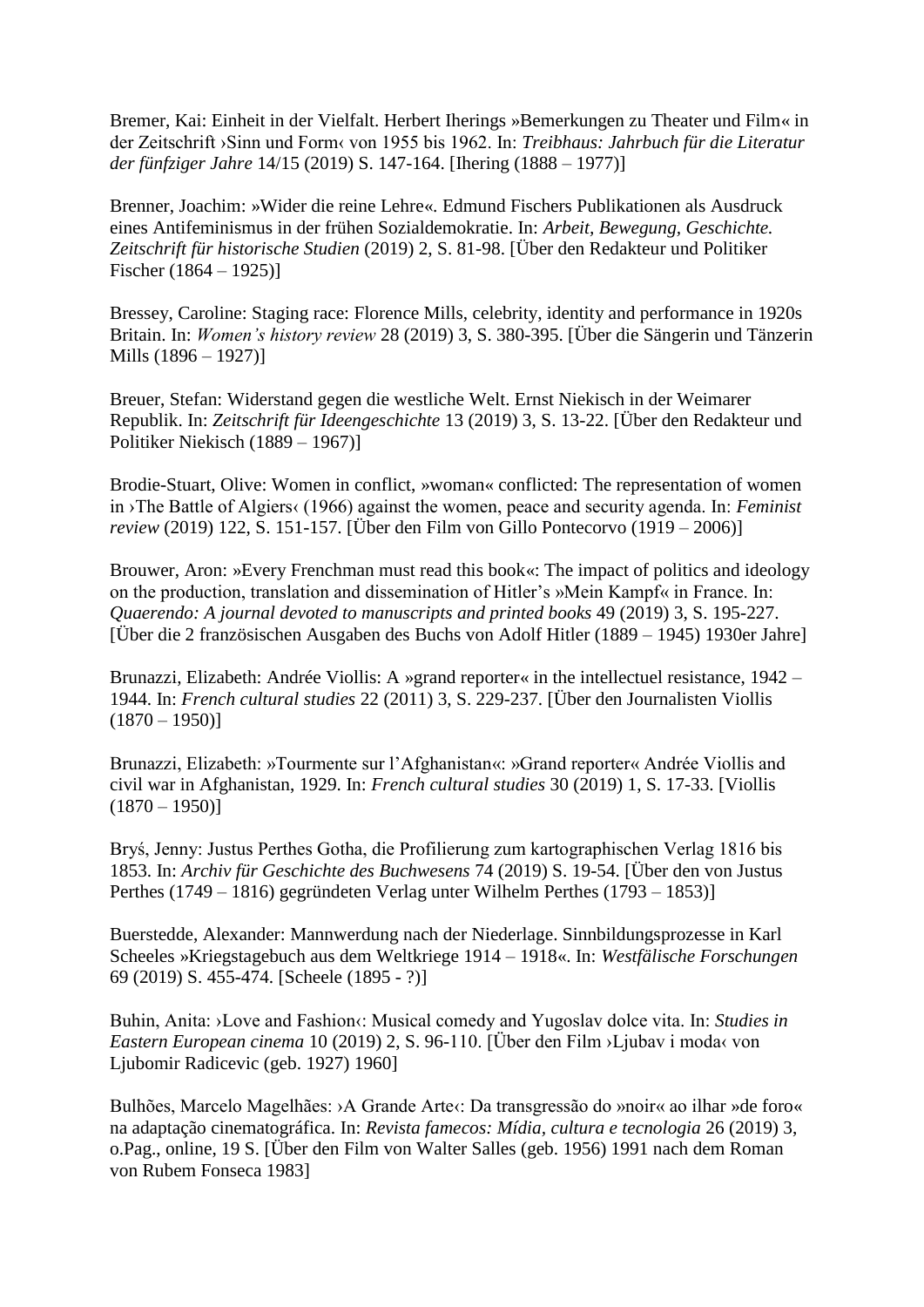Burke, Andrew: From Weimar to Winnipeg: German Expressionism and Guy Maddin. In: *Acta Universitatis Sapientiae: Film and media studies* (2019) 16, S. 59-79. [Über Filme von Maddin (geb. 1956) 1988 – 2015]

Burt, Andrew T.: A New Jack cop in a >New Jack City: New black realism and conceptions of the »bad man«. In: *The Journal of popular culture* 52 (2019) 4, S. 931-948. [Über den Film von Mario van Peebles (geb. 1957) 1991]

Byrne, Liam: The electoral poetics of James Scullin's campaign against Alfred Deakin, 1906: Anticipating »fusion«. In: *Australian journal of politics and history* 65 (2019) 2, S. 163-177. [Über den Politiker und Journalisten Scullin (1876 – 1953)]

Caballero Wangüemert, Félix: Xaquín Marín: Arte y compromiso en el humor gráfico gallego. In: *Historia y comunicación social* 21 (2016) 2, S. 321-341. [Über den Comiczeichner Marín (geb. 1943) für die Zeitung ›La Voz de Galicia‹ seit 1988]

Cabeza San Deogracias, José u. Salvador Gómez García: El Diseño de la realidad televisiva en el documental de naturaleza: ›El Hombre y la Tierra. Serie Venezolana‹ (Félix Rodríguez de la Fuente, 1974). In: *Estudios sobre el mensaje periodistico* 18 (2012) 1, S. 275-291. [Über den Dokumentarfilm von Rodríguez de la Fuente (1928 – 1980)]

Cadeddu, Alice: »Nur jene Politik kann richtig sein, die man für den und nicht gegen den Menschen macht«. Politische Stellungnahmen Erich Maria Remarques aus den Jahren 1929 – 1932. In: *Erich Maria Remarque Jahrbuch/Yearbook* 29 (2019) S. 105-124. [Über den Schriftsteller und Publizisten Remarque (1898 – 1970)]

Cahen, Raphaël: Friedrich Gentz (1764 – 1832): La question d'Orient et les princes de Valachie et de Moldave. In: *Revue d'histoire diplomatique* 133 (2019) 2, S. 141-158. [Über den Publizisten und Diplomaten für Österreich 1812]

Calafell, Bernadette Marie u. Kendall R. Phillips: Disciplining the devil: A rhetorical history of Tod Browning's ›The Devil Doll‹ (1936). In: *Critical studies in media communication* 36 (2019) 1, S. 18-34. [Über den Film von Browning (1880 – 1962)]

Callan, Patrick: Electrically Filtered for Allirish Earths and Ohmes: Broadcasting the work of James Joyce on BBC Radio, 1931 – 1956. In: *Historical journal of film, radio and television* 39 (2019) 4, S. 832-863. [Joyce (1882 – 1941)]

Campo, Javier: »That is film, not simply footage wich lacks a soul«. Jorge Prelorán and ethnographic cinema. In: *Visual anthropology* 32 (2019) 5, S. 404-422. [Über den Dokumentarfilmer und Ethnographen Prelorán (1933 – 2009), Variante des nachfolgenden Beitrags]

Campo, Javier: Tensión en el terreno etnográfico: El pensiamente de Jorge Prelorán. In: *Significação: Rivista de cultura audiovisual* 46 (2019) 52, S. 244-269. [Über den Dokumentarfilmer und Ethnographen Prelorán (1933 – 2009), Variante des vorlaufenden Beitrags]

Cánepa, Laura u. Tiago Monteiro: ›Noite em chamas‹, os anos 1970 sob as lentes de Jean Garrett. In: *Significação: Rivista de cultura audiovisual* 46 (2019) 52, S. 60-82. [Über den Film von Garrett (1946 – 1996) 1977]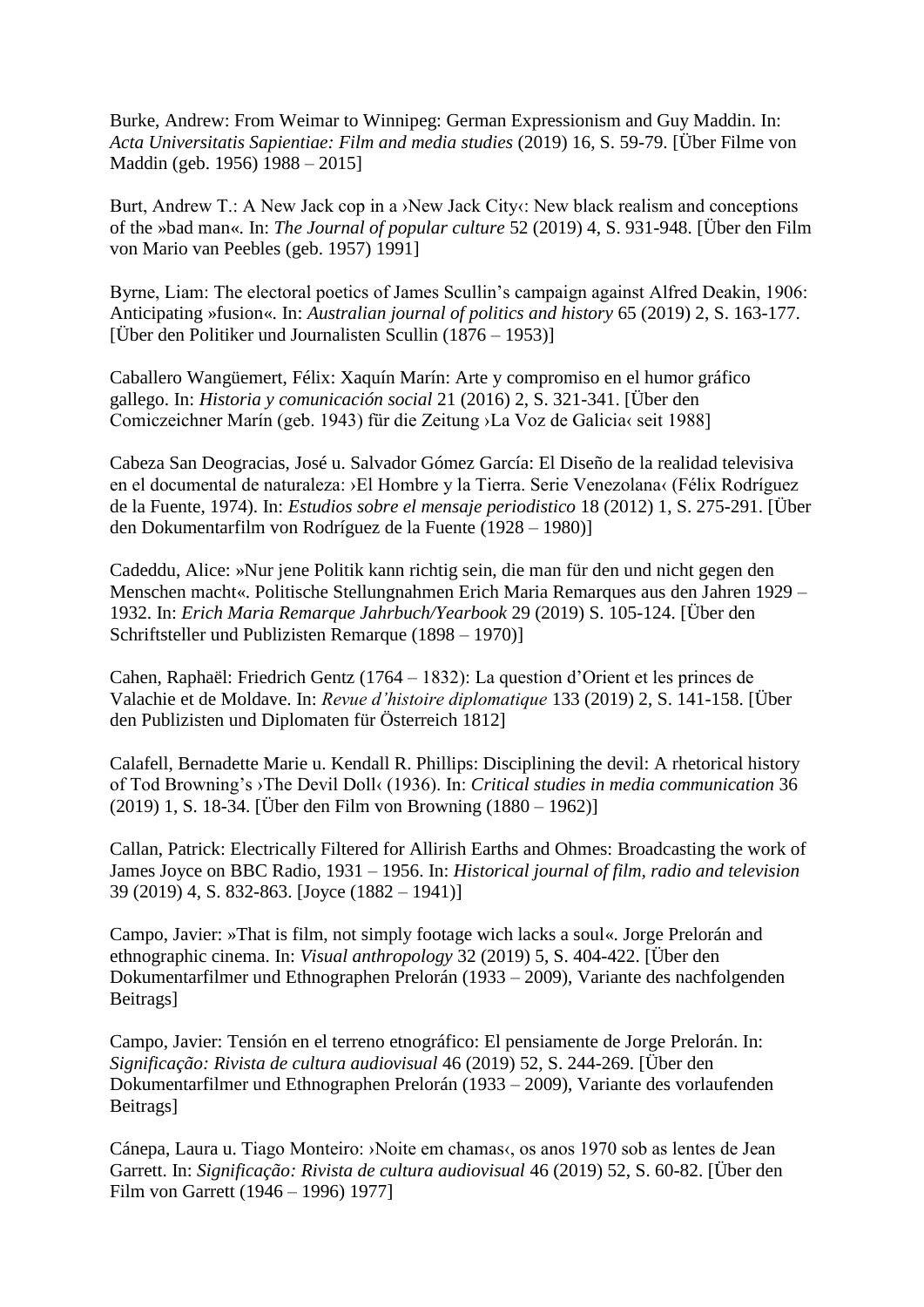Carroll, Rachel: Black Victorians, British television drama, and the 1978 adaptation of David Garnett's »The Sailor's Return«. In: *The Journal of Commonwealth literature* 54 (2019) 2, S. 207-224. [Über den gleichnamigen Fernsehfilm von Jack Gold (1930 – 2015) nach dem Roman von Garnett 1925]

Carroll, Rachel Jane: Can you feel it?: Beauty and queer of color politics in ›Looking for Langston‹. In: *Criticism* 60 (2018) 4, S. 487-510. [Über den Film von Isaac Julien (geb. 1960) 1989]

Carroll, William: The History of a broken blue fusama: Colour in Suzuki Seijun's Nikkatsu films. In: *Cinéma & Cie: International film studies journal* 19 (2019) 32, S. nicht bekannt. [Über Filme von Suzuki (1923 – 2017) für die Produktionsfirma Nikkatsu 1956 – 1967]

Carstensen, Thorsten: Colliding worlds: The disintegration of America in the cinema of the Coen brothers. In: *Journal of American studies* 53 (2019) 2, S. 333-352. [Über Filme von Joel Coen (geb. 1954) und Ethan Coen (geb. 1957) seit 1984]

Carstensen, Thorsten: Dahoam is dahoam: Hermann Bahrs oberösterreichische Wende. In: *Text und Kontext: Jahrbuch für germanistische Literaturforschung in Skandinavien* 41 (2019) S. 72-94. [Über den Schriftsteller, Dramatiker und Kritiker Bahr (1863 – 1934) um 1900]

Cartes Barroso, Manuel Jesús: Modesto Sánches Ortiz, comunicador y tratadista del periodismo. In: *Historia y comunicación social* 24 (2019) 2, S. 727-742. [Über den Redakteur von ›La Vanguardia‹ und Theoretiker des Journalismus Sánches Ortiz (1857 – 1937)]

Cash, Sherri: »It's too late ... not for me«: >The Graduate‹ (1967) and the history of women. In: *Film and history: An interdisciplinary journal of film and television studies* 49 (2019) 1, S. 21-38. [Über den Film von Mike Nichols (1931 – 2014)]

Castaldo, Achille: Ideological figuration in Rohmer's first two >Moral Tales‹: »Voice of memory«, »clinamen« of the image, and colonial fantasies. In: *Studies in French cinema* 19 (2019) 2, S. 85-102. [Über die Filme ›La Boulangère de Monceau‹ und ›La Carrière de Suzanne‹ von Eric Rohmer (1920 – 2010) 1962 und 1963]

Castro Ricalde, Maricruz: El Feminismo y el derecho al sufragio en la prensa mexicana. Los cartones (1939 – 1940) de Ernesto »El Chango« García Cabral. In: *Hispanófila: Ensayos de literatura* (2019) 186, S. 3-22. [Über den Karikaturisten García Cabral (1890 – 1968)]

Cavendish, Philip: The Return of the photograph: Time, memory and the genre of the photofilm in Andrei Zviagintsev's ›Vozvrashchenie‹ (›The Return‹, 2003). In: *The Slavonic and East European review* 91 (2013) 2, S. 465-510. [Über den Film von Zviagintsev (geb. 1964)]

Ceplair, Larry: Ring Lardner, Jr. and the Hollywood blacklist: A new perspective on the perennial struggle against thought control in the United States. In: *Historical journal of film, radio and television* 39 (2019) 1, S. 75-95. [Über den Drehbuchautor und Schriftsteller Lardner (1915 – 2000) 1947 – 1962]

Cerku, Ashley: Applied visual anthropology in the Progressive Era: The influence of Lewis Hine's child labor photographs. In: *Visual anthropology* 32 (2019) 3/4, S. 221-239. [Hine  $(1874 - 1940)$  1908 - 1918]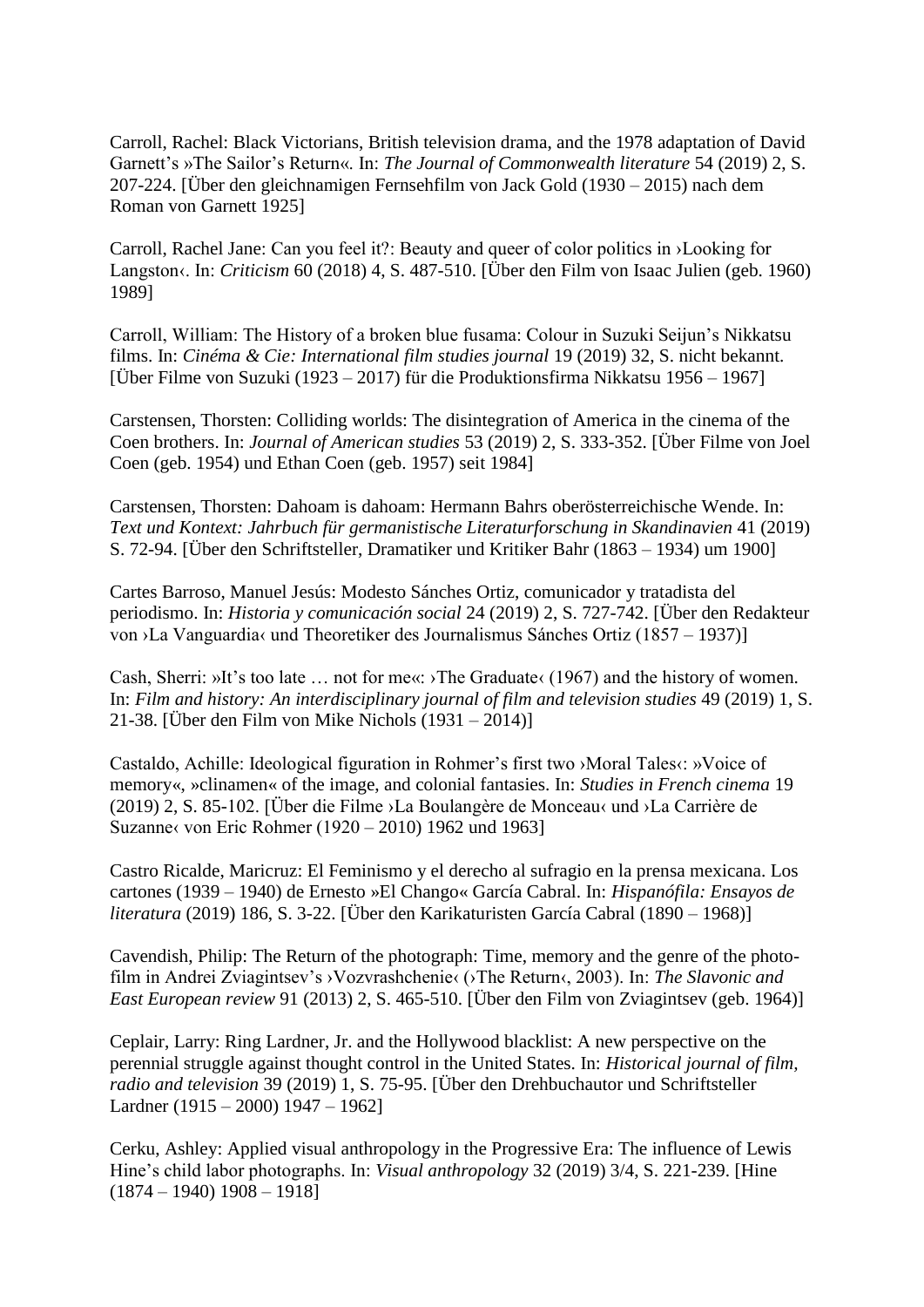Cervera Sánchez, Ana María: María Consuelo Reyna. Periodista y empresaria en la Transición valenciana. In: *Historia y comunicación social* 21 (2016) 2, S. 399-412. [Über Consuelo Reyna (geb. 1944) und die Zeitung ›Las Provincias‹ Valencia]

Cettl, Franciska: Staying with the paradox of >Avatar<: Decolonising science/fiction. In: *Science fiction film and television* 12 (2019) 2, S. 225-240. [Über den Film von James Cameron (geb. 1954) 2009]

Chambers, Amy C.: From sacred to scientific: Epic religion, spectacular science and Charlton Heston's sf cinema. In: *Science fiction film and television* 12 (2019) 3, S. 303-322. [Über Filme mit dem Schauspieler Heston (1923 – 2008) 1968 – 1977]

Chaplin, Felicity: Stars and the off-screen spectacle of film festivals: Charlotte Gainsbourg at Cannes. In: *Celebrity studies* 10 (2019) 4, S. 533-542. [Über die Schauspielerin Gainsbourg (geb. 1971) seit 2008]

Chard, Holly u. Benjamin Litherland: »Hollywood« Hulk Hogan: Stardom, synergy, and field migration. In: *JCMS: Journal of cinema and media studies* 58 (2018/2019) 4, S. 21-44. [Über den Wrestler und Schauspieler Hulk Hogan d.i. Terrence »Terry« Gene Bolea (geb. 1953) 1980er und 1990er Jahre]

Cheikh, Mériam u. Lidia Peralta-García: Representación moralista y compasiva de la prostitución en el cine marroquí: El caso de ›Casablanca by Night‹ versus ›Much Loved‹. In: *Revista Mediterránea de comunicación. Mediterranean journal of communication* 10 (2019) 2, o.Pag., online, 14 S. [Über die Filme von Mostafa Darkaoui (geb. 1944) 2003 und Nabyl Ayouch (geb. 1969) 2016]

Chris Marker. L'Héritage de la chouette / Das Erbe der Eule. Ed. Helmut Färber, Werner Rappl, Thomas Tode. In: *Maske und Kothurn* 63 (2017) 2/3, S. 9-281. [Themenheft mit Kommentaren zur Fernsehserie von Marker (1921 – 2012) 1989 mit Einleitung und 9 Beiträgen, hier nicht einzeln verzeichnet]

Chowdhary, Reema u. Nirmala Menon: Biopics as visual palimpsest: Mapping social hegemonies in ›Bandit Queen‹. In: *Quarterly review of film and video* 35 (2018) 8, S. 770- 786. [Über den Film von Shekhar Kapoor (geb. 1945) 1994]

Christian, Magic: Johann Nepomuk Hofzinser (1806 – 1875). In: *Wiener Geschichtsblätter* 61 (2006) 4, S. nicht bekannt. [Über den Zauberkünstler, Journalisten und Beamten]

Christlob Mylius. Ein kurzes Leben an den Schaltstellen der deutschen Aufklärung. Ed. Marin Mulsow, Gideon Stiening, Friedrich Vollhardt. In: *Aufklärung: Interdisziplinäres Jahrbuch zur Erforschung des 18. Jahrhunderts und seiner Wirkungsgeschichte* 31 (2019) S. 1-314. [Themenheft über den Naturwissenschaftler, Theaterautor, Herausgeber von Zeitschriften und Wissenschaftsjournalisten Mylius (1722 – 1754) mit Einleitung und 14 Beiträgen, hier nicht einzeln verzeichnet]

Chunikhin, Kirill: At home among strangers: U.S. artists, the Soviet Union, and the myth of Rockwell Kent during the Cold War. In: *Journal of Cold War studies* 21 (2019) 4, S. 175-207. [Über die propagandistische Rolle der bildenden Kunst am Beispiel des Malers Kent (1882 – 1971)]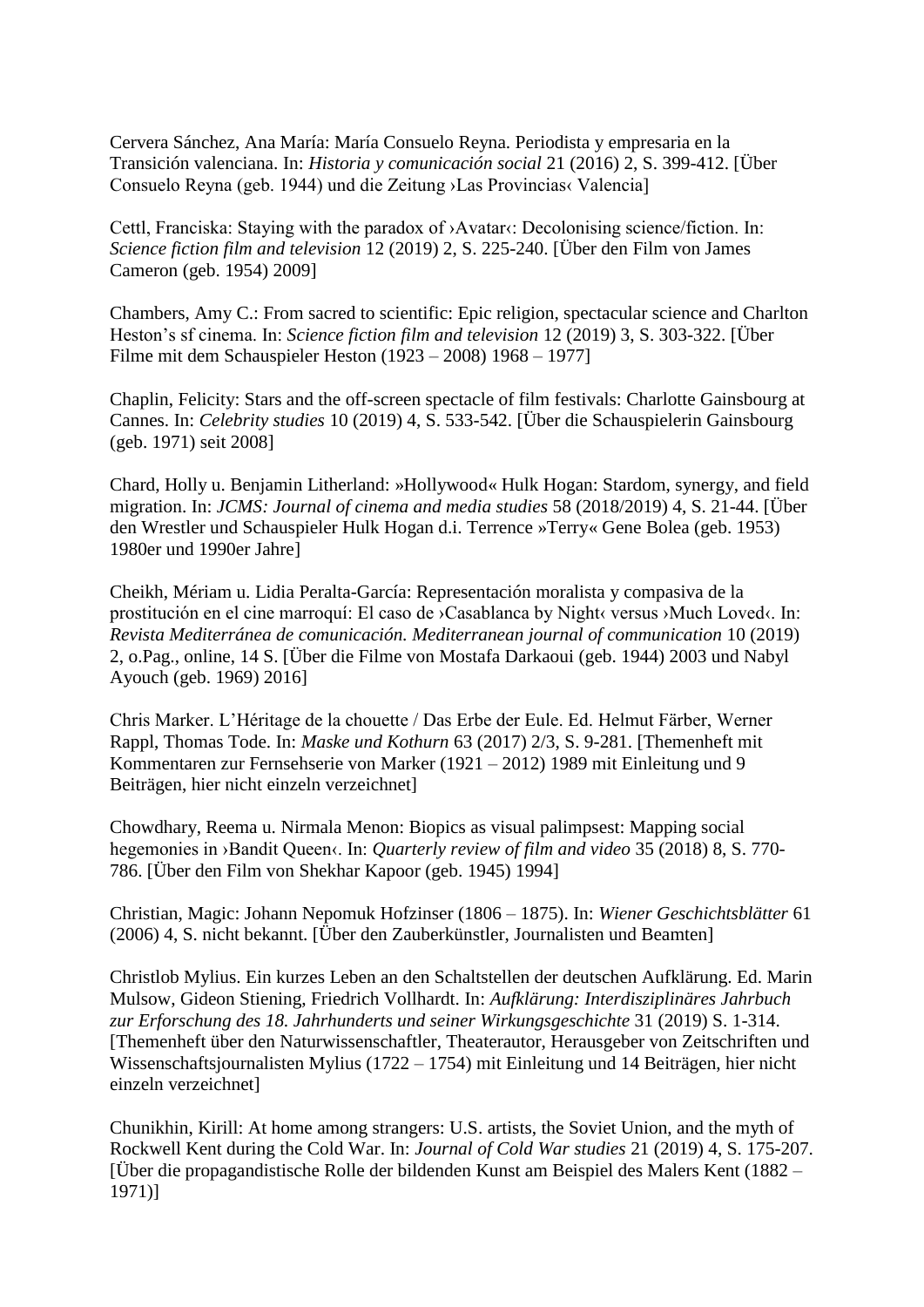Church, Scott Haden: Brother »Killer« Kane: Resistance, identification, and the intersection of rock music and religious values in ›New York Doll‹. In: *Journal of media and religion* 18 (2019) 2, S. 50-60. [Über den Film von Greg Whiteley (geb. 1969) 2005]

Ciszewska, Ewa u. Pavel Skopal: From Prague to Łódź and back again: The Czech scriptwriter Pavel Hajný and Czechoslovak-Polish cultural transfer in the 1970s and 1980s. In: *Studies in Eastern European cinema* 10 (2019) 3, S. 223-239. [Hajný (geb. 1939)]

Clark, Rex: Alexander von Humboldts erster Reisebericht. Ein Spiel mit der Anonymität. In: *Zeitschrift für Germanistik* N.F. 29 (2019) 1, S. 118-129. [Über den Bericht von Humboldt (1769 – 1859) in ›The Literary Magazine and American Register‹ 1804]

Clarke, Alissa: »Am I providing a good show for you?« Female performance, labor and collaborative agency in Niki de Saint Phalle and Peter Whitehead's ›Daddy‹ (1973). In: *Feminist media histories* 5 (2019) 2, S. 148-180. [Über den Film von Saint Phalle (1930 – 2002) und Whitehead (1937 – 2019)]

Coché, Stefanie H.: Vom protestantischen »Beichtvater« zum Verhaltenstherapeuten. Überzeugungsstrategien und Kommunikationsmuster bei Fundamentalisten und New Evangelicals (ca. 1920 – 1970). In: *Historische Zeitschrift* 309 (2019) 1, S. 70-111. [Über die Prediger im Hörfunk USA Charles Fuller (1887 – 1968) und Billy Graham (1918 – 2018)]

Cohen, Harvey G.: Chaplin's America, the Essanay and Mutual years: The making of an artist in the progressive era, 1915 – 1917. In: *Quarterly review of film and video* 33 (2016) 7, S. 585-601. [Charlie Chaplin (1889 – 1977)]

Cohen, Margaret: The Underwater imagination. From environment to film set, 1954 – 1956. In: *English language notes* 57 (2019) 1, S. 51-71. [Über die Filme ›20,000 Leagues under the Sea< von Richard Fleischer (1916 – 2006) 1954 und  $\lambda$ The Silent World< von Jacques-Yves Cousteau (1910 – 1997) und Louis Malle (1932 – 1995) 1956]

Compton, Josh: Late night television comedy, mid-afternoon congressional testimony: Attacks on Stephen Colbert's House Judiciary Committee appearance. In: *Comedy studies* 10 (2019) 2, S. 145-153. [Über die Fernsehsatire ›The Colbert Show‹ 2005 – 2014 von Colbert (geb. 1964) und seine Anhörung vor dem US House of Representatives 2010]

Cone, Annabelle: The »Bobo« (»bourgeois-bohème«) as post-modern figure? Gentrification and globalization in Dupuy and Berberian's ›Monsieur Jean‹ and ›Boboland‹. In: *International journal of comic art: IJOCA* 21 (2019) 1, S. 62-78. [Über die Comic-Serien von Philippe Dupuy (geb. 1960) und Charles Berbérian (geb. 1959) seit 1991]

Connelly, Thomas J.: Big window, big other: Enjoyment and spectatorship in Alfred Hitchcock's ›Rope‹. In: *Quarterly review of film and video* 36 (2019) 8, S. 779-788. [Über den Film von Hitchcock (1899 – 1980) 1948]

Cooley, Kevin: Past the end of the catbus line: ›Mushishi‹'s apparitional actants. In: *Animation: An interdisciplinary journal* 14 (2019) 3, S. 178-190. [Über die Manga-Serie von Yuki Urushibara (geb. 1974) 1999 – 2008]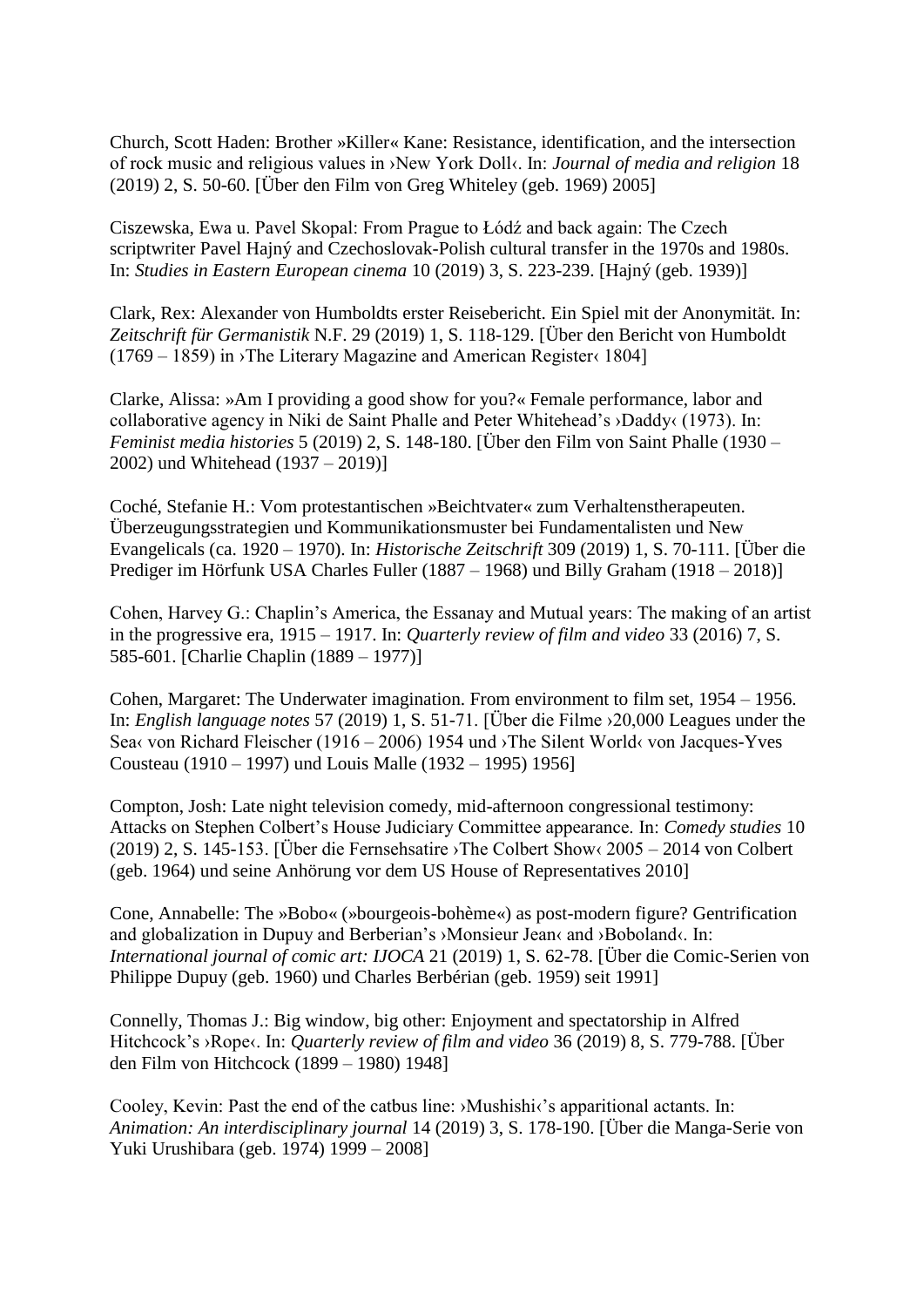Cooper, John A.: Edwart Neale (1833 – 1904), bird illustrator. In: *Archives of natural history* 46 (2019) 2, S. 283-297.

Cope, Jonas: Scrapped sentiment: Letitia Landon and ›Fisher's Drawing Room Scrap-Book‹, 1832 – 1837. In: *Romanticism* 25 (2019) 2, S. 190-204. [Über Beiträge von Landon (1802 – 1838) im Jahrbuch]

Cornelius, Paul u. Douglas Rhein: Fifty years on: Gender and the role of imagination in Lindsay Anderson's ›If…‹. In: *Journal of popular film and television* 47 (2019) 2, S. 81-89. [Über den Film von Anderson (1923 – 1994) 1968]

Costabile-Heming, Carol Anne: Surveillance and the GDR's cultural sphere: Franz Fühmann, the state, and the Stasi. In: *German life and letters* 72 (2019) 3, S. 335-356. [Über den Schriftsteller, Essayisten und Drehbuchautor Fühmann (1922 – 1984)]

Courtade, Ludovic: André Bazin, le cinéma et l'historiographie française. In: *French cultural studies* 28 (2017) 2, S. 198-208. [Über den Filmkritiker und -historiker Bazin (1918 – 1958)]

Coutel, Evelyne: La Estrella como elemento perturbador: Greta Garbo y su recepción en la España de los años veinte y treinta. In: *Secuencias: Revista de historia del cine* (2017) 46, S. 33-37. [Über die Schauspielerin Garbo (1905 – 1990)]

Crago, Ezekiel: The End of the world as he knows it: Besieged white male authority and angry white masculinity in ›The Omega Man‹. In: *Science fiction film and television* 12 (2019) 3, S. 323-342. [Über den Film von Boris Sagal (1923 – 1981) 1971 mit dem Schauspieler Charlton Heston (1923 – 2008)]

Creasy, Matthew: »The Neglected, the unutterable Verlaine«: Arthur Symons, the ›Saturday Review‹, and French literature in the 1890s. In: *Victorian periodicals review* 52 (2019) 1, S. 103-123. [Über Kritiken von Symons (1865 – 1945) 1894 – 1908]

Crome, Erhard: Deutsche Hörer! Die Radiosendungen von Thomas Mann. In: *Berliner Debatte Initial* 30 (2019) 1, S. 105-114. [Über die 55 Reden von Mann (1875 – 1955) BBC 1940 – 1945.]

Crow, Joanna: Photographic encounters: Martín Chambi, indigeneity and Chile-Peru relations in the early twentieth century. In: *Journal of Latin American studies* 51 (2019) 1, S. 31-58. [Über den Fotografen Chambi (1891 – 1973) 1936]

Cruickshank, Ruth: »Mondalisation« and the immanent critical potential of food: Luc Moullet's ›Genèse d'un repas‹ (1978). In: *French cultural studies* 25 (2014) 3/4, S. 366-377. [Über den Dokumentarfilm von Moullet (geb. 1937)]

Crumbo, Daniel J.: Repetition, compulsion, and matrimony in ›Groundhog Day‹, ›Matchstick Men‹, and ›What About Bob?‹. In: *Quarterly review of film and video* 36 (2019) 1, S. 62-80.  $\overline{C}$  [Über die Filme von Harold Remis (1945 – 2014) 1993, Ridley Scott (geb. 1937) 2003 und Frank Oz (geb. 1944) 1991]

Cunha, Mariana: Minimal gestures: Displacement, effect and urban experience in ›A hora da estrela / The Hour of the Star‹ (Amaral, 1985). In: *Studies in Spanish and Latin American cinemas* 16 (2019) 2, S. 177-193. [Über den Film von Suzana Amaral (geb. 1932)]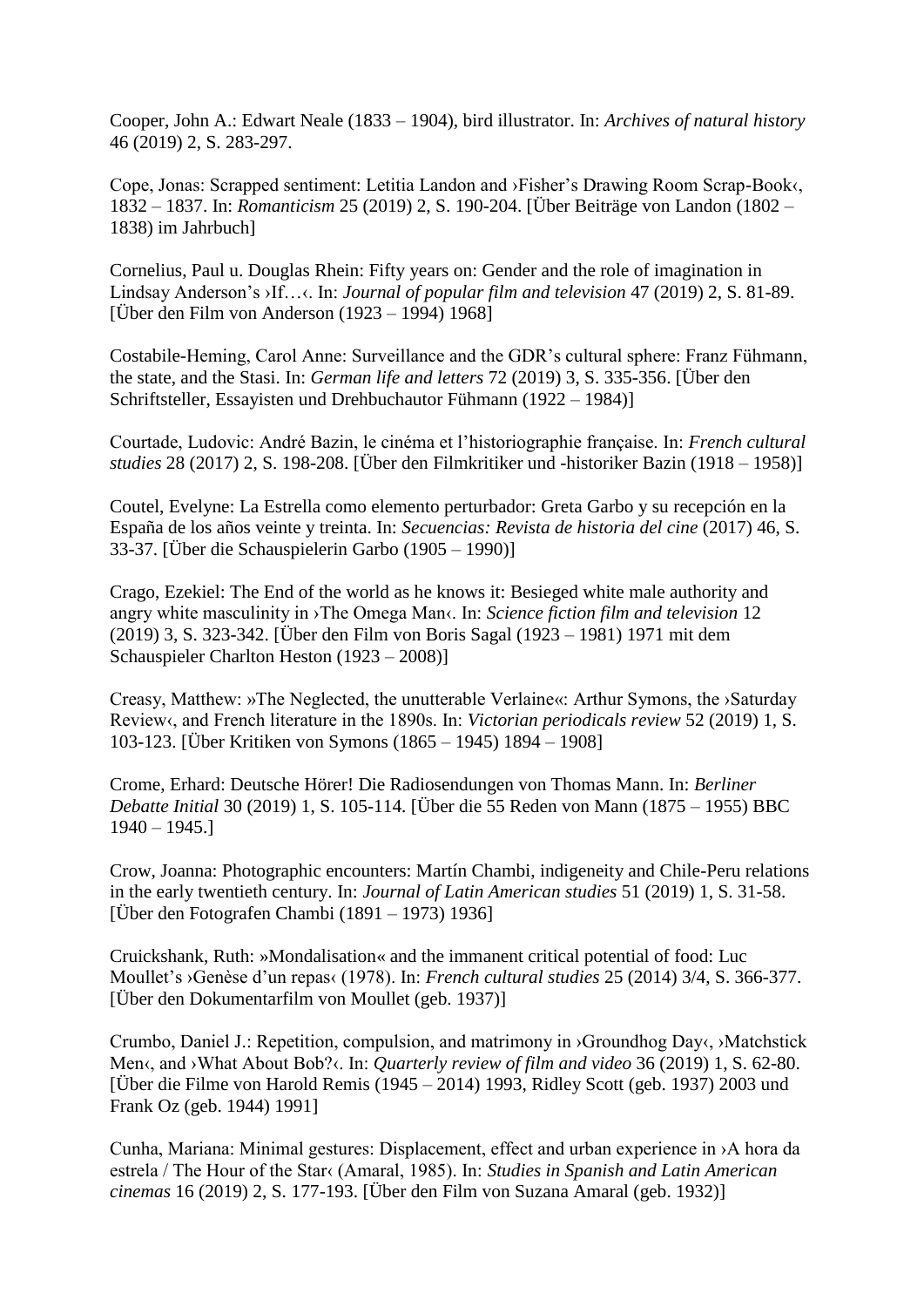Cupples, Julie u. Kevin Glynn: The Celebritization of indigenous activism: Tame Iti as media figure. In: *International journal of cultural studies* 22 (2019) 6, S. 770-787. [Über den Maori-Aktivisten Iti (geb. 1952) in Neuseeland seit den 1970er Jahren]

D'Aprile, Iwan-Michelangelo: Mimesis als Medium. Zeitungspoetik und journalistischer Realismus bei Theodor Fontane. In: *Text und Kritik: Zeitschrift für Literatur* (2019) Sonderband, 3.Aufl, Neufassung, S. 7-23. [Über den Journalisten und Schriftsteller Fontane  $(1819 - 1898)$ 

D'Eer, Charlotte: Expanding transnational networks: The impact of internal conflict on the feminine press in ›Dokumente der Frauen‹ (1899 – 1902) and ›Neues Frauenleben‹ (1902-17). In: *Journal of European periodical studies* 4 (2019) 2, S. 139-152. [Über ihre Herausgeberinnen Auguste Fickert (1855 – 1910) und Marie Lang (1858 – 1934)]

Dallavalle, Sara: Popular format and auteur format in Italian comics: The case of Magnus. In: *International journal of comic art: IJOCA* 21 (2019) 1, S. 300-328. [Über den Comic-Künstler Magnus d.i. Roberto Raviola (1939 – 1996)]

Dalmas, Franck: Jacques Prévert met en scène de fevrier 1934. In: *French cultural studies* 27 (2016) 4, S. 305-318. [Über den Lyriker, Drehbuchautor und Journalisten Prévert (1900 – 1977)]

Dauncey, Hugh u. Geoff Hare: Cosmopolitism united by electricity and sport: James Gordon Bennett Jnr and the Paris ›Herald‹ as sites of internationalism and cultural mediation in belle époque France. In: *French cultural studies* 25 (2014) 1, S. 38-53. [Über den Herausgeber der Zeitung Bennett (1841 – 1918) 1890er – 1900er Jahre]

Davies, Ann: >Tren de Sombras: El Espectro de le Thuit‹: Memory, genre and film technology. In: *Quarterly review of film and video* 36 (2019) 2, S. 87-103. [Über den Film von Luis Guerín (geb. 1960) 1997]

De Vries, Wouter: »One can't imagine they have ever read the bible!« On accuracy and knowledge in the prints of Willem Goeree. In: *Jaarboek voor Nederlandse boekgeschiedenis* 26 (2019) S. nicht bekannt. [Über den Drucker und Schriftsteller Goeree (1635 – 1711)]

Dechert, Andre u. Aline Maldener: »Mit gutem Beispiel voran«. Medienakteure und der westdeutsche Jugendmedienschutzdiskurs der 1950er- und 1960er-Jahre. In: *Medien und Zeit* 34 (2019) 2, S. 29-37. [Über die Kinder- und Jugendsendungen von Gertrud Simmerding (1919 – 2004) BR im DFS und die Jugendzeitschrift ›Bravo‹]

Decker, Jan-Oliver: Selbstreflexives Erzählen und medizinisches Wissen am Beispiel des Aufklärungsfilms ›Falsche Scham‹ (1926). In: *Kodikas/Code: An international journal of semiotics* 40 (2017) 1/2, S. 12-28. [Über den Film von Rudolf Biebrach (1866 – 1938) und Curt Thomalla (1890 – 1939)]

Decker, Jan-Thomas: Textile Texte. Selbstreflexive Thematisierung von Mode im Hollywood-Film als Maske und Identität von Frauen. In: *Kodikas/Code: An international journal of semiotics* 40 (2017) 1/2, S. 53-75. [Über die Filme ›The Women‹ von George Cukor (1899 – 1983) 1939 und ›Prêt-A-Porter‹ von Robert Altman (1925 – 2006) 1994]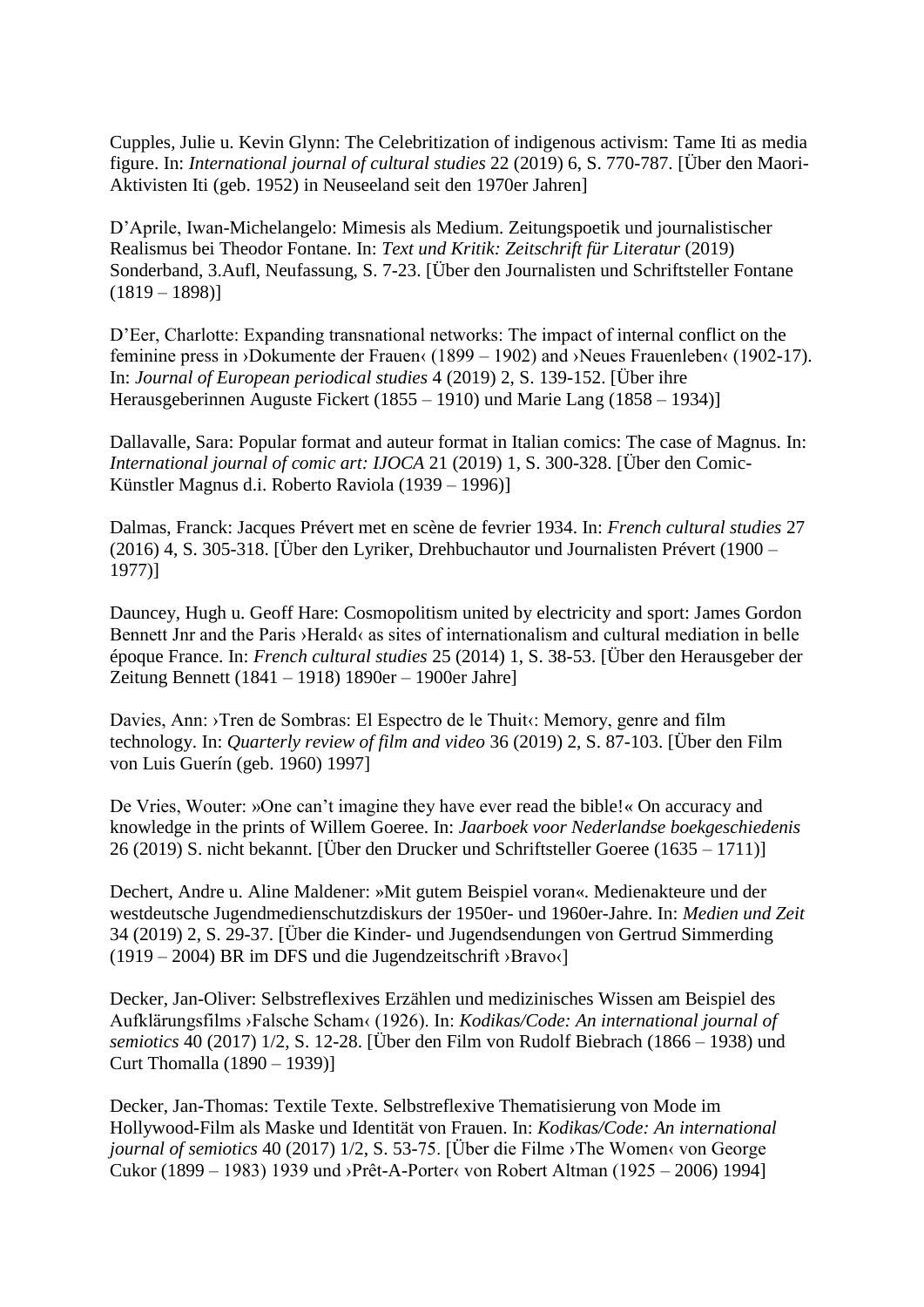DeFalco, Amelia: From surveillance to witnessing: ›Revanche‹, ›Red Road‹, and the antirevenge film. In: *Quarterly review of film and video* 35 (2018) 7, S. 692-705. [Über die Filme von Götz Spielmann (geb. 1961) 2008 und Andrea Arnold (geb. 1961) 2006]

Denscher, Bernhard: Els Czulik. Der weibliche Blick in der Werbung. In: *Austrian posters: Beiträge zur Geschichte der visuellen Kommunikation* (2019) 2.11.2019, o.Pag., online, 12 S. [Über die Grafikerin Czulik (1898 – 1977)]

Desjarlais, Stevie K. Seibert: Disappearing wives: Interchangeable women and the radical escape in ›Le Bonheur‹ and ›Gone Girl‹. In: *Quarterly review of film and video* 35 (2018) 7, S. 730-736. [Über die Filme von Agnès Varda (1928 – 1919) 1965 und 2014]

Di Crosta, Marida: From television to cinema and back to television again (25 years later): ›Twin Peaks‹' ambivalent scriptwriting approach. In: *Comunicazioni sociali: Journal of media, performing arts and cultural studies* 41 (2019) 3, S. 353-362. [Über den Film ›Twin Peaks: Fire Walk with Me‹ von David Lynch (geb. 1946) 1992 im Vergleich zu Fernsehserien 1990 und 2014]

Dias Jr., José Augusto: O Caminho para > Além da Imaginação<: Rod Serling e a TV dos anos 1950. In: *Significação: Rivista de cultura audiovisual* 46 (2019) 51, S. 135-153. [Über den Regisseur Serling (1924 – 1975) vor seiner Fernsehserie ›Twilight Zone‹ von 1959 – 1964]

Dick, Bailey: »Is it not possible to be a radical and a Christian?«: Dorothy Day's evolving relationship with the patriarchal norms of journalism and Catholicism. In: *Journalism history* 45 (2019) 4, S. 311-329. [Day (1897 – 1980)]

Dilley, Roy: Recovering the absent presence and the unseen: Henri Gaden's Photographic encounters in West Africa, 1894 – 1907. In: *Visual anthropology review* 35 (2019) 1, S. 10- 22. [Über den Ethnologen und Fotografen Gaden (1867 – 1939)]

Dinc, Enis: Performing modernity: The film of Mustafa Kemal Atatürk on his forest farm. In: *Historical journal of film, radio and television* 39 (2019) 1, S. 18-35. [Über den Film von Fox Films über Atatürk (1881 – 1938) 1930]

Dixon, Wheeler Winston: Kelly Reichardt: Working against the grain. In: *Quarterly review of film and video* 33 (2016) 7, S. 620-629. [Über Filme von Reichardt (geb. 1964) seit 1994]

Dixon, Wheeler Winston: Rethinking >They Came To a City<. In: *Quarterly review of film and video* 35 (2018) 7, S. 681-691. [Über den Film von Basil Dearden (1911 – 1971) 1944]

Dixon, Wheeler Winston: Sinclair Lewis and the failure of Hollywood. In: *Quarterly review of film and video* 36 (2019) 3, S. 202-216. [Über Arbeiten und Vorlagen für Filme des Schriftstellers Lewis (1885 – 1951)]

Doepner, Kathrin: Turban, Bart und Kebab-Spieß. Orientalismus um 1900 am Beispiel von Fotografien des Bremer Postdirektors Fritz Klint. In: *Fotogeschichte: Beiträge zur Geschichte und Ästhetik der Fotografie* 39 (2019) 154, S. 53-57. [Klint (1861 – 1913)]

Döring, Thomas Thibault: Bücher aus dem Vorbesitz von Johannes Schröter (1513 – 1593) im Bestand der Universitätsbibliothek Leipzig. In: *Leipziger Jahrbuch zur Buchgeschichte* 27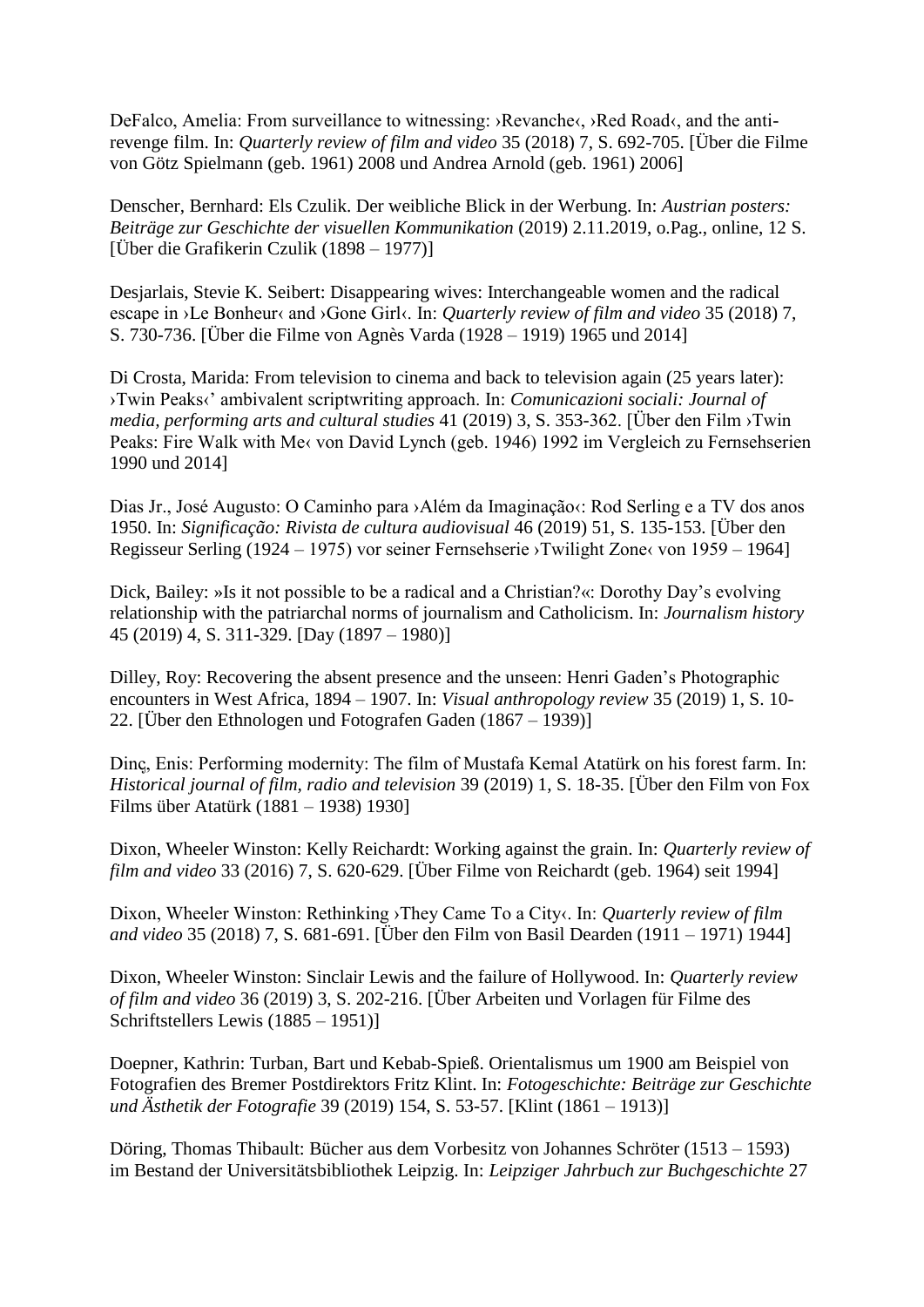(2019) S. 9-58. [Über die Büchersammlungen von Schröter und Johann Steinmetz d. Ä. (1559  $-1607$ ]

Dogramaci, Burcu u. Mehmet Emir: From Vienna with love. Gespräch über den Fotografen Hıdır Emir. In: *Fotogeschichte: Beiträge zur Geschichte und Ästhetik der Fotografie* 39 (2019) 151, S. 47-54. [Hıdır (geb. 1934) 1960er Jahre – 1995]

Doménech González, Gabriel: Autoría y corporativismo en las realizaciones cinematográficas de Ermanno Olmi para la Edison Volta. In: *Secuencias: Revista de historia del cine* (2017) 46, S. 13-32. [Über Filme von Olmi (1931 – 2018) 1953 – 1961]

Dong, Lan: Autobiography, documentary, and history in comics: ›The Four Immigrants Manga‹ and ›Citizen 13660‹. In: *Comics and culture* 2 (2017) S. 3-28. [Über die Comics von Henry Kiyama (1885 – 1951) 1931 und Miné Okubo (1912 – 2001) 1983]

Donner, Mathieu: Rethinking illness through performance: The gaze and the aesthetics of health in Charles Burns' >Black Hole<. In: *Studies in comics* 10 (2019) 2, S. 295-324. [Über die Comic-Serie von Burns (geb. 1955) 1995 – 2005]

Dowling, David O.: Banned in Britain: Marilynne Robinson's environmental literary journalism. In: *Literary journalism studies* 11 (2019) 2, S. 56-87. [Robinson (geb. 1943)]

Doyle, Allan: The Medium is the »Messagerie«. In: *Representations* (2019) 145, S. 107-128. [Über Lithografien von Théodore Géricault (1791 – 1824) 1823/1824]

Drapac, Vesna: Recasting the heroic resistance ideal: Robert Bresson's ›Un condamné à mort s'est échappé‹. In: *French cultural studies* 24 (2013) 4, S. 376-397. [Über den Film von Bresson (1901 – 1999) 1956]

›Der Dritte Mann‹: Ein Schwerpunktheft zum Filmklassiker. Ed. Paul Schliefsteiner. In: *Journal for intelligence, propaganda and security studies JIPSS* 12 (2018) 2, S. 6-103. [Themenabschnitt über den Film von Carol Reed (1906 – 1976) 1949 mit Einleitung und 11 Beiträgen, hier nicht einzeln verzeichnet]

Drygalska, Ewa: ›Space Is the Place‹: Black cinema in search of speculative fictions. In: *The Journal of popular culture* 52 (2019) 4, S. 910-930. [Über den Film von John Coney (Lebensdaten nicht bekannt) 1974]

Dubbelboer, Marieke: »Nothing ruins writers like journalism«: Colette, the press and belle époque literary life. In: *French cultural studies* 26 (2015) 1, S. 32-44. [Über die Schriftstellerin und Journalistin Sidonie-Gabrielle Colette (1873 – 1954)]

Duboile, Christophe: ›La Bête humaine‹ de l'écrit à l'écran. In: *Les Cahiers naturalistes* 62 (2016) 90, S. nicht bekannt. [Über den Film von Jean Renoir (1894 – 1979) 1938 nach dem Roman von Émile Zola 1895]

Duda, Paulina: Transgressing boundaries between film and music videos: Smarzowski, Kolski, and music videos in Poland. In: *Studies in Eastern European cinema* 10 (2019) 2, S. 146-160. [Über die Regisseure Wojciech Smarzowski (geb. 1963) und Jan Jakub Kolski (geb. 1956) seit den 1990er Jahren]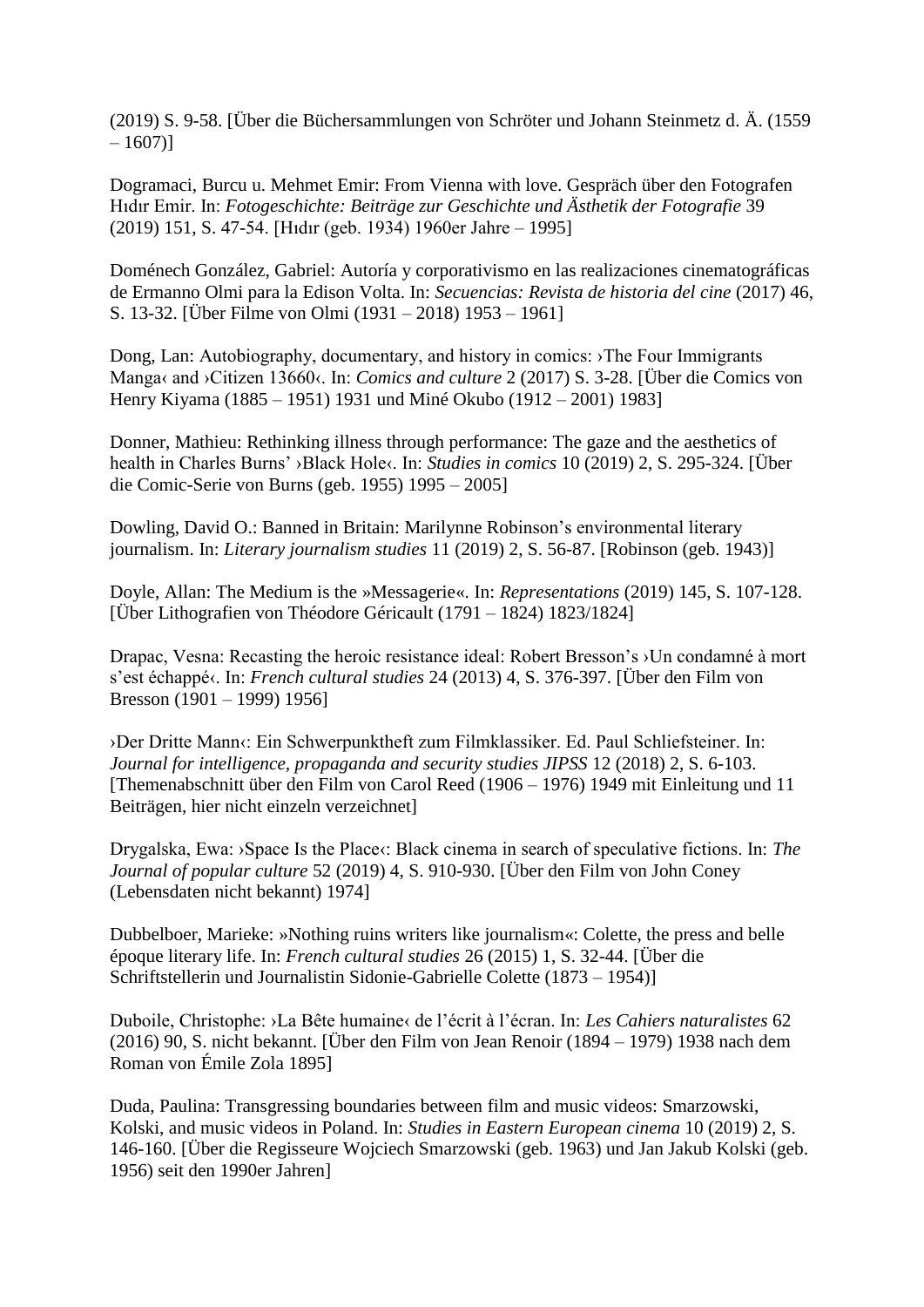Duncan, Pansy: CelluloidTM: Cecil M. Hepworth, trick film, and the material prehistory of the plastic image. In: *Film history: An international journal* 31 (2019) 4, S. 92-111. [Über den Produzenten und Regisseur Hepworth (1874 – 1953) 1890er Jahre]

Dupont, Joan: Marceline Loridan-Ivens: A posthumous interview. In: *Film quarterly* 73 (2019/2020) 2, S. 41-56. [Über die Dokumentarfilmerin und Schauspielerin Loridan-Ivens  $(1928 - 2018)$ 

Ehardt, Christine: Zwischen Stil, Humor und Strenge: Die Journalistin Karoline Bruch-Sinn (1853 – 1911). In: *Wiener Geschichtsblätter* 65 (2010) 3, S. nicht bekannt. [Auch: Karola Bruch-Sinn, Pseud.: Adele von Drachenfels u.a.]

Einholz, Sibylle: Heinrich Graf (1835 Berlin – 1906 Berlin). Bildspuren eines Berliner Atelierfotografen. In: *Der Bär von Berlin: Jahrbuch des Vereins für die Geschichte Berlins* 66 (2017) S. nicht bekannt.

El Maïzi, Myriem: »Real news from Beirut«: Blog BD et temoignage de guerre. In: *French cultural studies* 27 (2016) 2, S. 199-215. [Über das Tagebuch des Musikers und Comic-Zeichners Mazen Kerbaj (geb. 1975) im Internet 2006]

Elmore, Cindy: Terry Pettus and the 1936 Seattle newspaper strike: Pivotal success for the early American Newspaper Guild. In: *American journalism: A journal of media history* 36 (2019) 3, S. 300-321. [Über den Journalisten und Aktivisten Pettus (1904 – 1984)]

Elsaket, Ifdal: Sound and desire: Race, gender, and insult in Egypt's first talkie. In: *International journal of Middle East studies* 51 (2019) 2, S. 203-232. [Über den Film ›Awlad al-Ddhawat‹ von Yusuf Whabi (1898 – 1982) 1932]

Epstein, Josh: »We are a musical nation«: »Under Milk Wood« and the BBC Third Programme. In: *Modern drama* 61 (2019) 1, S. 249-271. [Über die Hörfunkproduktion des Theaterstücks von Dylan Thomas (1914 – 1953) 1954]

Ernst Toller. Ed. Hannah Arnold, Peter Langemeyer. In: *Text und Kritik: Zeitschrift für Literatur* (2019) 223, S. 3-123. [Themenheft über den Schriftsteller, Dramatiker und Politiker Toller (1893 – 1939) mit 10 Beiträgen, davon 3 hier einzeln verzeichnet]

Evans, Martha: News from Robben Island: Journalists' visits to Nelson Mandela during his imprisonment. In: *Journal of Southern African studies* 45 (2019) 6, S. 1111-1130. [Über Besuche und Berichterstattung über den Politiker und Aktivisten Mandela (1918 – 2013) 1964, 1973, 1977]

Everett, William A.: Demystifying opera in early Hollywood film: A tale of three singers. In: *International review of the aesthetics and sociology of music* 50 (2019) 1/2, S. 271-295. [Über Grace Moore (1898 – 1947), Lawrence Tibbett (1896 – 1960), José Mojica (1896 – 1974) 1930er Jahre]

Expósito Extremera, Francisco: El Biógrafo de García Lorca, el amigo de Negrín. In: *Historia y comunicación social* 21 (2016) 2, S. 379-397. [Über den Journalisten Fernando Vázquez Ocaña (1898 – 1966)]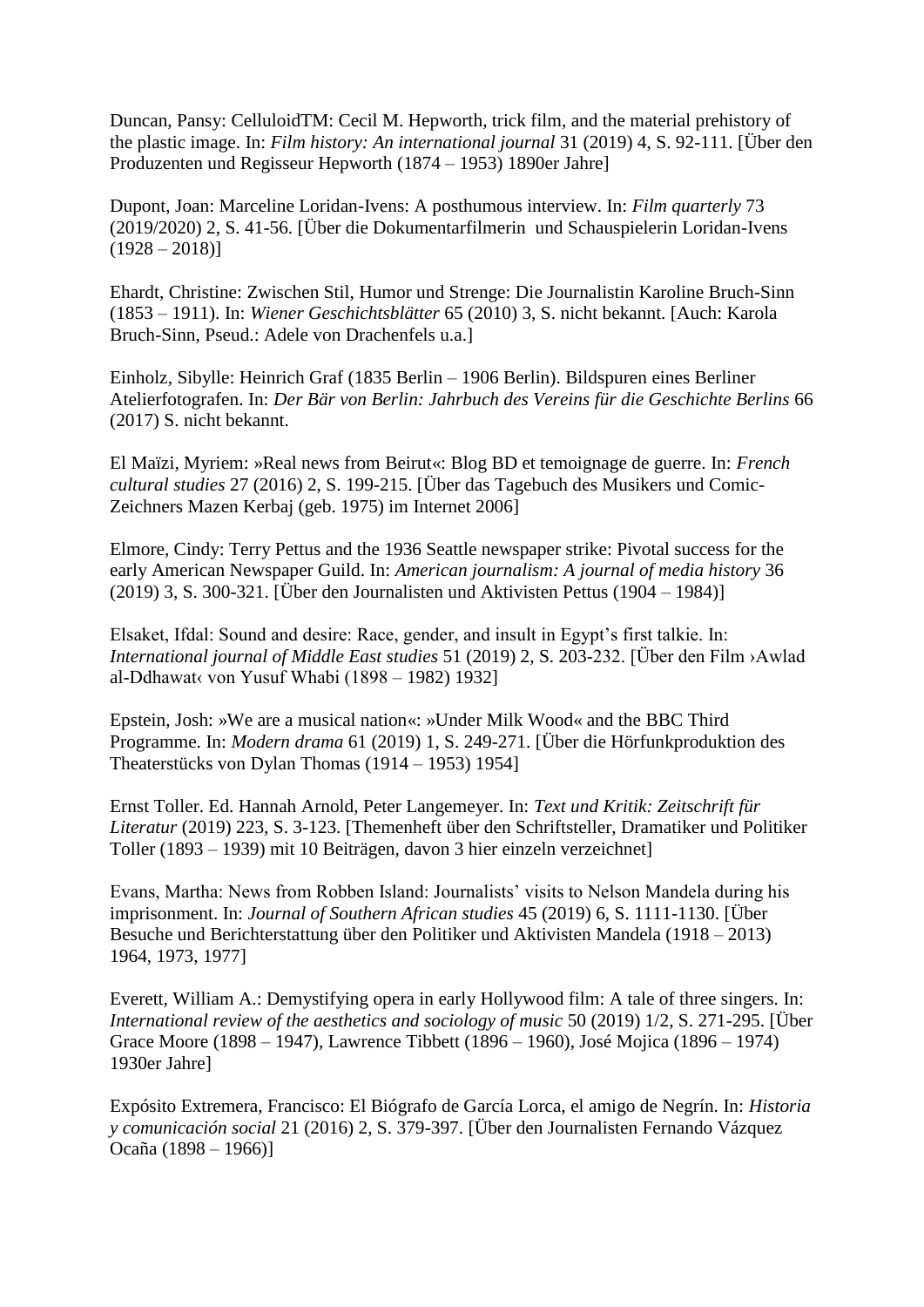Eybl, Franz M.: Diaristische Aufzeichnung, publizistische Umsetzung. Konfessionsbedingte Dispositive der Kriegsdarstellung. In: *Daphnis: Zeitschrift für Mittlere Deutsche Literatur und Kultur der Frühen Neuzeit (1400 – 1750)* 47 (2019) 1/2, S. 257-284. [Über Darstellungen des Hofpredigers Johann Buslidius (1554 – 1623) und des Schriftstellers Jeremias Drexel  $(1581 - 1638) 1620$ 

Fabbri, Lorenzo: Digital gleaning, feminist futures: Around Alina Marazzi's ›Un'ora sola ti vorrei (For One More Hour with You)‹ (2002). In: *Journal of Italian cinema and media studies* 7 (2019) 2, S. 249-265. [Über den Film von Marazzi (geb. 1964)]

Fabbri, Lorenzo: Queer neorealism: Luchino Visconti's ›Ossessione‹ and the »cinema« conspirancy against fascism. In: *Screen* 60 (2019) 1, S. 1-24. [Über den Film von Visconti  $(1906 - 1976)$  1943]

Falk, Ernst: Piatti und die ›Sonderreihe DTV‹. Ein großer Gestalter und eine Taschenbuch-Reihe im Wandel. In: *Marginalien: Zeitschrift für Buchkunst und Bibliophilie* (2019) 234, S. 34-41. [Über den Buchgestalter Celestino Piatti (1922 – 2007) 1962 – 1979]

Farmer, Ashley D.: »All the progress will be made by maladjusted negroes«: Mae Mallory, black women's activism, and the making of the black radical tradition. In: *Journal of social history: Society and cultures* 53 (2019/2020) 2, S. 508-530. [Über die Bürgerrecht-Aktivistin Mallory (1927 – 2007) 1950er – 1960er Jahre]

Farrell, James M.: Pretrial publicity in 1830 Salem. Daniel Webster, New England news, and the Knapp-White trial. In: *Journalism history* 44 (2018/2019) 4, S. 232-240. [Über den Politiker und Redner Webster (1782 – 1852)]

Feaster, Patrick: Enigmatic proofs: The archiving of Édouard-Léon Scott de Martinville's Phonautograms. In: *Technology and culture* 60 (2019) 2 Supplement, S. 14-38. [Über die Tonaufzeichnungsgeräte des Druckers und Buchhändlers Scott de Martinville (1817 – 1879) 1857]

Fernández Ramírez, Laura: El Montaje cinematográfico como herramienta para la revisión histórica: El caso de ›Black Hawk Down‹. In: *Historia y comunicación social* 24 (2019) 1, S. 259-276. [Über den Film von Ridley Scott (geb. 1937) 2002]

Fernández Sande, Manuel u. Eduardo Martínez Rico: Francisco Umbral, la génesis periodística de un escritor. Análisis de sus artículos radiofónicos en ›La Voz de León‹ (1958 – 1961). In: *Historia y comunicación social* 21 (2016) 2, S. 303-320. [Umbral (1932 – 2007)]

Fernbach, David: Wolfgang Fernbach (1889 – 1919): Jüdischer Sozialist und Opfer der Berliner Januarkämpfe 1919. In: *Arbeit, Bewegung, Geschichte. Zeitschrift für historische Studien* (2019) 1, S. 60-76. [Über den Redakteur des ›Roten Vorwärts‹ 1919]

Fiedler, Yvonne: Licht und Schatten. Walter Hege (1893 – 1955), eine Fotokarriere im Sog des Nationalsozialismus. In: *Fotogeschichte: Beiträge zur Geschichte und Ästhetik der Fotografie* 38 (2018) 150, S. 59-64. [Über den Fotografen]

Figueira, João: A denúncia política na origem do »new journalism«: O caso pioneiro de Rodolfo Walsh. In: *Observatorio (OBS\*): E-journal …* 13 (2019) 1, S. 172-191. [Über den Journalisten und Schriftsteller Walsh (1927 – 1977) 1957]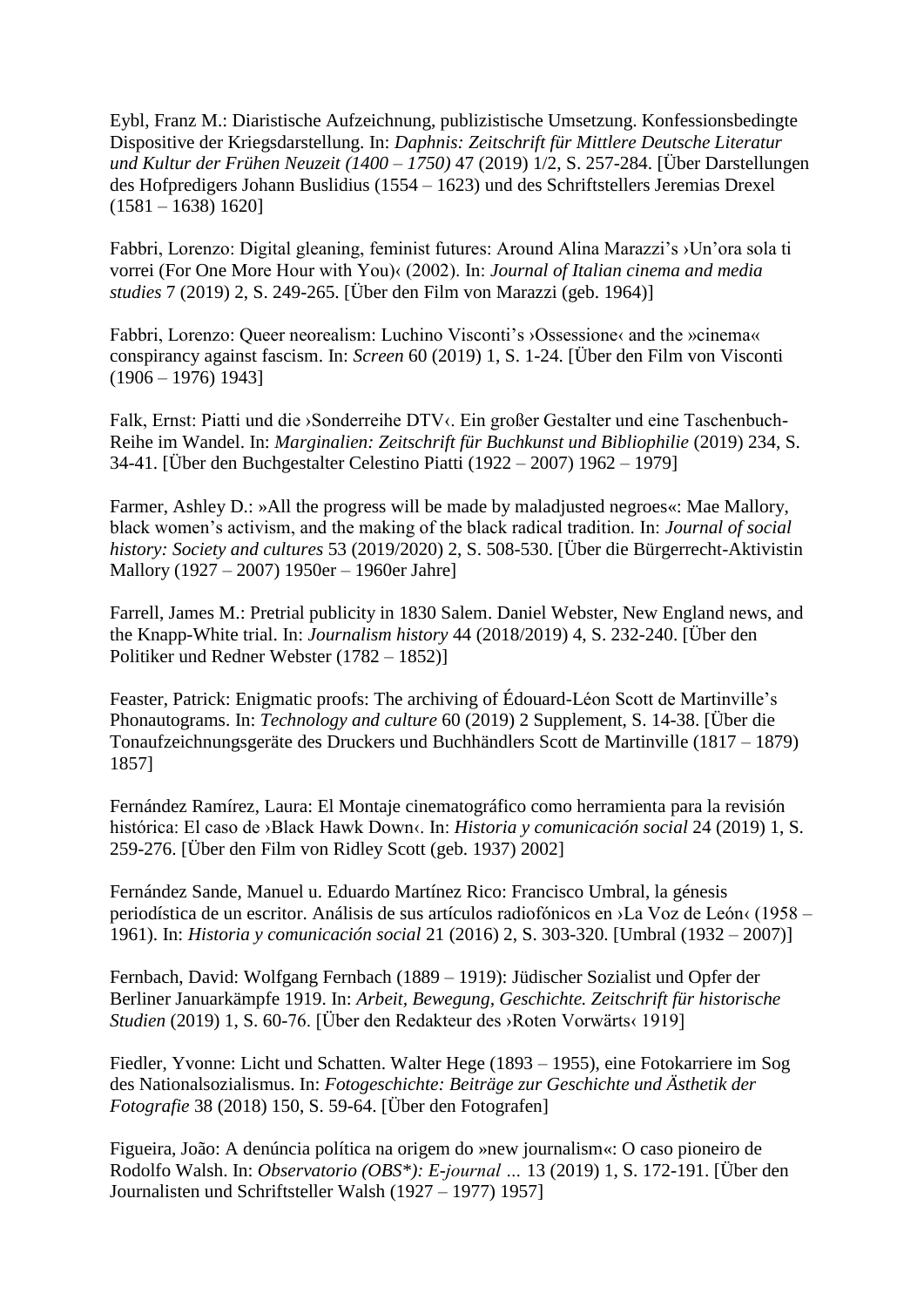Filipello, Roberto: On queer neutrality: Disaffection in the fashion photo story »Paradise Lost«. In: *Criticism* 61 (2019) 3, S. 335-357. [Über Fotografien von Steven Klein (geb. 1965) in der Zeitschrift ›Dutch‹ 2002]

Finger, Stanley: Mark Twain's life-long fascination with phrenology. In: *Journal of the history of the behavioral sciences* 55 (2019) 2, S. 99-121. [Über den Schriftsteller und Journalisten Mark Twain (1835 – 1910)]

Fisher, Jaimey: Nature scaled to body: Literary adaptation, space, and genre in Terrence Malick's ›The Thin Red Line‹ (1998) and G. W. Pabst's ›Westfront 1918‹ (1930). In: *New review of film and television studies* 17 (2019) 1, S. 57-80. [Über die Filme von Malick (geb. 1943) und Pabst (1885 – 1967)]

Flood, Maria: Torture in word and image: Inhuman acts in Resnais and Pontecorvo. In: *JCMS: Journal of cinema and media studies* 58 (2018/2019) 3, S. 26-48. [Über die Filme ›Muriel‹ von Alain Resnais (1922 – 2014) 1963 und ›The Battle of Algiers‹ von Gillo Pontecorvo (1919 – 2006) 1966]

Flower, John: Serge Romoff, temoin inconnu. In: *French cultural studies* 27 (2016) 1, S. 20- 31. [Über den Künstler und Journalisten Romoff (1883 – 1939)]

Floyd, Courtney A.: »Take it when tendered«: M. E. Braddon's »Thou Art the Man« and the ›Weekly Telegraph‹'s media model of disability. In: *Victorian review* 45 (2019) 1, S. 59-80. [Über den Fortsetzungsroman von Mary Elizabeth Braddon (1835 – 1915) in der Zeitschrift 1894]

Flügge, Manfred: Franz Hessels letzte Reise. In: *Sinn und Form: Beiträge zur Literatur* 71 (2019) 4, S. 460-481. [Über den Schriftsteller und Essayisten Hessel (1880 – 1941) 1940]

Foerster, Lukas: Die Konstruktion einer Sünderin. Frank Wisbars ›Barbara – Wild wie das Meer‹ (1961). In: *Filmblatt* 23 (2018/2019) 67/68, S. 50-59. [Über den Film von Wisbar  $(1899 - 1967)$ 

Forestier, Eloise: Rachel Beer, the Dreyfus case, and the *>Observer* at The *»sponge* metaphor«. In: *Victorian periodicals review* 52 (2019) 3, S. 518-539. [Über die Redakteurin Beer (1858 – 1927) der Sonntagszeitung 1896 – 1901]

Forster, Ralf: Auf den Spuren individueller Geschichte. Drei Studentenfilme von Helke Misselwitz. In: *Filmblatt* 24 (2019/2020) 69, S. 30-39. [Über ›Verstecken‹, ›Ein Leben‹ und ›Die fidele Bäckerin‹ von Misselwitz (geb. 1947) 1979, 1980, 1982]

Frank, David: Looking for Avrom Yanowsky. An exploration of the cultural front. In: *Left history: An interdisciplinary journal of historical inquiry and debate* 24 (2018) 1, S. 37-88.  $\overline{E}$ [Über den Künstler und Karikaturisten Yanowski (1911 – 1979)]

Frank, Stefanie Mathilde: Kasernenhof statt Kaiserreich. ›Mädchen in Uniform‹ als Remake (1931/1958). In: *Filmblatt* 23 (2018/2019) 67/68, S. 16-33. [Über die Filme von Leontine Sagan (1889 – 1974) resp. Géza von Radványi (1907 – 1986)]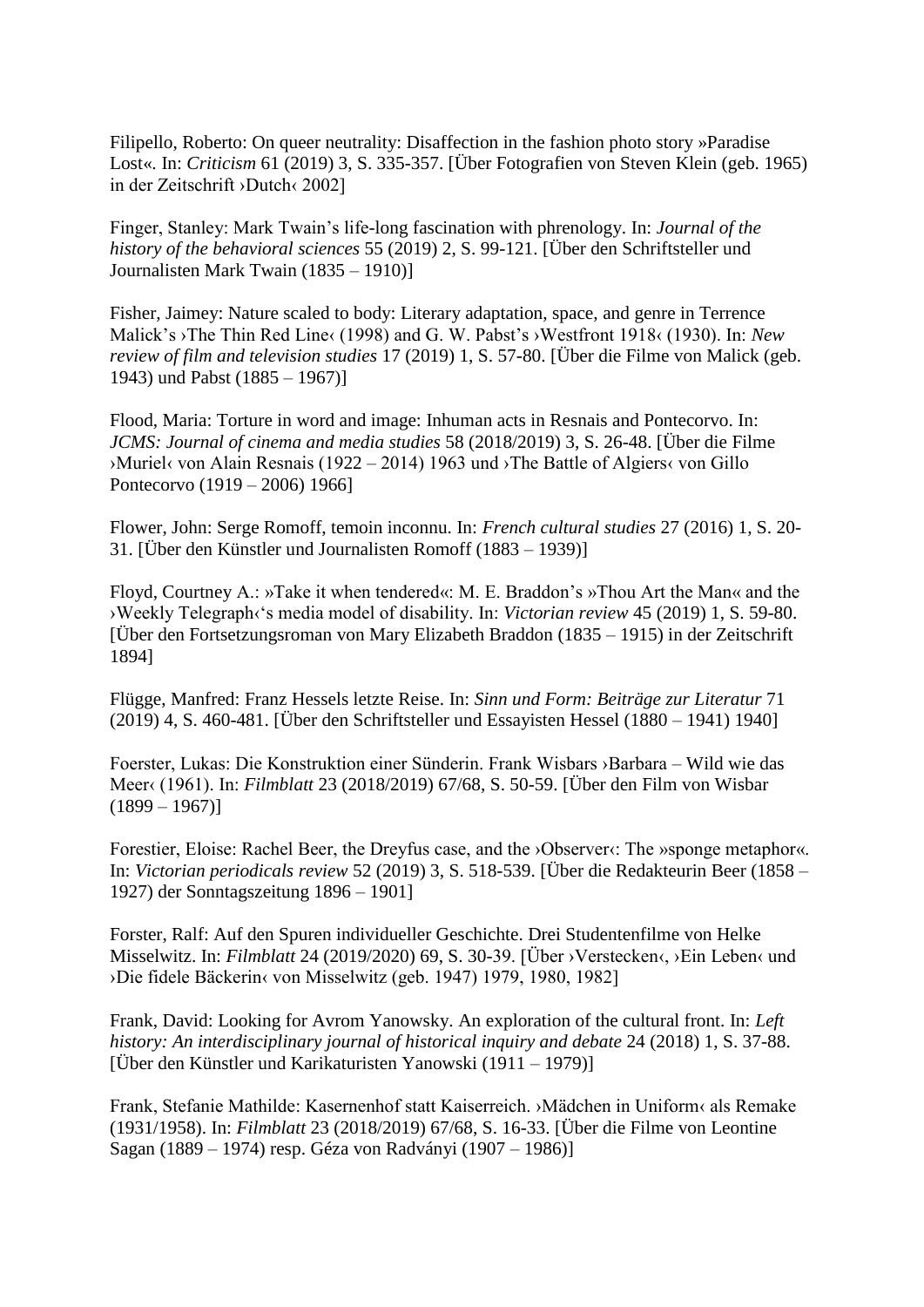Franssen, Piet: Productiebeleid binnen de uitgeverij van Jan van Doesborch: De casus »Den oorspronck onser salicheyt« (1517). In: *De Gulden passer: Tijdschrift voor boekwetenschap* 97 (2019) 1, S. 7-40. [Über den Autor, Drucker und Verleger Jan van Doesborch (gest. 1536)]

Fraser, Alison: Mass print, clipping bureaus, and the pre-digital database: Reexamining Marianne Moore's collage poetics through the archives. In: *Journal of modern literature JML* 43 (2019/2020) 1, S. 19-33. [Über die Schriftstellerin, Kritikerin und Herausgeberin literarischer Zeitschriften Moore (1887 – 1972)]

Fraser, Hilary: Writing cosmopolis: The cosmopolitan aesthetics of Emilia Dilke and Vernon Lee. In: *19: Interdisciplinary studies in the long nineteenth century* (2019) 28, o.Pag., online, 24 S. [Über die Kunstkritikerinnen Dilke (1840 – 1904) und Lee (1856 – 1936)]

Fresko, David: Montage/mediation/publicity: ›Far from Vietnam‹. In: *Screen* 60 (2019) 1, S. 70-98. [Über den Film von Chris Marker (1921 – 2012) u.a. 1967]

Frymus, Agata: Jetta Goudal versus the studio system: Star labour in 1920s Hollywood. In: *Historical journal of film, radio and television* 39 (2019) 1, S. 36-53. [Über vertragsrechtliche Auseinandersetzungen der Filmschauspielerin Goudal (1891 – 1985)]

Fuechtner, Veronika: Sylvio Backs ›Lost Zweig‹ und die transnationale Ästhetik von Exil und Faschismus. In: *Montage/AV: Zeitschrift für Theorie und Geschichte audiovisueller Kommunikation* 28 (2019) 1, S. 55-68. [Über den Film von Back (geb. 1937) 2002]

Fuhrer, Armin: »How to treat the Germans«. Der »Großschriftsteller« Emil Ludwig im amerikanischen Exil 1940 – 1945. In: *Exil: Forschung, Erkenntnisse, Ergebnisse* 37 (2018) 1/2, S. 35-39. [Ludwig (1881 – 1948)]

Fulton, Dawn: Unknown knows: Michael Haneke's ›Caché‹ and the failure of allegory. In: *Modern language review* 114 (2019) 4, S. 682-699. [Über den Film von Haneke (geb. 1942) 2005]

Gabaude, Florent: La Stratégie médiatique des feuilles volantes de Sebastian Brant. In: *Études germaniques* 74 (2019) 3, S. nicht bekannt. [Brant (1475 – 1521)]

Gagnon, Mark: Reeducating anti-Nazi resistance in G. W. Pabst's ›It Happened on July 20th‹ (1955) and Falk Harnack's ›The Plot to Assassinate Hitler‹ (1955). In: *Quarterly review of film and video* 35 (2018) 5, S. 506-526. [Über die Filme von Pabst (1885 – 1967) und Harnack (1913 – 1991)]

Gallego Reguera, María: Periodistas pioneras e innovadoras en la historia de la televisión en España: Blanca Álvarez y Lolo Rico. In: *Historia y comunicación social* 21 (2016) 2, S. 487- 496. [Álvarez (1931 – 2000), Rico (geb. 1935)]

Gammel, Irene: »We are the Dead«: Rhetoric, community and the making of John McCrae's iconic war poem. In: *First World War studies* 9 (2018) 1, S. 1-18. [Über »In Flanders Fields« von McCrae (1872 – 1918) 1915]

García-Donoso, Daniel: (Un)Building the nation's body: Disabled citizenship in ›Huevos de oro‹ (1993) und ›Cinco metros cuadrados‹ (2011). In: *Studies in Spanish and Latin American*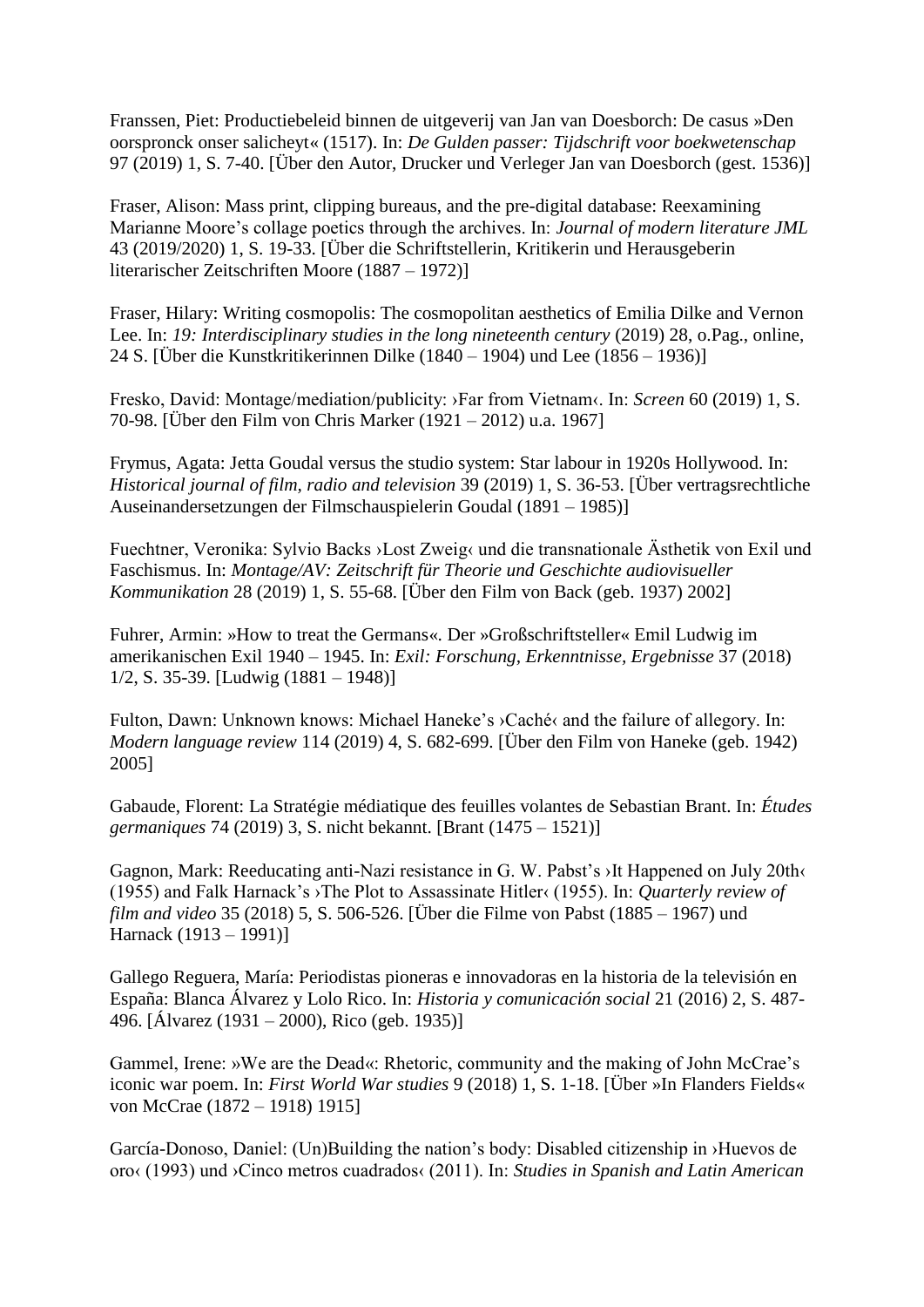*cinemas* 16 (2019) 3, S. 315-333. [Über die Filme von Bigas Luna (1946 – 2013) und Max Lemcke (geb. 1967)]

Gardner, Colin: »It's not blood, it's red«: Color as category, color as sensation in Jean-Luc Godard's ›Le Mépris‹, ›Pierrot Le Fou‹, ›Weekend‹, and ›Passion‹. In: *Criticism* 61 (2019) 2, S. 245-270. [Über 4 Filme von Godard (geb. 1930) 1963 – 1982]

Garritano, Carmela: Living precariously in the African postcolony: Debt and labor relations in the films of Mahamat-Saleh Haroun. In: *JCMS: Journal of cinema and media studies* 58 (2018/2019) 2, S. 23-45. [Über den Regisseur Haroun (geb. 1961) seit 2006]

Gaspari, Fabienne: An »Extraordinate change« in the climate: The transformative power of Impressionism in George Moore's art criticism. In: *Cahiers victoriens et édouardiens* (2019) 89, o.Pag., online, 13 S. [Moore (1852 – 1933) 1880er Jahre]

Gatscher-Riedl, Gregor: Hollywood an der Donau. Zum 120. Geburtstag des böhmischösterreichischen Filmpioniers und Bonvivants Alexander Kolowrat-Krakowsky (1886 – 1927). In: *Wiener Geschichtsblätter* 61 (2006) 2, S. nicht bekannt.

Gatti, Luciano: Die Autonomie des Fernsehspiels. Samuel Becketts ›He, Joe‹ und ›… nur noch Gewölk …‹ beim Süddeutschen Rundfunk. In: *Weimarer Beiträge* 65 (2019) 1, S. 29- 51. [Beckett (1906 – 1989) 1965 und 1977]

Gellman, Uriel: Between worlds: The miserable life of an itinerant preacher on the eve of modernity. In: *The Jewish quarterly review* 109 (2019) 1, S. 54-83. [Über den Wanderprediger und Autor Moshe Kerner (1762 – 1836]

Geniale, Margherita: La Maschera del potere in ›Eyes Wide Shut‹. Le metamorfosi del desiderio da Schnitzler a Kubrick. In: *Im@go: A journal of the social imaginary* 9 (2019) 13, S.124-141. [Darin über den Film von Stanley Kubrick (1928 – 1999) 1999]

Gepp, Thomas u. Berthold Petzinna: Unternehmensgruppe Bitter, Paulus-Verlag. Katholisches Verlagswesen im Ruhrgebiet. In: *Flachware: Jahrbuch der Leipziger Buchwissenschaft* 4 (2018) S. 59-106. [Über die Unternehmen von Wilhelm Bitter (1886 – 1964) und seinen Söhnen]

Ghosh, Tanushree: Witnessing famine: The testimonial work of famine photographs and anticolonial spectatorship. In: *Journal of visual culture* 18 (2019) 3, S. 327-357. [Über Fotografien von Willoughby Wallace W. Hooper (1837 – 1912) 1870er Jahre und Sunil Janah (1918 – 2012) 1940er Jahre in Indien]

Gilbert, Bennett: Jakob Leupold's imaginary automatic anamorphic devices of 1713. In: *Media history* 25 (2019) 2, S. 127-144. [Über optische Instrumente des Instrumentenbauers und technischen Autors Leupold (1674 – 1727)]

Gimeno Ugalde, Esther: Multilingual Iberia in twenty-first century cinema: Iberian polyglot films and multilingual imagination. In: *International journal of Iberian studies* 32 (2019) 1/2, S. 83-97. [Über ›Lisboetas‹ von Sérgio Tréfaut (geb. 1965) 2004 und ›Os fenomenos‹ von Alfonso Zarauza (geb. 1973) 2014]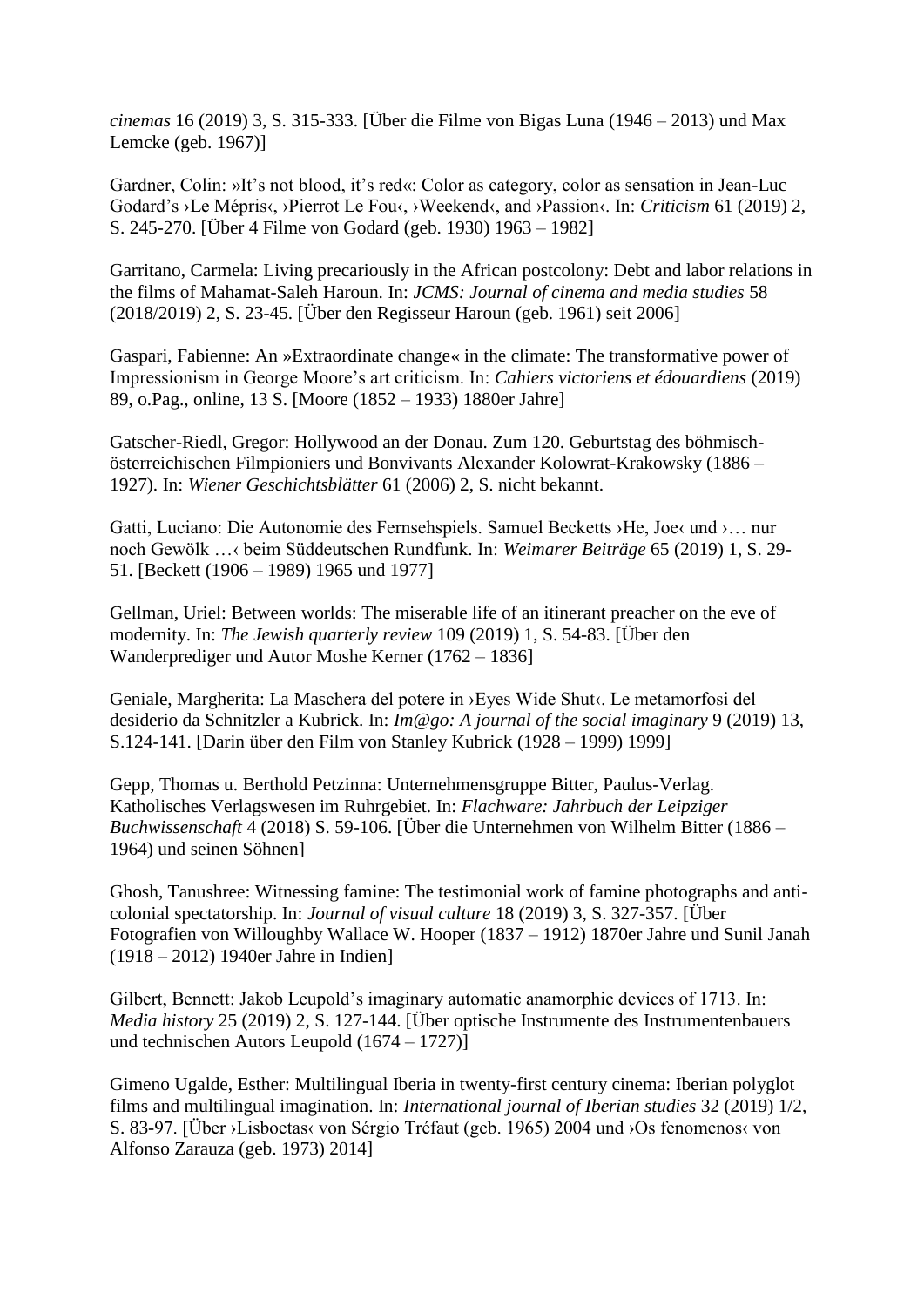Girard, Eudes: L'Espace dans ›Les Vacances de Monsieur Hulot‹ de Jacques Tati (1953). In: *Annales de géographie* 128 (2019) 726, S. 81-97. [Über den Film von Tati (1907 – 1982)]

Giraud, François: Intermediality and gesture: Idealising the craft of filmmaking in Agnès Varda's ›Lions Live (… and Lies)‹. In: *Studies in French cinema* 19 (2019) 2, S. 122-134. [Über den Film von Varda (1928 – 2019) 1969]

Gjelsvik, Anne: Openings and closures: Mental health in Joachim Trier's cinematic universe. In: *Journal of Scandinavian cinema* 9 (2019) 1, S. 75-88. [Über Filme von Trier (geb. 1974) seit 2006]

Gleason, Timothy Roy: H. H. Bennett: Trailblazer and commercial photographer, 1865 – 1907. In: *Visual communication quarterly* 26 (2019) 4, S. 223-235. [Henry Hamilton Bennett  $(1843 - 1908)$ 

Gleich, Joshua: »Good Oriental setting«: Negotiating San Francisco locations for ›The Killer Elite«. In: *The Velvet light trap: A critical journal of film and television* (2019) 83, S. 18-31. [Über den Film von Sam Packinpah (1925 – 1984) 1975]

Glende, Philip: Westbrook Pegler and the rise of the syndicated columnist. In: *American journalism: A journal of media history* 36 (2019) 3, S. 322-347. [Pegler (1894 – 1969) 1930er Jahre]

Glende, Philip M.: Victor Riesel. Labor's worst friend. In: *Journalism history* 44 (2018/2019) 4, S. 241-251. [Über den Journalisten Riesel (1913 – 1995)]

Glenn, Colleen: A Real swinger of a nightmare: Frank Sinatra and the grim side of WWII veteran's story. In: *Quarterly review of film and video* 36 (2019) 6, S. 470-497. [Über Filme mit dem Schauspieler Sinatra (1915 – 1998) 1950er – 1960er Jahre]

Goergen, Jeanpaul: Malocher auf zwei Rädern. ›Helden der Landstraße‹ (BRD 1950). Ein abendfüllender Kultursportfilm über die Deutschlandrundfahrt 1950. In: *Filmblatt* 24 (2019/2020) 69, S. 84-96. [Regie Sepp Allgeier (1895 – 1968)]

Göttel, Dennis: Historiografie der Filmarbeit. Making of, up & out (›Cruising‹). In: *Zeitschrift für Medienwissenschaft ZFM* (2019) 20, S. 130-141. [Über den Film von William Friedkin (geb. 1935) 1979 und 2 Begleitfilme auf der DVD-Veröffentlichung von 2007]

González de Canales Carcereny, Júlia: Repensar la categoría de cine poético como propuesta estética transversal en la obra fílmica de Carlos Reygadas y Lisandro Alonso. In: *Hispanic research journal* 20 (2019) 3, S. 272-288. [Über Filme von Reygadas (geb. 1971) seit 2002 und Alonso (geb. 1975) seit 2001]

Gopal, Sangita: Media meddlers. Feminism, television and gendered media work in India. In: *Feminist media histories* 5 (2019) 1, S. 39-62. [Insbes. über die Regisseurin Sai Paranjpye (geb. 1938) 1970er – 1980er Jahre]

Gordon, Adam: Beyond the »proper notice«: Frederick Douglass, »Uncle Tom's Cabin«, and the politics of critical reprinting. In: *American literature* 91 (2019) 1, S. 1-30. [Über Nachdrucke aus dem Roman von Harriet Beecher Stowe durch den Schriftsteller, Kritiker und Redner Douglass (1818 – 1895) nach 1852]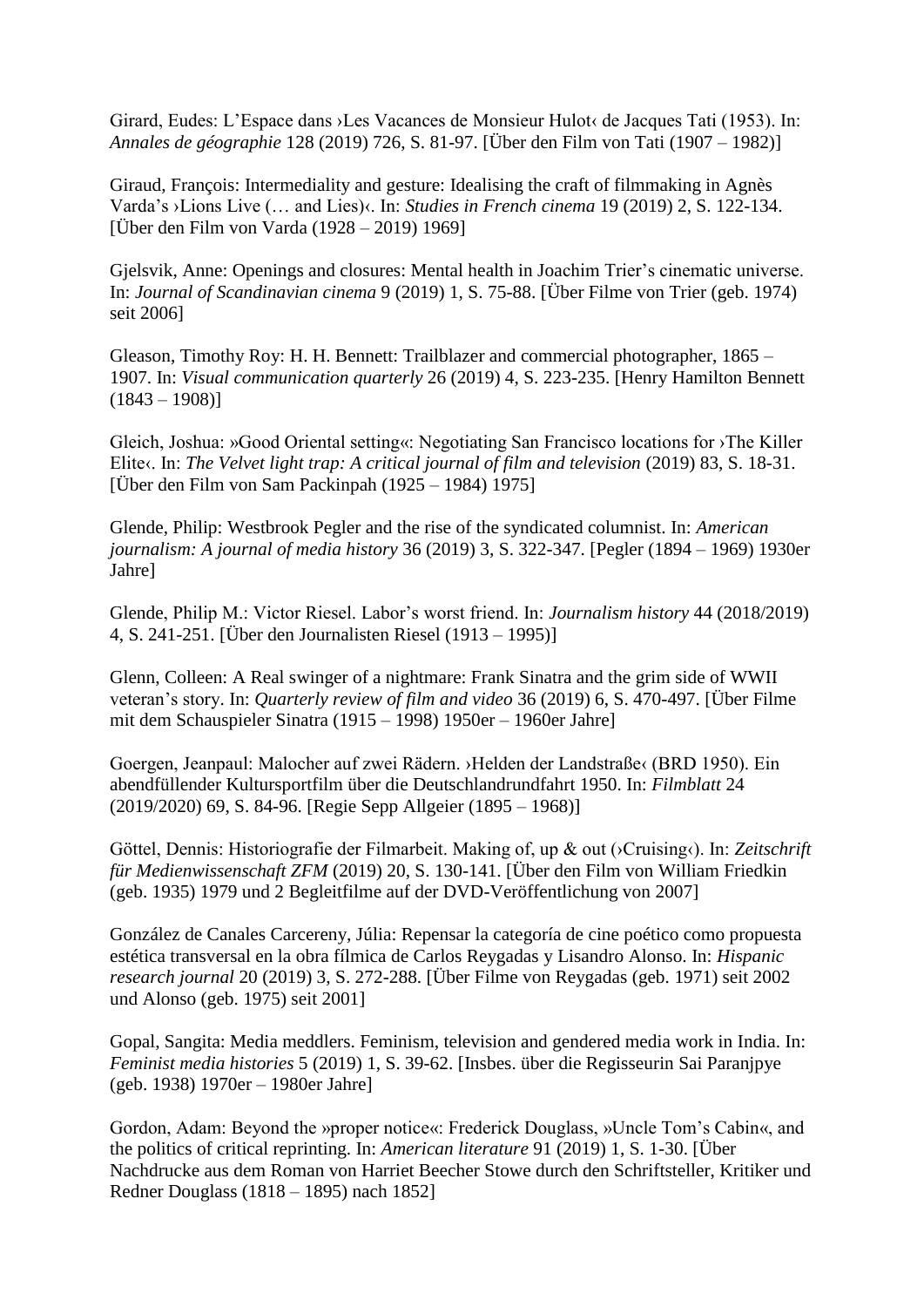Gorrara, Claire: Fashion and the »femmes tondues«: Lee Miller, ›Vogue‹ and representing Liberation France. In: *French cultural studies* 29 (2018) 4, S. 330-344. [Über die Fotografien und Texte von Miller (1907 – 1977) für die Zeitschrift 1944]

Grabbe, Katharina: Frauenrechte als Menschenrechte. Zu Mathilde Franziska Annekes »Das Weib im Conflict mit den socialen Verhältnissen«. In: *Forum Vormärz Forschung FVF: Jahrbuch* 24 (2018) S. 107-124. [Über die Publizistin Anneke (1817 – 1884) 1847]

Grass, Sean: Accounting for taste: »Very Hard Cash« and middle-class readership. In: *Victorian periodicals review* 52 (2019) 3, S. 464-488. [Über die Veröffentlichung des Romans von Charles Reade (1814 – 1884) in der Zeitschrift ›All the Year Round‹ von Charles Dickens  $(1812 - 1870) 1863$ 

Gray, Margaret E.: Cross-undressing in Colette: Performance, gender and music-hall labour practice. In: *French cultural studies* 23 (2012) 3, S. 202-214. [Über die Autobiografie der Schriftstellerin, Journalistin und Varieté-Künstlerin Gabrielle-Sidonie Colette (1873 – 1954) 1913]

Green, Danyelle M.: In the church house and on the big screen: Valuing black aesthetic traditions in ›Sweet Jesus, Preacher Man‹. In: *The Journal of popular culture* 52 (2019) 4, S. 890-909. [Über den Film von Henning Schellerup (keine Lebensdaten bekannt) 1973]

Grener, Adam u. Isabel Parker: Dickens's anonymous margins: Names, network theory, and the serial novel. In: *Dickens studies annual* 50 (2019) 1, S. 20-47. [Über Fortsetzungsromane von Charles Dickens (1812 – 1870)]

Griffin, Hollis: Songs from nowhere: Integrating music, diaspora, and gender in Gurinder Chadha's ›Bride & Prejudice‹. In: *Quarterly review of film and video* 36 (2019) 6, S. 531-541. [Über den Film von Chadha (geb. 1960) 2005]

Grinberg, Daniel: Troubling histories: Re-viewing documentary production and surveillance through the Freedom of Information Act. In: *Media, war and conflict* 12 /(2019) 3, S. 331- 353. [Über den Film ›Underground‹ von Emile de Antonio (1919 – 1989), Mary Lampson (keine Lebensdaten bekannt) und Haskell Wexler (1922 – 2015) 1976 und den Film ›Citizenfour‹ von Laura Poitras (geb. 1964) 2014]

Grün, Bernhard: »Amicitia« als Lebensprinzip. Der Romanist, Publizist und Politiker Hermann Platz (1880 – 1945). Annäherungen an einen großen Unbekannten. In: *Rheinische Vierteljahrsblätter* 83 (2019) S. 193-221.

Gruner, Oliver: »Hippie superannuated leprechaun«: Waldo Salt, screenwriting, and the Hollywood Renaissance. In: *Historical journal of film, radio and television* 39 (2019) 2, S. 251-270. [Über den Drehbuchautor Salt (1914 – 1984) 1969 – 1970er Jahre]

Günther, Georg: »Dem Lande die Wehr, dem Kaiser die Treu«. Hugo Zuckermann (1881 – 1914), ein Zionist, Patriot, Advokat und Dichter, der Schöpfer des »Österreichischen Reiterliedes«. In: *Archiv für Kulturgeschichte* 101 (2019) 1, S. 105-128. [Über das Soldatenlied]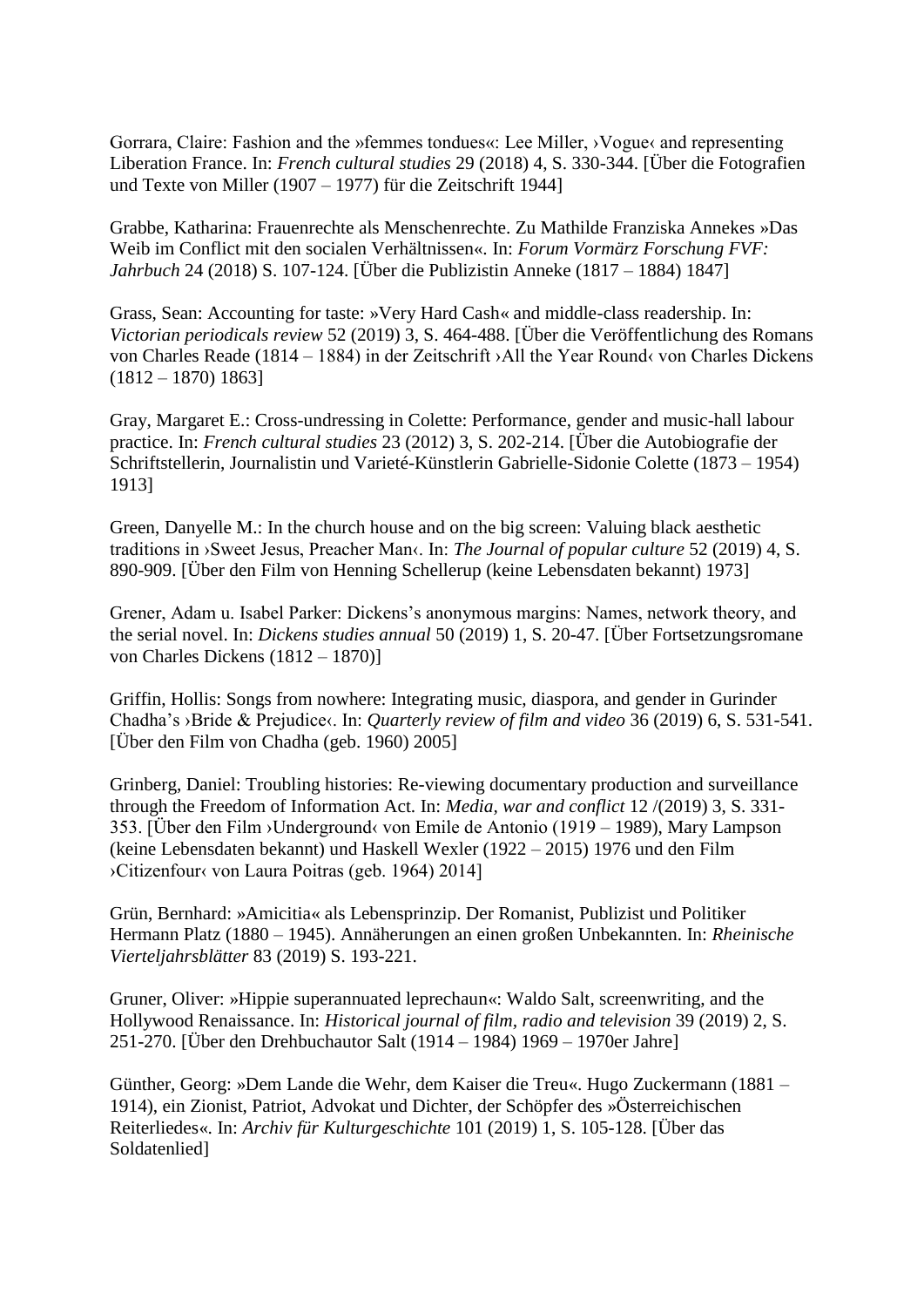Guerreiro, Alexandre Silva: A Singularidade de ›Vereda tropical‹ sob um olhar bakhtiniano. In: *Significação: Rivista de cultura audiovisual* 46 (2019) 52, S. 309-326. [Über den Film von Joaquim Pedro de Andrade (1932 – 1986) 1977]

Gummlich, Johanna: Vom Glück einer umfassenden Überlieferung: Peter H. Fürst und seine »konventionellen« Porträts. In: *Rundbrief Fotografie: Analoge und digitale Bildmedien in Archiven und Sammlungen* 24 (2017) 2, S. 35-46. [Über den Fotografen Fürst (1939 – 2018)]

Gusmão, Roney: ›Curtindo da vida adoidado‹ o hedonismo posmoderno e a moralidade neoliberal da era Reagan. In: *Significação: Rivista de cultura audiovisual* 46 (2019) 52, S. 229-243. [Über den Film ›Ferris Bueller's Day Off‹ von John Hughes (1950 – 2009) 1986]

Guthrie, Jason Lee: Ill-protected portraits: Mathew Brady and photographic copyright. In: *Journalism history* 45 (2019) 2, S. 135-156. [Über Photographien von Brady (1822 – 1896) und Gerichtsprozesse 1865]

Hahn, Hans-Joachim: Friedrich Heckers Kampf um die Menschenrechte. In: *Forum Vormärz Forschung FVF: Jahrbuch* 24 (2018) S. 85-106. [Über den Publizisten und Politiker Hecker (1811 – 1881) bis 1848]

Hall, Leo u. Simon Grennan: Literary and historic »flâneuses«: Observation, commentary, enterprise and courage in late-nineteenth-century women's professional lives. In: *Journal of visual culture* 18 (2019) 3, S. 380-397. [Über 3 Schriftstellerinnen und die Karikaturistin Marie Duval, d.i. Emilie de Tessier (1847 – 1890) für ›Judy, or The London Serio-Comic Journal‹ 1869 – 1885]

Hall, Murray G.: Der Grafiker Gabor von Ferenchich und der Lyra-Verlag. In: *Austrian posters: Beiträge zur Geschichte der visuellen Kommunikation* (2018) 3.3.2018, o.Pag., online, 39 S. [Über Ferenchich (1874 – 1928) und den Verlag von Oskar Molitor (1881 – ?) 1912 – 1920er Jahre]

Hall, Murray G.: Der Musikverlag Gabor Steiner. In: *Mitteilungen der Gesellschaft für Buchforschung in Österreich* (2019) 2, S. 7-24. [Über den Verlag des Theater- und Varieté-Direktors Steiner (1858 – 1944) 1921]

Hammoud, Nabil: Le Monde à écrire de Chris Marker. In: *Les Lettres romanes* 73 (2019) 1/2, S. 255-275. [Über den Schriftsteller, Fotografen und Filmemache Marker (1921 – 2012)]

Hamus-Vallée, Réjane: Un Tourisme particulier. »Voyage au centre de la Terre«, une aventure cinématographique? In: *Communications: École des Hautes Études en Sciences Sociales, Centre d'Études Transdisciplinaires (Sociologie, Anthropologie, Histoire)* (2019) 105, S. 71-86. [Über die Verfilmungen des Romans von Jules Verne 1864 von Henry Levin (1909 – 1980) 1959 und Eric Brevig (geb. 1957) 2008]

Han, Qijun: Diasporic Chinese family drama through a transnational lens: ›The Wedding Banquet< (1993) and >Saving Face< (2004). In: *International journal of media and cultural politics* 15 (2019) 3, S. 323-343. [Über die Filme von Ang Lee (geb. 1954) und Alice Wu (geb. 1970)]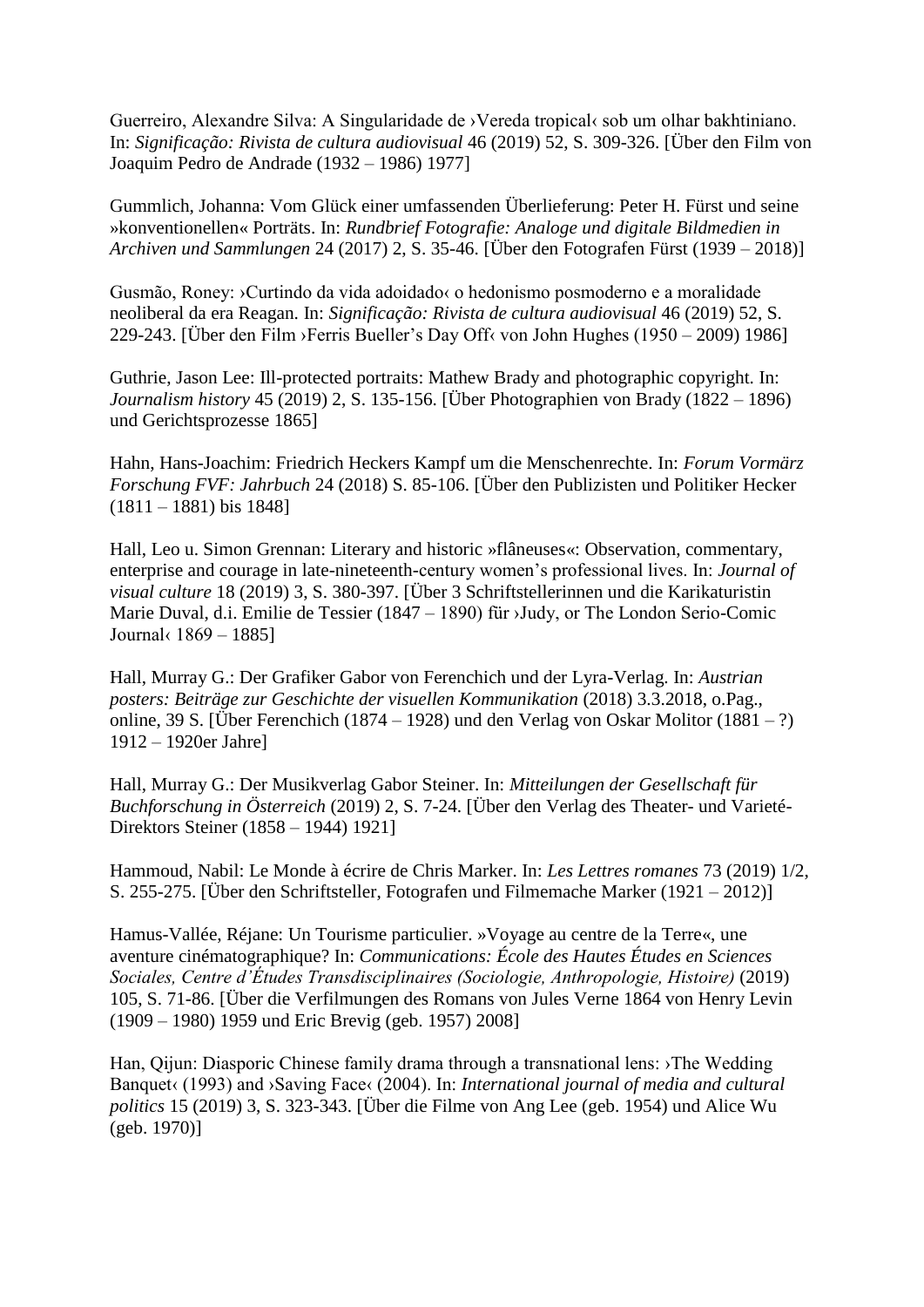Handyside, Fiona: Words for a conversation: Speech, doubt and faith in the films of Eric Rohmer and Mia Hansen-Løve. In: *Studies in French cinema* 19 (2019) 1, S. 5-21. [Rohmer  $(1920 - 2010)$  1962 – 2007, Hansen-Løve (geb. 1981) 2007 – 2016)]

Hanoch-Roe, Galia: Beethoven's Ninth: An »ode to choice« as presented in Stanley Kubrick's ›A Clockwork Orange‹. In: *International review of the aesthetics and sociology of music* 22 (2002) 2, S. 171-179. [Über den Film von Kubrick (1928 – 1999) 1971]

Hantke, Steffen: No exit: Class anxiety and gothic suburbia in Nicholas Ray's > Bigger Than Life‹. In: *Journal of popular film and television* 47 (2019) 2, S. 101-109. [Über den Film von Ray (1911 – 1979) 1956]

Hardwick, Joe: Double binds and double mouvements: Masculinity, mobility and fraternal rivalry in Pascal Alex Vincent's ›Donne-moi la main‹ (2008). In: *French cultural studies* 30 (2019) 1, S. 44-52. [Über den Film von Vincent (geb. 1970)]

Hartmann, Jürgen u. Dietmar Simon: Ein unentwegter jüdischer Kämpfer. Artur Schweriner und sein »verpfuschtes Leben«. In: *Medaon: Magazin für jüdisches Leben in Forschung und Bildung* 13 (2019) 25, o.Pag., online, 5 S. [Über die Autobigrafie des Journalisten Schweriner  $(1882 - 1941)$  1925]

Harvey, James: Engaged observationalism: Forming publics in the gallery film. In: *Studies in European cinema* 16 (2019) 3, S. 232-249. [Über die Video-Installation ›Democracies‹ von Artur Zmijewski (geb. 1966) 2009]

Hashimoto, Hiroki: Adornos Medienpraxis in der BRD der 1960er Jahre und seine Sicht auf die sich radikalisierenden Zeitströmungen. Eine Analyse seiner Rundfunk- und Fernsehdiskussionen mit Arnold Gehlen. In: *Neue Beiträge zur Germanistik* 18 (2019) 1, S. nicht bekannt. [Theodor W. Adorno (1903 – 1969) und Arnold Gehlen (1904 – 1976) SWR, SFB 1965]

Hatina, Meir: Power and salvation: Between Sāmī Šawkat and Hasan al-Bannā. In: *Die Welt des Islams: International journal for the study of modern Islam* 59 (2019) 2, S. 189-215. [Über die Publizisten Šawkat (gest. 1986) im Irak und al-Bannā (gest. 1949) 1919 – 1939 in Ägypten]

Hauser, Andrea: Heinrich Knittermeyer (1891 – 1958): Philosoph, Bibliotheksdirektor, Präsident der Wittheit und wissenschaftlicher Publizist im Spiegel seines Nachlasses. In: *Bremisches Jahrbuch* 98 (2019) S. 179-212.

Hausmann, Frank-Rutger: Die Verlagsbuchhandlung der Gebrüder Henninger in Heilbronn. In: *Aus dem Antiquariat: Zeitschrift für Antiquare und Büchersammler* N.F. 17 (2019) 1, S. 13-17. [Über den Verlag von Hermann (1840 – 1910), Albert (1843 – 1917) und Paul Henninger (1851 – 1892) 1874 – 1890]

Hausse, Heidi: The Locksmith, the surgeon, and the mechanical hand. Communicating technical knowledge in Early Modern Europe. In: *Technology and culture* 60 (2019) 1, S. 34- 64. [Über Abbildungen und Beschreibungen in den »Œuvres« des Chirurgen Ambroise Paré  $(1510 - 1590) 1575$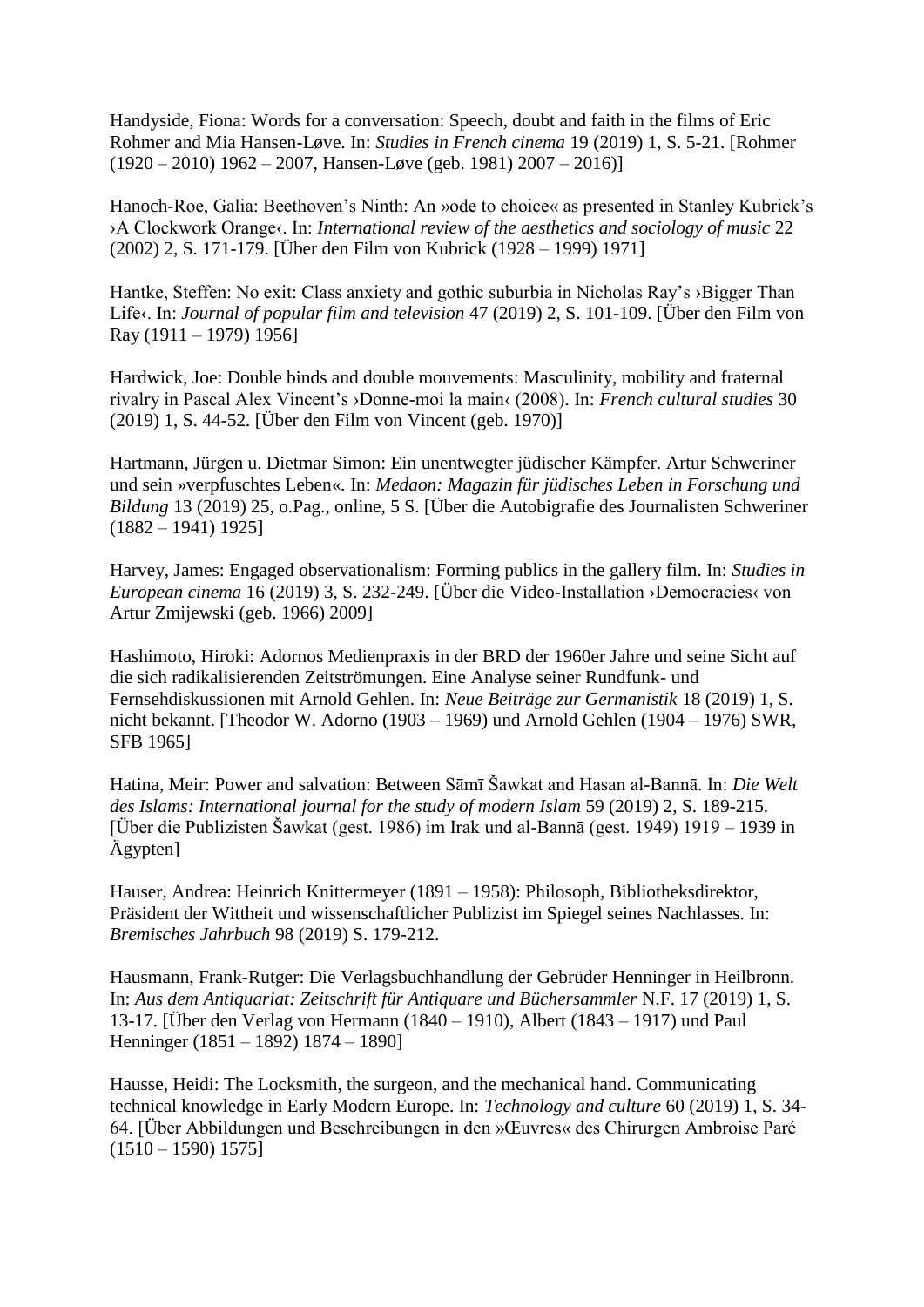Havenne, Maude: Raoul Ruiz, chef d'orchestre ou quand la musique se dévoile à l'écran. In: *Les Lettres romanes* 73 (2019) 1/2, S. 277-289. [Über den Filmregisseur Ruiz (1941 – 2011)]

Hayek, Ghenwa: >Where to?< Filming emigration anxiety in prewar Libanese cinema. In: *International journal of Middle East studies* 51 (2019) 2, S. 183-201. [Über den Film ›Ila Ayn?‹ von George Nasser (1927 – 2019) 1957]

Hersey, Curt: The Televisual Hitchcockian object and domestic space in >Alfred Hitchcock Presents‹. In: *Quarterly review of film and video* 36 (2019) 8, S. 723-733. [Über das Fernsehprogramm von Hitchcock (1899 – 1980) CBS, NBC 1955 – 1962]

Heck, Kalling: Authority year zero. In: *Quarterly review of film and video* 36 (2019) 4, S. 286-310. [Über den Film ›Germany Year Zero‹ von Roberto Rossellini (1906 – 1977) 1948]

Helduser, Urte: »Fernrohre« und »Zauberspiegel«. Jean Pauls »Über die natürliche Magie der Einbildungskraft« als Medientheorie. In: *Das Achtzehnte Jahrhundert: Zeitschrift …* 43 (2019) 2, S. 220-232. [Über die Abhandlung von Jean Paul, d.i. Jean Paul Friedrich Richter  $(1763 - 1825)$  1796]

Hendy, David: Painting with sound: The kaleidoscopic world of Lance Sieveking, a British radio modernist. In: *Twentieth century British history* 24 (2013) 2, S. 169-325. [Über den Hörfunkproduzenten der BBC Sieveking (1896 – 1972) 1920er Jahre]

Henning, Peter: Das Modell der »subjektiven Authentizität« für die Analyse publizierter Tagebücher am Beispiel der Tagebücher Erich Ebermayers 1933 – 1939. In: *Historische Mitteilungen HMRG* 30 (2018) S. 337-358. [Über den Rechtsanwalt, Schriftsteller und Drehbuchautor Ebermayer (1900 – 1970)]

Herczeg, Petra: »Die Weltgeschichte kümmert sich zu wenig um Sonnenstrahlen«. Die politische und soziale Dimension im journalistischen Werk von Joseph Roth. In: *Journalistik: Zeitschrift für Journalismusforschung* 2 (2019) 2, o.Pag., online, 14 S. [Roth (1894 – 1939)]

Herrala, Meri Elisabet: Challenges for Soviet-American collaboration in the Cold War: The capitalisation of pianist Sviatoslav Richter for American musical markets. In: *Cold War history* 19 (2019) 2, S. 187-208. [Über Auftritte und Schallplatten-Verträge von Richter (1915 – 1997) in den USA 1960]

Hesford, Victoria: Gesture, revolt, and 1970s feminism in John Cassavetes's ›A Woman under the Influence (. In: *Signs: Journal of women in culture and society* 45 (2019) 1, S. 227-247. [Über den Film von Cassavetes (1929 – 1989) 1974]

Hieger, Marc: Erich Maria Remarques Roman »Im Westen nichts Neues« in der Comic-Adaption von Alberto Winston Breccia. In: *Erich Maria Remarque Jahrbuch/Yearbook* 29 (2019) S. 125-154. [Breccia (1919 – 1993) 1946 nach dem Roman von Remarque (1898 – 1970) 1929]

Hill, Charlotte u. James Batcho: An Invitation to bear witness: Collective guilt and the ethical spectator in Haneke's ›Caché‹. In: *Studies in European cinema* 16 (2019) 2, S. 94-107. [Über den Film von Michael Haneke (geb. 1942) 2005]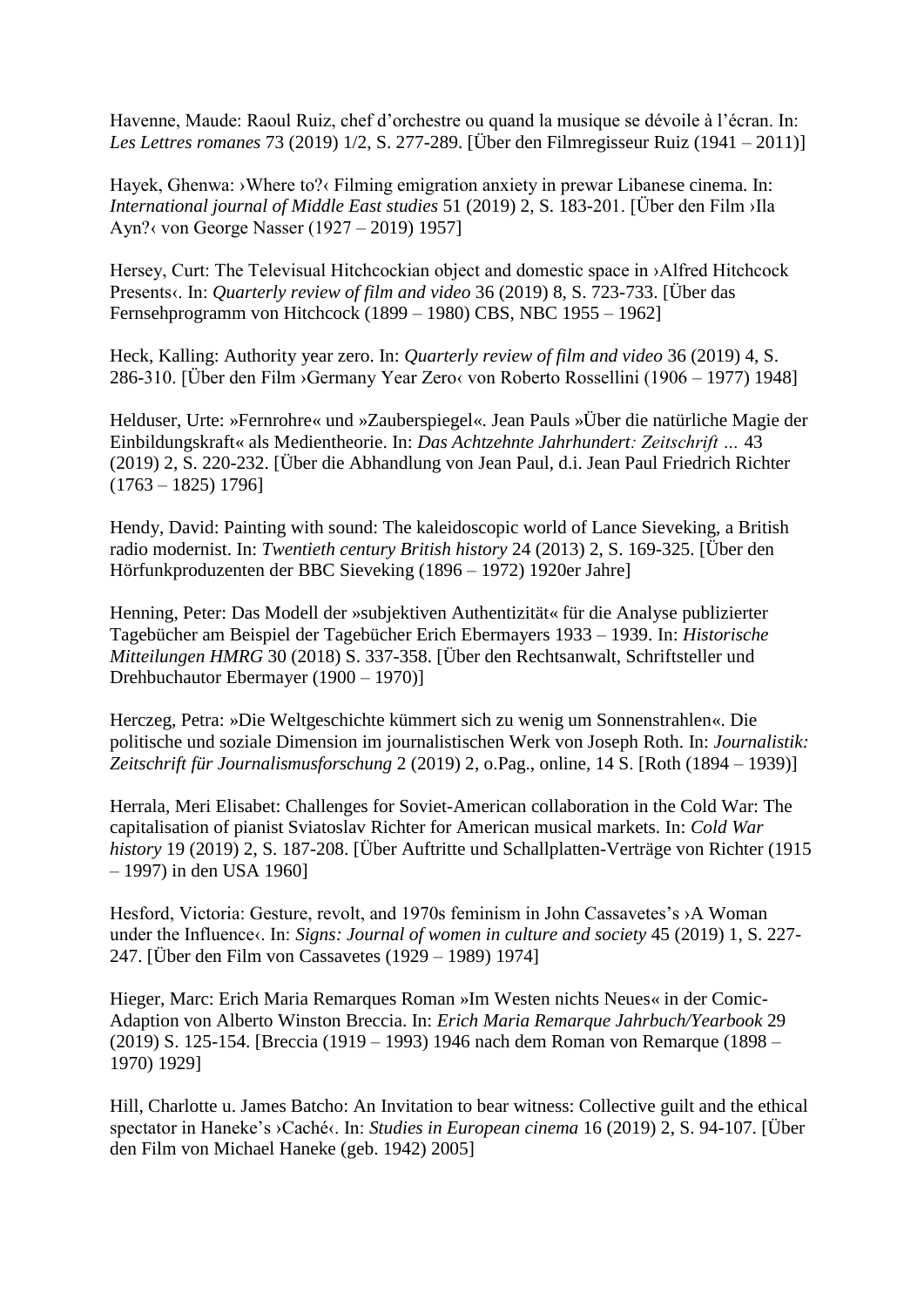Himmelman, Natasha: Listening and hearing Carmen: Sonic cartographies of struggle in ›U-Carmen eKhayelitsha‹ (2005). In: *Journal of African cinemas* 11 (2019) 3, S. 241-260. [Über den Film von Mark Dornford-May (geb. 1955)]

Hochscherf, Tobias: A Casablanca of the north? Stockholm as imagined transnational setting in the British spy thriller ›Dark Journey‹. In: *Journal of Scandinavian cinema* 9 (2019) 3, S. 329-347. [Über den Film von Victor Saville (1895 – 1979) 1937]

Hochscherf, Tobias u. Christoph Laucht: Censorship, scripts, suppression, and selection: Twentieth Century-Fox and the story of the Berlin airlift in  $\Delta$ The Big Lift $\langle$  and  $\rangle$ Es begann mit einem Kuß‹ (It Started with a Kiss), 1950 – 1953. In: *Film history: An international journal* 31 (2019) 3, S. 83-111. [Über die Fassungen des Films von George Seaton (1911 – 1979) 1950 und 1953]

Høgsbjerg, Christian: »We lived according to the tenets of Matthew Arnold«: Reflections on the »colonial Victorianism« of the young C. L. R. James. In: *Twentieth century British history* 30 (2019) 2, S. 201-223. [Über den Schriftsteller und Journalisten Cyril Lionel Robert James  $(1901 - 1989)$ 

Hölzle, Gerhard: Die Monarchie, die Revolution, die Demokratie. Dr. Georg Leidingers Welt im Umbruch. In: *Jahrbuch für Buch- und Bibliotheksgeschichte JBB* 4 (2019) S. 107-134. [Über den Handschriften-Bibliothekar und Publizisten]

Hofmann, Andrea: Rechtfertigung predigen im Krieg. Karl Holls Predigten während und nach dem Ersten Weltkrieg. In: *Zeitschrift für Kirchengeschichte* 130 (2019) 1, S. 5-22. [Über den Theologen und Prediger Holl (1866 – 1926)]

Holian, Anna: Hidden in plain sight: Jewish children and the Holocaust in Fred Zinnemann's ›The Search‹ (1948). In: *Film history: An international journal* 31 (2019) 2, S. 116-143. [Über den Film von Zinnemann  $(1907 - 1997)$ ]

Holt, Jon: Ishii Takashi, beyond 1979: ›Ero Gekiga‹ godfather, ›GARO‹ inheritor, or Shōjo Manga artist? In: *International journal of comic art: IJOCA* 21 (2019) 1, S. 118-142. [Über den Filmregisseur und Zeichner Takashi (geb. 1946)]

Huber, Caroline: Der Briefträger Johann Jordan (1665 – 1738) und das erste gedruckte Adressbuch der Stadt Wien aus dem Jahr 1701. In: *Studien zur Wiener Geschichte: Jahrbuch des Vereins für Geschichte der Stadt Wien* 75 (2019) S. nicht bekannt.

Hudson, Dale: Transpolitical spaces in transnational cinemas: Vampires and the illusions of national borders and universal citizenship. In: *French cultural studies* 22 (2011) 2, S. 111- 126. [Über die Filme ›Dracula père et fils‹ von Édouard Molinaro (1928 – 2013) 1976 und ›Un Vampire au paradis‹ von Abdelkrim Bahloul (geb. 1950) 1992]

Hugueny-Léger, Elise: Marguerite Duras ou les contradictions d'une intellectuelle aux prises avec l'espace public. In: *French cultural studies* 22 (2011) 4, S. 321-331. [Über die Schriftstellerin und Filmregisseurin Duras (1914 – 1996) 1958, 1985, 1986]

Huter, I. Q.: >Jaws: The Revenge< and the production of failure. In: *Continuum: Journal of media and cultural studies* 33 (2019) 6, S. 677-691. [Über den Film von Joseph Sargent (1925 – 2014) 1987]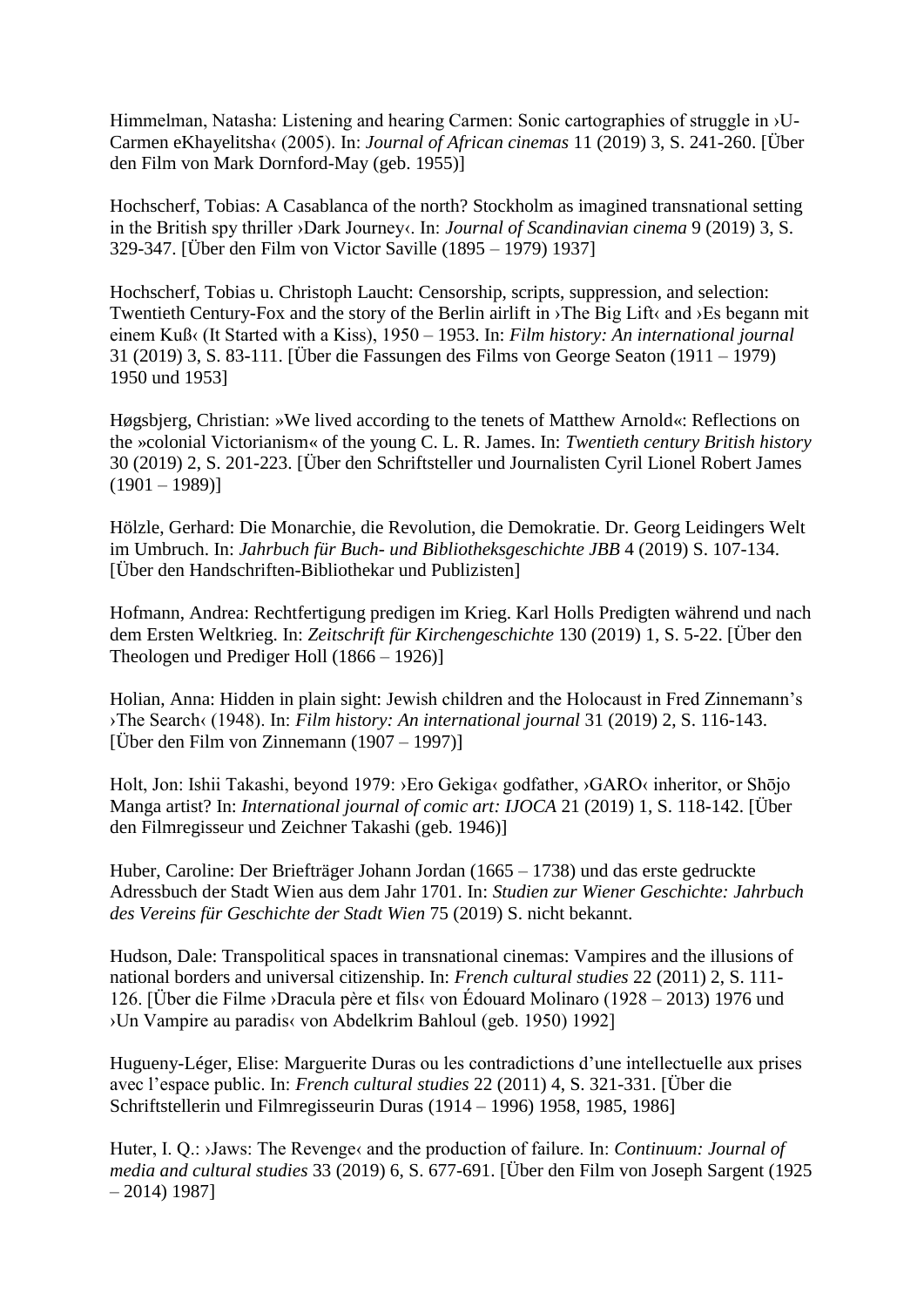Hutter, Johann: Literatur und Buchhandel im Zeitalter autoritärer Regime. Die Verlagsanstalt Tyrolia. Eine wirtschaftliche und ideologische Geschichte am Beispiel der Heimatdichterin Fanny Wibmer-Pedit. In: *Mitteilungen der Gesellschaft für Buchforschung in Österreich* (2018) 2, S. 41-50. [Über den 1888/1907 gegr. Verlag und Wibmer-Pedit (1890 – 1967) 1932 – 1948]

Icreverzi, Kimberly: Living as an »onna« in Japanese cinema. Pink filmmaker Hamano Sachi's reproductive labor. In: *Feminist media histories* 5 (2019) 2, S. 83-110. [Über die Filmregisseurin Sachi (geb. 1948)]

Isojärvi, Aino A. T.: Absent patriarchs and persuasive enforcers of the future nation: A contextualized reading of American wartime fathers in Walt Disney's ›Pinocchio‹, ›Dumbo‹ and ›Bambi‹. In: *Animation: An interdisciplinary journal* 14 (2019) 1, S. 37-51. [Über die Filme von Hamilton Luske (1903 – 1968) und Ben Sharpsteen (1895 – 1980) 1940, Ben Sharpsteen (1895 – 1980) 1941, David Hand (1900 – 1986) 1942]

Israel, Uwe: Defensio oder Die Kunst des Invektierens im oberrheinischen Humanismus. In: *Zeitschrift für historische Forschung* 46 (2019) 3, S. 407-442. [Über die Auseinadersetzung in Flugschriften zwischen Jakob Wimpfeling (1450 – 1528) und Thomas Murner (1475 – 1537) 1501 – 1503]

Jacob, Frank: Der Kultursozialismus Kurt Eisners (1867 – 1919): Das ›Arbeiter-Feuilleton‹ und die Aufklärung der deutschen Arbeiterschaft. In: *Arbeit, Bewegung, Geschichte. Zeitschrift für historische Studien* (2019) 1, S. 9-25. [Über die vom Journalisten Eisner verfasste Zeitungs-Korrespondenz 1910 – 1917]

Jaeger, Roland: Von Zierrat bis Fotomontage: Bucheinbände und -umschläge des Grafikers Kurt Erich Mende. In: *Aus dem Antiquariat: Zeitschrift für Antiquare und Büchersammler* N.F. 17 (2019) 2, S. 48-61. [Mende (1886 – 1945?) 1910 – 1932]

Das Jahrhundert schreiben. György Konrád (1933 – 2019). In: *Osteuropa* 69 (2019) 12, S. 77- 156. [Themenabschnitt über den Schriftsteller und Essayisten Konrad mit 5 Beiträgen, hier nicht einzeln verzeichnet]

Janke, Volker: Ernst Höhne, Fotograf aus Leidenschaft. Das Ernst-Höhne-Fotoarchiv im Freilichtmuseum für Volkskunde Schwerin-Mueß. In: *Mecklenburgische Jahrbücher* 134 (2019) S. 289-308. [Höhne (Lebensdaten nicht bekannt) 1956 – 1996]

Jansen, Jeroen: Drie decennia boekenzorg. Cornelis vander Plasse en Gerbrand Bredero. In: *Jaarboek voor Nederlandse boekgeschiedenis* 26 (2019) S. nicht bekannt. [Über den Verleger und Drucker vander Plasse (1585 – 1641) und den Schriftsteller Bredero (1585 – 1618)]

Jendt, Sebastian: Tim und Struppi vor Gericht. Imperialismus und rassistische Stereotype im Comic. In: *Geschichte lernen* 32 (2019) 192, S. 28-35. [Über die Comicserie von Hergé (1907 – 1983) seit 1929, Unterrichtsmodell Sek. II]

Jeong, Kelly Y.: The Mother avenger in ›Princess Aurora‹ and ›Sympathy for Lady Vengeance‹. In: *Quarterly review of film and video* 33 (2016) 8, S. 743-760. [Über die Filme von Bang Eun-yin (geb. 1965) 2005 und Park Chan-wook (geb. 1963) 2005]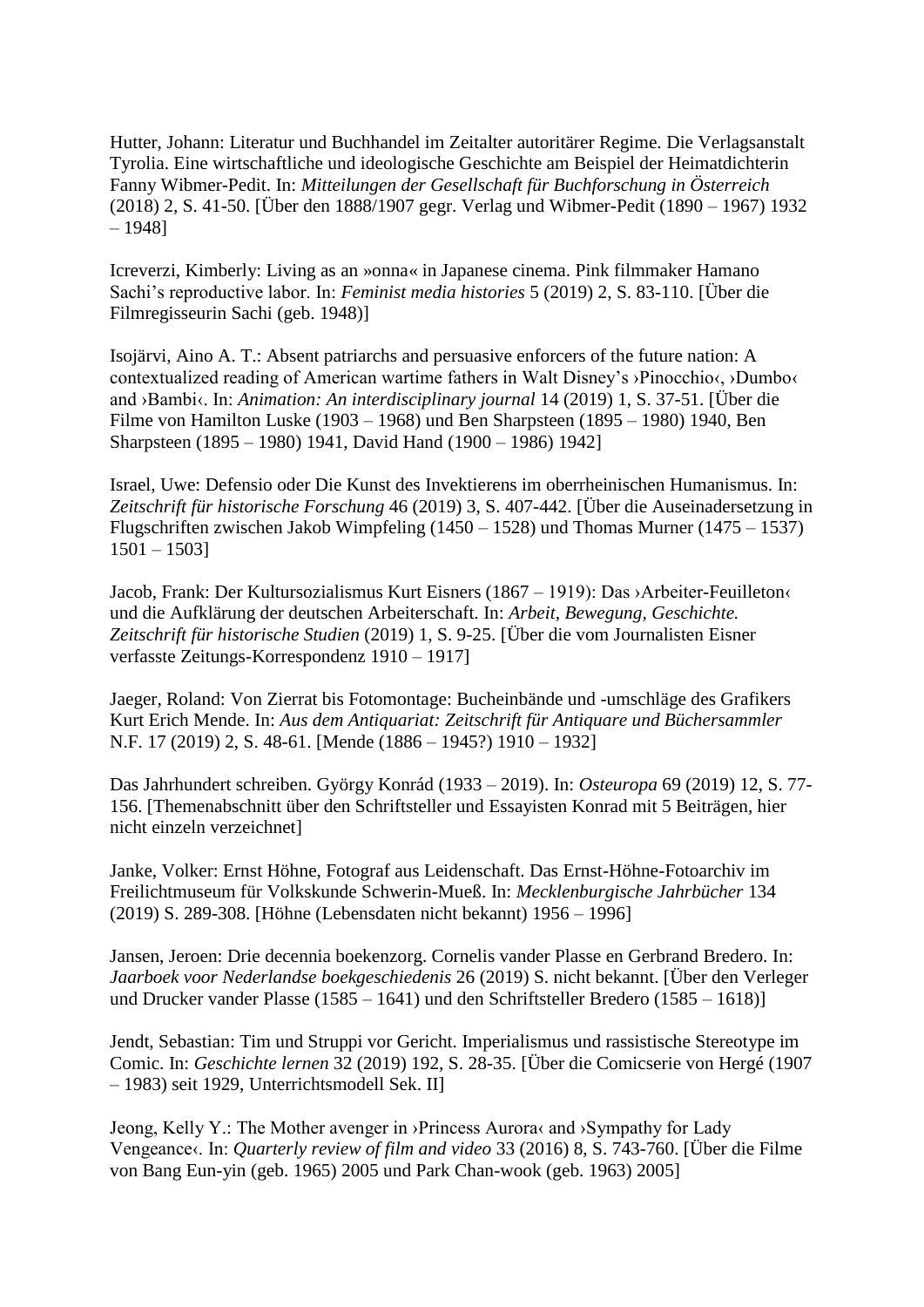Joachim Trier. In focus. Ed. Anne Gjelsvik. In: *Journal of Scandinavian cinema* 9 (2019) 2, S. 191-239. [Themenabschnitt über den Filmregisseur Trier (geb. 1974) seit 2006 mit Einleitung und 6 Kurzbeiträgen, hier nicht einzeln verzeichnet]

John, Matthias: Karl Liebknecht: 100. Todestag am 19.01.2019 und 150. Geburtstag am 13. August 2021. In: *Beiträge zur Geschichte der Arbeiterbewegung* 61 (2019) 1, S. 3-82. [Über den Politiker, Juristen und Redakteur Liebknecht (1871 – 1919) mit Texten 1900 – 1903]

John, Matthias: Die Kriegserinnerungen des Heinrich Wetzker. In: *Beiträge zur Geschichte der Arbeiterbewegung* 60 (2018) 4, S. 19-94. [Über den Redakteur Wetzker (1861 – 1917) mit Texten]

John, Matthias: Die Orientreise zweier Sozialdemokraten während der Zeit des Sozialistengesetzes. Die Erinnerungen des sozialdemokratischen Redakteurs Heinrich Salzmann. In: *Beiträge zur Geschichte der Arbeiterbewegung* 60 (2018) 4, S. 85-128. [Salzmann (1864 – 1950) mit Texten]

Johnson, Ida Moen: Jörgen Lindström and the troubled status of the sexualized child onscreen. In: *Journal of Scandinavian cinema* 9 (2019) 2, S. 175-190. [Über den Schauspieler Lindström (geb. 1951) 1963 und 1966]

Johnson, Patrick M. u. Kwame A. Holmes: Gaydar, marriage, and rip-roaring homosexuals: Discourses about homosexuality in  $\Delta$ Dear Abbey $\alpha$  and  $\Delta$ Ann Landers $\alpha$  advice columns, 1967 – 1982. In: *Journal of homosexuality* 66 (2019) 3, S. 389-406. [Über die Kolumnen von Abigail van Buren, d.i. Pauline Philipps (1918 – 2013) und Ann Landers, d.i. Eppie Lederer (1918 – 2002) in Zeitungen in den USA]

Johnston, Nessa: »You made me look bad. And that's not good«: The millennial cultification of ›Fatal Deviation‹, Ireland's only martial arts film. In: *Continuum: Journal of media and cultural studies* 33 (2019) 6, S. 692-704. [Über den Film von Shay Casserley (keine Lebensdaten bekannt) und Simon Linscheid (keine Lebensdaten bekannt) 1998]

Kalinak, Kathryn: The ›Dickson Experimental Sound Film‹, popular music, and the invention of moving pictures. In: *Film history: An international journal* 31 (2019) 4, S. 61-91. [Über den Filmstreifen von William K. L. Dickson (1860 – 1935) 1894/1895]

Karber, Lena: Ein menschlicher Held? Che Guevara in Steven Soderberghs Biopic von 2008. In: *Werkstatt Geschichte* 27 (2019) 80, S. 105-117. [Über den Film ›Che‹ von Soderberg (geb. 1963)]

Karpenko, Lara: »The Inanimate becomes animate«: Loie Fuller, speculative feminist aesthetics, and posthuman embodiment. In: *Nineteenth-century contexts: An interdisciplinary journal* 41 (2019) 5, S. 565-584. [Über die Tänzerin und Schauspielerin Fuller (1862 – 1928)]

Kasai, Takayuki: Unter dem Strich, gegen den Strich: Robert Walsers Feuilleton und Benjamins Erinnerung. In: *Neue Beiträge zur Germanistik* 16 (2017) 1, S. nicht bekannt. [Walser (1878 – 1956), Walter Benjamin (1892 – 1940)]

Katzer, Antje: »Wund-Denkmale«. Gerhard Altenbourgs Autorenmalerbuch in der Leipziger Dürer-Presse bei Reclam. In: *Flachware: Jahrbuch der Leipziger Buchwissenschaft* 5 (2019) S. 119-132. [Über das Malerbuch von Altenbourg (1926 – 1989) 1984]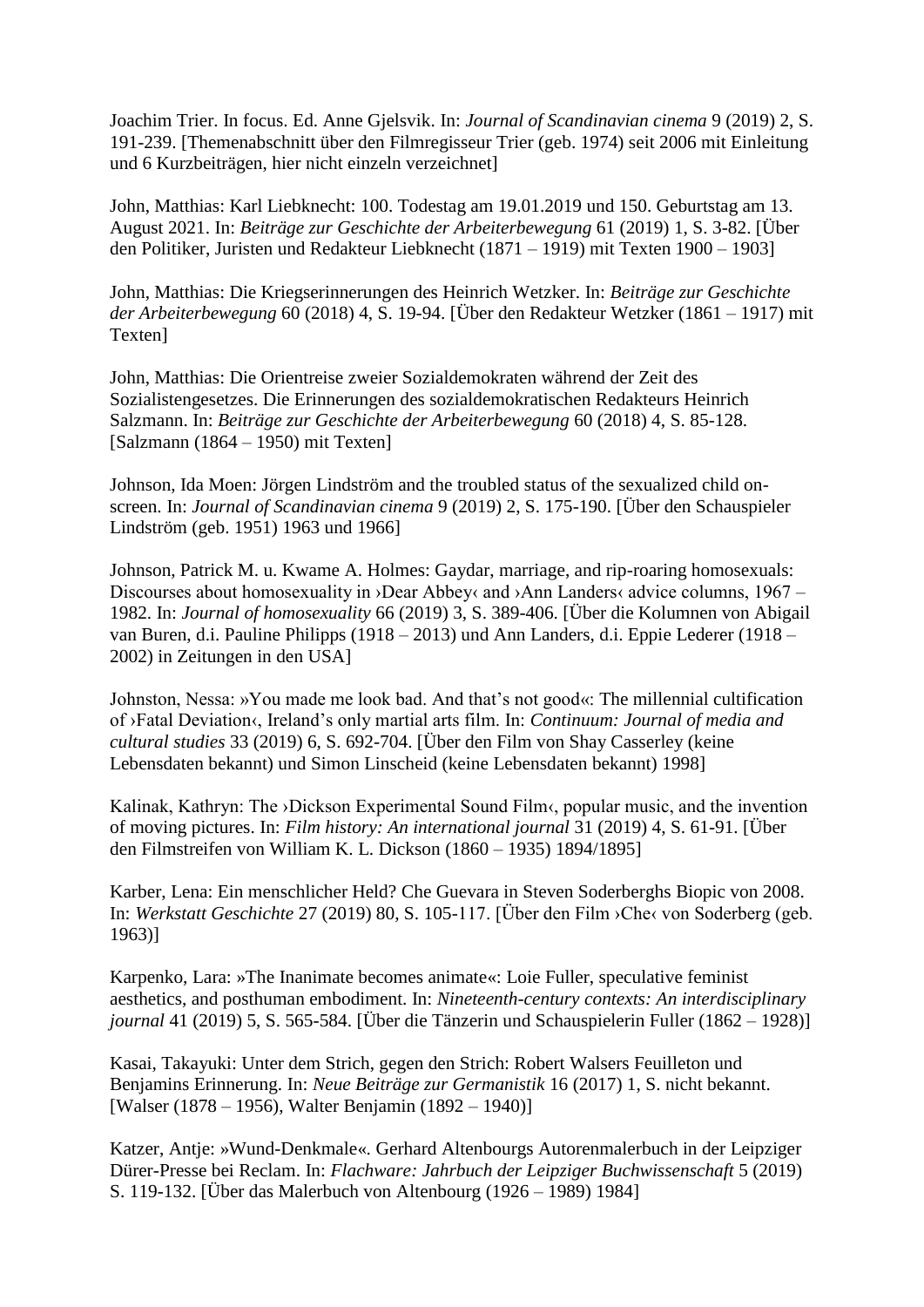Kaufman, Whitley: On the ending of Buster Keaton's ›The General‹. In: *Journal of popular film and television* 47 (2019) 4, S. 227-232. [Über den Film von Keaton (1895 – 1966) und Clyde Bruckman (1894 – 1955) 1927]

Keil, Lars-Broder: »Ich halte solche persönlichen Gefühle für Zeitverschwendung.« Ungewöhnliche Unterlagen aus dem Nachlass von Kurt Safranski im Unternehmensarchiv Axel Springer SE. In: *Archiv und Wirtschaft: Zeitschrift für das Archivwesen der Wirtschaft* 52 (2019) 3, S. 119-127. [Über den Illustrator, Geschäftsführer der ›Berliner Illustrierten Zeitung« und Gründer der Foto-Agentur »Black Star« Kurt Szafranski, resp. ab 1934 Safranski (1890 – 1964)]

Kestemont, Mike u. Gunther Martens, Thorsten Ries: A Computational approach to authorship verification of Johann Wolfgang Goethe's contributions to the ›Frankfurter gelehrte Anzeigen‹ (1772-73). In: *Journal of European periodical studies* 4 (2019) 1, S. 115- 143. [Goethe (1749 – 1832)]

Keunecke, Hans-Otto: Der Druckereibetrieb von Johann Sensenschmidt in Nürnberg 1469 bis 1479. Ein kritischer Blick auf Literatur und Quellen. In: *Gutenberg-Jahrbuch* 94 (2019) S. 83-102. [Sensenschmidt (Lebensdaten nicht bekannt)]

Kilbane, Matthew: Broadcasting dialect: Sterling Brown, Norman Corwin, and latent remediation. In: *Journal of modern literature JML* 43 (2019/2020) 1, S. 111-131. [Über die Lesung von Gedichten von Sterling Brown (1901 – 1989) durch Corwin (1910 – 2011) CBS 1939]

Kilburn, Lilia: Ghost-righting: The spectral ethics and haunted spouses of Richard Linklater's ›Before‹ trilogy. In: *Criticism* 61 (2019) 1, S. 1-26. [Über die Filmserie von Linklater (geb. 1960) 1995, 2004, 2012]

Kim, Minhyoung u. Sung-do Kim: Anthropological-semiotics of rhythm and animating modernity in China: A rhythmanalysis of ›Princess Iron Fan‹. In: *Semiotica: Journal of the International Association for Semiotic Studies* (2016) 210, S. 1-34. [Über den Film von Wan Laiming (1900 – 1997) und Wan Guchan (1900 – 1995) 1941]

Kinnunen, Tiina: Ellen Key and Rudolf Kjellén on war, peace, and the future of post-First World War Europe. In: *Scandinavian journal of history* 44 (2019) 2, S. 150-168. [Über die Publizisten Key (1849 – 1926) und Kjellén (1864 – 1922) 1915 – 1916]

Kirsten, Guido: Distanz wahren. Proxemik und politische Semantik in ›Bad Day at Black Rock‹. In: *Montage/AV: Zeitschrift für Theorie und Geschichte audiovisueller Kommunikation* 28 (2019) 2, S. 43-62. [Über den Film von John Sturges (1910 – 1992) 1955]

Klapdor, Heike: Das Archiv lesen. Die Bedeutung der Sammlung Paul Kohner Agency für die Exilforschung. In: *Exilforschung: Ein internationales Jahrbuch* 37 (2019) S. 253-271. [Über den Nachlass des Filmagenten Kohner (1902 – 1988) 1937 – 1977]

Klassen, Anna: Haeckels ambivalentes Vermächtnis: Biologie, Politik und Naturphilosophie. Tagungsbericht. In: http://hsozkult.geschichte.hu-berlin.de/tagungsberichte/id=8603. [Über die Tagung zu Ernst Haeckel (1834 – 1919) auch unter medienhistorischen Gesichtspunkten,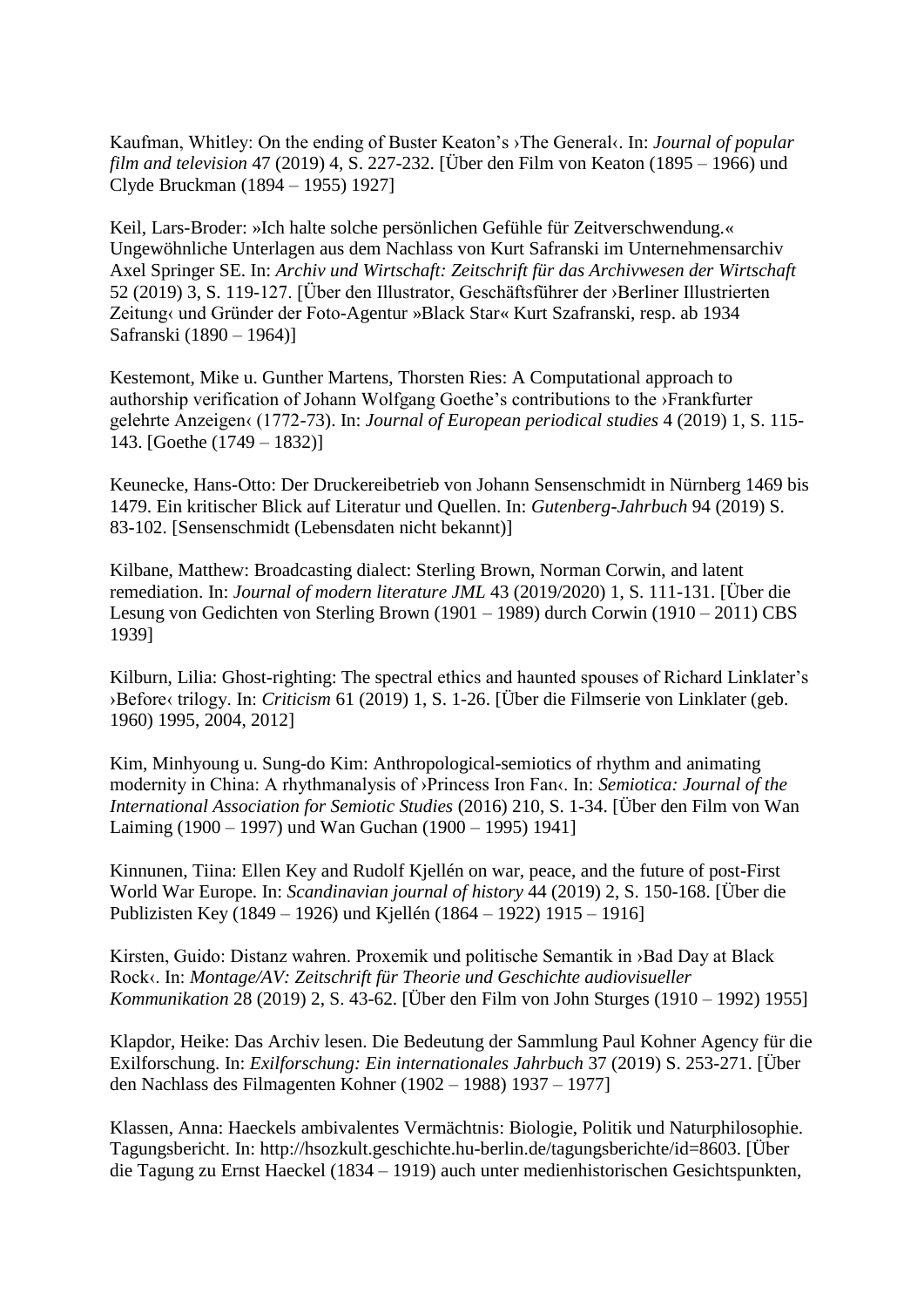veranstaltet vom Leopoldina-Zentrum für Wissenschaftsforschung, Halle an der Saale, 7.- 8.10.2019, Halle]

Klawitter, Arne: »[M]an kan sich in dem Punkt nichts vortrefflicheres gedenken«. Jakob Mauvillons Rezensionen zu J. M. R. Lenz im Kontext der zeitgenössischen Kritik. In: *Lenz-Jahrbuch: Literatur, Kultur, Medien 1750 – 1800* 24 (2017) S. 29-54. [Mauvillon (1743 – 1794) über Jakob Michael Reinhold Lenz (1751 – 1792)]

Klee, Alexander: Vriibus unitis? Networking im Vielvölkerstaat am Beispiel der Verlegerfamilie Hölzel. In: *Wiener Geschichtsblätter* 69 (2014) 4, S. nicht bekannt. [Über Eduard Hölzel (1817 – 1885) und seinen Verlag seit 1844]

Klerk, Nico de: Belonging to the interwar world: Tracing the travelogues of Colin Ross. In: *The Moving image: The journal …* 18 (2018) 2, S. 72-102. [Über den Reiseschriftsteller, Filmemacher und Journalisten Ross (1885 – 1945)]

Klerk, Nico de: Paul Julien: An intensely public private filmmaker. In: *Film history: An international journal* 31 (2019) 4, S. 113-130. [Über den Ethnografen und Dokumentarfilmer Julien (1901 – 2001)]

Klika, Deborah T.: Caught in the second act: The relationship between film and the TV sitcom. In: *Comunicazioni sociali: Journal of media, performing arts and cultural studies* 41 (2019) 3, S. 372-385. [Über den Film ›The Ghost and Mrs Muir‹ von Joseph L. Mankiewicz (1909 – 1993) 1947 und die gleichnamige TV-Serie NBC und ABC 1968 – 1970]

Klocke, Sonja E.: »Risen from ruins«: Berlin, generations, and identity in Herrmann Zschoche's ›Insel der Schwäne‹. In: *Colloquia germanica: Internationale Zeitschrift für Germanistik* 10 (2017) 1, S. 101-122. [Über den Film von Zschoche (geb. 1934) 1983]

Knödler, Stefan u. Claudia Bamberg: Der Briefwechsel zwischen August Wilhelm Schlegel und Johann Friedrich Cotta. In: *Archiv für Geschichte des Buchwesens* 74 (2019) S. 55-118. [Über den Autor Schlegel (1767 – 1845) und seinen Verleger Cotta (1764 – 1832) nach 1799]

Knopf, Sabine: Schwere Zeiten für »Alice«. Über frühe deutsche Ausgaben eines Kinderbuchklasikers. In: *Imprimatur: Ein Jahrbuch für Bücherfreunde* N.F. 26 (2019) S. 231- 258. [Über Ausgaben von Lewis Carroll (1832 – 1898): »Alices's Adventures in Wonderland« nach 1867]

Knox, Simone: The Unwitting pioneer of transatlantic format adaptation: Beryl Vertue. In: *Historical journal of film, radio and television* 39 (2019) 2, S. 341-365. [Über den Fernsehprogrammdirektor Vertue (geb. 1931) BBC, CBS, NBC 1960er – 1970er Jahre]

Körner, Klaus: Vom Gauverlag zu Willy Brandt. Kurt Desch und sein Verlag. In: *Aus dem Antiquariat: Zeitschrift für Antiquare und Büchersammler* N.F. 17 (2019) 4, S. 142-157.  $[Desch (1903 – 1985)]$ 

Konopny-Decleve, Livnat u. Niza Yanay: The Desire for space: Stains in Zoltan Kluger's institutional photography. In: *Visual studies* 34 (2019) 1, S. 53-66. [Über den Fotografen Kluger (1896 – 1977) in Palästina und Israel]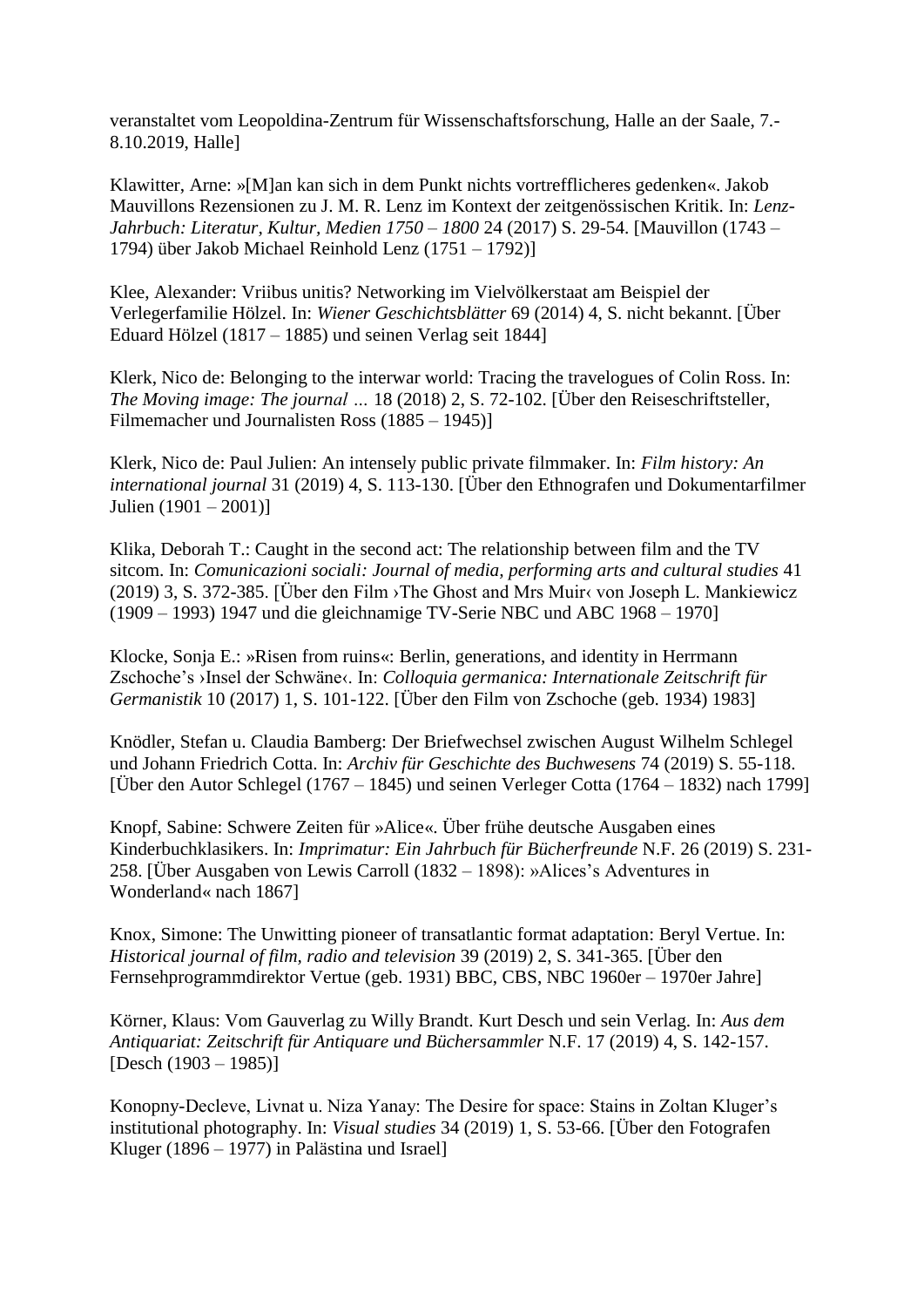Kopp, Kristin: Weltbilder. Rassismus, Kolonialismus und Geopolitik in den kognitiven Karten des Weltreisenden Colin Ross. In: *Zeitschrift für Kulturwissenschaften* (2018) 1, S. 57-72. [Über den Reiseschriftsteller und Journalisten Ross (1885 – 1945)]

Koppermann, Ulrike: Das visuelle Narrativ des Fotoalbums »Umsiedlung der Juden aus Ungarn«. Ein kritischer Blick auf die »Täterperspektive«. In: *Zeitschrift für Geschichtswissenschaft* 67 (2019) 6, S. 518-537. [Über das Fotoalbum der SS-Erkennungsdienstes der Politischen Abteilung der SS durch Bernhard Walter (1911 – 1979) und Ernst Hoffmann (1901 – ?) 1944]

Kottmann, Carsten: Hermann von der Hardt (1660 – 1746) und das Basler Konzil. In: *Jahrbuch für Buch- und Bibliotheksgeschichte JBB* 4 (2019) S. 51-76. [Über den Handschriftensammler und Bibliothekar]

Koudinoff, Gwendoline: Illustrating Victorian poetry: The dynamics of photographic »tableaux vivants«. In: *Cahiers victoriens et édouardiens* (2019) 89, o.Pag., online, 13 S. [Über die Illustrationen von Julia Margaret Cameron (1815 – 1879) zu Poemen von Alfred Tennyson 1859]

Kozovoi, Andrei: »More powerful than ›The Day After‹«: The Cold War and the making of ›Dead Man's Letters‹ (1986). In: *Historical journal of film, radio and television* 39 (2019) 1, S. 168-186. [Über den Film von Konstantin Lopushansky (geb. 1947)]

Krakus, Anna: Death is merely a comma: Immortality in the cinema and literature of Tadeusz Konwicki. In: *The Polish review* 64 (2019) 4, S. 3-27. [Über den Film ›Jak daleko stąd, jak blisko< von Konwicki (1926 – 2015) 1971 und seinen Roman »Mała apokalipsa« 1979]

Kranz, Janette: Politischer Diskurs im Spannungsfeld von Literatur und Journalismus. Die Kritik an Cánovas in den Zeitungsartikeln von Leopoldo Alas, »Clarin«. In: *Archiv für das Studium der neueren Sprachen und Literaturen* 256 (2019) 2, S. 385-408. [Alas (1852 – 1901)

Kreutzmüller, Christoph u. Theresia Ziehe: Crossing borders in the summer of 1935: Fritz Fürstenberg's photographs of persecution in National Socialist Germany. In: *The Leo Baeck Institute yearbook* 64 (2019) S. 73-89. [Über Privatfotos des jüdischen Kaufmanns Füstenberg (Lebensdaten nicht bekannt)]

Kridel, Craig: A Gray zone of noncompromise: Sponsored film, The American Film Center, and ›One Tenth of our Nation‹. In: *Film history: An international journal* 31 (2019) 3, S. 112- 140. [Über den Dokumentarfilm von Felix Green (keine Lebensdaten bekannt) 1940]

Krieger, Peter: Substanz und Bild der Landschaft. Ökokritische Impulse und geo-ästhetische Dimensionen im Werk des mexikanischen Gegenwartsfotografen Fernando Cordero. In: *Rundbrief Fotografie: Analoge und digitale Bildmedien in Archiven und Sammlungen* 26 (2019) 4, S. 21-29. [Cordero (geb. 1958)]

Krivdić, Elio: Radikalität durch Intuition. Zur Fotografie im künstlerischen Werk von Artur Nikodem (1870 – 1940). In: *Fotogeschichte: Beiträge zur Geschichte und Ästhetik der Fotografie* 39 (2019) 153, S. 54-57. [Über den Maler und Fotografen]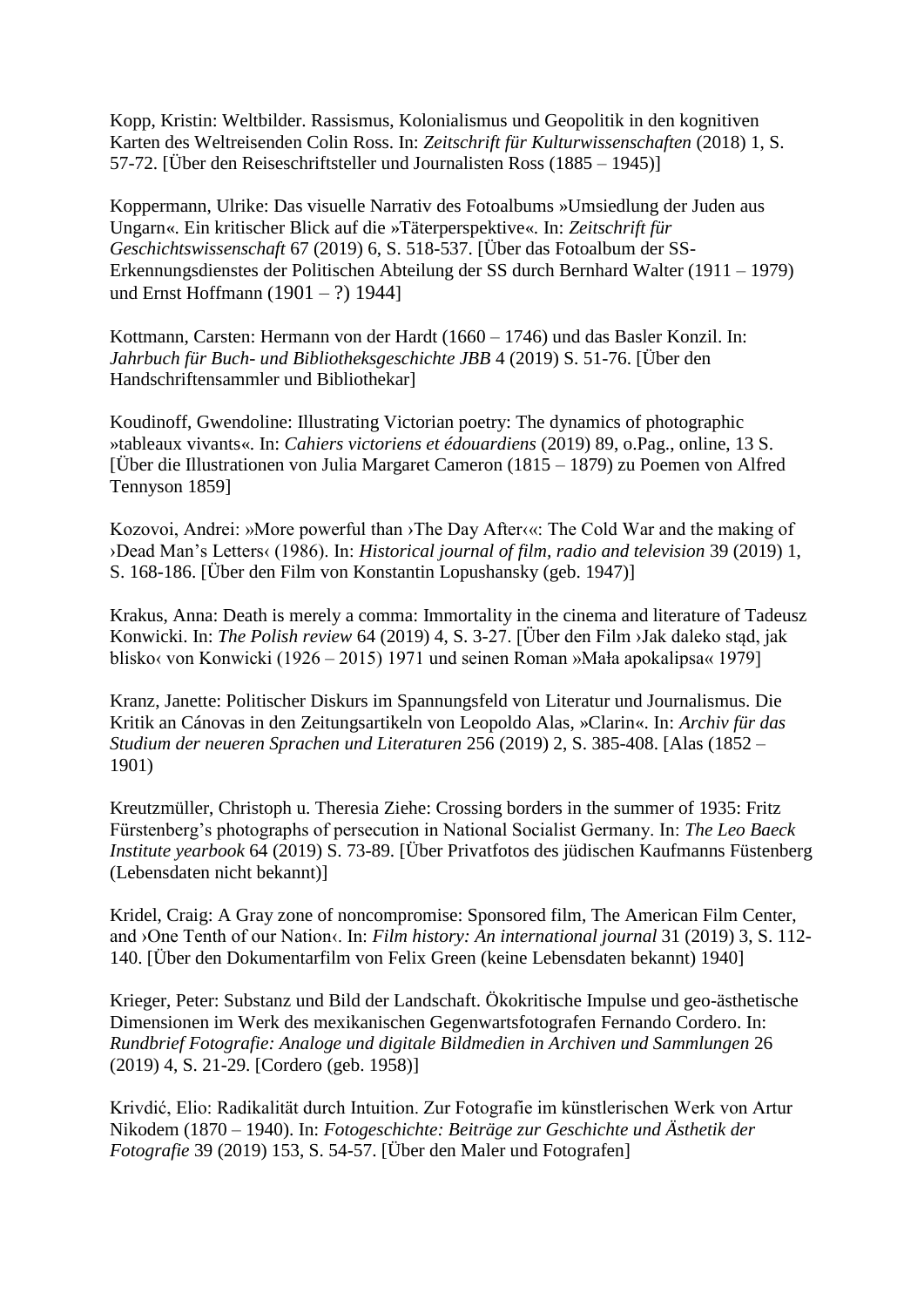Krogstad, Anne: Den medievridde kultureliten. In: *Mediehistorisk tidsskrift* (2019) 32, S. 90- 107. [Über einen Artikel des Soziologen und Politikers Gudmund Hernes (geb. 1941) in der Zeitschrift ›Samtiden‹ über die Mediatisierung der Gesellschaft 1977]

Küster, Thomas: Landes(zeit-)geschichte im Radio. Walter Först und die Landesredaktion des WDR 1961 – 1995. [Über den Journalisten Först (1920 – 1993)]

Kuhn, Marius: Gescheiterte Annäherung. Der amerikanische Kriegsfilm ›A Time to Love and a Time to Die‹ und seine bundesdeutsche Rezeption. In: *Montage/AV: Zeitschrift für Theorie und Geschichte audiovisueller Kommunikation* 28 (2019) 1, S. 87-108. [Über den Film von Douglas Sirk (1897 – 1987) 1958]

Kunze, Doreen: (Un)gnädiger Gott der Literatur-Überwachung. Hans Reimanns buchkritische Reihe ›Literazzia‹. In: *Flachware: Jahrbuch der Leipziger Buchwissenschaft* 5 (2019) S. 147- 164. [Über das Jahrbuch des Schriftstellers und Feuilletonisten Reimann (1889 – 1969) 1952 – 1968]

Kupfer, Joseph: Flimflam in film: Con Artists' comeuppance. In: *Quarterly review of film and video* 36 (2019) 8, S. 721-735. [Über die Filme ›Matchstick Men‹ von Ridley Scott (geb. 1937) 2003 und ›House of Games‹ von David Mamet (geb. 1947) 1987]

Kurwinkel, Tobias u. Stefanie Jakobs: Das Modell der transmedialen Motivanalyse am Beispiel der Animationsfilme >Spirited Away‹ und >Beauty and the Beast‹. In: *Kinder-/Jugendliteratur und Medien kjl&m* 71 (2019) 3, S. 41-49. [Über die Filme von Gary Trousdale (geb. 1960) und Kirk Wise (geb. 1963) 1991 resp. Hayao Iyazaki (geb. 1941) 2001]

La Garza-Gil, Karina de: Early printing in Cologne: Setting in non-sequential order and printing with a one-pull press. In: *Quaerendo: A journal devoted to manuscripts and printed books* 49 (2019) 1, S. 66-78. [Über den Drucker Ulrich Zell (gest. 1507) nach 1462]

Lacasse, Germain: »Dream World«: Parcours et discours d'un duo d'exploitants français aux États-Unis (1897 – 1910). In: *1895: Revue de l'Association Française de Recherche sur l'Histoire du Cinéma* (2018) 86, S. 27-47. [Über die Filmhändler Marie de Kerstrat (1841 – 1920) und Henry d'Hauterives (1869 – 1929)]

Laguna Platero, Antonio u. Francesc-Andreu Martínez Gallego, Luis Sujatovich: Eduardo Sojo: Artífice del periodismo satírico en España y Argentina. In: *Historia y comunicación social* 21 (2016) 2, S. 433-461. [Über den Karikaturisten Sojo (1849 – 1908)]

Laine, Kimmo: >Four Times Love< and the making of the Nordic welfare state. In: *Journal of Scandinavian cinema* 9 (2019) 2, S. 157-173. [Über den Film von Hampe Faustman (1919 – 1961) und Johan Jacobsen (1912 – 1972) 1951]

Lameris, Bregt: Hallucinating colours: Psychedelic film, technology, aesthetics and affect. In: *Cinéma & Cie: International film studies journal* 19 (2019) 32, S. nicht bekannt. [Darin über den Film ›The Trip‹ von Roger Corman (geb. 1926) 1967]

Lane, Jeremy F.: Parody of political correctness or allegory of »immaterial labour«? A second look at Francis Veber's ›Le Placard‹ (2001). In: *French cultural studies* 26 (2015) 4, S. 404- 414. [Über den Film von Veber (geb. 1937)]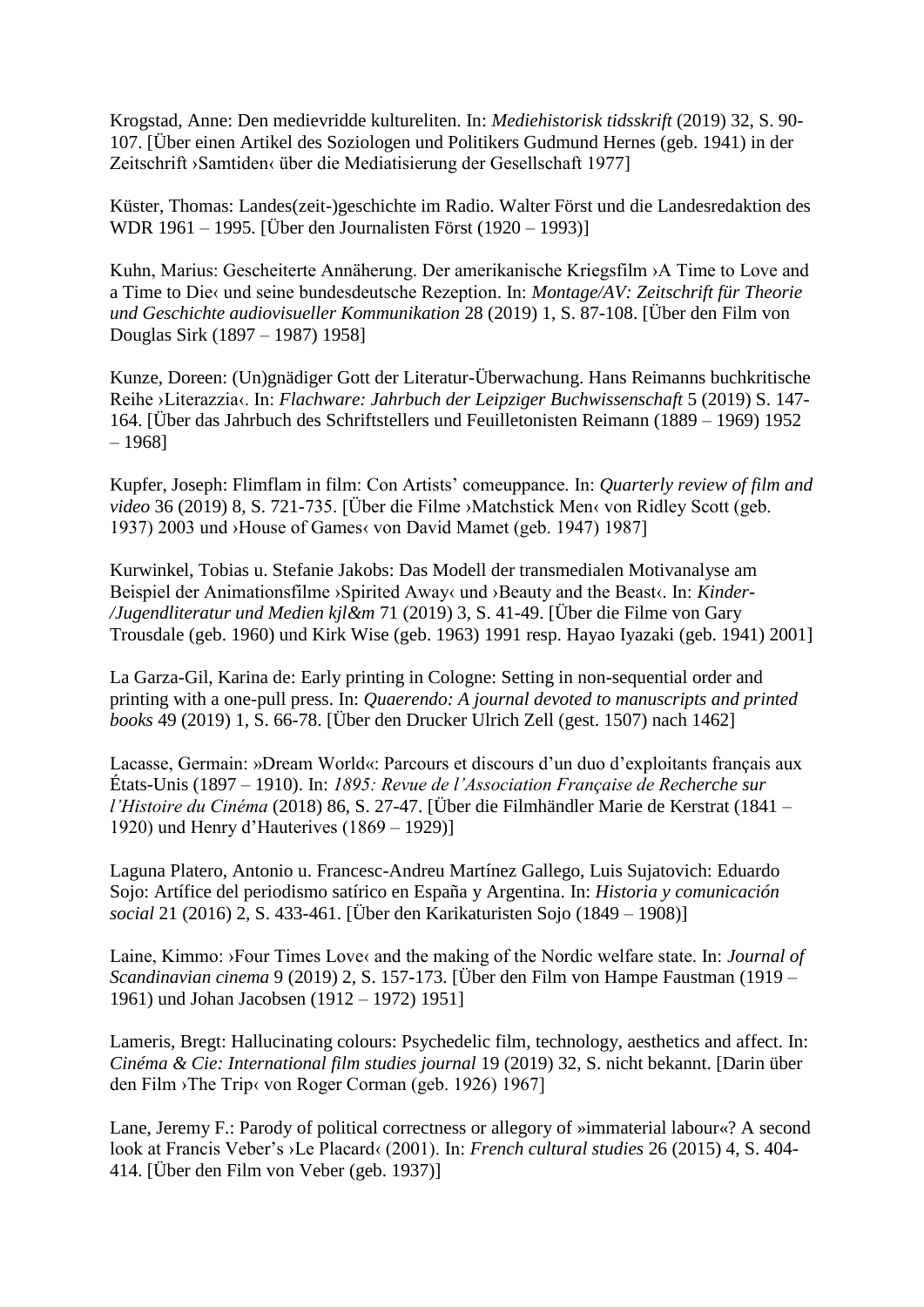Lang, Frederik: Berliner Dogma-Film mit Lebensfreude. Eoin Moores ›Plus-Minus Null‹ (1998). In: *Filmblatt* 24 (2019/2020) 69, S. 68-83. [Moore (geb. 1968)]

Langstaff, Holly: Uncontrollable machanisms: Maurice Blanchot's inorganic writing. In: *French studies* 73 (2019) 3, S. 401-415. [Über den Journalisten und Schriftsteller Blanchot  $(907 - 2003)$ ]

Larke-Walsh, George S.: Compassion in Kim Longinotto's documentary practice. In: *Feminist media studies* 19 (2019) 1, S. 147-160. [Über die Dokumentarfilmerin Longinotto (geb. 1952) seit 1976]

Lash, Dominic: »You can't imagine how terrible it is to make the wrong choice«. Faith, agency and self-pity in Andrei Tarkovsky's ›Stalker‹. In: *Quarterly review of film and video* 36 (2019) 4, S. 264-285. [Über den Film von Tarkovsky (1932 – 1986) 1979]

Lashmar, Paul: 7/7: A reflexive re-evaluation of journalistic practice. In: *Journalism: Theory, practice and criticism* 20 (2019) 10, S. 1307-1322. [Über eigene Texte zum Terrorismus von Lashmar (geb. 1956) 2001 – 2005]

Lawrence, Novotny: A Tale of two >Shafts: Considering the blaxploitation classic and the 2000 remake. In: *The Journal of popular culture* 52 (2019) 4, S. 817-838. [Über die Filme von Gordon Parks (1912 – 2006) 1971 und John Singleton (1968 – 2019) 2000]

Lawson, Daniel: »Equally terrorized«: Rhetorical irony, Rorty, and ›In the Shadow of No Towers‹. In: *Comics and culture* 2 (2017) S. 47-64. [Über den Comic von Art Spiegelman (geb. 1948) in ›Die Zeit‹ 2002 – 2004]

Leadston, Mackenzie: Happily never after: The visual politics of contemporary French interracial romantic comedy. In: *Studies in French cinema* 19 (2019) 4, S. 335-352. [Über die Filme ›Romuald & Juliette‹ von Coline Serreau (geb. 1947) 1989 und ›Qu'est-ce qu'on a fait au Bon Dieu‹ von Philippe de Chauveron (geb. 1965) 2014]

Leadston, Mackenzie: Letters from an Austrian woman: Adapting transhistoric girlhood in Sofia Coppola's ›Marie Antoinette‹ (2006). In: *Modern language review* 114 (2019) 4, S. 613-628. [Über den Film von Coppola (geb. 1971)]

Lee, Vanessa: Colonial food metaphors in postcolonial cinema: The case of Michelange Quay's ›Eat, for This Is My Body‹. In: *Global media journal, Canadian edition* 11 (2019) 1, S. 39-48. [Über den Film von Quay (geb. 1974) 2007]

Lee Penagos, Juan Camilo u. Andrés Villegas: Representación, política y cine: Carlos Álvarez y la interpretación crítica de la realidad oficial. In: *Bulletin of Spanish studies* 96 (2019) 1, S. 111-134. [Über 4 Filme von Álvarez (geb. 1943) 1968 – 1975]

Lee Penagos, Juan Camilo: Rodolfo Walsh, entre el cuento policial y »Operación Masacre«: Politización, realidad y literatura. In: *Bulletin of Spanish studies* 96 (2019) 5, S. 835-862. [Über den Schriftsteller und Journalisten Walsh (1927 – 1977) 1957]

Lees, Andrew: Ernst Schultze on Britain and America, 1898 – 1914: A »Bildungsbürger« looks to the west. In: *German studies review* 42 (2019) 2, S. 281-298. [Über den Nationalökonomen, Bibliothekar und Publizisten Schultze (1874 – 1943)]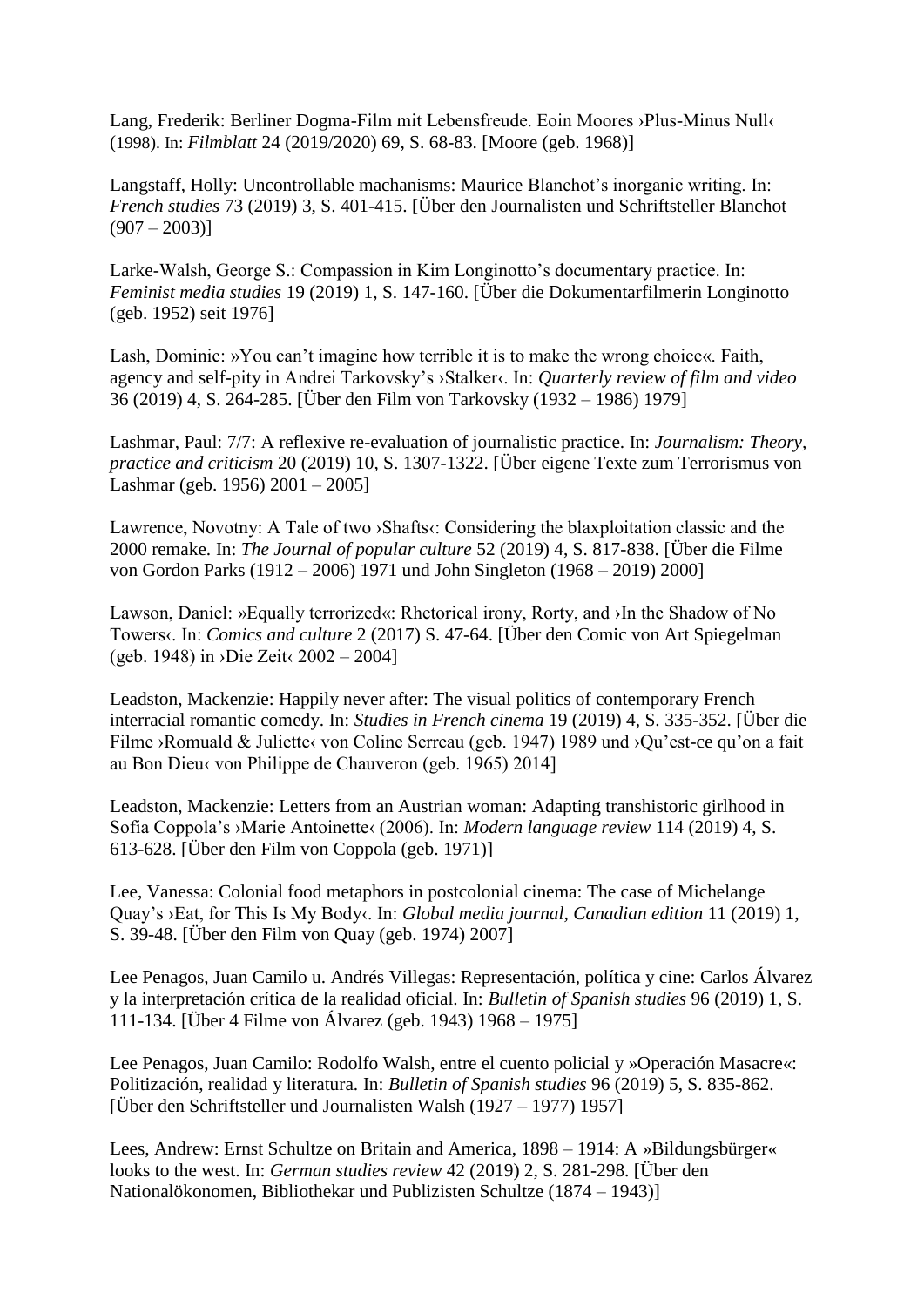Lemke, Kristina: Dr. Paul Wolff: Eine Fotografenkarriere im Nationalsozialismus. In: *Rundbrief Fotografie: Analoge und digitale Bildmedien in Archiven und Sammlungen* 24 (2017) 2, S. 8-19. [Wolff (1887 – 1951)]

Lerner, L. Scott: Davide Ferrario's architecture of cinema: Body, building, line. In: *Journal of Italian cinema and media studies* 7 (2019) 2, S. 233-248. [Über den Film ›Dopo mezzanotte‹ von Ferrario (geb. 1956) 2004]

Lessoff, Alan: James Bryce, William T. Stead, and the trans-Atlantic meaning of the American city. In: *International journal of regional and local history* 14 (2019) 2, S. 76-93. [Über den Juristen und Historiker Bryce (1838 – 1922) 1888 und den Journalisten Stead (1849 – 1912) 1894]

Lester, Peter: »A Gimli we no longer know«: Dislocated history in Guy Maddin's ›Tales from the Gimli Hospital‹. In: *Quarterly review of film and video* 36 (2019) 6, S. 586-596. [Über den Film von Maddin (geb. 1956) 1988]

Levin, Suzanne: Au risque du sacrifice? Le journaliste entre danger et devoir dans les révolutions de France et de Brabant. In: *Annales historiques de la Révolution française* (2019) 4, S. [Über Camille Desmoulins (1760 – 1794) und seine Zeitung ›Les Révolutions de France et de Brabant‹ 1789 – 1791]

Liebau, Heike: Navigating knowledge, negotiating positions. The Kheiri Brothers on nation and Islam. In: *Geschichte und Gesellschaft: Zeitschrift für historische Sozialwissenschaft* 45 (2019) 3, S. 341-361. [Über die Journalisten und religiösen Aktivisten in Indien Abdel Jabbar Kheiri (1880 – 1958?) und Abdel Sattar Kheiri (1885 – 1945)]

Lifshitz, Felice: »A Piece of cachou called ›Ivanhoe‹«: Elizabeth Taylor, mediavalist historical film and American interfaith marriage. In: *Journal of Jewish studies* 70 (2019) 2, S. 375-397. [Über den Film von Richard Thorpe (1895 – 1991) 1952 mit Taylor (1932 – 2011)]

Limbach, Saskia: Life and production of Magdalena Morhart. A successful business woman in sixteenth century Germany. In: *Gutenberg-Jahrbuch* 94 (2019) S. 151-172. [Über die Buchdruckerin Morhardt (um 1505 – 1574)]

Lin, Zhu: Between Hong Kong and San Francisco: A transnational approach to early Chinese diasporic cinema. In: *Canadian journal of history / Annales canadiennes d'histoire* 54 (2019) 3, S. 345-371. [Über die Regisseurin Esther Eng (1914 – 1970) 1930er – 1940er Jahre]

Locher, Hubert: Emil Schulthess. Fotografie für Bücher. In: *Rundbrief Fotografie: Analoge und digitale Bildmedien in Archiven und Sammlungen* 21 (2014) 1/2, S. 82-91. [Über den Fotografen für die Zeitschrift ›Du‹ und den Verlag Manesse Schulthess (1913 – 1996)]

Löffler, Anette: Der Handschriftensammler unter den Viktoriner Prioren. Johannes Lamasse († 1458) und die Erweiterung des Buchbestandes der Bibliothek von Sankt Victor in Paris. In: *Jahrbuch für Buch- und Bibliotheksgeschichte JBB* 4 (2019) S. 9-30.

Locher, Hubert: Das Fotobuch als Medium ästhetischer Kritik. Peter Blakes »God's Own Junkyard«. In: *Rundbrief Fotografie: Analoge und digitale Bildmedien in Archiven und*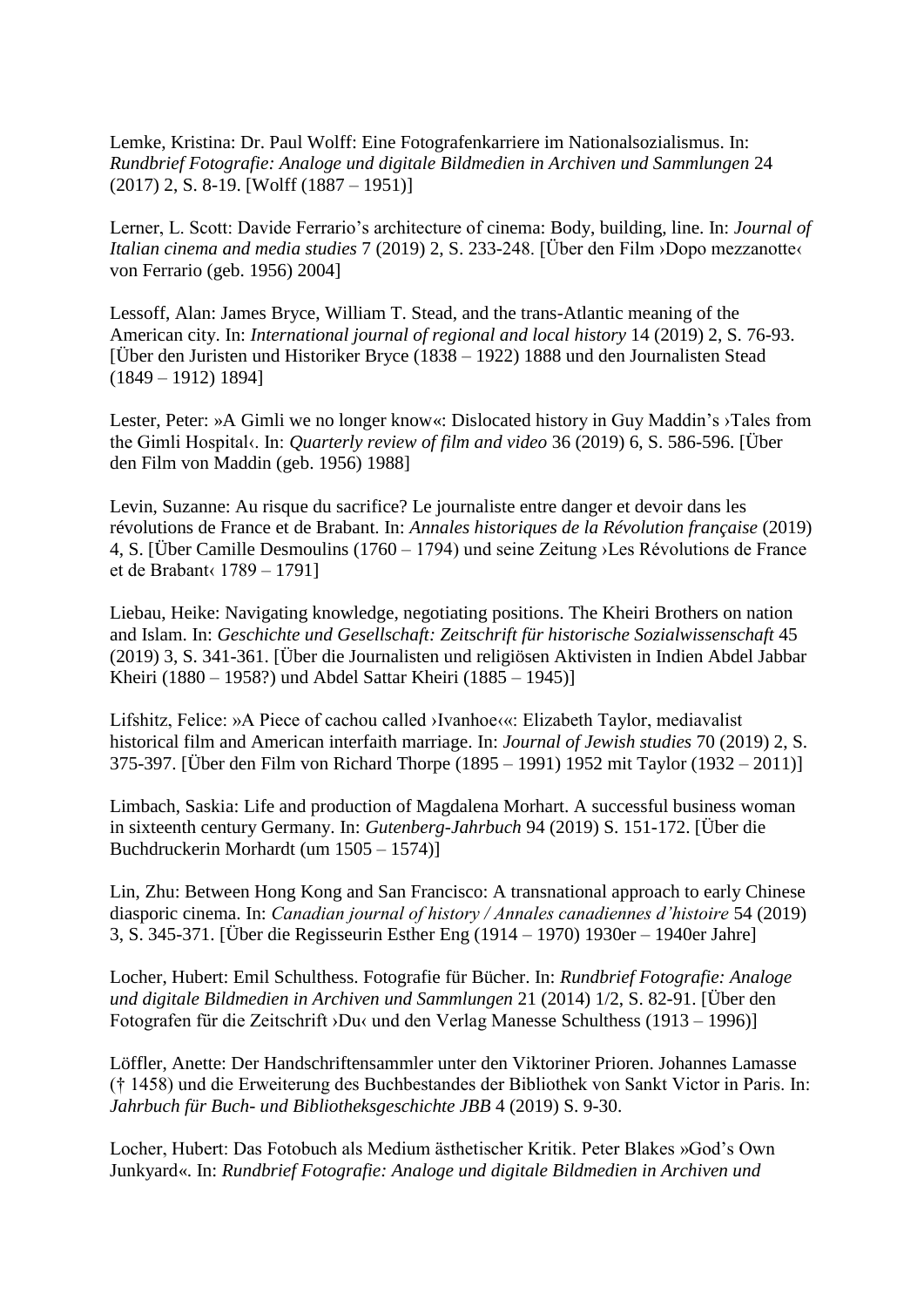*Sammlungen* 25 (2018) 4, S. 21-34. [Über das Buch des Architekturkritikers und Fotografen Blake (1920 – 2006) 1964]

Long, Derek: Production cultures and the »look« of nostalgia: >The Rocketeer< as failed franchise. In: *The Velvet light trap: A critical journal of film and television* (2019) 84, 3-17. [Über den Film von Joe Johnston (geb. 1950) 1991]

Love, Gary: A »Mixture of Britannia and Boadicea«: Dorothy Crisp's conservatism and the limits of right-wing women's political activism, 1927-48. In: *Twentieth century British history* 30 (2019) 2, S. 174-204. [Über die Journalistin und Politikerin Crisp (1906 – 1987)]

Lopes, Denilson: Um Calafrio anda pelo meu corpo: Mário Peixoto na Inglaterra. In: *Significação: Rivista de cultura audiovisual* 46 (2019) 52, S. 167-187. [Über den Filmregisseur Peixoto (1908 – 1992) 1926 – 1927]

Lukić, Dragana: Multiple ontologies of Alzheimer's disease in >Still Alice and >A Song for Martin«: A feminist visual studies of technoscience perspective. In: *European journal of women's studies* 26 (2019) 4, S. 375-389. [Über die Filme von Richard Glatzer (1952 – 2015) und Wash Westmoreland (geb. 1966) 2014 resp. Bille August (geb. 1948) 2001]

Lutz, Julia: Jenseits des Illustrativen. Eine Relektüre der Schlachthoffotografien von Madame d'Ora. In: *Rundbrief Fotografie: Analoge und digitale Bildmedien in Archiven und Sammlungen* 24 (2017) 3, S. 19-30. [Über die Fotografin Madame d'Ora d.i. Dora Kallmus  $(1881 - 1963)$  1948]

Machmutović, Adnan: Chronotope in Moore and Gibbon's ›Watchmen‹. In: *Studies in the novel* 50 (2018) 2, S. 255-276. [Über den Comic von Alan Moore (geb. 1953) und Dave Gibbon (geb. 1949) 1986 – 1987]

›Maedchen in Uniform‹. The media histories of ›Girls in Uniform‹. Ed. Ilinca Iurascu. In: *Seminar: A journal of Germanic studies* 55 (2019) 2, S. 89-165. [Themenheft über den Film von Leontine Sagan (1889 – 1974) 1931 mit Einleitung und 4 Beiträgen, hier nicht einzeln verzeichnet]

Magilow, Daniel H.: Cute Jews: Modernist photographic forms and minor aesthetic categories in »Jüdische Kinder in Erez Israel. Ein Fotobuch«. In: *The Leo Baeck Institute yearbook* 64 (2019) S. 47-71. [Über das Fotobuch von Tim N. Gidal (1909 – 1996) 1936]

Major, Patrick: Shooting Rommel: >The Desert Fox(1951) and Hollywood's public-private diplomacy. In: *Historical journal of film, radio and television* 39 (2019) 2, S. 209-232. [Über den Film von Henry Hathaway (1898 – 1985)]

Makana, Selina: Owning her rightful place: The intellectual and activist life of Charlotte Manye Maxeke. In: *Gender and history* 31 (2019) 2, S. 444-459. [Über die Bantu Aktivistin und Rednerin Maxeke (1874 – 1939)]

Malakaj, Ervin: Queer derailment and pederast adoration in Carl Theodor Dreyer's ›Michael‹ (1924). In: *The German quarterly* 92 (2019) 3, S. 311-327. [Über den Film von Dreyer (1889  $-1968$ ]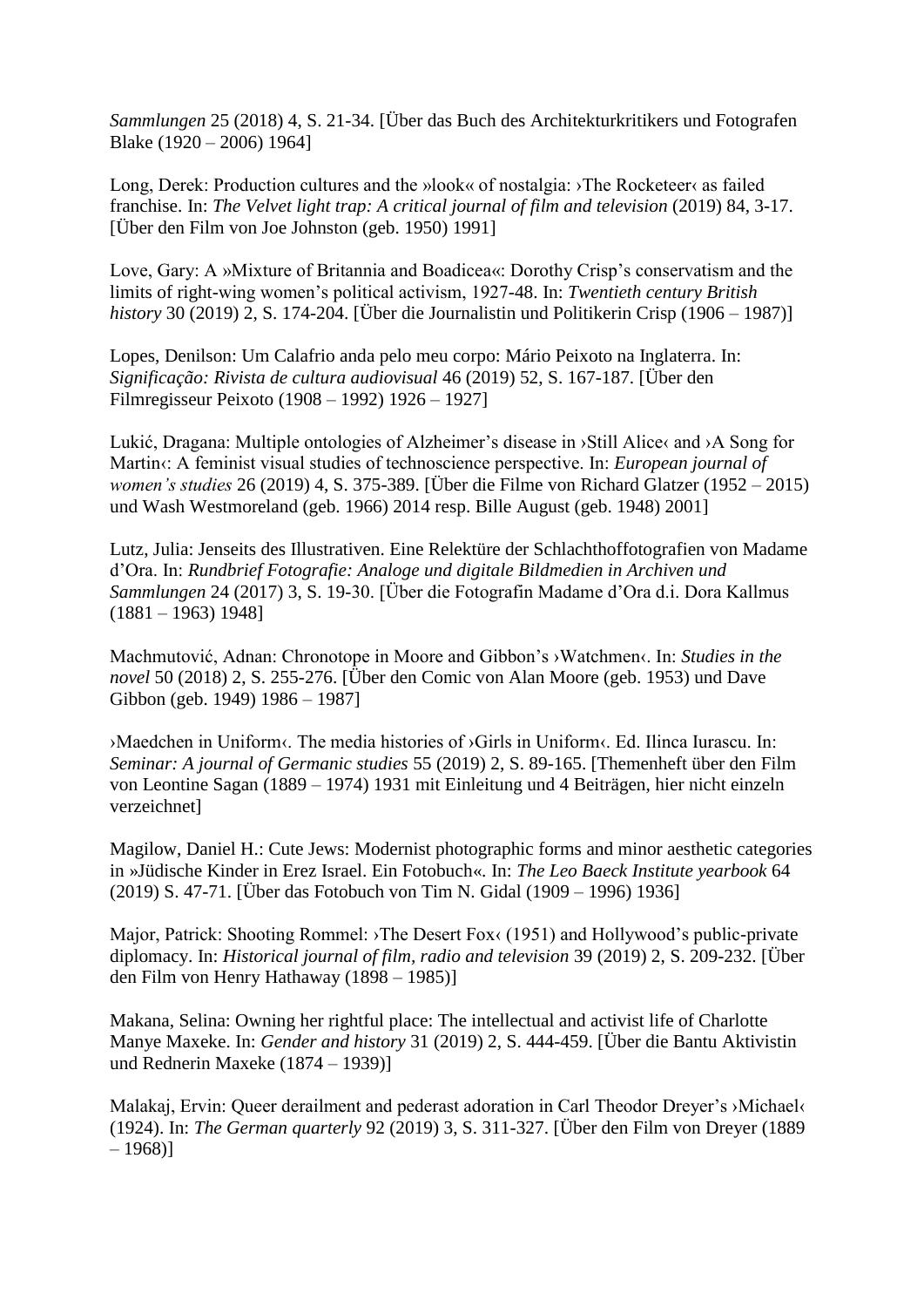Malone, Katherine: In the byways with Margaret Oliphant. In: *Victorian periodicals review* 52 (2019) 4, S. 765-785. [Über die Schriftstellerin und Literaturkritikerin Oliphant (1828 – 1897)]

Manuel Romero, Juan: La Norteamérica de Juan B. Justo. Imágenes de Estados Unidos en la prensa socialista argentina de fines del siglo XIX. In: *Historia y comunicación social* 24 (2019) 1, S. 185-199. [Über Reiseberichte des Politikers und Journalisten Justo (1865 – 1925) in der Zeitung ›La Vanguardia‹ 1895]

Margenot III, John B.: Frente a la enigmática realidad: Juan Benet y el articulismo de opinión. In: *Studia neophilologica: A journal of Germanic and Romance languages and literature* 90 (2018) 2, S. 255-268. [Über Kommentare von Benet (1927 – 1993) in der Zeitung > El País‹ 1977 – 1989]

Margulis, Paola: Entre la creencia religiosa y la voluntad política: Un estudio comparado de los films ›Todo es ausencia‹ (1984) de Rodolfo Kuhn, y ›En nombre de Dios‹ (1987) de Patricio Guzmán. In: *Secuencias: Revista de historia del cine* (2017) 45, S. 57-78. [Kuhn (1934 – 1987), Guzmán (geb. 1941)]

Marín Ruiz, Ricardo: The Image of Edgar Allan Poe and its treatment in the context of Spanish television and radio. In: *Studia neophilologica: A journal of Germanic and Romance languages and literature* 90 (2018) 2, S. 243-254. [Über die Thematisierungen des Schriftstellers Poe (1809 – 1849) in TVE seit 1966 und RNE seit 2002]

Markewitz, Friedrich: »… und wenn etwas unglaubwürdig klingt, was man ihnen nachsagt, so könnt ihr versichert sein, daß es noch um die Hälfte hinter der Wahrheit zurückbleibt«. »Wahr-Sagen« als sprachliche Strategie des Widerstehens in Thomas Manns BBC-Reden. In: *Zeitschrift für Angewandte Linguistik ZfAL* (2019) 71, S. 239-267. [Mann (1875 – 1955) 1940  $-1945$ ]

Marsh, Oliver: Life cycle of a star: Carl Sagan and the circulation of reputation. In: *The British journal for the history of science* 52 (2019) 3, S. 467-486. [Über den Astronomen und Wissenschafts-Journalisten Sagan (1934 – 1996)]

Marshall, Ashley: Radical Steele: Popular politics and the limits of authority. In: *The Journal of British studies* 58 (2019) 2, S. 338-365. [Über Flugschriften und politischen Journalismus von Richard Steele (1672 – 1729)]

Martin, Alison E.: Translation, annotation and knowledge-making: Leopold von Buch's »Travel through Norway and Lapland« (1813). In: *Comparative critical studies* 16 (2019) 2/3, S. 323-341. [Über Anpassungen des Buchs des Geologen Buch (1774 – 1853) Berlin 1810]

Martin, Ariane: Lenz-Rezeption im Film: Eine unbekannte Adaption der »Soldaten« aus dem Jahr 1918. Mit einem Anhang: Wanda Treumann, Schauspielerin, Filmproduzentin, Kinobetreiberin. In: *Lenz-Jahrbuch: Literatur, Kultur, Medien 1750 – 1800* 26 (2019) S. 91- 106. [Über den Film von Treumann (1889 - ?)]

Martínez, Josu: Indios pirenaicos en tres dimensiones: Hallazgo e historia de ›Euskadi‹, película en relieve de Louis Lumière (1936). In: *Historia y comunicación social* 24 (2019) 1, S. 277-292. [Über den Kurzfilm in 3D von Lumière (1864 – 1948)]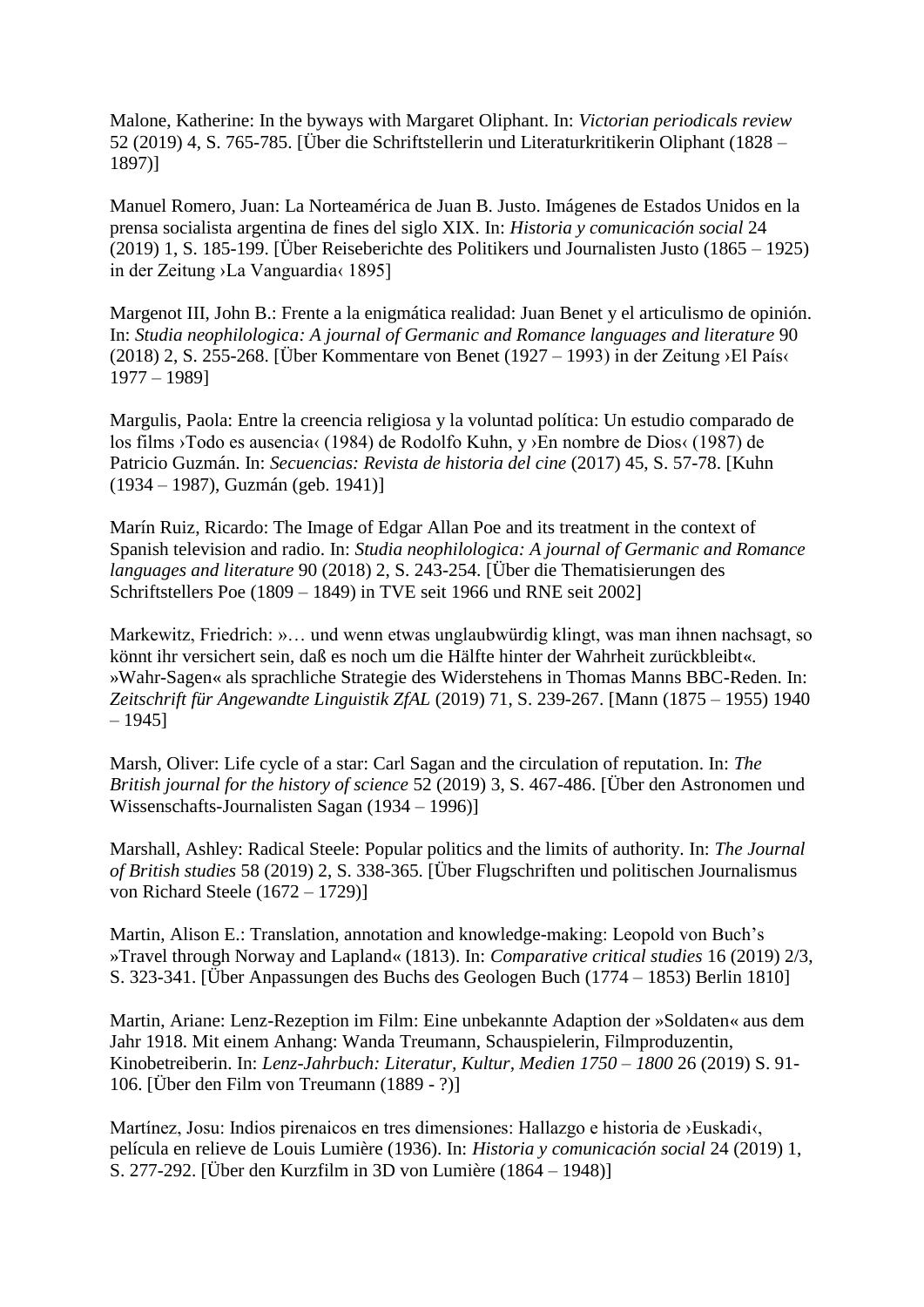Martínez Illán, Antonio u. Álvaro Pérez Álvarez: El Periodismo y la historia: Chaves Nogales y la Revolución rusa. In: *Arbor: Ciencia, pensiamento y cultura* 195 (2019) 792, o.Pag., online, 11 S. [Über die Reportagen von Manuel Chaves Nogales (1897 – 1944) 1928]

Máté, Bori: Haptic transgression. The horror of materiality in Kurt Kren's films. In: *Acta Universitatis Sapientiae: Film and media studies* (2019) 16, S. 153-172. [Kren (1929 – 1998)]

Matera, Marc: An Empire of development: Africa and the Caribbean in >God's Chillun«. In: *Twentieth century British history* 23 (2012) 1, S. 12-37. [Über den Dokumentarfilm von Basil Wright (1907 – 1987) 1933]

Matless, David: Accents of landscape in GPO country: ›The Horsey Mail‹ 1938. In: *Twentieth century British history* 23 (2012) 1, S. 57-79. [Über den Dokumentarfilm der General Post Office Film Unit von Pat Jackson (1916 – 2011)]

Mauffrey, Nathalie: Un Imaginaire collectif au féminin/masculin: ›Les Veuves de Noirmoutier‹ d'Agnès Varda. In: *Studies in French cinema* 19 (2019) 2, S. 135-149. [Über die Installation von Varda (1928 – 2019) 2004/2005]

Max, Katrin: Robert Koch und Rudolf Virchow im Dokudrama. ›Robert Koch, der Bekämpfer des Todes‹ (1939), ›Berühmte Ärzte der Charité‹ (1981-83), ›Charité‹ (2017). In: *Non Fiktion: Arsenal der anderen Gattungen* 13 (2018) 1/2, S. 135-168. [Über den Film von Hans Steinhoff (1882 – 1945), über die Fernsehserien DDR1 und ARD]

Mazey, Paul: Restrained airs: The diegetic surface and nondiegetic depth of British film music. In: *Journal of British cinema and television* 16 (2019) 4, S. 429-443. [Über Musik in den Filmen ›Kind Hearts and Coronets‹ von Robert Hamer (1911 – 1963) 1949 und ›The Importance of Being Earnest von Anthony Asquith  $(1902 - 1968)$  1952]

McBride, Ian: The Politics of ›A Modest Proposal‹: Swift and the Irish crisis of the late 1720s. In: *Past and present: A journal of historical studies* (2019) 244, S. 89-122. [Über eine Flugschriftenserie von Jonathan Swift (1667 – 1745) 1729]

McCallum, E. L.: Animate streets: Antonioni's queer spaces. In: *Quarterly review of film and video* 35 (2018) 5, S. 488-505. [Über Filme von Michelangelo Antonioni (1912 – 2007) 1956 – 1970]

McGowan, Todd: The Location of silent comedy: Charlie Chaplin's outsider and Buster Keaton's insider. In: *Quarterly review of film and video* 33 (2016) 7, S. 602-619. [Über Filme von Chaplin (1889 – 1977) und Keaton (1895 – 1966) bis 1920er Jahre]

McGuire, John Thomas: Filtering and interpreting the Great War: ›All Quiet on the Western Front<, >Journey's End<, >Westfront 1918<, and their perspectives on World War I. In: *Quarterly review of film and video* 33 (2016) 7, S. 667-680. [Über die Filme von Lewis Milestone (1895 – 1980) 1930, James Whale (1889 – 1957) 1930, Georg Wilhelm Pabst  $(1885 - 1967)$  1930]

McGuire, John Thomas: A Mentor-protégé relationship?: Orson Welles, Patrick McGoohan, and ›The Prisoner‹ television series. In: *Quarterly review of film and video* 36 (2019) 7, S. 647-655. [Über den Regisseur Welles (1915 – 1985) und den Schauspieler McGoohan (1928 – 2009) in der Fernsehserie BBC 1967]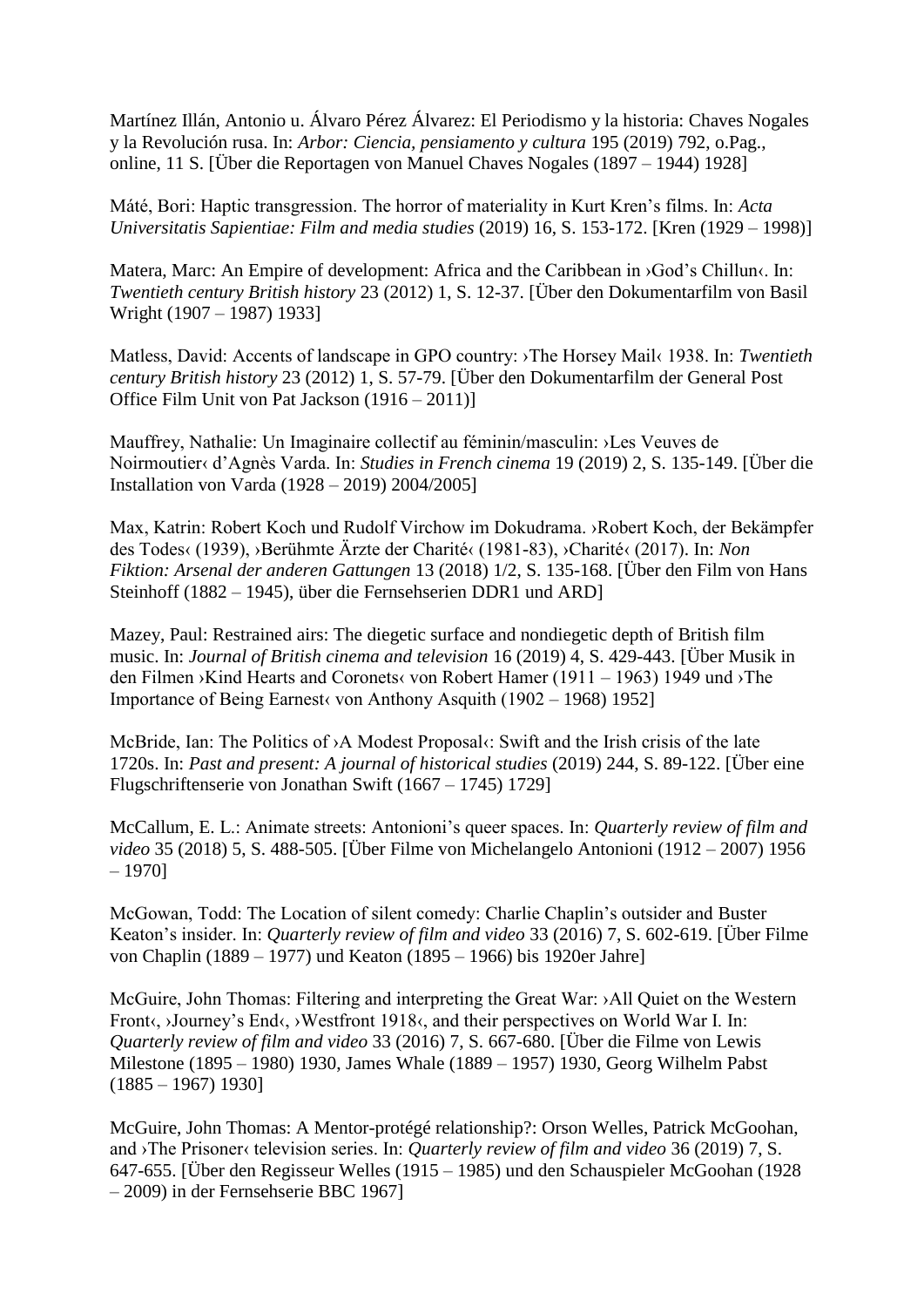McGuirk, Hayley: The Rebel: A visual representation of first-wave feminism in the work of Frances Benjamin Johnston. In: *Women's studies* 48 (2019) 5, S. 475-497. [Über die Fotografin Johnston (1864 – 1952) 1896]

McMullin, Tanya: »The Girl from Ghana goes into publishing«, Margaret Busby: A vanguard publisher. In: *The Journal of publishing culture* 9 (2019) o.Pag., online, 15 S. [Über die Verlegerin Busby (geb. 1944) des Verlags Allison & Busby seit 1967]

McMurtry, Leslie: Trick film: Neil Brand's radio dramas and the silent film experience. In: *Interactions: Studies in communication and culture* 10 (2019) 1/2, S. 25-37. [Über 2 Hörfunkproduktionen des Komponisten, Stummfilm-Begleiters und Dramatikers Brand (geb. 1958)]

McNamara, Brendan: Eliding the esoteric: R. J. Campbell and early twentieth century Protestant discourse in Britain. In: *Journal of religious history* 43 (2019) 4, S. 511-530. [Über den Prediger Reginald John Campbell (1867 – 1956) um 1907]

Mdege, Norita: Outsiders, fairy tales and rainbowism in South African comedies: ›Soweto Green: This Is a »Tree« Story‹ (Lister, 1995) and >Fanie Fourie's Lobola‹ (Pretorius, 2013). In: *Journal of African cinemas* 11 (2019) 1, S. 11-29. [Über die Filme von David Lister (Lebensdaten nicht bekannt) und Henk Pretorius (geb. 1981)]

Medhurst, Jamie: »Mea maxima culpa«: John Reith and the advent of television. In: *Media history* 25 (2019) 3, S. 292-306. [Über den Direktor der BBC Reith (1889 – 1977) 1922 – 1938]

Meier, Simon: Ambivalente Qualitäten. Zur wechselhaften Rolle der Filmkritik bei Siegfried Kracauer. In: *Cinema. Unabhängige Schweizer Filmzeitschrift* 64 (2019) S. 56-66. [Über den Filmtheoretiker und Filmkritiker Kracauer (1889 – 1966)]

Meincke, Kerstin: A Side note on Europe: Germaine Krull's »Chandigarh Portfolio«. In: *PhotoResearcher* (2019) 31, S. 227-237. [Über die Fotografin Krull (1897 – 1985) 1972]

Mello, Cecilia: Transnationale Bewegungen und urbane Begegnungen in ›Gegen die Wand‹ und >Import/Export<. In: *Montage/AV: Zeitschrift für Theorie und Geschichte audiovisueller Kommunikation* 28 (2019) 1, S. 69-86. [Über die Filme von Fatih Akin (geb. 1973) 2004 und Ulrich Seidl (geb. 1952) 2007]

Melman, Billie: Ur: Empire, modernity, and the visualization of antiquity between the two world wars. In: *Representations* (2019) 145, S. 129-151. [Über Fotografien, Berichte und Visualisierungen seiner Ausgrabungen durch Charles Leonard Woolley (1880 – 1960) 1930er Jahre]

Mendes, Ana Cristina: The Liquidscape of mare nostrum: Manoel de Oliveira and Banksy's Mediterranean crossings. In: *Continuum: Journal of media and cultural studies* 33 (2019) 5, S. 565-579. [Über den Film > Um Filme Falado< von Oliveira (1908 – 2015) 2003 und eine dem anonymen Künstler Banksy zugeschriebene Fotografie 2015]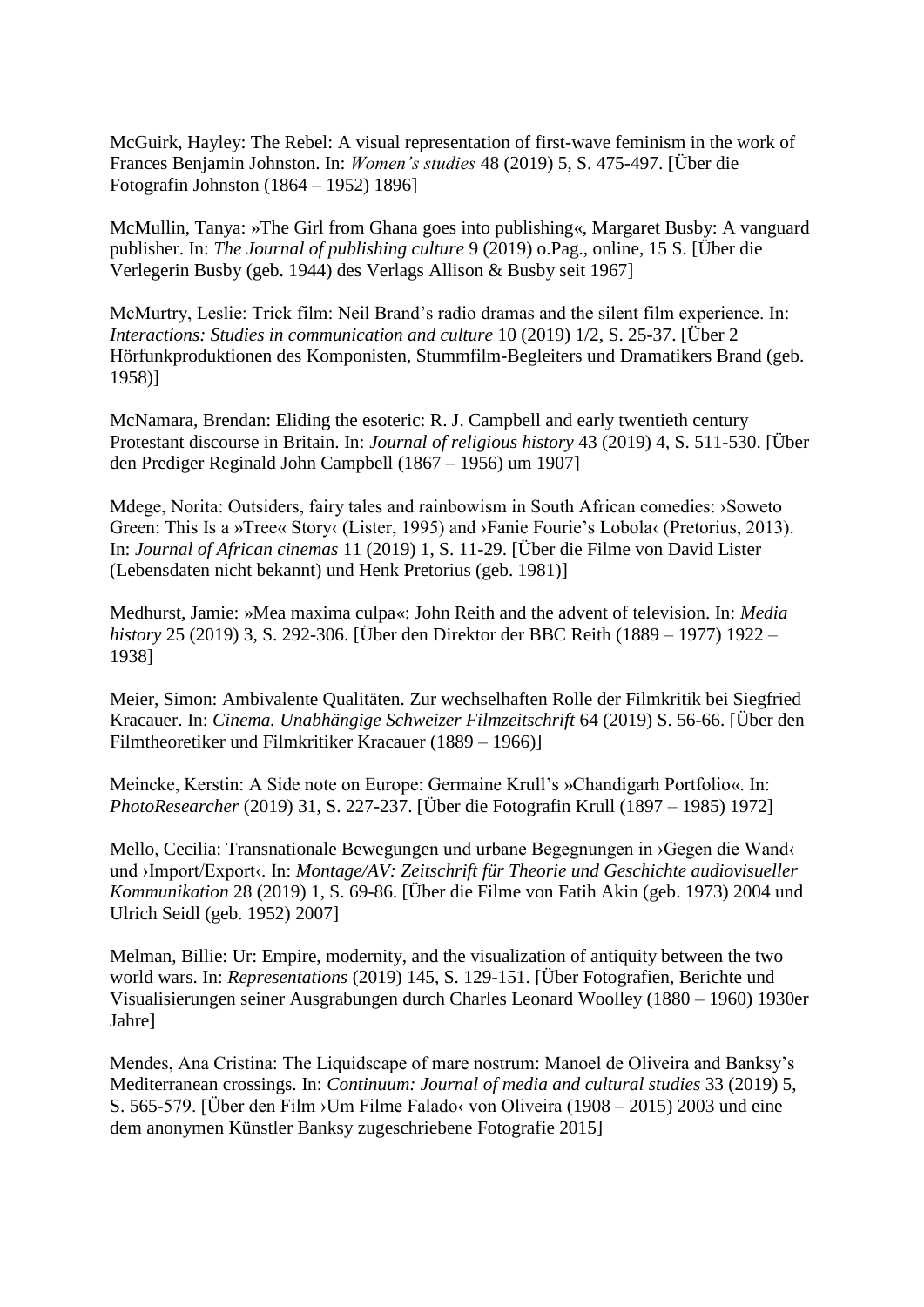Mendoza Ponce, Felicidad: Biografía periodística de José Ponce Bernal (Huelva, 1898 – Madrid, 1940). In: *Historia y comunicación social* 21 (2016) 2, S. 565-588. [Über den Journalisten und Politiker]

Menendez-Otero, Carlos: The Musical that pretended it wasn't a musical: Genre and narrative style in ›Once‹. In: *Quarterly review of film and video* 36 (2019) 8, S. 666-689. [Über den Film von John Carney (geb. 1972) 2006]

Mengozzi, Dino: Il »Corpo di pietra« di Oriani. Mussolini e la sacralizzazzione del »percursore«. In: *Memoria e ricerca: Rivista di storia contemporanea* (2019) 2, S. 307-326. [Über die Ehrung des Autors Alfredo Oriani (1852 – 1909) 1924]

Merck, Mandy: Sarah Bernhardt's posthumous celebrity. In: *Women: A cultural review* 30 (2019) 4, S. 387-410. [Über die Schauspielerin Bernhardt (1844 – 1923)]

Mersmann, Birgit: »I want to give them a face«. Ad van Denderens Fotodokumentation irregulärer europäischer Migration. In: *Fotogeschichte: Beiträge zur Geschichte und Ästhetik der Fotografie* 39 (2019) 151, S. 55-62. [Denderen (geb. 1943) 1986 – 2002]

Mhlambi, Thokonazi: African pioneer: K. E. Masinga and the Zulu »radio voice« in the 1940s. In: *Journal of radio and audio media* 26 (2019) 2, S. 210-230. [Über den Hörfunksprecher Masinga (1904 – 1990) SABC 1940er Jahre]

Middlemost, Renee: Renovating >The Room $\langle$ : Audience reception and paratextual intervention. In: *Celebrity studies* 10 (2019) 2, S. 247-264. [Über den Film von Tommy Wiseau (geb. 1955) 2003]

Miguel Sáez de Urabain, Ainara: Representar lo irrepresentable: Las fotografías de Lee Miller en Buchenwald y Dachau. In: *Historia y comunicación social* 21 (2016) 1, S. 155-174. [Miller  $(1907 - 1977)$  1945]

Miller, Ann: Two comic adaptations of »Zazie dans le métro«: From figuration to tradaptation. In: *Modern and contemporary France* 27 (2019) 4, S. 441-455. [Über die Comics nach dem Roman von Raymond Queneau 1959 von Jacques Carelman (1929 – 2012) 1966 und Clément Oubrerie (geb. 1966) 2008]

Miller, Matthew D.: Divided Berlin and Cold War aesthetics: Mediating the wall in literature and film. In: *Seminar: A journal of Germanic studies* 55 (2019) 3, S. 266-295. [Darin über Filme von Helke Sanders (geb. 1937) bis 1989]

Mini, Darshana Sreedhar: The Rise of soft porn in Malayalam cinema and the precarious stardom of Shakeela. In: *Feminist media histories* 5 (2019) 2, S. 49-82. [Über die Schauspielerin Shakeela Begum (geb. 1977) seit 1995]

Mino Gracia, Fernando: Crisis, censura y busquedas de la industria del cine mexicano en los años cincuenta. El caso de ›Sombra verde‹ de Producciones Calderón. In: *Historia mexicana* 69 (2019/2020) 1, S. 57-92. [Über den Film von Roberto Gavaldón (1909 – 1986) 1954]

Mirbeau, enfant terrible de la Belle Époque. Dossier. Ed. Till R. Kuhnle, Arnaud Vareille. In: *Lendemains: Zeitschrift für Frankreichforschung und Französischstudium* 43 (2018) 170/171,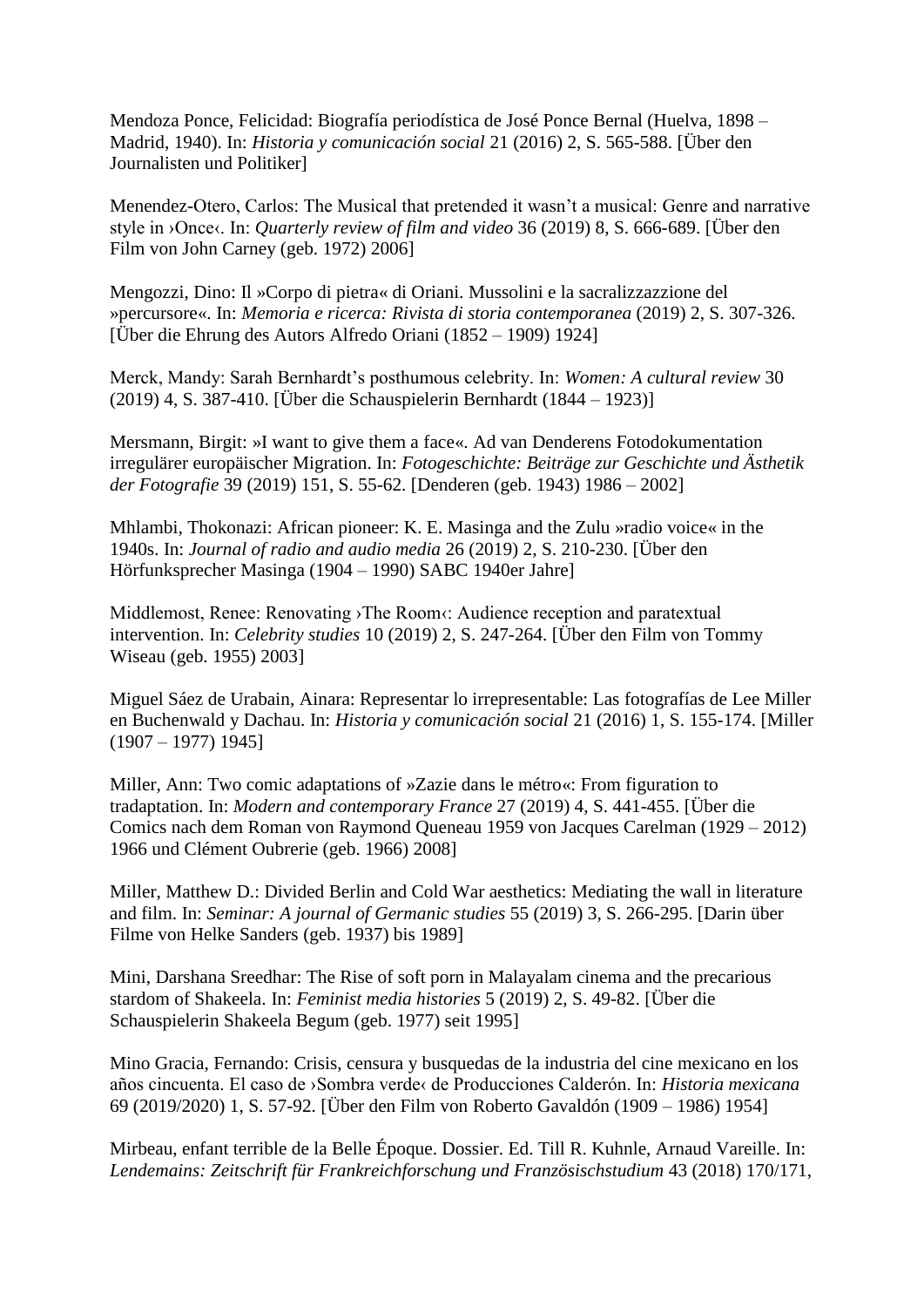S. 250-342. [Themenabschnitt über den Journalisten, Schriftsteller und Dramatiker Octave Mirbeau (1848 – 1917) mit Einleitung und 10 Beiträgen, hier nicht einzeln verzeichnet]

Mistry, Kaeten: A Transnational protest against the national security state: Whistle-blowing, Philip Agee, and networks of dissent. In: *The Journal of American history* 106 (2019/2020) 2, S. 362-389. [Über »Inside the Company: CIA Diary« von Agee (1935 – 2008) 1975]

Mitra, Sreya: »Miss World« meets »dutiful daughter-in-law«: Modernity, marriage, motherhood and the Bollywood female star. In: *Celebrity studies* 10 (2019) 2, S. 228-246. [Über die Schauspielerin Aishwarya Rai (geb. 1973) seit 1994]

Miyao, Daisuke: The Hand of Buddha: Madame Butterfly and the yellow peril in Fritz Lang's ›Harakiri‹ (1919). In: *Quarterly review of film and video* 33 (2016) 8, S. 707-721. [Über den Film von Lang (1890 – 1976)]

Mjelde, Hilmar: Crowning moments. Transformative populist use of the media and the case of Carl I. Hagen. In: *Nordicom review* 40 (2019) 1, S. 91-103. [Über den Politiker Hagen (geb. 1944) Norwegen 1987]

Modisane, Litheko: Unsettling the »new«? ›Apartheid Did Not Die‹ (Lowery, 1998). In: *Journal of African cinemas* 11 (2019) 1, S. 31-46. [Über den Dokumentarfilm von Alan Lowery (Lebensdaten nicht bekannt)]

Moen, Kristian: Expressive motion in the early films of Mary Ellen Bute. In: *Animation: An interdisciplinary journal* 14 (2019) 2, S. 102-116. [Über 4 Filme von Bute (1906 – 1983) 1935 – 1938]

Moji, Polo B.: Hyenas/hustlers: An Afrosur/realist reading of ›Touki Bouki‹ (1973). In: *Journal of African cinemas* 11 (2019) 3, S. 193-205. [Über den Film von Djibril Diop Mambéty (1945 – 1998)]

Mondal, Subarna: Dead but not gone: Female body, surveillance and serial-killing in Alfred Hitchcock's ›Frenzy‹. In: *Northern lights: Film and media studies yearbook* 17 (2019) S. 85- 100. [Über den Film von Hitchcock (1899 – 1980) 1972]

Monterrubio Ibáñez, Lourdes: ›Juventud en marcha‹ (2006), de Pedro Costa. La misiva negada, palabra, memoria y resistencia. In: *Secuencias: Revista de historia del cine* (2017) 45, S. 101-124. [Über den Film von Costa (geb. 1958)]

Morales, Iván: »Las Sombras llaman a mi puerta«: John Alton y el melodrama en ›Puerta cerrada‹ (1939). In: *Studies in Spanish and Latin American cinemas* 16 (2019) 3, S. 295-314. [Über den Film von Luis Saslavsky (1903 – 1995) mit dem Kameramann Alton (1901 – 1996)]

Moreira, Paulo: Compulsive memory: The endurance of 1969 in Brazil. In: *Studies in Spanish and Latin American cinemas* 16 (2019) 2, S. 233-250. [Über die Filme ›O Que é Isso, Companheiro?‹ von Bruno Barreto (geb. 1955) 1997 und ›Batismo de Sangue‹ von Helvécio Ratton (geb. 1949) 2006]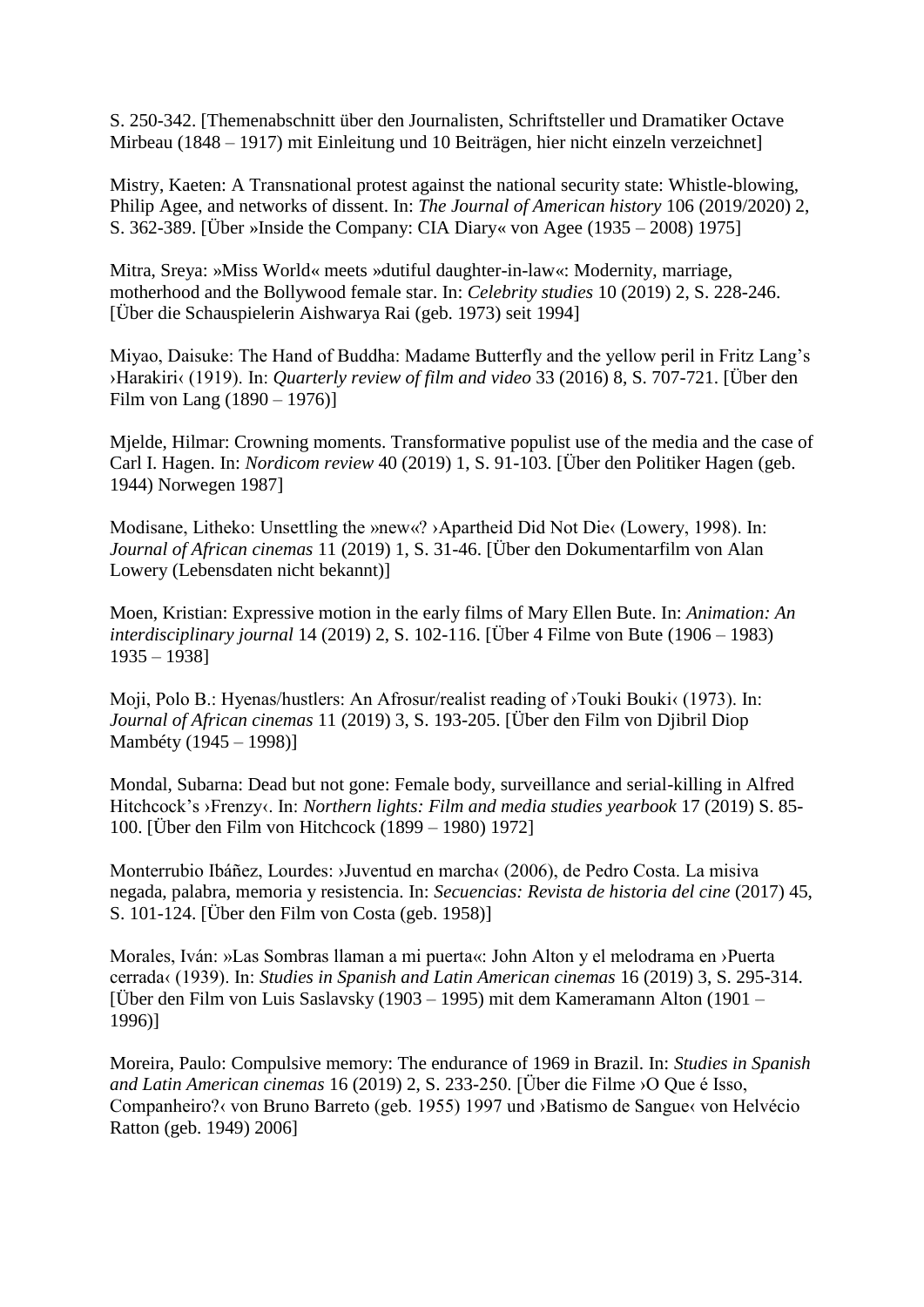Morrey, Douglas: The Forest for the trees: Political contexts for Godard's nature imagery in ›Film socialisme‹ and ›Adieu au langage‹. In: *Studies in French cinema* 19 (2019) 1, S. 55-68. [Über die Filme von Godard (geb. 1930) 2010 und 2014]

Morrey, Douglas: »La Nouvelle Vague, elle t'emm--!« Louis Malle, ›Zazie dans le métro‹ and the French New Wave. In: *Modern and contemporary France* 27 (2019) 4, S. 493-503. [Über den Film von Malle (1932 – 1995) 1960]

Morrison, James: James Franco and the queer art of failure. In: *Celebrity studies* 10 (2019) 4, S. 574-582. [Über den Schauspieler Franco (geb. 1978) seit 1999]

Morse, Samantha: Affective ethics and democratic politics in »Sweeney Todd« and the Victorian penny press. In: *Journal of Victorian culture* 24 (2019) 1, S. 1-17. [Über die nach der Hauptfigur benannten populären Romane von James Malcolm Rymer (1814 – 1884) seit 1846]

Morsey, Rudolf: Fritz Gerlich (1883 – 1934), der Publizist als Archivar. In: *Archivalische Zeitschrift* 96 (2018) S. 235-254.

Müller, Matthias: Rifts in space-time: Franz Carl Weiskopf in the Soviet Union. In: *German studies review* 42 (2019) 2, S. 319-338. [Über den Schriftsteller und Journalisten Weiskopf  $(1900 - 1955)$  1926]

Mukherjee, Debashree: A Specter hounts Bombay: Censored itineraries of a lost Communistic film. In: *Film history: An international journal* 31 (2019) 4, S. 29-59. [Über den Film ›Mill‹ auch ›Mazdoor‹ von Mohan Bhavnani (1903 – 1962) 1939]

Mundim, Luiz Felipe Cezar: ›As misérias da agulha‹ do Cinema de Povo: Um filme feminista no primeiro cinema. In: *Significação: Rivista de cultura audiovisual* 46 (2019) 52, S. 16-38. [Über den Film ›Les Misères de l'aiguille‹ von Raphaël Clamour (1885 – 1943) 1914]

Munk, Yael: In the face of violence: A political reading of IDF women soldiers in two Israeli films of the 2000s. In: *Feminist media studies* 19 (2019) 8, S. 1144-1158. [Über die Filme ›Close to Home‹ von Vardit Bilu (geb. 1959) und Dalia Hager (keine Lebensdaten bekannt) 2005 und ›To See if I'm Smiling‹ von Tamar Yaron (keine Lebensdaten bekannt) 2007]

Murphy, Kate: Relay women. Isa Benzie, Janet Quigley and the BBC's foreign department, 1930-38. In: *Feminist media histories* 5 (2019) 3, S. 114-139. [Benzie (1902 – 1988), Quigley  $(1902 - 1987)$ 

Mututa, Addamms: The »Casebre« on the sands: Reflections on Luanda's excepted citizenship through the cinematography of Maria João Ganga's ›Na Cidade Vazia‹ (2004). In: *Journal of African cinemas* 11 (2019) 3, S. 277-293. [Ganga (geb. 1964)]

Myers, Shaundra: Black anaesthetics: The ›New Yorker‹ and Andrea Lee's »Russian Journal«. In: *American literary history* 31 (2019) 1, S. 47-73. [Über die Mitarbeit von Lee (geb. 1953) in der Zeitschrift 1981]

Nadaud, Éric: L'Hostilité du Parti socialiste SFIO envers le Sénat révelée par les dessins de Robert Fuzier pour le quotidien ›Le Populaire‹ (1931 – 1939). In: *Revue historique* 142 (2018) 689, S. 77-100. [Über 66 Karikaturen von Fuzier (1898 – 1982)]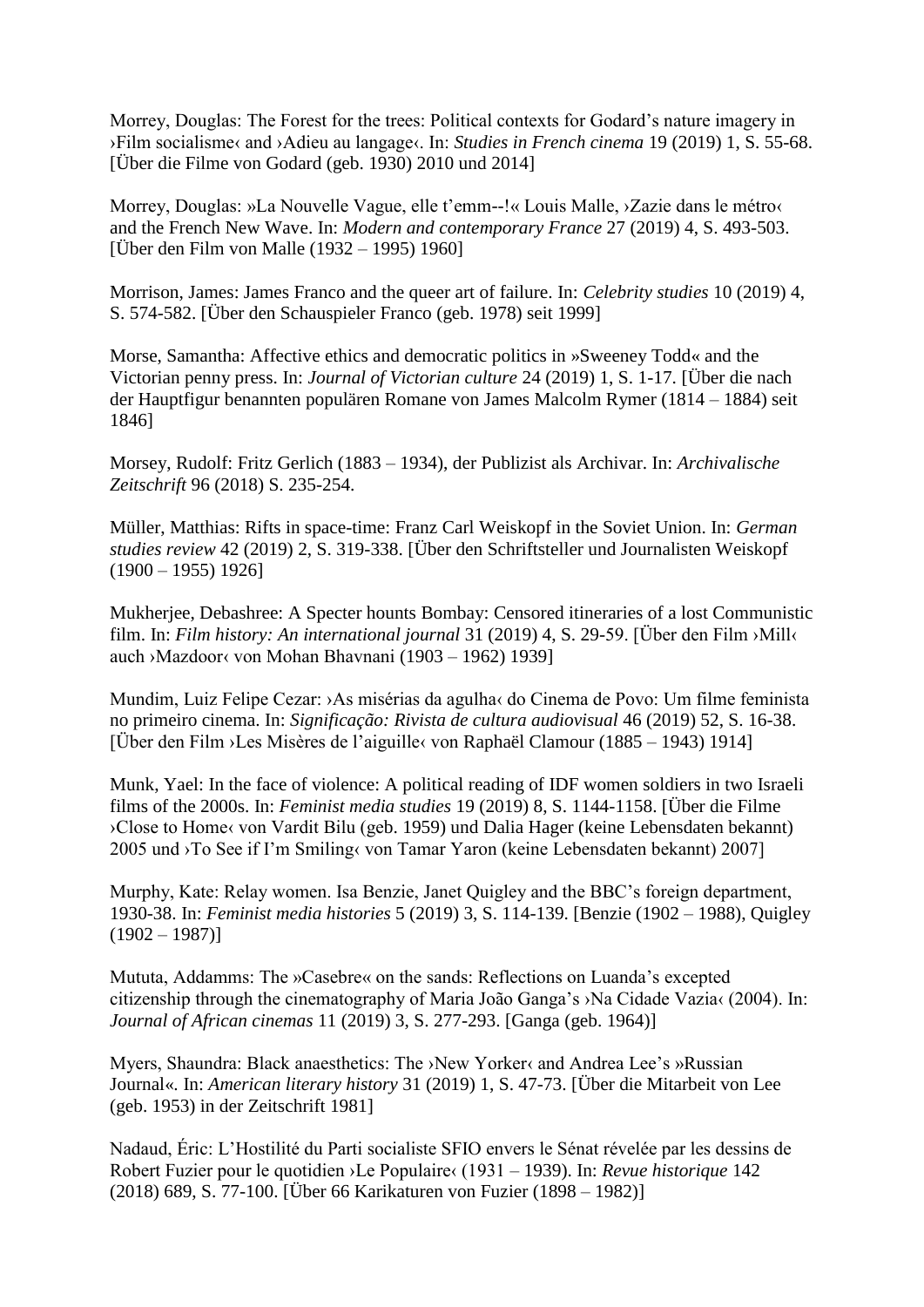Naqvi, Fatima: Ephemeral spaces and pneumatic architecture: The films of Nikolaus Geyrhalter. In: *New German critique* (2019) 138, S. 125-155. [Über den Regisseur Geyrhalter (geb. 1972) seit 2005]

Naß, Mira Anneli: »A Complete negation of our time«. The photo book »Bäume« by Albert Renger-Patzsch and Ernst Jünger. In: *PhotoResearcher* (2019) 31, S. 207-226. [Über den Fotografen Renger-Patzsch (1897 – 1966) 1962]

Navigating with the blackstar: The mediality of David Bowie. Ed. Ana Cristina Mendez, Lisa Perrott. In: *Celebrity studies* 10 (2019) 1, S. 1-139. [Themenheft über den Sänger und Schauspieler Bowie (1947 – 2016) mit Einleitung und 8 Beiträgen, hier nicht einzeln verzeichnet]

Nelson Schultz, Corey Kai: Wang Baoqiang: China's peasent-soldier celebrity. In: *Celebrity studies* 10 (2019) 2, S. 285-293. [Über den Schauspieler Baoqiang (geb. 1984) seit 2003]

Neto, Waldemar Dalenogare: Escuridão, resistência e silêncio em ›Le Silence de la mer‹, de Jean-Pierre Melville. In: *Significação: Rivista de cultura audiovisual* 46 (2019) 52, S. 210- 228. [Über den Film von Melville (1917 – 1973) 1949]

Neuman, Robert: Disney's final package film: The making and marketing of ›The Adventures of Ichabod and Mr. Toad‹ (1949). In: *Animation: An interdisciplinary journal* 14 (2019) 2, S. 149-163. [Über den Film von Clyde Geronimi (1901 – 1989), Jack Kinney (1909 – 1992), James Algar (1912 – 1998)]

Nevin, Barry: »Dans la serre«: Framing the greenhouse in ›Le Jour se lève‹ (1939) and ›La Règle du jeu‹ (1939). In: *French cultural studies* 29 (2018) 2, S. 138-154. [Über die Filme von Marcel Carné (1906 – 1996) und Jean Renoir (1894 – 1979)]

Nevin, Barry: »Elle t'aime trop, et moi, pas assez«: Jacques Feyder's melodramatic »mise en scène« of female desire in ›Pension Mimosas‹ (1935). In: *French studies* 73 (2019) 2, S. 198- 216. [Über den Film von Feyder (1885 – 1948)]

Nicolai, Johann: »Fahrt nach Fernost«. Der Fluchtweg des deutsch-jüdischen Journalisten Fritz Friedländer von Berlin über Schanghai nach Australien. In: *Medaon: Magazin für jüdisches Leben in Forschung und Bildung* 13 (2019) 25, o.Pag., online, 14 S. [Über den Journalisten, Lehrer und Historiker Friedländer (1901 – 1980)]

Nicolas Mahler. Ed. Christian A. Bachmann, Sunghwa Kim. In: *Closure: Kieler e-Journal für Comicforschung* 5.5 (2019) S. 1-85. [Themenheft über den Comic-Zeichner Mahler (geb. 1969) seit 1999 mit Einleitung und 5 Beiträgen, hier nicht einzeln verzeichnet]

Nieland, Justus: Colour communications: László Moholy-Nagy, Walter Paepcke, and the Humanities Program of ›Design Workshops‹. In: *Cinéma & Cie: International film studies journal* 19 (2019) 32, S. nicht bekannt. [Über die Filmserie an der School of Design des Fotografen und Filmemachers Moholy-Nagy (1895 – 1946) und seines Mäzens Paepcke  $(1896 - 1960)$  1940 – 1944]

Nolan, Jennifer: Langston Hughes: Refugee in the ›Post‹'s America. In: *American periodicals: A journal of history, criticism, and bibliography* 29 (2019) 2, S. 163-177. [Über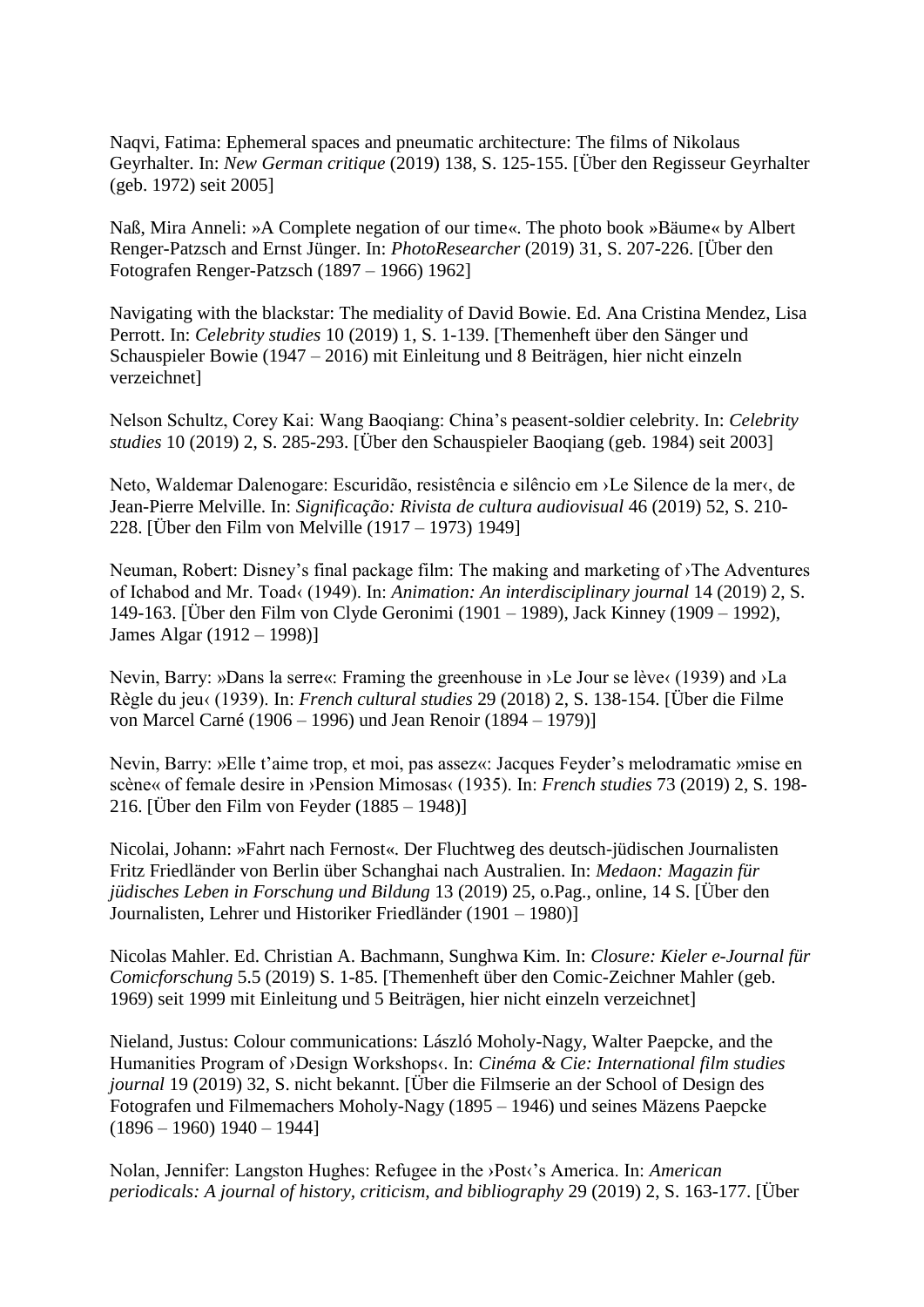die Zusammenarbeit des Dichters und Schriftstellers Hughes (1902 – 1967) mit ›Sutarday Evening Post (1943)

Nordheim, Gerret von: Mittel der Macht? Gandhis journalistische Ethik. In: *Journalistik: Zeitschrift für Journalismusforschung* 2 (2019) 3, o.Pag., online, 21 S. [Über den Politiker und Publizisten Mohandas Karamchand »Mahatma« Gandhi (1869 – 1948)]

Norman, Daniel: Coleridge's humour in ›The Watchman‹. In: *Romanticism* 25 (2019) 2, S. 117-128. [Über Beiträge von Samuel Taylor Coleridge (1772 – 1834) in der von ihm herausgegebenen Zeitschrift 1796]

Notz, Gisela: Emma Clara Döltz (1866 – 1950). Sozialdemokratin, Schriftstellerin und Frauenrechtlerin. In: *Arbeit, Bewegung, Geschichte. Zeitschrift für historische Studien* (2019) 3, S. 100-118. [Über die Schriftstellerin und Mitarbeiterin an Zeitschriften]

Ochoa Crespo, Pedro: Sofía Casanova y la narración de la Revolución Soviética en ›ABC‹. In: *Historia y comunicación social* 21 (2016) 2, S. 463-476. [Über die Journalistin Casanova (1861 – 1958) 1917/1918]

O'Dwyer, Jules: »Histoire(s) de l'art«: The queer curation of Vincent Dieutre. In: *Alphaville: Journal of film and screen media* (2019) 17, S. 53-66. [Über den Film ›Leçons de ténèbres‹ von Dieutre (geb. 1960) 1999]

Öhlschläger, Claudia: Feuilletons als kleine Bildarchive historischen Wissens. Städteminiaturen der Weimarer Republik. In: *KulturPoetik: Journal for cultural poetics* 19 (2019) 2, S. 238-256. [Über Artikel zu Ansichtskarten in Zeitungen und Zeitschriften von Siegfried Kracauer (1889 – 1966) 1930, Walter Benjamin (1892 – 1940) 1929, Franz Hessel  $(1880 - 1941)$  1930]

Ogrodnik, Benjamin: Silenced images, fragmented histories. Sharon Green's ›Self Portrait‹ and the gendered dynamics of avant-garde filmmaking in 1970s Pittsburgh. In: *Feminist media histories* 5 (2019) 2, S. 211-239. [Über den Kurzfilm von Green (geb. 1952) 1971]

Oh, Stella: Colonial hauntings in Lynda Barry's ›One Hundred Demons‹. In: *Studies in comics* 9 (2018) 2, S. 265-278. [Über den Comic von Barry (geb. 1956) 2002]

Ohnmacht, Tina: Eintauchen ins animierte Wasser. Immersives Potential in dem Animationsfilm ›Der Mönch und der Fisch‹. In: *Navigationen: Zeitschrift für Medien- und Kulturwissenschaften* 19 (2019) 1, S. 89-104. [Über den Film von Michael Dudok de Wit (geb. 1953) 1994]

Oldham, Joseph: »Seeing a conspirancy around every corner«: Paranoia as procedural in Tony Marchant's ›The Whistleblowers‹ (2007). In: *Critical studies in television: An international journal ...* 14 (2019) 3, S. 362-378. [Über den Fernsehfilm von Marchant (geb. 1959)]

Olesen, Christian: »This is our first big experiment«: ›Paris 1900‹ (1947) and the Eye Filmmuseum's early collection-building. In: *Early popular visual culture* 17 (2019) 2, S. 207- 217. [Über den Dokumentarfilm von Nicole Vedrès (1911 – 1965) in der Sammlung des Filmmuseums in Amsterdam]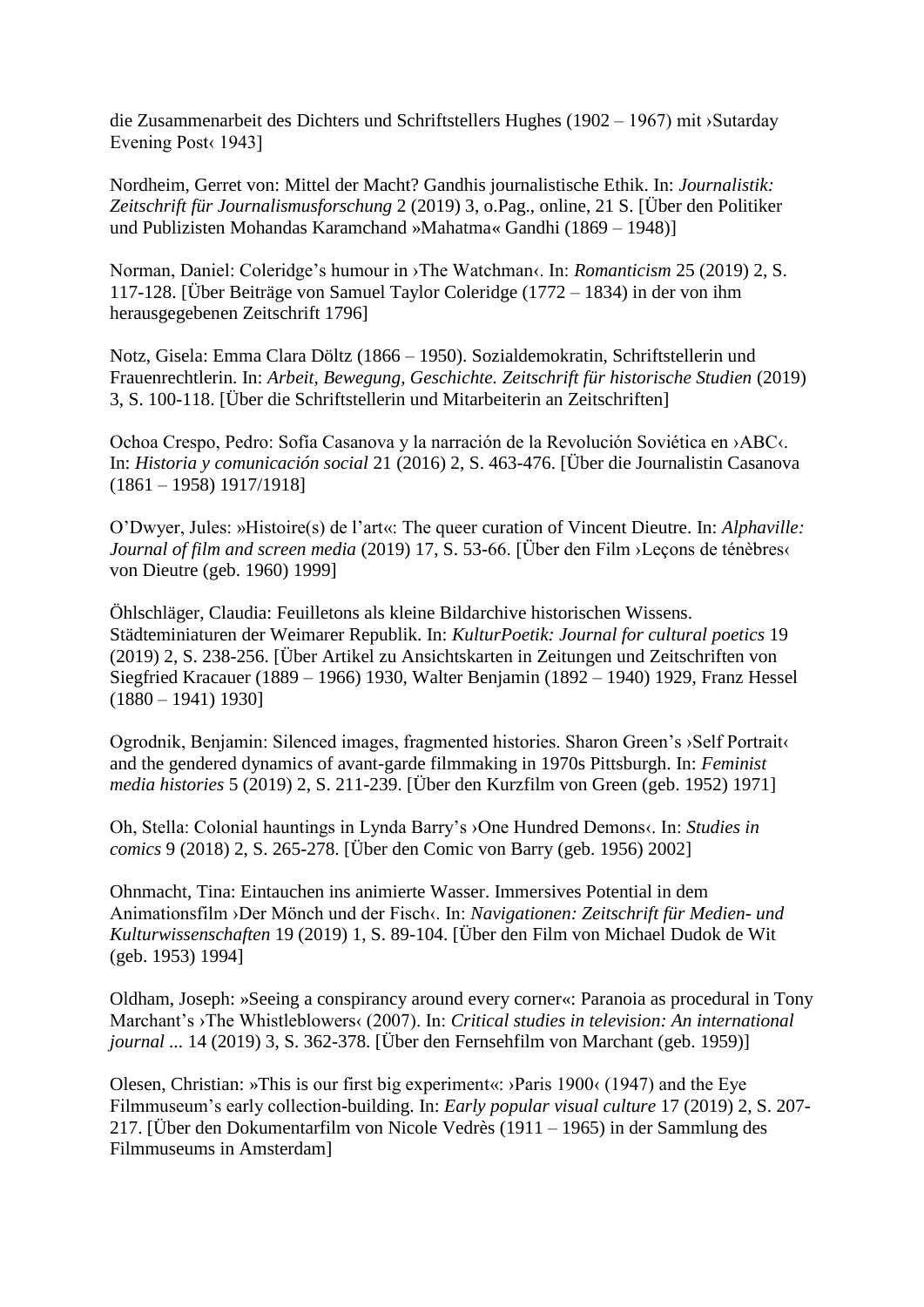On Chantal Akerman. Ed. Patricia White. In: *Camera obscura: Feminism, culture, and media studies* 34 (2019) 1, S. 1-237. [Themenheft über die Regisseurin und Schauspielerin Akerman (1950 – 2015) mit Einleitung und 14 Beiträgen, hier nicht einzeln verzeichnet]

O'Rourke, Bridget K. u. Zachary R. Bishop: »Now is the proper time for a foreigner to say a word«: The rhetorical agency of Hilda Satt Polacheck. In: *Journal of American ethnic history* 39 (2019/2020) 1, S. 66-97. [Über die Aktivistin und Autorin Polacheck (1882 – 1967)]

Paasonen, Susanna: Striking poses: The fantastic figure of Yul Brynner. In: *Screen* 60 (2019) 2, S. 242-260. [Über den Schauspieler Brynner (1920 – 1985)]

Paddock, Troy R. E.: Rolf Brandt and a conservative literary journalism. In: *Literary journalism studies* 11 (2019) 1, S. 60-85. [Über die Kriegsberichte des Journalisten Brandt  $(1886 - 1953)$  1915]

Paíno Ambrosio, Adriana u. Lucía Jiménez Iglesias, María Isabel Rodríguez Fidalgo: La Imagen de la mujer en las cronicas de Carmen de Burgos »Columbine« durante la Gurerra de Marruescos. In: *Historia y comunicación social* 21 (2016) 2, S. 413-432. [Über die Journalistin Carmen de Burgos, gen. Columbine (1867 – 1932) 1909]

Palmer, Caroline: »A Revolution in art«: Maria Calcott on Poussin, painting and the primitives. In: *19: Interdisciplinary studies in the long nineteenth century* (2019) 28, o.Pag., online, 20 S. [Über die Kunstkritkerin Calcott (1785 – 1842)]

Palmieri, Antonella: »We are not calling her Italian«: Narratives and and images of ethnic incorporation in Isa Miranda's American persona. In: *Celebrity studies* 10 (2019) 3, S. 346- 363. [Über die Schauspielerin Miranda (1909 – 1982)]

Pandelakis, Pia: The Cinematic destiny of the French »beauf«: National shame or hero? In: *French cultural studies* 28 (2017) 3, S. 248-258. [Über die Charakter-Figur des Karikaturisten Cabu, d.i. Jean Maurice Jules Cabut (1938 – 2015) seit den 1970er Jahren und in Filmen seither]

Paolo Sorrentino. In: *Journal of Italian cinema and media studies* 7 (2019) 3, S. 331-442. [Themenheft über den Filmregisseur Sorrentino (geb. 1970) mit 8 Beiträgen, hier nicht einzeln verzeichnet]

Papp, Julia: Zum Lebenslauf des Kupferstechers Johann Blaschke (1770 – 1833). In: *Wiener Geschichtsblätter* 63 (2008) 1, S. nicht bekannt. [Über den Illustrator von Almanachen und Taschenbüchern]

Parker-Flynn, Christina: The Cinema, or the egg: The fowl aesthetics of Alfred Hitchcock's film form. In: *Quarterly review of film and video* 35 (2018) 5, S. 423-439. [Über Filme von Hitchcock (1899 – 1980)]

Parts, Lyudmila: Karamzin's traveler meets the locals: Micro-encounters in »Letters of a Russian Traveler«. In: *The Russian review* 78 (2019) 4, S. 641-655. [Über die Reiseberichte von Nikolaj Michajlovič Karamzin (1766 – 1826) im ›Moskovskij zhurnal‹ 1791 – 1792]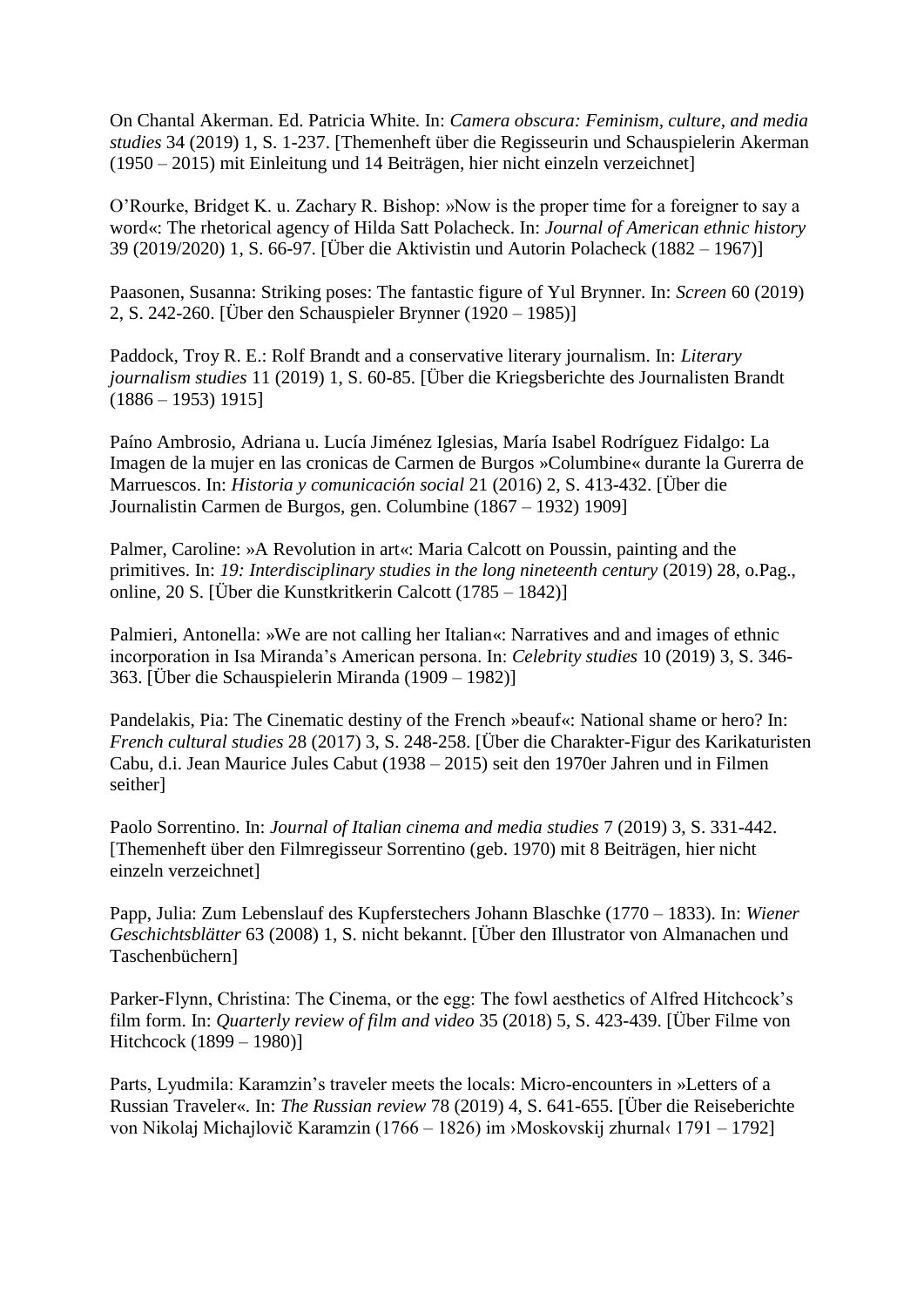Patterson, Alison L.: Peter Greenaway's contract with the historical world: Narrative, digital, database. In: *Quarterly review of film and video* 36 (2019) 8, 710-722. [Über Filme von Greenaway (geb. 1942) seit 1980]

Paulus, Irena: Music in Krzysztof Kieślowski's film ›Three Colors: Blue‹. A rhapsodie in shades of blue: The reflections of a musician. In: *International review of the aesthetics and sociology of music* 30 (1999) 1, S. 65-91. [Über die Musik von Zbignew Preisner (geb. 1955) für den Film von Kieślowski (1941 – 1996) 1993]

Paulus, Irena: Stanley Kubrick's revolution in the usage of film music: ›2001: A Space Odyssey‹ (1968). In: *International review of the aesthetics and sociology of music* 40 (2009) 1, S. 99-127. [Über den Film von Kubrick (1928 – 1999)]

Payer, Peter: In den »Schlammvierteln« moderner Großstädte. Die Journalistin Else Spiller und ihr Buch »Slums«. In: *Wiener Geschichtsblätter* 63 (2008) 1, S. nicht bekannt. [Spiller (1881 – 1941) 1911]

Pedret Otero, Gerard: Mateo Santos: De periodismo »del combate« al periodismo »profesional«. In: *Historia y comunicación social* 21 (2016) 2, S. 527-539. [Mateo Santos Cantero (1891 – 1964)]

Peña Fernández, Simón: ›Primera plana‹ de Billy Wilder. La nostalgia de los periodistos en el exilio. In: *Estudios sobre el mensaje periodistico* 18 (2012) 2, S. 907-924. [Über den Film The Front Page، von Wilder (1906 – 2002) 1974]

Peppard, Anna F.: »A Cross burning darkly, blackening the night«: Reading racialized spectacles of conflict and bondage in Marvel's early »Black Panther« comics. In: *Studies in comics* 9 (2018) 1, S. 59-85. [Über die Comic-Figur von Stan Lee (1922 – 2018) und Jack Kirby (1917 – 1994) in ›Fantastic Four‹ des Marvel Verlags 1965]

Pereira da Costa Júnior, Edson: O Pensamento visual epsteiniano: Rosto, fluido e animismo. In: *Revista famecos: Mídia, cultura e tecnologia* 26 (2019) 2, o.Pag., online, 20 S. [Über den Regisseur und Filmtheoretiker Jean Epstein (1897 – 1953)]

Peretti, Luca: Between auteurism and sponsored cinema: Joris Ivens, Bernardo Bertolucci and ENI. In: *Journal of Italian cinema and media studies* 7 (2019) 2, S. 199-215. [Über die Filme ›L'Italia non è un paese povero‹ von Ivens (1898 – 1989) 1960 und ›La via del petrolio‹ von Bertolucci (1941 – 2018) 1967]

Peyrusse, Claudette: André Cayatte, un contemporain. Du poète d'avant-garde au reporter de l'Espagne républicaine. In: *1895: Revue de l'Association Française de Recherche sur l'Histoire du Cinéma* (2018) 86, S. 124-168. [Cayatte (1909 – 1989)]

Pfister, Peter u. Katja Wollenberg: Jupp Darchinger. Der Fotograf der Bonner Republik. In: *Rundbrief Fotografie: Analoge und digitale Bildmedien in Archiven und Sammlungen* 21 (2014) 1/2, S. 70-75. [Josef Heinrich Darchinger (1925 – 2013)]

Pheasent-Kelly, Fran: Supernatural surveillance and blood-borne disease in ›Bram Stoker's Dracula‹: Reflections on mesmerism and HIV. In: *Northern lights: Film and media studies yearbook* 17 (2019) S. 9-24. [Über den Film von Frances Ford Coppola (geb. 1939) 1992]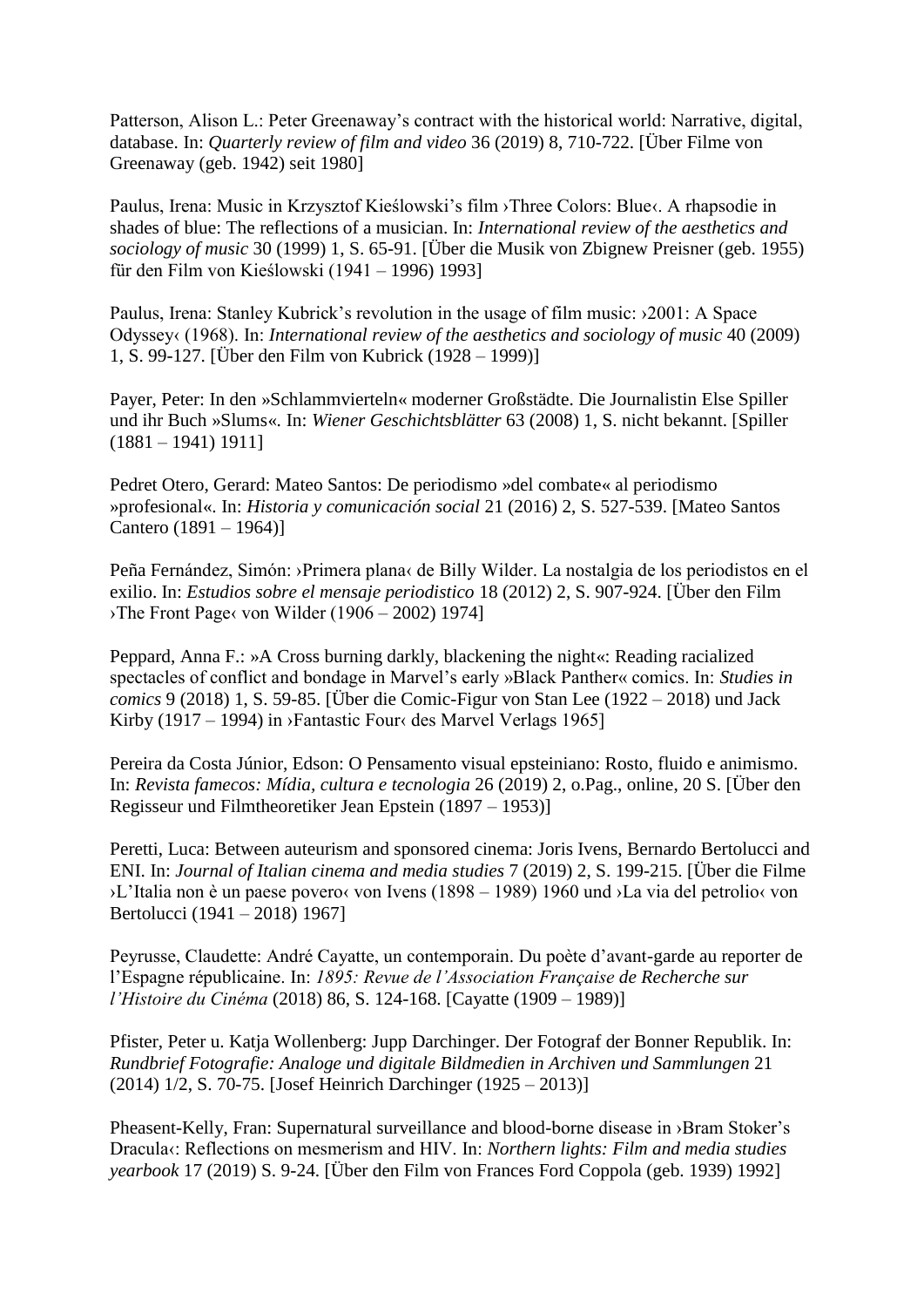Picod, Claire: José Luis: Portrait satirique d'un bourreau dans un pays en plein essor touristique (›El Verdugo‹ de Luis García Berlanga, 1963). In: *Sociétés: Revue des sciences humaines et sociales* (2019) 1, S. 37-47. [Über den Film von García Berlanga (1921 – 2010)]

Pieldner, Judit: From paragone to symbiosis: Sensations of in-betweenness in Sally Potter's ›The Tango Lesson‹. In: *Acta Universitatis Sapientiae: Film and media studies* (2019) 17, S. 23-44. [Über den Film von Potter (geb. 1949) 1997]

Pierotti, Federico: Biopolitics of colour in mid-century Italian visual culture: >Red Desert‹ and the »new techniques of life«. In: *Cinéma & Cie: International film studies journal* 19 (2019) 32, S. nicht bekannt. [Über den Film von Michelangelo Antonioni (1912 – 2007) 1964]

Pietrzynski, Ingrid: Günter Kunert als Medienautor in DDR-Hörfunk und -Fernsehen 1963 – 1979. In: *Rundfunk und Geschichte: Zeitschrift …* 45 (2019) 3/4, S. 22-38. [Kunert (1929 – 2019)]

Pilz, Michael: Masse, Medium, Mensch. Medienreflexion und Medienkritik in Ernst Tollers Radioarbeiten am Beispiel des Hörspiels ›Indizien. Drama für Rundfunk‹. In: *Text und Kritik: Zeitschrift für Literatur* (2019) 223, S. 67-75. [Toller (1893 – 1939) 1932]

Piñero-Otero, Teresa u. María de la Encina García-Cofrades: Recordando a Maruja Boga. La voz de la emigración gallega en la radiofonía argentina. In: *Historia y comunicación social* 21 (2016) 2, S. 541-563. [Über die Schauspielerin und Journalistin Boga (1915 – 2010) 1945 – 1984]

Pinkowitz, Jacqueline: Revising slavery, reissuing >Uncle Tom's Cabin<: Interracial sex and black resistance in the black power era slavery exploitation film cycle. In: *The Journal of popular culture* 52 (2019) 4, S.862-889. [Über den Film von Stan Lathan (geb. 1945) 1987]

Pittard, Christopher: Grant Allen's »Jerry Strokes«: Detective fiction, the death penalty, and the scene of writing. In: *Victorian periodicals review* 52 (2019) 2, S. 235-254. [Über die Erzählung von Allen (1848 – 1899) in der Zeitschrift ›Strand Magazine‹ 1891]

Piwińska, Maria: Entertainment in the media. Parody in ›High Anxiety‹ by Mel Brooks. In: *Zeszyty prasoznawce* 60 (2017) 4, S. 866-879. [Über den Film von Brooks (geb. 1926) 1977]

Plantinga, Carl: Fascist affect in ›300‹. In: *Projections: The journal for movies and mind* 13 (2019) 2, S. 20-37. [Über den Film von Zach Snyder (geb. 1966) 2007]

Podoshen, Jeffrey S.: Finding value in the transgressive: >Der Todesking<. In: *Quarterly review of film and video* 35 (2018) 8, S. 762-769. [Über den Film von Jörg Buttgereit (geb. 1963) 1989]

Podoshen, Jeffrey Steven: Home is where the horror is: Wes Craven's ›Last House on the Left‹ and ›A Nightmare on Elm Street‹. In: *Quarterly review of film and video* 35 (2018) 7, S. 722-729. [Über die Filme von Craven (1939 – 2015) 1972 und 1984]

Pollard, Damien: »I'm blind, not deaf!«: Hegemonic soundscapes and resistant hearing in Dario Argento's >Suspiria< and >Inferno<. In: *Journal of Italian cinema and media studies* 7 (2019) 1, S. 55-73. [Über die Filme von Argento (geb. 1940) 1977 und 1980]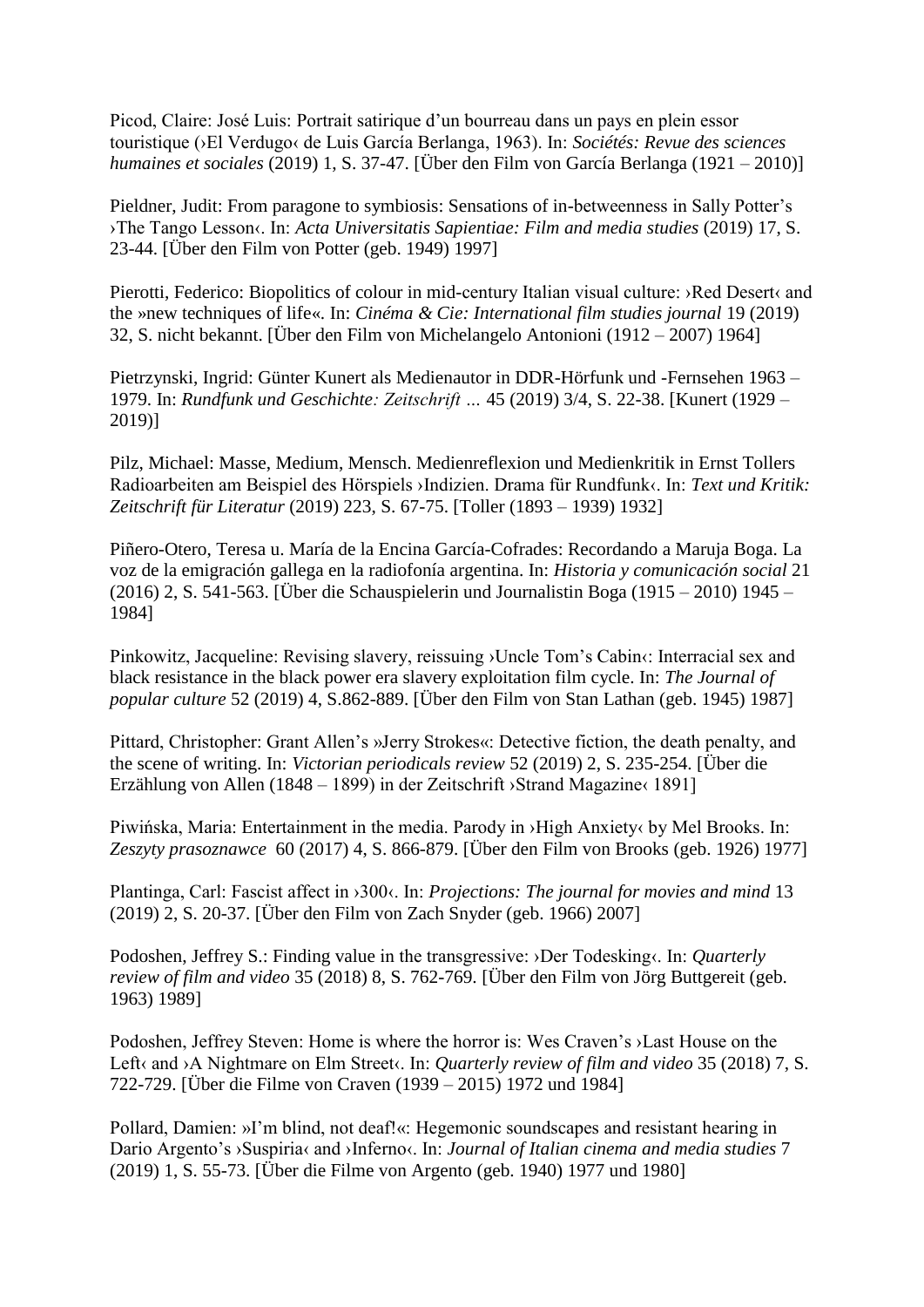Pollin-Dubois, Karl: L'Appel du bleu: Godard sur les traces de Rimbaud. In: *The French review* 93 (2019/2020) 2, S. 122-134. [Über den Film ›Pierrot le fou‹ von Jean-Luc Godard (geb. 1930) 1965]

Ponce Cordero, Roberto: No future, no hope, no narrative? Víctor Gaviria y sus películas ›Rodrigo D: No futuro‹, ›La vendedora de rosas‹ y ›Sumas y restas‹. In: *Secuencias: Revista de historia del cine* (2018) 48, S. 97-114. [Über Filme von Gaviria (geb. 1955) 1990, 1998, 2005]

Poon, Erica Ka-yan: Lucilla You Min and her embodiment of a cosmopolitan fantasy. In: *Feminist media histories* 5 (2019) 1, S. 113-140. [Über die Schauspielerin You Min (1936 – 1996) 1960er Jahre]

Powers, John: Moving through stasis in Stan Brakhage's ›Passage Through: A Ritual‹. In: *Screen* 60 (2019) 3, S. 410-427. [Über den Film von Brakhage (1933 – 2003) 1990]

Powrie, Phil: Algeria and women in two 1960s film adaptations of the Carmen narrative. In: *French cultural studies* 22 (2011) 2, S. 127-136. [Über die Filme ›1-2-3-4 ou Les Collants noirs‹ von Terence Young (1915 – 1994) 1962 und ›Carmen 63‹ von Carmine Gallone (1885 – 1973) 1963]

Prabha, R. Rama: Archetype analysis of the cinematic representation of Rajinikanth, the Tamil film hero. In: *Journal of advanced research in journalism and mass communication* 6 (2019) 1, S. 1-4. [Über den Filmschauspieler Rjinikanth (geb. 1949) seit 1975]

Prédhumeau, Alfred: Fred Wander: Un Schlemihl viennois en exil en France. In: *Cahiers d'études germaniques* (2019) 76, S. 223-236. [Über den Schriftsteller und Journalisten Wander (1917 – 2006) 1938 – 1942]

Pressley-Sanon, Toni: Watching you watching me: The work of the gaze in two films by Dany Laferrière. In: *Quarterly review of film and video* 36 (2019) 6, S. 597-610. [Über die Filme ›Vers le Sud‹ von Laurent Cantet (geb. 1961) 2005 und ›On the Verge of a Fever‹ von John L'Ecuyer (geb. 1964) 2004 unter Mitarbeit von Laferrière (geb. 1953)]

Prince in/as blackness: Explorations of a music icon and racial politics. Special issue. Ed. Kimberly R. Moffitt, W. Russell Robinson. In: *The Howard journal of communications* 30 (2019) 2, S. 107-210. [Themenheft über den Sänger, Komponisten und Schauspieler Prince, d.i. Prince Rogers Nelson (1958 – 2016) mit Einleitung und 7 Beiträgen, hier nicht einzeln verzeichnet]

Pueo, Juan Carlos: El Misterio de la escritura en ›La sange de un poeta‹ (›Le sang d'un poète‹, Jean Cocteau, 1932). In: *Secuencias: Revista de historia del cine* (2018) 48, S. 59-72. [Über den Film von Cocteau (1889 – 1963)]

Quatrini, Francesco: Adam Boreel on Collegiant freedom of speech. In: *Journal of the history of ideas* 80 (2019) 4, S. 511-531. [Über den Prediger der Collegianten-Sekte Boreel (1602 – 1665)]

Quiles, Daniel R.: Conversations: The television interview in Jaime Davidovich and David Lamelas. In: *Revista hispánica moderna* 72 (2019) 2, S. 183-208. [Über Arbeiten der Videokünstler Davidovich (1936 – 2016) und Lamelas (geb. 1946) 1970er Jahre]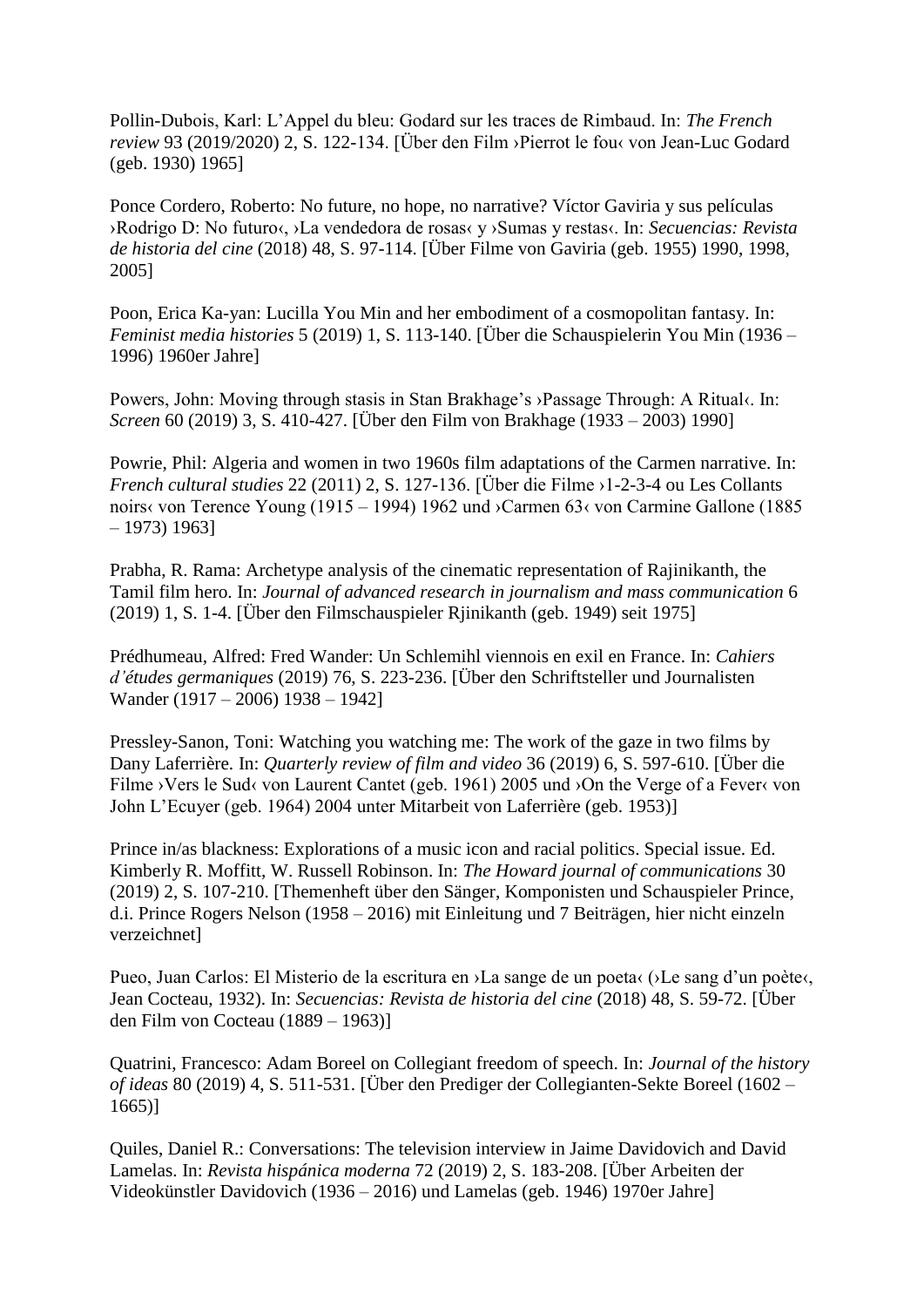Rabanser, Hansjörg: Gallus Dingenauer, der »nit gnuegsam geschickht, noch tauglich« Innsbrucker Hofbuchdrucker (1571 – 1577). In: *Leipziger Jahrbuch zur Buchgeschichte* 27 (2019) S. 73-106. [Über den Drucker und Buchbinder Dingenauer (gest. vor 1589)]

Rabanser, Hansjörg: Maria Cleofa Paur. Die erste offizielle »Hoffbuechtruckerin« in Innsbruck. In: *Gutenberg-Jahrbuch* 94 (2019) S. 193-210. [Paur (vor 1578 – 1648)

Radecke, Gabriele: »Ihr werdet schmunzeln und lächeln und blättern und lesen und immer weiterlesen«. Anmerkungen zur Entstehung und Edition von Theodor Fontanes Theaterkritiken. In: *Text und Kritik: Zeitschrift für Literatur* (2019) Sonderband, 3.Aufl., Neufassung, S. 24-44. [Fontane (1819 – 1898)]

Rama, Tamara u. Carmen Lloret: Unveiling and revailing the mirror: Mobile reverberations in Patrick Bokanowski's animated films. In: *Animation: An interdisciplinary journal* 14 (2019) 2, S. 83-101. [Über die Kurzfilme ›Le Plage‹ und ›Au bord du lac‹ von Bokanowski (geb. 1943) 1992 und 1994]

Ramtke, Nora: Kotzebues journalliterarisches Nachleben. Zensurgeschichte und -fiktion 1818 – 1825. In: *Internationales Archiv für Sozialgeschichte der deutschen Literatur* 44 (2019) 1, S. 3-38. [Über fiktive Briefe des Redakteurs und Schriftstellers August von Kotzebue (1761 – 1819) veröffentlicht und zensiert in diversen Zeitschriften]

Rapp, Linus: Der ordnungsstiftende Blick. Otl Aicher und die Fotografie im Kommunikationsdesign. In: *Fotogeschichte: Beiträge zur Geschichte und Ästhetik der Fotografie* 39 (2019) 152, S. 43-53. [Über den Grafiker, Designer und Fotografen Aicher  $(1922 - 1991)$ 

Rappas, Ipek A. Celik: Tracing a history of terrorism in Rachid Bouchareb's films: ›London River‹ (2009), ›Hors la loi‹ (2010) and ›La Route d'Istanbul‹ (2016). In: *Studies in French cinema* 19 (2019) 3, S. 179-193. [Bouchareb (geb. 1953)]

Rappas, Ipek A. Celik: The Urban renovation of Marseille in Luc Besson's ›Taxi‹ series. In: *French cultural studies* 27 (2016) 4, S. 385-397. [Über die Filmserie von Besson (geb. 1959) 1998 – 2007]

Reader, Keith: Jean Eustache's >La Maman et la putain $\cdot$ : A »film maudit« twice over? In: *French cultural studies* 29 (2018) 4, S. 360-366. [Über den Film von Eustache (1938 – 1981) 1973]

Rebfeld, Hans-Jürgen: Beelzebub und Beinkleid. Die Teufelsbücher des Andreas Musculus. In: *Marginalien: Zeitschrift für Buchkunst und Bibliophilie* (2019) 235, S. 20-29. [Über Bücher des Genres von Musculus oder Andreas Meuser (1514 – 1581)]

Reed, Jennifer: Lily Tomlin's three faces of queer feminist elders. In: *The Journal of popular culture* 52 (2019) 5, S. 999-1016. [Über die Schauspielerin Mary Jean »Lily« Tomlin (geb. 1939) seit 1975]

Regler, Liselotte: Hans Gregor versus Julius Korngold. »Duelle« zwischen dem Direktor der Wiener Hofoper und dem Kritiker der ›Neuen Freien Presse‹. In: *Wiener Geschichtsblätter* 70 (2015) 1, S. nicht bekannt. [Korngold (1860 – 1945) 1904 – 1934]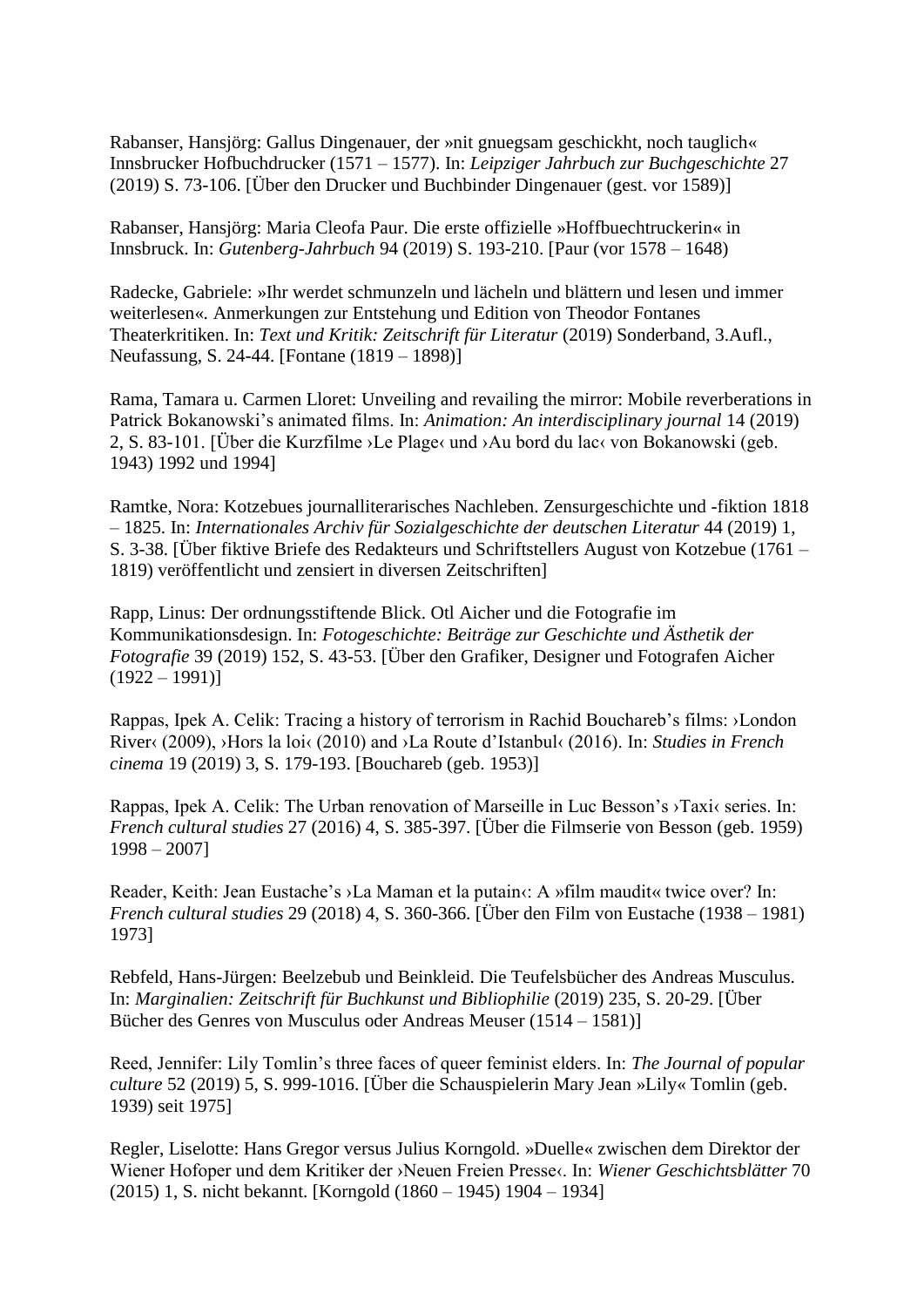Reinecke, Thomas: Entdeckerfreuden. Der Wehrhahn Verlag. In: *Marginalien: Zeitschrift für Buchkunst und Bibliophilie* (2019) 232, S. 41-46. [Über den Verlag von Matthias Wehrhahn (geb. 1963) seit 1996]

Reinecke, Thomas: Freiräume. Der Kleinheinrich Verlag und einige seiner Bücher. In: *Marginalien: Zeitschrift für Buchkunst und Bibliophilie* (2019) 234, S. 15-22. [Über den Verlag von Josef Kleinheinrich (Geburtsdatum nicht bekannt) seit 1986]

Reinsch, Paul N.: Overlapping truths: The conversation between the »Dogma 95« documents and Werner Herzog's »Minnesota Declaration«. In: *Quarterly review of film and video* 33 (2016) 7, S. 630-651. [Über den Artikel des Regisseurs Herzog (geb. 1942) 1999]

Reinthal, Angela: Franz Bleis Zeitschrift ›Der Kleiderkasten‹ (1915). In: *Imprimatur: Ein Jahrbuch für Bücherfreunde* N.F. 26 (2019) S. 309-361, [Über den Schrifteller, Essayisten und Zeitschriften-Herausgeber Blei (1871 – 1942)]

Remes, Justin: Brakhage and the birth of silence. In: *JCMS: Journal of cinema and media studies* 58 (2018/2019) 2, S. 71-90. [Über den Film ›Window Water Baby Moving‹ von Stan Brakhage (1933 – 2003) 1959]

Rhodes, Dennis E.: The Printed works of Giovanni Antonio Modesti. In: *Gutenberg-Jahrbuch* 94 (2019) S. 121-128. [Über den Redner Modesti (1488 – 1530)]

Ribeiro, Regilene Sarzi: O Vídeo independente brasileiro: Crítica política na Olhar Electrônico. In: *Significação: Rivista de cultura audiovisual* 46 (2019) 52, S. 83-100. [Über die Video-Reihe ›Ernesto Varela‹ von Marcelo Tas (geb. 1959) und anderen bei der Produktionsfirma Olhar Electrônico 1986]

Rich, Aaron: The Accent of truth: The Hollywood research bible and the republic of images. In: *Representations* (2019) 145, S. 152-173. [Über die Ausstattung des Films ›Quo Vadis‹ von Mervin LeRoy (1900 – 1987) 1951]

Riede, Austin: The House of pain and the insect politician: Surveillance and the body in ›The Fly‹ and »The Island of Dr. Moreau«. In: *Northern lights: Film and media studies yearbook* 17 (2019) S. 71-84. [Über den Film von David Cronenberg (geb. 1943) 1986 und den Roman von H. G. Wells 1896]

Riepe, Manfred: Medusas Blicke. Anmerkungen zu Michael Powells > Peeping Tom<. In: *Psyche: Zeitschrift für Psychoanalyse und ihre Anwendungen* 73 (2019) 6, S. 442-462. [Über den Film von Powell (1905 – 1990) 1959]

Righettoni, Vanessa: »Le Grande Democrazie«. La sitira antifrancese di Livio Apolloni sulla ›Gazzetta del Popolo‹. In: *Studi culturali* 16 (2019) 3, S. 429-453. [Über die Karikaturen von Apolloni (1903 – 1976) in der Zeitung 1938]

Rincón, Aintzane: Marisol y Pepa Flores. Los significados políticos de una estrella (1960 – 1985). In: *Cuadernos de historia contemporánea* 41 (2019) S. 355-375. [Über die Schauspielerin Marisol auch Pepa Flores, d.i. Josefa Flores González (geb. 1946)]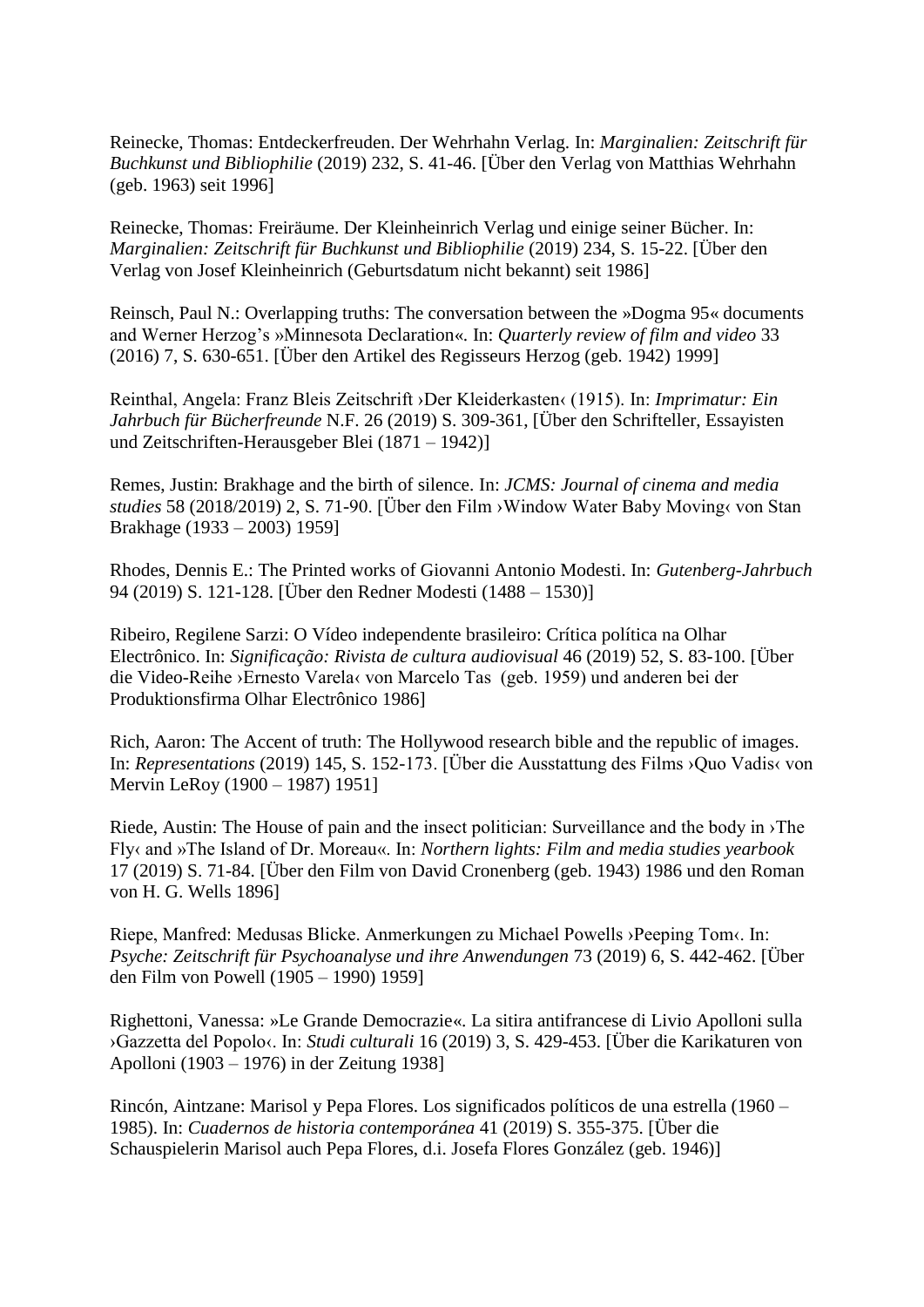Rivas Morente, Víctor: Una Primera approximación a la figura de Carmen Prada, periodista cinematográfica y empresaria en el Madrid de los años veinte. In: *Secuencias: Revista de historia del cine* (2017) 46, S. 59-81. [Über die Journalistin und Filmtheaterbesitzerin Prada pseud. Duquesa de Borelli (Lebensdaten nicht bekannt) 1918 – 1921]

Roan, Jeanette: Fake weddings and the critique of marriage:  $\theta$ The Wedding Banquet $\theta$  (1993), ›I Pronounce You Chuck and Larry‹ (2007), and the marriage equality debate. In: *Quarterly review of film and video* 36 (2019) 8, S. 746-763. [Über die Filme von Ang Lee (geb. 1954) und Dennis Dugan (geb. 1946)]

Robbins, Christa Noel: The Sensibility of Michael Fried. In: *Criticism* 60 (2018) 4, S. 429- 454. [Über den Kunstkritiker Fried (geb. 1939)]

Robson, Brian u. Terry Wyke: Surveying the surveyors: Richard Thornton and his publishers. In: *Northern history* 56 (2019) 1/2, S. 97-116. [Über die Veröffentlichung der Stadtpläne von Manchester von Thornton (keine Lebensdaten bekannt) 1832 und 1851]

Rodgers, Beth: L. T. Meade, »the queen of girls'-book makers«: The rise and fall of a Victorian bestseller. In: *Women's writing* 26 (2019) 3, S. 264-281. [Meade (1844 – 1914)]

Rodgers, James: Making space for a new picture of the world: »Boys in Zinc« and »Chernobyl Prayer« by Svetlana Alexievich. In: *Literary journalism studies* 11 (2019) 2, S. 8- 31. [Über die Bücher von Alexievich (geb. 1948) 1989 und 1997]

Roesch, Claudia: Planning a Puerto Rican family in New York: Symbolic violence and reproductive decision-making in the »Planned Parenthood« film ›La sortija de compromiso‹ (1965). In: *International journal of media and cultural politics* 15 (2019) 2, S. 213-229. [Über den Werbefilm von Federico Curiel (1917 – 1985)]

Rogerson, Ben: »Nobody knows antything«: Professionalism and publics in ›The Great Waldo Pepper‹. In: *JCMS: Journal of cinema and media studies* 58 (2018/2019) 2, S. 91-114. [Über den Film von George Roy Hill (1921 – 2002) 1975]

Rogowski, Christian: Berlins kurzer Sommer der Anarchie. Thomas Braschs Erstlingsfilm ›Engel aus Eisen‹ (1981). In *Filmblatt* 24 (2019/2020) 69, S. 40-53. [Brasch (1945 – 2001)]

Rossi, Jérôme u. Sylvain Pfeffer: Musique et cinématurgie chez Marcel Pagnol. In: *1895: Revue de l'Association Française de Recherche sur l'Histoire du Cinéma* (2018) 86, S. 48-75. [Über Filme von Pagnol  $(1895 - 1974)$ ]

Roth, Helene: First pictures. New York im Auge europäischer emigrierter Fotografinnen und Fotografen in den 1940er Jahren. In: *Fotogeschichte: Beiträge zur Geschichte und Ästhetik der Fotografie* 39 (2019) 151, S. 17-26. [Über Josef Breitenbach (1896 – 1984), Lisette Model (1901 – 1983), Hermann Landshoff (1905 – 1986)]

Rózsa, Maria: Karl Becks Erstveröffentlichungen in der ›Zeitung für die elegante Welt‹. In: *Leipziger Jahrbuch zur Buchgeschichte* 27 (2019) S. 151-166. [Über den Schriftsteller und Redakteur Beck (1817 – 1879)]

Rubin, Abraham: Hugo Hamid Marcus (1880 – 1966): The Muslim convert as German Jew. In: *The Jewish quarterly review* 109 (2019) 4, S. 598-630. [Über den Publizisten]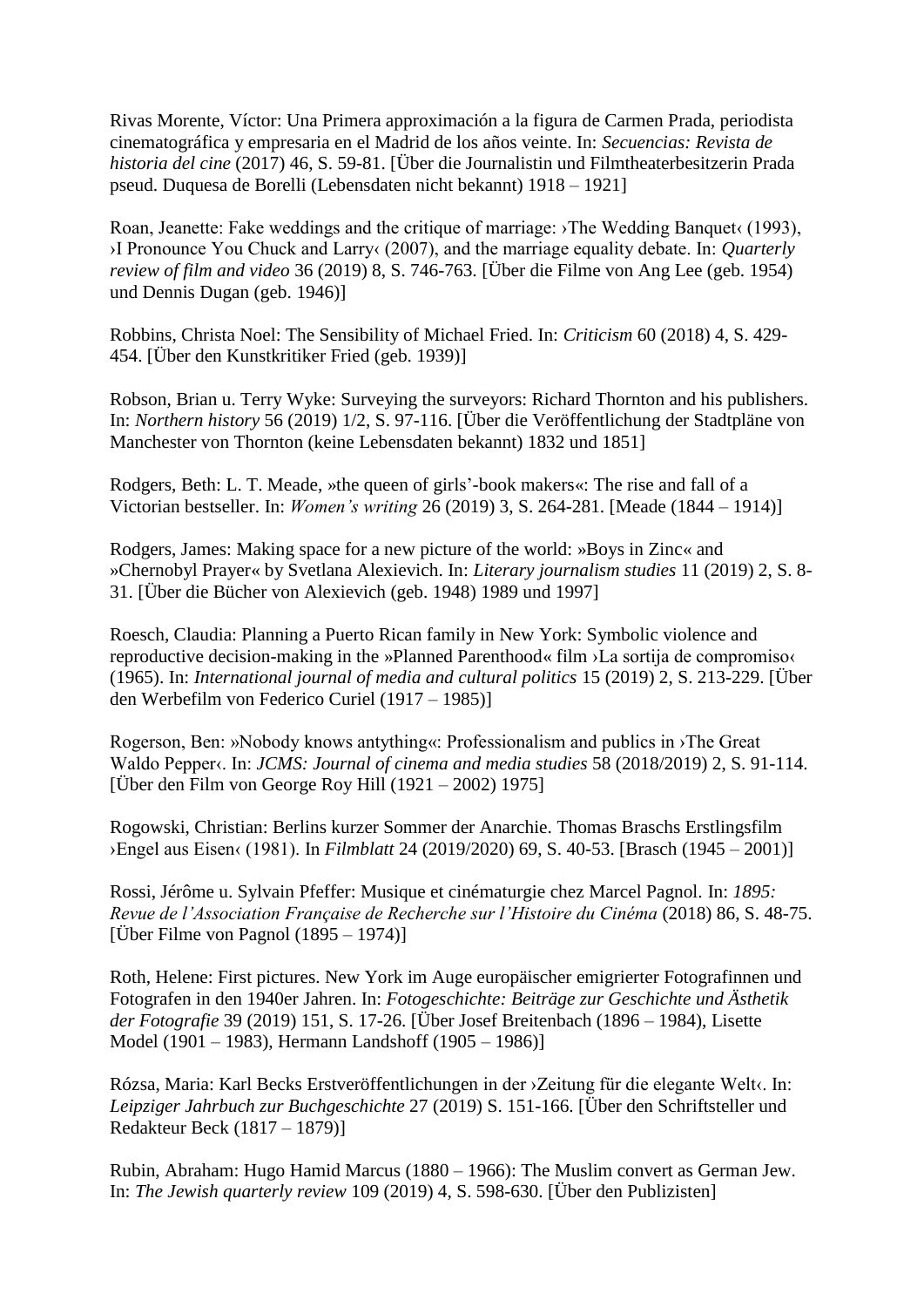Rubin, Patricia: George Eliot, Lady Eastlake, and the humbug of old masters. In: *19: Interdisciplinary studies in the long nineteenth century* (2019) 28, o.Pag., online, 21 S. [Über die Schriftstellerinnen und Kunstkritikerinnen Eliot (1819 – 1880) und Elizabeth Eastlake  $(1809 - 1893)$ 

Rüffert, Christine: Film as instrument of social enquiry: The British documentary film movement of the 1930s. In: *Research in film and history* (2019) 2, o.Pag., online, 22 S. [Insbes. über John Grierson (1898 – 1972) und den Film ›Housing Problems‹ von Edgar Anstey (1907 – 1987) und Arthur Elton (1911 – 1973) 1935]

Rybin, Steven: Nicholas Ray's ›The Lusty Men‹ and cowboy cinephilia. In: *Quarterly review of film and video* 36 (2019) 8, S. 764-778. [Über den Film von Ray (1911 – 1979) 1952]

Saal, Yuliya von: Anonyma: »Eine Frau in Berlin«. Geschichte eines Bestsellers. In: *Vierteljahrshefte für Zeitgeschichte* 67 (2019) 3, S. 343-376. [Über den anonymen Erlebnisbericht über 1945 der Journalistin Marta Hillers (1911 – 2001) 1954, 1959 und 2003]

Sackmann, Eckart: Der erste deutsche Computercomic: ›Das Robot-Imperium‹. In: *Deutsche Comicforschung* 15 (2019) S. 130-139. [Über den Comic von Michael Götze (geb. 1948) 1988 – 1992]

Sackmann, Eckart: Ludwig Becker: ›Ein Australisch Lied‹. In: *Deutsche Comicforschung* 15 (2019) S. 23-28. [Über die Bildergeschichte von Becker (1808 – 1861) 1860]

Sackmann, Eckart: ›Max und Moritz‹ und Rudolph Dirks' ›Katzenjammer Kids‹. In: *Deutsche Comicforschung* 15 (2019) S. 32-43. [Über den Einfluss von Wilhelm Busch (1832 – 1908) 1865 auf den Comic-Zeichner Dirks (1877 – 1968) 1908]

Sackmann, Eckart: Philipp Rupprecht: ›Leben und Taten des Herrn Isidor G. Färber‹. In: *Deutsche Comicforschung* 15 (2019) S. 44-55. [Über den Karikaturisten und Comic-Zeichner Rupprecht (1900 – 1975)]

Sadeghi, Zahra: Representation of women in Nicholas Hytner's ›The Crucible‹ (1996). In: *Quarterly review of film and video* 36 (2019) 2, S. 140-152. [Über den Film von Hytner (geb. 1956)]

Sadoul, Georges: Louis Lumière, metteur en scène. In: *1895: Revue de l'Association Française de Recherche sur l'Histoire du Cinéma* (2019) 87, S. 120-130. [Lumière (1864 – 1948), Nachdr. 1946]

Saítta, Sylvia: Reediciones, reescrituras y práctica política: Rodolfo Walsh en 1973. In: *Iberoamericana. América Latina, España, Portugal* 19 (2019) 72, S. 197-220. [Über den Journalisten Walsh (1927 – 1977)]

Sala, Jorge: Territorios en disputa: Modernidad, figuración urbana y recepción de la reescritura filmica de ›Los de la mesa 10‹. In: *Studies in Spanish and Latin American cinemas* 16 (2019) 2, S. 213-232. [Über den Film von Simón Feldman (1922 – 2015) 1960 nach dem Theaterstück von Osvaldo Dragún (1929 – 1999)]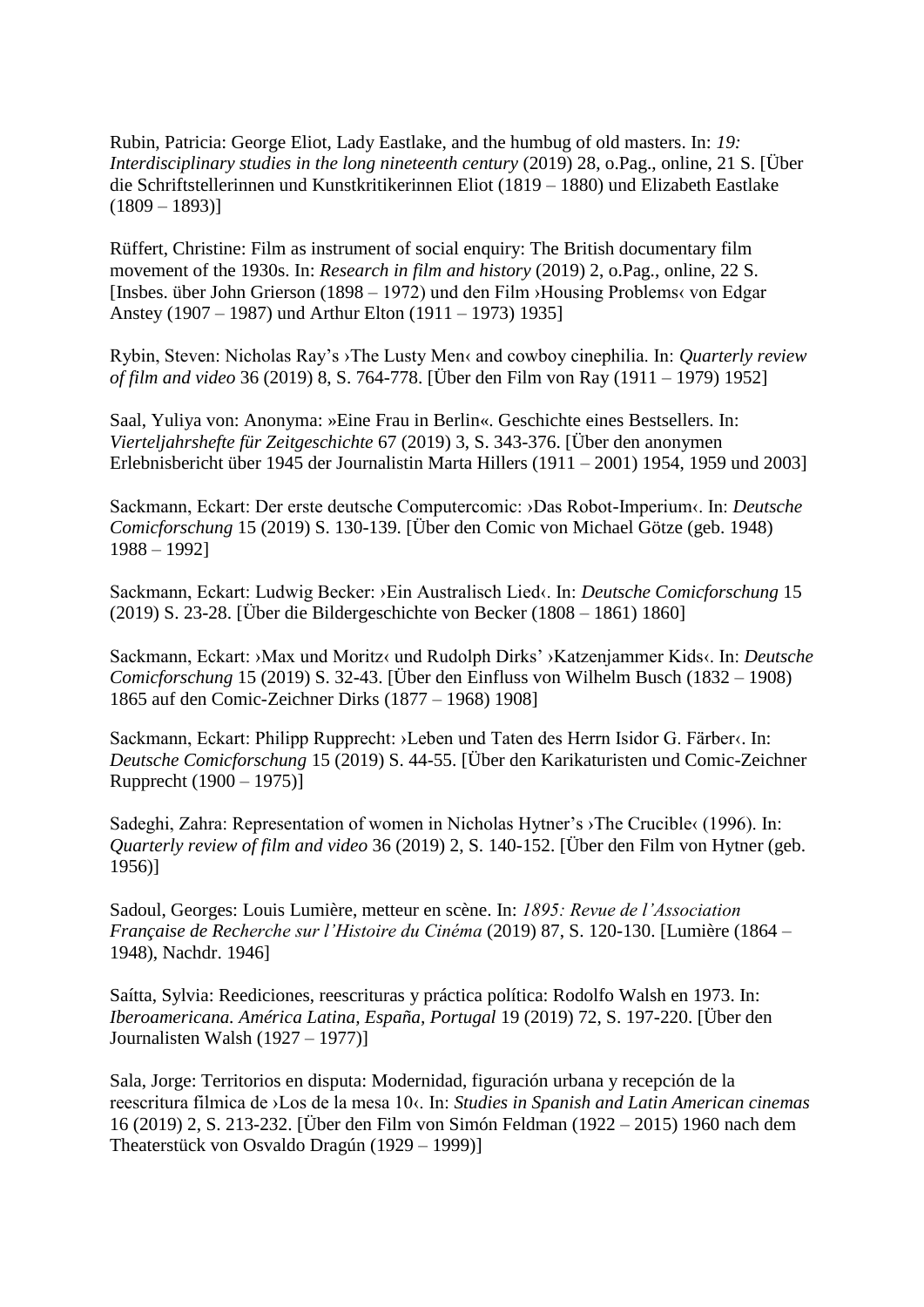Sala González, Luis u. Fermín Galindo Arranz: Indalecio Prieto y el lento despertar de la opinión pública española (1924-25). In: *Estudios sobre el mensaje periodistico* 25 (2019) 1, S. 493-510. [Über Leitartikel des Journalisten und Politikers Prieto (1883 – 1962) in der Zeitung ›El Imparcial‹ Bilbao]

Samsami, Behrang: Kinder, Kälte, Krankheiten. Zur Rezeption des westeuropäischen Nachkriegskinos und der Literatur Anton Tschechows in Sohrab Shahid Saless' Filmen ›Yek Ettefaghe Sadeh‹ (1973) und ›Reifezeit‹ (1976). In: *Exil: Forschung, Erkenntnisse, Ergebnisse* 37 (2018) 1/2, S. 79-95. [Saless (1944 – 1998)]

Sánchez Illán, Juan Carlos u. Daniel Lumbreras Martínez: Francisco Franco, articulista de incógnito (1945 – 1960). In: *Historia y comunicación social* 21 (2016) 1, S. 39-74. [Über pseudonyme Beiträge von Franco (1892 – 1975) in der Zeitung ›Arriba‹]

Sanz Hernando, Clara: Pedro de Lorenzo, de director de ›La Voz de Castilla‹ a proscrito en Burgos. In: *Historia y comunicación social* 21 (2016) 2, S. 497-512. [Über den Journalisten und Schriftsteller Lorenzo (1917 – 2000)]

Saramifar, Younes: Framing the war in the post war era: Exploring the counter-narratives in frames of an Iranian war photographer thirty years after the ceasefire with Iraq. In: *Media, war and conflict* 12 (2019) 4, S. 392-410. [Über Fotografien von Mehdi Monem (geb. 1961) seit 1988]

Sarkisian, Svetlana: Le Phénomène musical des films de Serguei Paradjanov. In: *International review of the aesthetics and sociology of music* 38 (2007) 1, S. 55-69. [Paradjanov (1924 – 1990)]

Sárközy, Réka: Veterans and grannies. The polyphony of memory in two Hungarian documentary films. In: *Acta Universitatis Sapientiae: Film and media studies* (2019) 17, S. 97-114. [Über >I was at the Isonzo, too< von Gyula Gulyás (geb. 1944) 1984 – 1987 und ›Granny Project‹ von Bálint Révész (geb. 1988) 2017]

Sartoni, Eleonora: At the margins of Rome, at the margins of the world: ›The Hawks and the Sparrows‹ and ›Sacro GRA‹ as peripatetic analyses of capitalist society. In: *Journal of Italian cinema and media studies* 7 (2019) 1, S. 35-53. [Über die Filme von Pier Paolo Pasolini (1922 – 1975) 1966 und Gianfranco Rosi (geb. 1963) 2013]

The Satire of John M. Clarke (1948 – 2017). Special issue. Ed. Jessica Milner Davis, Robert Phiddian. In: *Comedy studies* 10 (2019) 1, S. 1-126. [Themenheft über den Fernseh-Satiriker, Schriftseller und Schauspieler Clarke mit Einleitung und 8 Beiträgen, hier nicht einzeln verzeichnet]

Schäffer, Gisela: Der unschuldige Blick. Leni Riefenstahls Nuba-Fotografien. In: *Fotogeschichte: Beiträge zur Geschichte und Ästhetik der Fotografie* 39 (2019) 152, S. 54-57. [Riefenstahl (1902 – 2003) 1973]

Scheie, Timothy: Cowboy and alien: The Bardot Western. In: *Studies in French cinema* 19 (2019) 2, S. 103-121. [Über Filme mit der Schauspielerin Brigitte Bardot (geb. 1934) 1965 – 1971]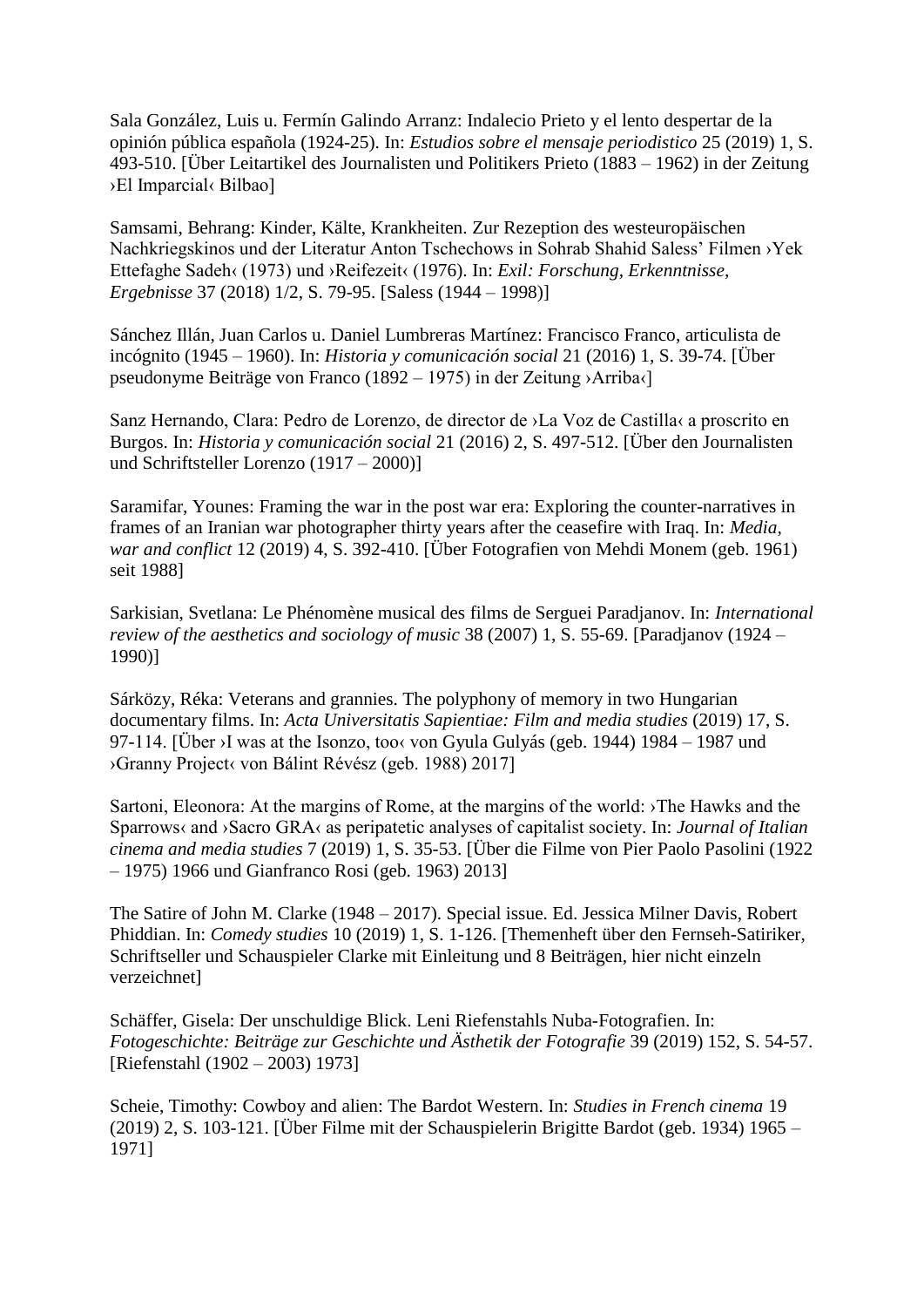Schildt, Axel: Inszenierung einer Biographie, Konstruktion einer Karriere. Der Rechtsintellektuelle Armin Mohler (1920 – 2003). In: *Geschichte in Wissenschaft und Unterricht* 70 (2019) 9/10, S. 554-567. [Über den Publizisten Mohler]

Schilling, Derek: >Avoir vingt ans dans les Aurès< de René Vautier: Le cinéma militant face à la censure d'état au tournant les années 1970. In: *French cultural studies* 22 (2011) 2, S. 137- 150. [Über den Film von Vautier (1928 – 2015) 1972]

Schlechter, Armin: Johannes Trithemius und die Überlieferung seiner Werke durch den Buchdruck. In: *Mitteilungen des Historischen Vereins der Pfalz* 116 (2018) S. 227-252. [Über den Abt und Gelehrten Trithemius (1642 – 1516)]

Schloßmacher, Norbert: Wider »Franzosentrabanten« und »Rückschreitern«, aber fürs Vaterland. Zur politischen Verortung bzw. Vereinnahmung von Ernst Moritz Arndt. Gedanken anlässlich seines 250. Geburtstags. In: *Jahrbuch zur Liberalismus-Forschung* 31 (2019) S. 391-412. [Über den Schriftsteller und Publizisten Arndt (1769 – 1860)]

Schögl, Uwe: Moriz Nähr and the Vienna Session. Interrelationship between photography and painting. In: *PhotoResearcher* (2019) 31, S. 122-133. [Über den Fotografen Nähr (1859 – 1945)]

Schönegg, Kathrin: Zwischen Weimarer Republik und Nationalsozialismus. Heinz von Perckhammer als Illustrations- und Reportagefotograf in Berlin. In: *Fotogeschichte: Beiträge zur Geschichte und Ästhetik der Fotografie* 39 (2019) 151, S. 63-68. [Perckhammer (1895 – 1965) 1928 – 1945]

Schönfeld, Christiane: Ernst Toller und das Kino. Die Bedeutung von Film im Leben und Werk des Autors. In: *Text und Kritik: Zeitschrift für Literatur* (2019) 223, S. 47-57. [Über Arbeiten für den Film von Toller (1893 – 1939)]

Schönner, Hannes: Der Wiener Bürgermeister Richard Schmitz als Publizist und sein enges Verhältnis zu Friedrich Funder. In: *Wiener Geschichtsblätter* 71 (2016) 3, S. nicht bekannt. [Über Schmitz (1885 – 1954) und den Herausgeber der ›Reichspost‹ 1894 – 1938 Funder  $(1872 - 1959)$ 

Schreiber, Holly: Rewriting »La vida«: Miguel Barnet and Oscar Lewis on the culture of poverty. In: *Literary journalism studies* 11 (2019) 1, S. 36-59. [Über die Auseinandersetzung zwischen den Journalisten und Kulturanthropologen Barnet (geb. 1940) und Lewis (1914 – 1970) über dessen Buch 1965]

Schrier, Irene: »Boeckvercooper ende constdrucker«. Boek en prent bij de uitgever Nicolaes de Clerck (ca. 1599 – 1623). In: *Jaarboek voor Nederlandse boekgeschiedenis* 26 (2019) S. nicht bekannt. [Über den Drucker und Kupferstecher in Den Haag]

Schröder, Hinrich u. Eckart Sackmann: J. Friedrich Entelmann. In: *Deutsche Comicforschung* 15 (2019) S. 96-119. [Über den Comic-Zeichner Entelmann (1902 – 1998)]

Schütrumpf, Jörn: Rosa Luxemburg (1871 – 1919). Biographien jüdischer Frauen. In: *Medaon: Magazin für jüdisches Leben in Forschung und Bildung* 13 (2019) 25, o.Pag., online, 5 S. [Über die Politikerin und Publizistin]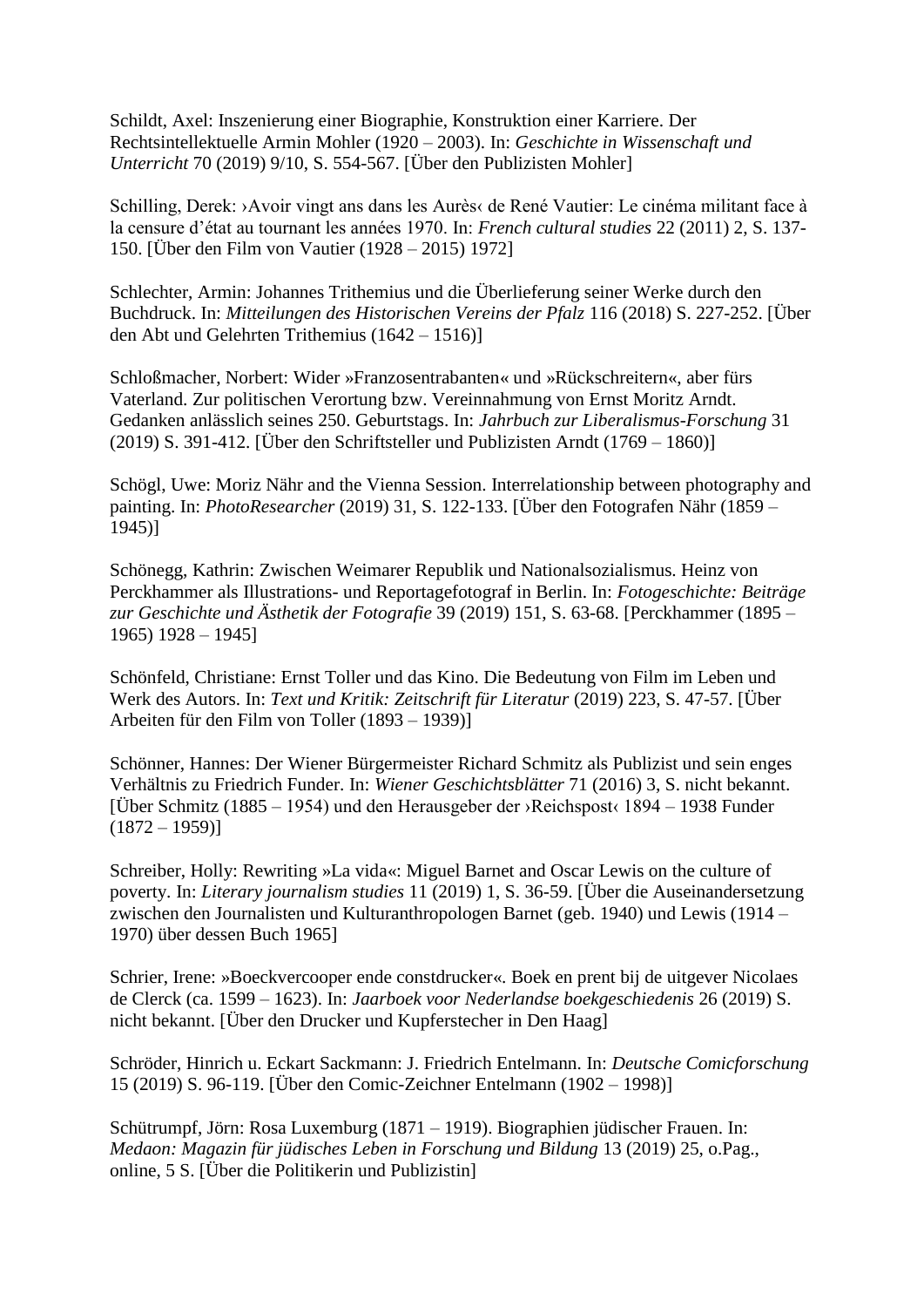Schuldiner, Michael u. Ruth Rosaler: Film, photographs and saccades: Richard Outcault's experiments with the comic strip gutter in ›The Yellow Kid‹. In: *Studies in comics* 9 (2018) 1, S. 33-57. [Über den Comic von Outcault (1863 – 1928) 1895]

Schulz, Vanessa: Die Kochbücher der DDR. In: *Flachware: Jahrbuch der Leipziger Buchwissenschaft* 5 (2019) S. 133-146. [Über das Buchgenre 1949 – 1989]

Schulze, Joshua: The Sacred engine and the rice paddy: Globalization, genre, and local space in the films of Bong Joon-ho. In: *Journal of popular film and television* 47 (2019) 1, S. 21-29. [Bong Joon-ho (geb. 1969) seit 2003]

Schut, Pierre-Olaf: Sport in Paris at the beginning of the twentieth century as shown through the photographs by Jules Beau. In: *International journal of the history of sport* 35 (2018) 17/18, S. 1794-1814. [Über den Fotojournalisten Beau (1864 – 1932) 1894 – 1913]

Schwab, Christiane: The Transforming city in nineteenth-century literary journalism: Ramón de Mesonero Romanos' »Madrid scenes« and Charles Dickens' »Street sketches‹. In: *Urban history* 46 (2019) 2, S. 225-245. [Über journalistische Texte von Mesonero Romanos (1803 – 1882) 1832 und Dickens (1812 – 1870) 1836]

Sclafer, Germain: »2001: A Pace Odyssey«. The Donau sequence as an American film musical number. In: *Quarterly review of film and video* 36 (2019) 1, S. 26-41. [Über den Film ›2001: A Space Odyssey‹ von Stanley Kubrick (1928 – 1999) 1968]

Segarra-Saavedra, Jesús u. Patricia Páramo-Galdón: Historia del reporterismo español. Estudio de caso de Miguel de la Quadra-Salcedo bajo la perspectiva digital. In: *Historia y comunicación social* 21 (2016) 2, S. 513-525. [Felice Miguel de la Quadra-Salcedo y Gayarre  $(1932 - 2016)$ 

Setton, Román: Las Primeras películas criminales de Manuel Romero y sus vínculos con las representaciones precedentes del crimen en el cine argentino. In: *Secuencias: Revista de historia del cine* (2017) 45, S. 37-56. [Romero (1891 – 1954) 1935 – 1937]

Sfakianaki, Poppy: La Revue > Verve (1937-60): Un tremplin pour la carrière de Tériade dans les éditions d'art. In: *Journal of European periodical studies* 4 (2019) 2, S. 70-89. [Über die Zeitschrift, den Verlag und ihren Gründer Tériade, d.i. Efstratios Eleftheriadis (1897-1983)]

Shannon, Edward A.: Good grief, Comrade Brown! Woody Guthrie, Charles Schulz and the little cartoon book that was a big lie. In: *Studies in comics* 10 (2019) 1, S. 93-113. [Über den Sänger und Zeichner Guthrie (1912 – 1967) und den Zeichner Schulz (1922 – 2000) 1947]

Shastri, Sudha: Will Shakespeare has a play; I have a theatre: Market, exchange, and artistic production in >Shakespeare in Love<. In: *Quarterly review of film and video* 36 (2019) 4, S. 311-326. [Über den Film von John Madden (geb. 1949) 1998]

Shattock, Joanne: Margaret Oliphant and the changing world of Victorian journalism. In: *The Yearbook of English studies* 49 (2019) S. 67-81. [Über die Mitarbeit von Oliphant (1828 – 1897) in ›Blackwood's Magazine‹ 1854 – 1897]

Shaw, Hannah: The Trouble with censorship in August Sander's »Antlitz der Zeit«. In: *PhotoResearcher* (2019) 31, S. 193-206. [Über Fotografien von Sander (1876 – 1964) 1929]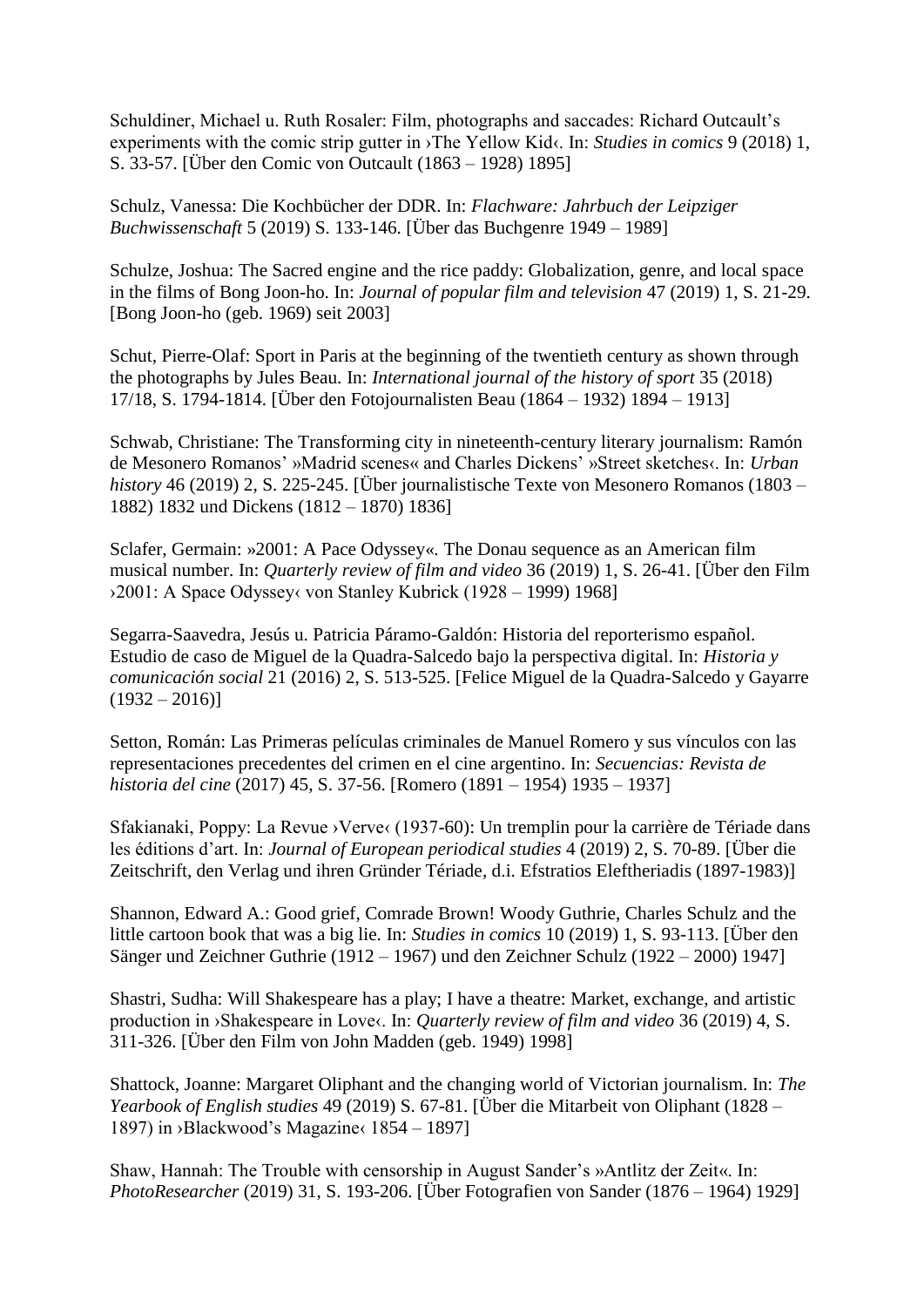Sheldon, Julie: Lady Eastlake and the characteristics of old masters. In: *19: Interdisciplinary studies in the long nineteenth century* (2019) 28, o.Pag., online, 14 S. [Über die Kunstkritikerin Elizabeth Eastlake (1809 – 1893)]

Shields, Juliet: Preaching without practicing: Middle-class domesticity in Annie S. Swan's serial fiction. In: *Victorian periodicals review* 52 (2019) 3, S. 566-587. [Swan (1859 – 1943) in ›People's Friend $\langle 1881 - 1943 \rangle$ 

Shin, Jeeyoung: Screening colonial modernity: Cinematic re-imagination of colonial Korea in the 2000s. In: *Quarterly review of film and video* 36 (2019) 8, S. 690-720. [Über die Filme ›YMCA Baseball Team‹ von Kim Hyon-seok (geb. 1972) 2002, ›Blue Swallow‹ von Yoon Jong-chan (geb. 1963) 2005 und ›Modern Boy‹ von Jung Ji-woo (geb. 1968) 2008]

Sika, Vivien: Caillera, blanc et pédé: Une figure trash dans trois films de Lionel Soukaz. In: *French cultural studies* 28 (2017) 3, S. 268-281. [Soukaz (geb. 1953)]

Silversides, Brock u. Christina Stewart: > Secrets of the Night <a>
t</a>
The discovery and preservation of a »lost« silent film. In: *The Moving image: The journal …* 18 (2018) 2, S. 132-141. [Über den Film von Herbert Blaché (1882 – 1953) 1924]

Silvester, Rosalind: Intermediality and film consciousness in Gao Xingjian's ›La Silhouette sinon l'ombre‹. In: *Forum for modern language studies* 55 (2019) 1, S. 53-74. [Über den Film von Gao Xingjian (geb. 1940) 2003]

Simone de Beauvoir: Engagements, contexts, reconsiderations. Ed. Homi Bhabha. In: *French politics, culture and society* 28 (2010) 2, S. 1-74. [Themenheft über die Schriftstellerin und Essayistin Beauvoir (1908 – 1986) mit Einleitung und 5 Beiträgen, hier nicht einzeln verzeichnet]

Singerton, Jonathan: A Revolution in ink. Mapping Benjamin Franklin's epistolary network in the Habsburg Monarchy, 1776 – 1789. In: *Das Achtzehnte Jahrhundert und Österreich: Jahrbuch …* 34 (2019) S. 91-116. [Über den Drucker, Verleger und Politiker Franklin (1706 – 1790)]

Singleton, Daniel: The Bad Auteur(ist): Authentic failure and failed authenticity in Tim Burton's ›Ed Wood‹. In: *Quarterly review of film and video* 36 (2019) 5, S. 414-444. [Über den Film von Burton (geb. 1958) 1994]

Skurka, Chris u. Jeff Niederdeppe, Robin Nabi: Kimmel on climate: Disentangling the emotional ingredients of a satirical monologue. In: *Science communication* 41 (2019) 4, S. 394-421. [Über die Late-night-show ›Jimmy Kimmel Live!‹ von Jimmy Kimmel (geb. 1965) u.a. ABC seit 2003]

Sligar, Sara: Reserving the kill: The suicide ban and criminal punishment in code-era Hollywood film. In: *Film history: An international journal* 31 (2019) 4, S. 1-29. [Über den Film ›Crime Without Passion‹ von Ben Hecht (1893 – 1964) und Charles MacArthur (1895 – 1956) 1934]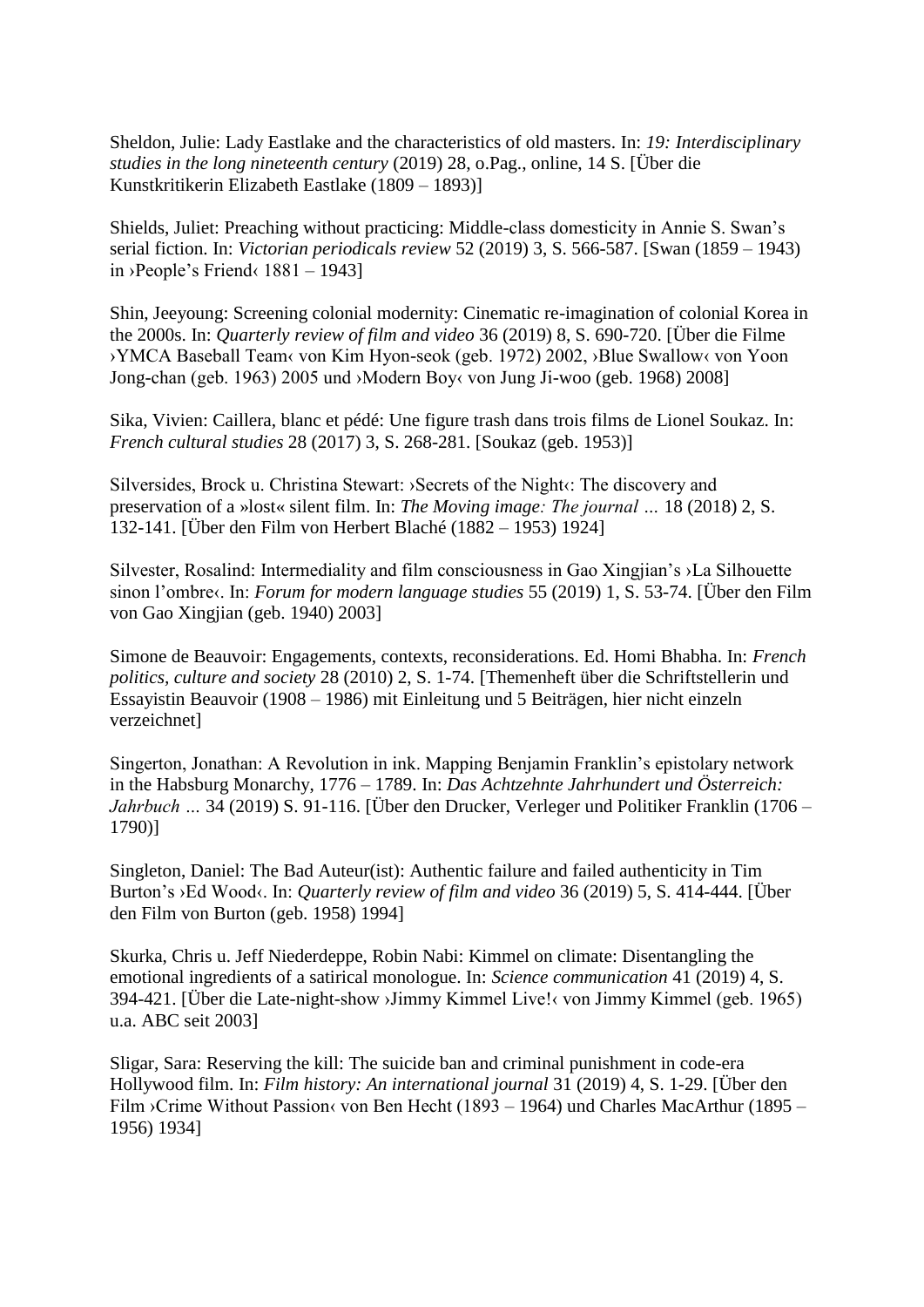Smith, Frances: Smoke gets in your eyes: Re-reading gender in the »nostalgia film«. In: *Quarterly review of film and video* 35 (2018) 5, S. 463-487. [Über das Filmgenre am Beispiel von ›American Graffiti‹ von George Lucas (geb. 1944) 1973]

Smith, Pete: Raising unshirted hell: The journalism of Norma Fields, State Capitol correspondent for the ›Northeast (MS) Daily Journal‹. In: *Journalism history* 45 (2019) 2, S. 114-134. [Fields (1924 – 2010) 1964 – 1988]

Smyth, James J.: The Power of pathos: James Burn Russell's »Life in One Room« and the creation of council housing. In: *The Scottish historical review* 98 (2019) 1, S. 103-127. [Über die Flugschrift des Arztes und Sozialreformers Russell (1837 – 1904) 1888]

Socha, Sandra: Der Mensch als »optimierbares Bild«: Karl Schenkers glamouröse Porträts im Museum Ludwig. In: *Rundbrief Fotografie: Analoge und digitale Bildmedien in Archiven und Sammlungen* 24 (2017) 2, S. 31-39. [Schenker (1886 – 1954)]

Solovieva, Olaga V.: Peepshow, death camp, art gallery. The spaces of Pasolini's ›Salò‹ und Mauri's >Intellettuale<. In: *TDR The Drama review* 63 (2019) 1, S. 64-82. [Über den Film von Pier Paolo Pasolini (1922 – 1975) 1975 und die Performance von Fabio Mauri (1926 – 2009) 1975]

Souza, Gustavo: Trauma, narrativa e memória no documentário ›Ônibus 174‹. In: *Revista famecos: Mídia, cultura e tecnologia* 26 (2019) 1, o.Pag., online, 18 S. [Über den Film von José Padilha (geb. 1967) 2002]

Späth, Nikos: »A Literary sensation on two continents«. Die amerikanische Presserezeption von Erich Maria Remarques »All Quiet on the Western Front« in den Jahren 1929 und 1930. In: *Erich Maria Remarque Jahrbuch/Yearbook* 29 (2019) S. 77-104. [Über die Übersetzung des Romans von Remarque (1898 – 1970) 1929]

Spicer, Paul: Mizoguchi, melodrama, and the psychology of nature: Exploring relationships between worlds in Kenji Mizoguchi's ›Musashino Fujin‹ (1951). In: *Quarterly review of film and video* 36 (2019) 2, S. 125-139. [Über den Film von Mizoguchi (1898 – 1956)]

Spiethoff, Kilian: Zur Entstehungsgeschichte der politischen Zeitschrift. Georg Spindlers chronikalisches Flugschriftenpaar »Der Hinckende Both«/»Der Post Reuter« (1589/90). In: *Jahrbuch für Kommunikationsgeschichte* 21 (2019) S. 31-84. [Spindler (gest. 1591/1594)]

Staat, Wim: Todd Haynes' melodramas of the unknown woman: ›Far From Heaven‹, ›Mildred Pierce‹, and ›Carol‹, and Stanley Cavell's film ethics. In: *Quarterly review of film and video* 36 (2019) 6, S. 520-538. [Über Filme von Haynes (geb. 1961) 2002, 2011, 2015]

Stacey, Jessica: Two views of an inevitable catastrophe that did not take place: Werner Herzog and Daniel Maximin on Guadaloupe, 1976. In: *Journal of postcolonial writing* 55 (2019) 5, S. 670-684. [Über den Film ›La Soufrière: Warten auf eine unausweichliche Katastrophe‹ von Herzog (geb. 1942) 1977 und den Roman »Soufrières« von Maximin (geb. 1947) 1987]

Stadler, John Paul: Vocalizing queer desire. Phone sex, radio smut, and the AIDS epidemic. In: *Feminist media histories* 5 (2019) 2, S. 181-210. [Über das Drama, die Hörfunksendung ›Jerker, or The Helping Hand‹ von Robert Chesley (1943 – 1990) 1986/1987]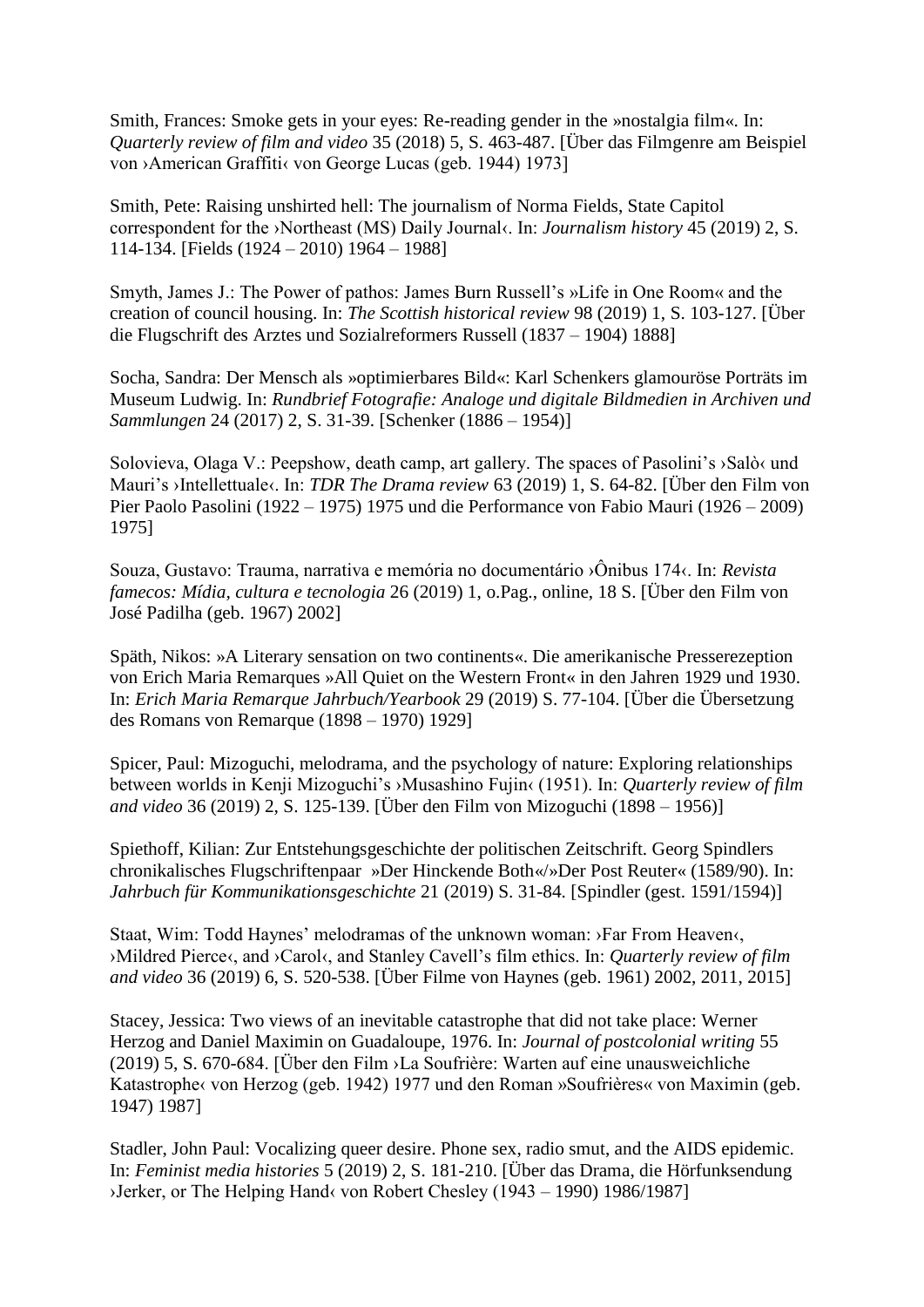Stahl, Wulfhard: Über Sinn und Wert einer Bibliothek. Eduard Bertz in Rugby, Tennessee, 1882 – 1883. In: *Leipziger Jahrbuch zur Buchgeschichte* 27 (2019) S. 265-316. [Über den Schriftsteller und Redakteur Bertz (1853 – 1931)]

Stamm, Laura: ›Delphinium‹'s portrait of queer history: Rethinking Derek Jarman's legacy. In: *Alphaville: Journal of film and screen media* (2019) 17, S. 38-52. [Über den Film ›Delphinium: A Childhood Portrait of Derek Jarman‹ von Matthew Mishory (geb. 1982) 2009 über den Filmregisseur Jarman (1942 – 1994)]

Stamm, Rainer: »Kompromisslose Verwirklichung absolut photographischer Anschauung«. Archivfunde zur frühen Ausstellungs- und Sammlungsgeschichte Aenne Biermanns. In: *Rundbrief Fotografie: Analoge und digitale Bildmedien in Archiven und Sammlungen* 26 (2019) 3, S. 16-24. [Über die Fotografin Biermann (1898 – 1933)]

Stauffer, Suzanne M.: Marilla Waite Freeman: The librarian as literary muse, gatekeeper, and disseminator of print culture. In: *Library and information history* 35 (2019) 3, S. 151-167. [Freeman (1871 – 1961)]

Stein, Michael: >Cherry Blossoms<: Contemplating exile and identity in »new wave« Hong Kong cinema. In: *Quarterly review of film and video* 36 (2019) 8, S. 734-745. [Über den Film von Eddie Ling-Ching Fong (geb. 1953) 1988]

Sterritt, David: Fuller, Fisher, and the art of the B-movie auteur. In: *Quarterly review of film and video* 35 (2018) 7, S. 737-740. [Über die Regisseure Samuel Fuller (1912 – 1997) und Terence Fisher (1904 – 1980)]

Stewart, Mary Lynn: Gender, genesis and generation: Colette and Germaine Beaumont's journalism at ›Le Matin‹, 1910 – 1924. In: *French cultural studies* 25 (2014) 2, S. 165-179. [Über die Journalistinnen und Schriftstellerinnen Sidonie-Gabrielle Colette (1873 – 1954) und Beaumont (1890 – 1983)]

Stiegler, Bernd: The Digital Turn revisited. Oder was wir aus den ›Blade Runner‹-Filmen über die Fotografie lernen können. In: *Rundbrief Fotografie: Analoge und digitale Bildmedien in Archiven und Sammlungen* 26 (2019) 1, S. 8-18. [Über den Film von Ridley Scott (geb. 1937) 1982 und ›Blade Runner 2049‹ von Denis Villeneuve (geb. 1967) 2017]

Stiegler, Bernd: Der Foto-Film als Bildkritik. Bildvertrauen und Bildskepsis in ›Blood Simple‹. In: *Rundbrief Fotografie: Analoge und digitale Bildmedien in Archiven und Sammlungen* 22 (2015) 1, S. 8-15. [Über den Film von Nathan Coen (geb. 1954) und Ethan Coen (geb. 1957) 1984]

Stiegler, Bernd: Die Welt als Fläche und Form. Otto Steinert und die Fotografie. In: *Rundbrief Fotografie: Analoge und digitale Bildmedien in Archiven und Sammlungen* 25 (2018) 2, S. 19-31. [Steinert (1915 – 1978)]

Stollery, Martin: »Filmland's forgotten man«: Paul Rotha and reputation studies. In: *Film history: An international journal* 31 (2019) 3, S. 55-82. [Über den Dokumentarfilmer und Filmkritiker Rotha (1907 – 1984)]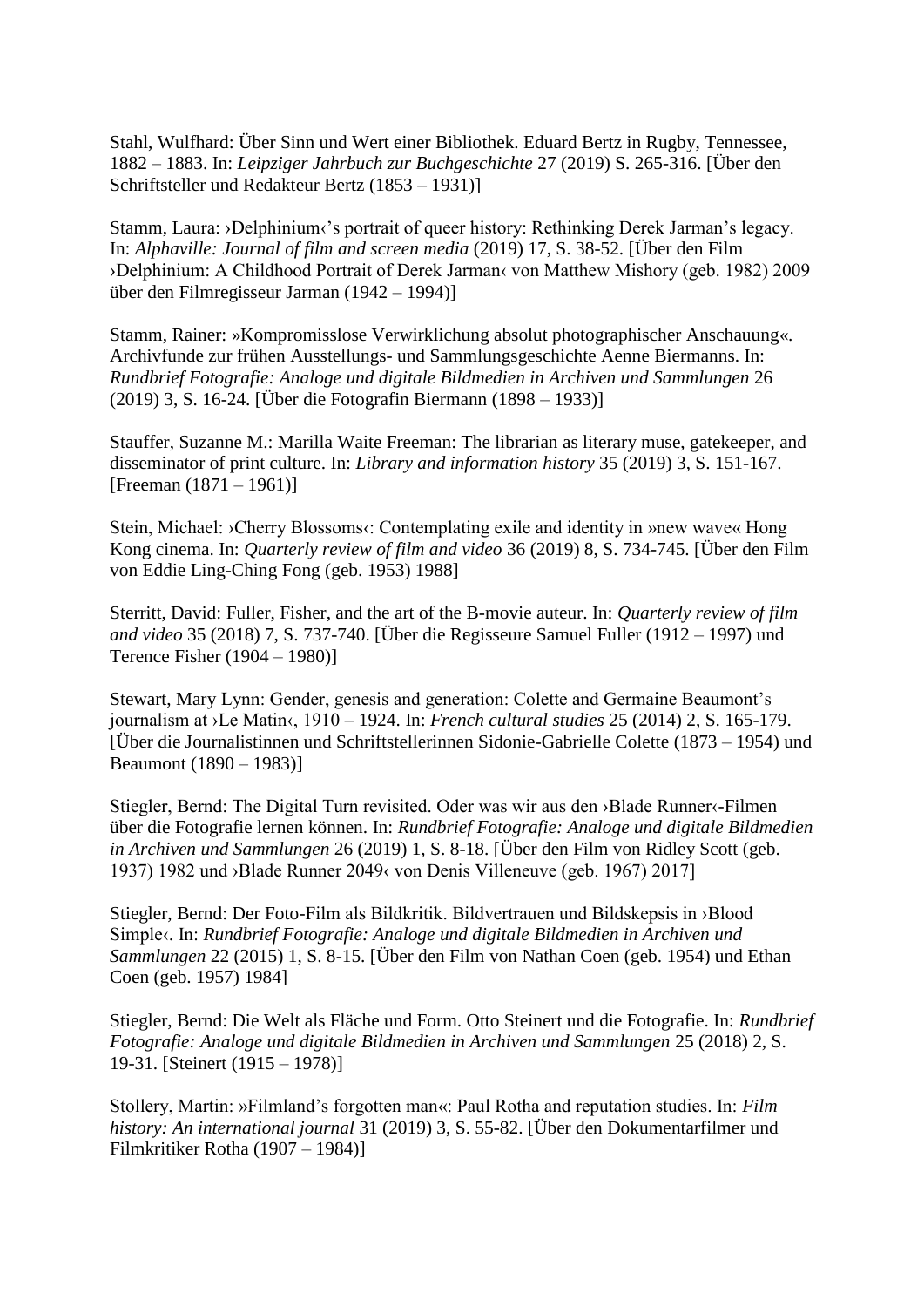Storz, Harald: Von Ostpreußen nach Südniedersachsen. Die unbekannten Jahre Hans Graf von Lehndorffs 1947 – 1950. In: *Göttinger Jahrbuch* 66 (2018) S. 233-250. [Über den Arzt und Schriftsteller Lehndorff (1910 – 1987)]

Stoyanovich, Petăr: Modernität oder Wohltätigkeit? Hinter den Kulissen der Kriegspropaganda in Bulgarien und Europa: Der Spielfilm ›Bogdan Stimoff‹ und die Teilnahme der bulgarischen Königsfamilie (1916). In: *Bulgarian historical review. Revue bulgare d'histoire* 46 (2018) 3/4, S. 238-260. [Regie: Georg Gustav Franz Jacoby (1882 – 1964)]

Straub, Wolfgang: »Immer ganz normale Beziehungen«. Die Omnipräsenz des Theaterautors und -kritikers Hans Weigel im Wien der fünfziger Jahre. In: *Treibhaus: Jahrbuch für die Literatur der fünfziger Jahre* 14/15 (2019) S. 165-178. [Weigel (1908 – 1991)]

Streb, Christoph: Posture and public: Linguet, Cobbett, and the transformation of political communication at the turn of the nineteenth century. In: *Nineteenth-century contexts: An interdisciplinary journal* 41 (2019) 4, S. 377-391. [Über den Schriftsteller Simon Nicholas Henri Linguet (1736 – 1794) und den Journalisten und Verleger William Cobbett (1763 – 1835)]

Stuart Marshall thinking through television. Dossier. Ed. Janet McCabe, Conal McStravick. In: *Critical studies in television: An international journal ...* 14 (2019) 4, S. 473-525. [Themenabschnitt über den Fernsehregisseur Marshall (1949 – 1993) mit Einleitung, 3 Beiträgen und Texten von Marshall, hier nicht einzeln verzeichnet]

Stutz, Rüdiger: Protektion eines Hochverräters. Hitlers Vortragskampagne vom Herbst 1925 in Thüringen. In: *Gerbergasse 18: Thüringer Vierteljahresschrift für Zeitgeschichte und Politik* (2019) 91, S. 35-41. [Adolf Hitler (1889 – 1945)]

Suárez, Juan A.: The Face in flight: Andy Warhol's ›Henry Geldzahler‹. In: *JCMS: Journal of cinema and media studies* 58 (2018/2019) 4, S. 112-133. [Über den Film von Warhol (1928 – 1987) 1964]

Süselbeck, Jan: Collective emotions and victimization in the World War Two film ›Der Untergang‹ (2004). In: *The German quarterly* 92 (2019) 2, S. 211-228. [Über den Film von Bernd Eichinger (1949 – 2011)]

Sugathan, Anu: The City and the medium of comics: Depiction of urban space in Sarnath Banerjee's ›Corridor‹ and ›The Barn Owl's Wondrous Capers‹. In: *International journal of comic art: IJOCA* 21 (2019) 1, S. 216-241. [Über die Comic-Serien von Banerjee (geb. 1972) 2004 und 2007]

Suh, Chris: »America's gunpowder women«. Pearl S. Buck and the struggle for American feminism, 1937 – 1941. In: *Pacific historical review* 88 (2019) 2, S. 175-207. [Über die Schriftstellerin Buck (1892 – 1973) und die »National Women's Party«]

Sullivan, Sara: »Polished steel and palpilating flesh«: Historicizing Hollis Frampton's ›Winter Solstice‹ (1974). In: *Quarterly review of film and video* 36 (2019) 7, S. 656-688. [Über den Film von Frampton (1936 – 1984)]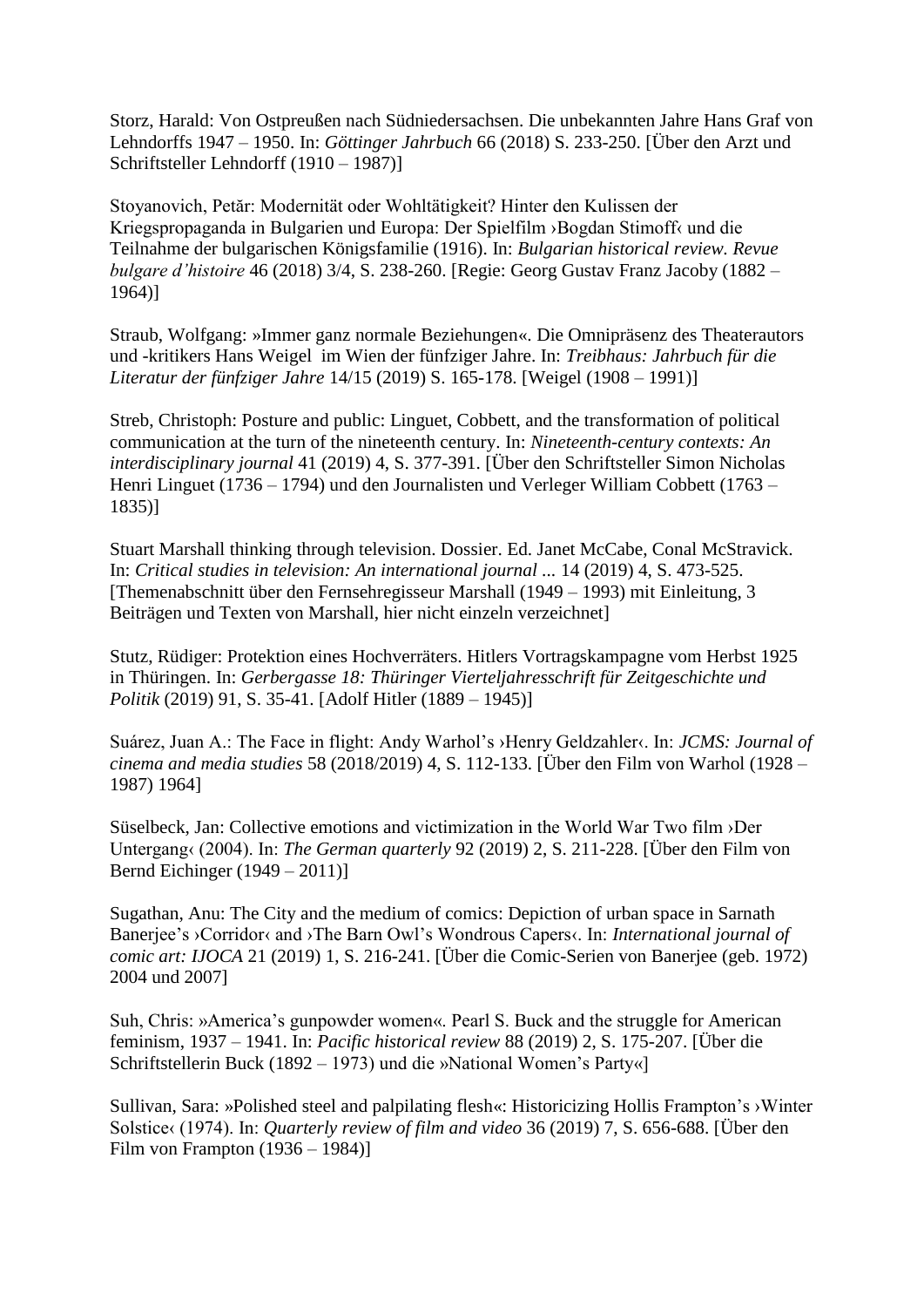Sulzener, Brittany: Night of death, morning of rebirth: Maria W. Stewart's apocalyptic futures. In: *Nineteenth-century contexts: An interdisciplinary journal* 41 (2019) 5, S. 623-630. [Über die Rednerin und Publizistin Stewart (1803 – 1879)]

Swensen, James: A Strategy of truth: Andreas Feininger and the creation of propaganda for the Office of War Information, 1942. In: *History of photography* 43 (2019) 1, S. 84-113. [Über den Fotografen Feininger (1906 – 1999)]

Swett, Pamela E.: Neither too hard, nor too soft: Hellmuth Heye, the ›Quick‹ controversy and West Germany's »citizens in uniform«. In: *German history: The journal …* 37 (2019) 1, S. 54-76. [Über eine Artikelserie des Wehrbeauftragten des Deutschen Bundestages Heye (1895 – 1970) in der Illustrierten 1964]

Szabó, Miloslav: From protests to the ban: Demonstrations against the »Jewish« films in interwar Vienna and Bratislava. In: *Journal of contemporary history* 54 (2019) 1, S. 5-29. [Über Proteste gegen die Filme ›All Quiet on the Western Front‹ von Lewis Milestone (1895 – 1980) 1930/1931 und ›Le Golem‹ von Julien Duvivier (1896 – 1967) 1936]

Tabanelli, Roberta: Voice and vision: The making of ›L'amore molesto (Troubling Love)‹ by Mario Martone. In: *Journal of Italian cinema and media studies* 7 (2019) 2, S. 217-231. [Über den Film von Martone (geb. 1959) 1995]

Talijan, Emilija: Sonic sociabilities and stranger relations in Arnaud de Pallières' ›Adieu‹ (2004). In: *Alphaville: Journal of film and screen media* (2019) 18, o.Pag., online, 12 S. [Über den Film von Pallières (geb. 1961)]

Talkenberger, Heike: Unbekannter Fontane. Brotberuf Journalist. In: *Damals: Das Magazin für Geschichte* 51 (2019) 12, S. 64-69. [Theodor Fontane (1819 – 1898)]

Tan, Ian: Towards a recasting of forms: The cinematic experience of/in epic theatre in Sokurov's >Alexandra< and Tarr's >The Turin Horse<. In: *Studies in European cinema* 16 (2019) 2, S. 155-164. [Über die Filme von Alexander Nikolajevitch Sokurov (geb. 1951) 2007 und Béla Tarr (geb. 1955) 2011]

Taylor, Bryce Hal: The Unconstitutional Constitution: Understanding post-Civil War constitutional disobedience through Lysander Spooner. In: *Nineteenth-century prose* 44 (2017) 1, S. 113-131. [Über den Essayisten Spooner (1808 – 1887)]

Tcherneva, Irina: Beyond the surface of »atrocity image«: Fabrication and circulation of the Nazi film ›Red Mist‹ (1942 – 1954). In: *Journal of genocide research* 21 (2019) 2, S. 131- 156. [Über den Propaganda-Film ›Roter Nebel‹ von Vasgen Badal (1905 – 1959) 1942 und Neubearbeitungen]

Tebben, Karin: Kulturkritik in medizinischer Diktion. Max Nordaus »Entartung«. In: *Non Fiktion: Arsenal der anderen Gattungen* 13 (2018) 1/2, S. 169-182. [Über das Buch des Arztes, Journalisten und Publizisten Nordau (1849 – 1923) 1883]

Tedbury, Imogen: Collaboration and correction: Re-examining the writings of Lucy Olcott Perkins, »a lady resident in Siena«. In: *19: Interdisciplinary studies in the long nineteenth century* (2019) 28, o.Pag., online, 18 S. [Über die Kunstkritikerin Olcott Perkins (1877 – 1922)]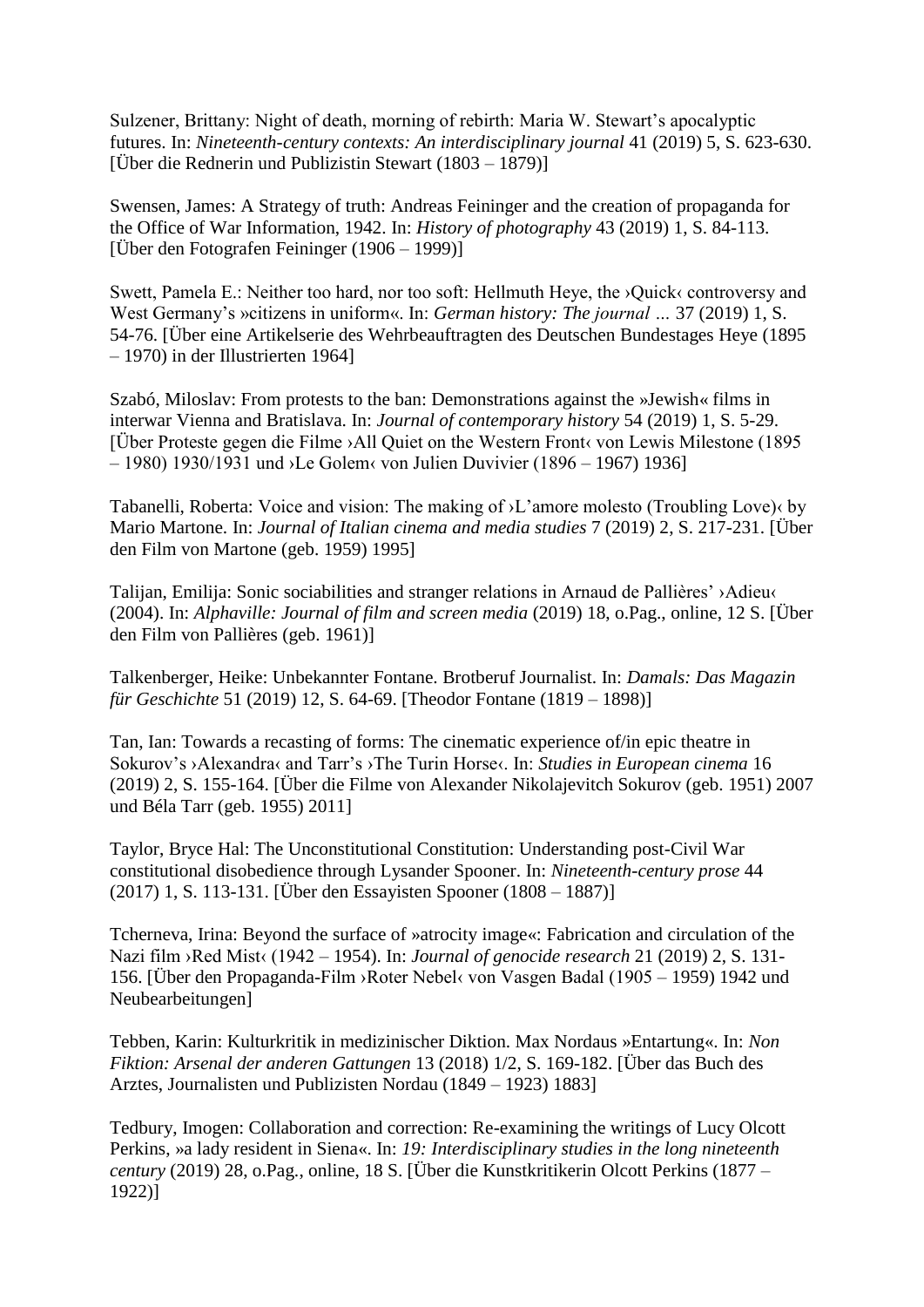Teicher, Elie: Suivre ou guider son public? Le rapport aux lecteurs dans le ›Journal historique et littéraire‹ de l'antiphilosophe François-Xavier de Feller. In: *Revue belge de philologie et d'histoire. Belgisch tijdschrift voor filologie en geschiedenis* 95 (2017) 2, S. nicht bekannt. [Über die Zeitschrift hg. und verfasst von Feller (1735 – 1802) 1773 – 1794]

Telotte, J. P.: What is this ›Thing‹? Framing and unframing the science-fiction film. In: *Film history: An international journal* 31 (2019) 1, S. 56-80. [Über die Werbung für den Film ›The Thing from Another World‹ von Christian Nyby (1913 – 1993) 1951]

Terrence Malick. In: *New review of film and television studies* 17 (2019) 1, S. 1-119. [Themenheft über den Regisseur Malick (geb. 1943) mit 6 Beiträgen, davon 1 hier einzeln verzeichnet]

Thiel, Wolfgang: Misslungener Film, gute Musik. Innovative Trends in der Filmmusik und Günter Kochans Komposition für ›Italienisches Capriccio‹ (DDR 1961). In: *Filmblatt* 24 (2019/2020) 69, S. 22-29. [Über den Film von Glauco Pellegrini (1919 – 1991) mit der Musik von Kochan (1930 – 2009)]

Thiel, Wolfgang: Versuch eines Filmmusicals. ›Geliebte weiße Maus‹ (1964). In: *Filmblatt* 23 (2018/2019) 67/68, S. 86-97. [Über den Film von Gottfried Kolditz (1922 – 1982)]

Thiele, David: A Damsel in distress: Geraldine Jewsbury and the rhetoric of knowledge diffusion. In: *Nineteenth-century prose* 44 (2017) 1, S. 1-20. [Über die Rezensentin Jewsbury  $(1812 – 1880)$  in >Shilling Magazine $\langle 1847 \rangle$ 

Thompson, Gareth: Filmic public relations for a global audience: The United Nations and ›The Blue Vanguard‹. In: *Public relations review* 45 (2019) 2, S. 267-274. [Über den Dokumentarfilm für die UN von Ian MacNeill (geb. 1919) 1957]

Thorsen, Isak u. Eva Novrup Redvall: When grand ambitions meet the harsh realities of filmmaking: Celebrating the 100th anniversary of two classic letters by Danish director Carl Th. Dreyer on his artistically ambitious silent film ›Leaves from Satan's Book‹. In: *Journal of Scandinavian cinema* 9 (2019) 2, S. 143-156. [Über den Film von Dreyer (1889 – 1968) 1919]

Thouverez, Ludivine: Écologie et esthétique du paysage dans l'œuvre de Francesc Vila Rufas, Cesc (1958 – 1982). In: *Ridiculosa: Revue annuelle* 26 (2019) S. 91-106. [Über den Karikaturisten Vila Rufas, Pseud. Cesc (1927 – 2006)]

Thunecke, Jörg: Der Mythos vom »anderen Deutschland«. Curt Geyers Weg vom ›Neuen Vorwärts‹ (Paris 1938/40) zu »Fight for Freedom« (London 1942/44). In: *Cahiers d'études germaniques* (2019) 76, S. 239-250. [Über den Journalisten und Politiker Geyer (1891 – 1967)]

Tiethmüller, Albrecht: Musik als Emblem in Billy Wilders Film ›The Emperor Waltz‹ (1948). In: *Archiv für Musikwissenschaft* 76 (2019) 3, S. 166-176. [Wilder (1906 – 2002)]

Tinker, Chris: Coluche and posthumous celebrity: Competing and consensual media discourses. In: *Modern and contemporary France* 27 (2019) 3, S. 323-341. [Über den Filmschauspieler und Komiker Coluche, d.i. Michel Gérard Joseph Colucci (1944 – 1986)]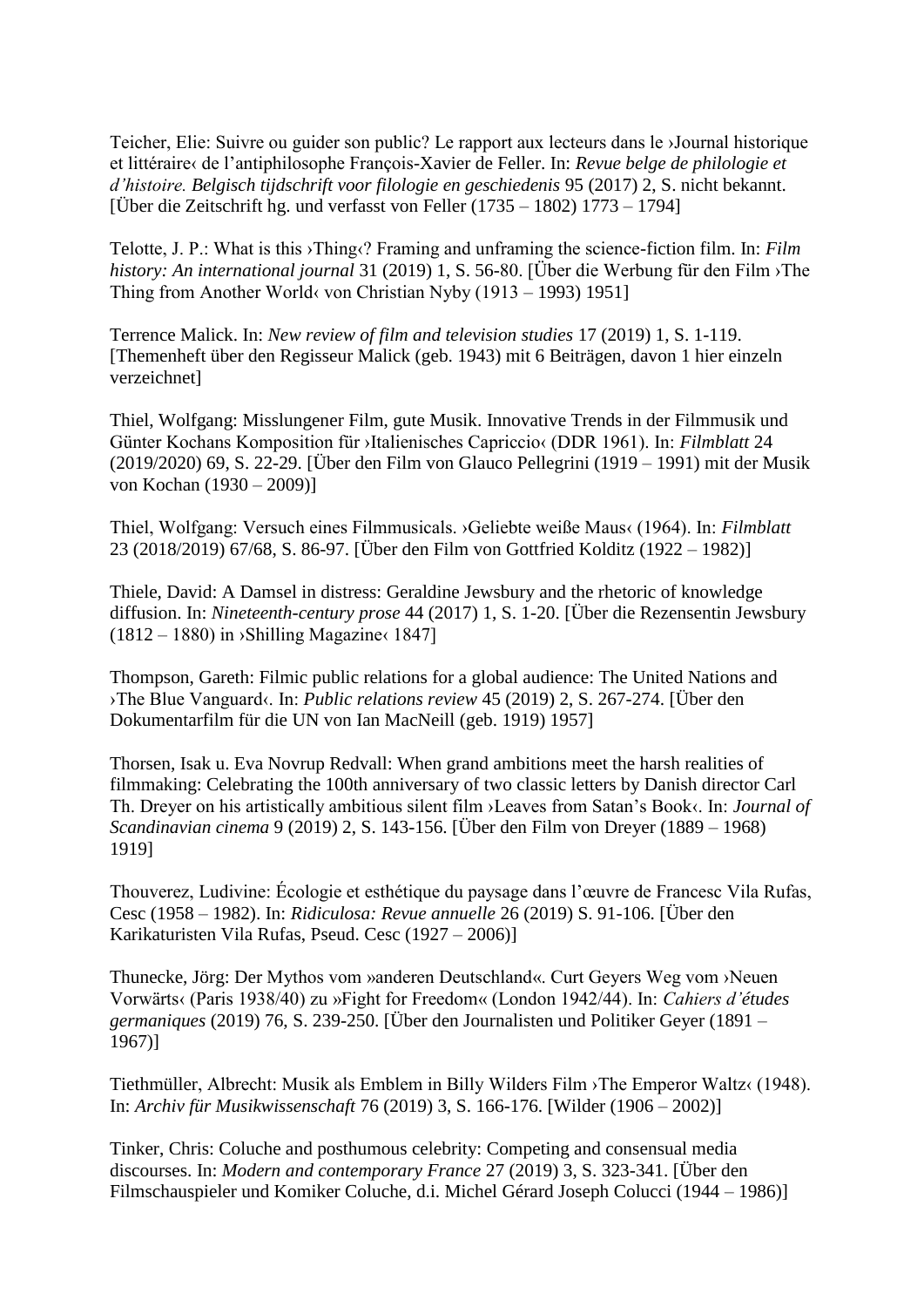Tippin, R. Eric: Serious humour: The Play of style and thought in C. K. Chesterton's essays. In: *Nineteenth-century prose* 44 (2017) 1, S. 87-112. [Über den Journalisten und Schriftsteller Chesterton (1874 – 1936)]

Tomsic, Mary: »I feel I am at stage now of really learning something«: Esma Banner, Post-Second World War migration worker and photographer. In: *Australian journal of politics and history* 65 (2019) 4, S. 516-531. [Banner (1910 – 2001)]

Totaro, Adrian: Filmfragmente und Zeitzeugenberichte: Mythos, Historiographie und Soziologie des Ghettos und Durchgangslagers Theresienstadt. Tagungsbericht. In: http://hsozkult.geschichte.hu-berlin.de/tagungsberichte/id=8653. [Abschlussveranstaltung des Projekts »Dokumente, Erinnerungen, Geschichtsschreibung. Der zweite Theresienstadtfilm, seine Dokumentation und seine Rekonstruktion aus der Perspektive der Überlebenden«, Regie Kurt Gerron (1897 – 1944) 1945, des Kulturwissenschaftlichen Instituts (KWI) Essen, Hebrew University Jerusalem, Universität Koblenz-Landau, Campus Landau, 6.-7.11.2019, Essen]

Townsend, Rebecca M.: Deval Patrick on the power of rhetoric. In: *The Howard journal of communications* 30 (2019) 3, S. 299-315. [Über den Politiker Patrick (geb. 1956) in Wahlkämpfen 2005 – 2011]

Troxell, Jenelle: »Light filtering through those shutters«: ›Joyceless Streets‹, mnemic symbols,and the beginnings of feminist film criticism. In: *Camera obscura: Feminism, culture, and media studies* 34 (2019) 3, S. 63-95. [Über Kritiken zum Film ›Die freudlose Gasse‹ von Georg Wilhelm Pabst (1885 – 1967) 1925 in der Filmzeitschrift ›Close Up‹]

Tumblety, Joan: Rhetoric, enterprise and professional authority: Dr James-Edward Ruffier and physician-writers in twentieth-century France. In: *History: The journal of the Historical Association* 104 (2019) 359, S. 125-148 [Über den Arzt, Fachautor und Journalisten Ruffier  $(1875 - 1965)$ 

Turek, Sheila: Representations of women in subtitled films: ›L'Auberge espanole‹ and ›La Vie rêvée des anges‹. In: *French cultural studies* 22 (2011) 2, S. 95-109. [Über die Filme von Cedrick Klapisch (geb. 1961) 2001 und Erick Zonca (geb. 1956) 1998]

Tusa Jumbo, Fernanda: El Humanismo ético del siglo XXI a través del pensiamento de Ryszard Kapuscinski. In: *Historia y comunicación social* 21 (2016) 2, S. 363-377. [Über den Journalisten Kapuscinski (1932 – 2007)]

Tusler, Megan: Caption, snapshot, archive: On Allen Ginsberg's photo-poems. In: *Criticism* 61 (2019) 2, S. 219-244. [Über Fotografien von Ginsberg (1926 – 1997)]

Üner, Stefan: Koloman Moser: The photographic eye. In: *PhotoResearcher* (2019) 31, S. 134- 147. [Über den Maler und Fotografen Moser (1868 – 1918)]

Unger, Nancy C.: Legacies of Belle La Follette's big tent campaigns for women's suffrage. In: *American journalism: A journal of media history* 36 (2019) 1, S. 51-70. [Über die Frauenrechtlerin und Redakteurin der Zeitschrift ›La Folette's Magazine‹ Belle Case La Follette (1859 – 1931) nach 1909]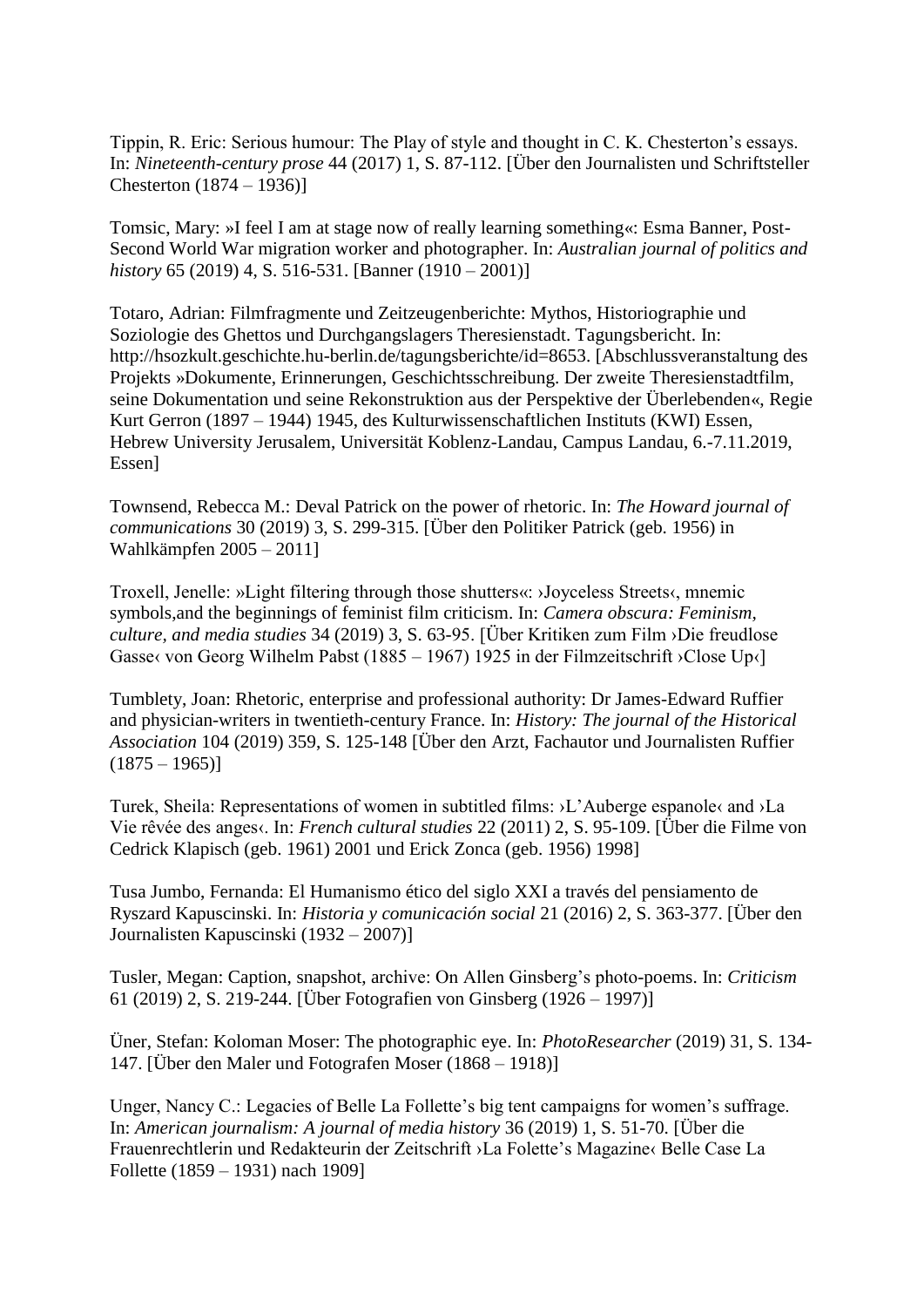Unger, Thorsten: US versus SU. Zu den amerikanischen und russischen Reisebildern in Tollers ›Quer durch‹. In: *Text und Kritik: Zeitschrift für Literatur* (2019) 223, S. 58-66. [Über den Sammelband von Toller (1893 – 1939) 1930]

Van, Lucy: Just gold: The Mavis Walley collection. In: *History of photography* 43 (2019) 1, S. 2-26. [Über die Fotografin Walley (1921 – 1982)]

Vassilieva, Julia: The Eisenstein-Vygotsky-Luria collaboration. Triangulation and third culture debates. In: *Projections: The journal for movies and mind* 13 (2019) 1, S. [Über den Filmregisseur Sergei M. Eisenstein, Sergej Michailovič Ejzenštejn (1898 – 1948), den Kulturpsychologen Lev Vygotsky (1896 – 1934) und den Neuropsychologen Alexander Luria  $(1902 - 1977)$ 

Ventrella, Franceso: Writing under pressure: Maud Cruttwell and the old masters monograph. In: *19: Interdisciplinary studies in the long nineteenth century* (2019) 28, o.Pag., online, 31 S. [Über die Kunstkritikerin Cruttwell (1860 – 1939)]

Vĕra Chytilová (Part 2). Special issue. Ed. Peter Hames. In: *Studies in Eastern European cinema* 10 (2019) 1, S. 1-67. [Themenheft über die Regisseurin Chytilová (1929 – 2014) mit 4 Beiträgen, hier nicht einzeln verzeichnet; P.1.: *Studies in Eastern European cinema* 9 (2018) 3, S. 195-270]

Vericat, Fabio L.: Church radio: The sermon and the CBS broadcast of T. S. Eliot's »Murder in the Cathedral«. In: *Journal of modern literature JML* 43 (2019/2020) 1, S. 94-110. [Über das Hörspiel von Thomas Stearns Eliot (1888 – 1965) 1937]

Vihonen, Lasse u. Pekka Salosaari: ›Jahvetti's Letterbox‹ and Finnish war propaganda on the radio. In: *TMG: Journal for media history* 22 (2019) 2, S. 73-86. [Über die Hörfunksendung ›Jahvetin kirjelaatikko‹ von Jahvetti, d.i. Yrjö Kilpeläinen (1907 – 1955) 1941 – 1944]

Viljoen, Martina u. Nicol Viljoen: ›Amadeus‹: A vision of musical genius. In: *International review of the aesthetics and sociology of music* 49 (2018) 1, S. 29-51. [Über den Film von Miloš Forman (1932 – 2018) 1984]

Virr, Richard: Revisiting the library of Edward Gibbon. In: *Papers of the Bibliographical Society of Canada* 56 (2018) 1/2, S. 53-74. [Über die Bibliothek des Historikers und Büchersammlers Gibbon (1737 – 1794)]

Vitorio, Ana Paula u. João Queiroz: Iconic processes and intermediality in the photobooks »Silent Book« and »Sí por Cuba«. In: *Semiotica: Journal of the International Association for Semiotic Studies* (2019) 231, S. 39-55. [Über die Fotobücher von Miguel Rio Branco (geb. 1946) 1997 und Tatjana Alberg (geb. 1974) 2005]

Vliet, Rietje van: »Wer Socinianische Bücher sucht, findet sie bey ihm am ehesten«. Sebastiaan Petzold's patrons. In: *Quaerendo: A journal devoted to manuscripts and printed books* 49 (2019) 2, S. 135-157. [Über den Buchhändler in Amsterdam Petzold (gest. 1704)]

Vordermayer, Thomas: Tactical guidelines in Adolf Hitler's »Mein Kampf«. In: *The Journal of modern history JMH* 91 (2019) 3, S. 525-556. [Hitler (1889 – 1945) 1925]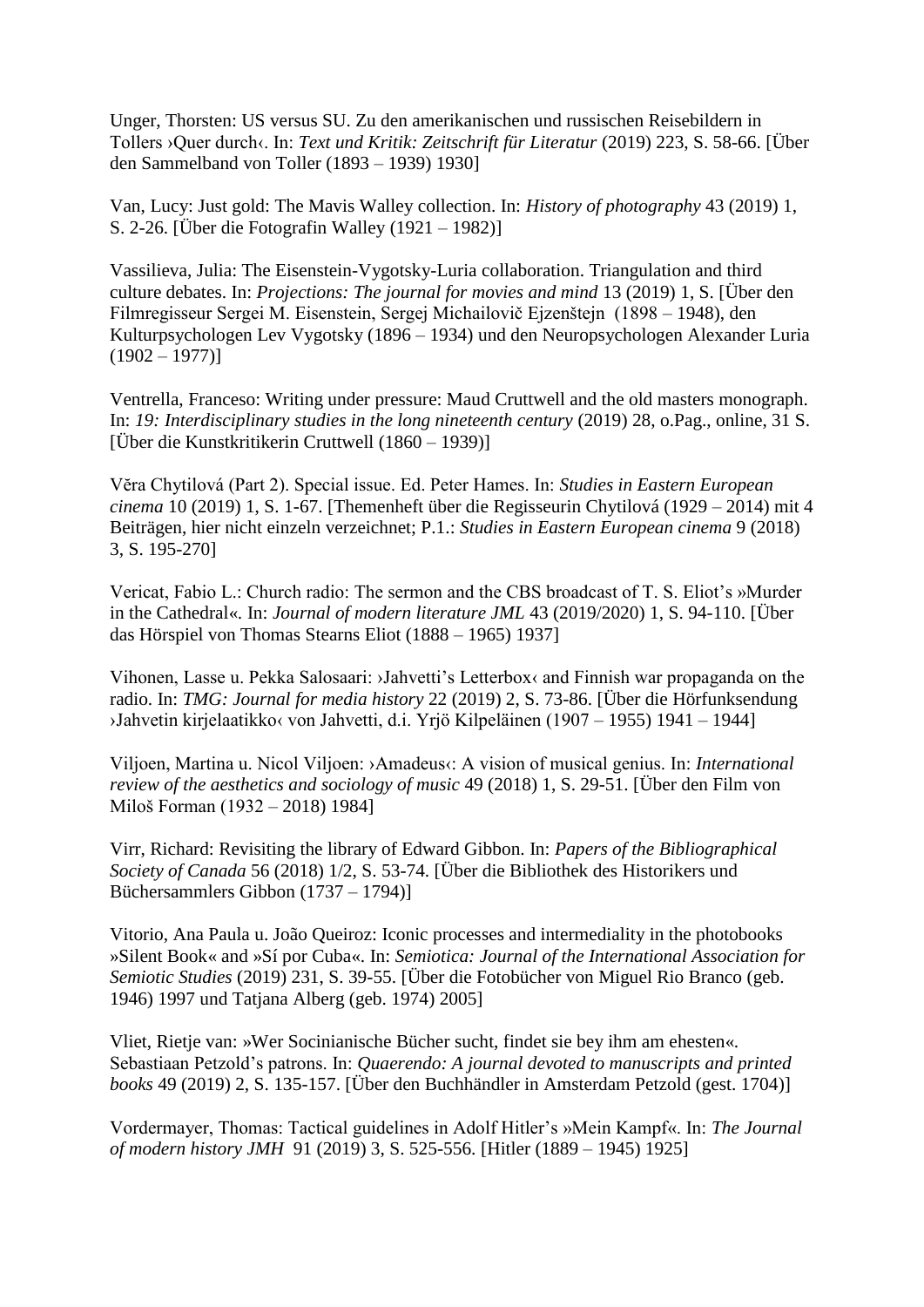Wagner, Hans-Ulrich: Fritz Bauer und das Radio. In: *Zeithistorische Forschungen. Studies in contemporary history* 16 (2019) 1, S. 164-176. [Über Dokumente von Auftritten des Juristen Bauer (1903 – 1968) nach 1959]

Walck, Pamela E. u. Ashley Walter: Soaring out of the private sphere. How >Flyin' Jenny‹ and comics helped pioneer a new path for women's work during World War II. In: *Journalism history* 44 (2018/2019) 4, S. 195-206. [Über den Comic von Russell Keaton (1910 – 1945) in der Sonntagsausgabe von ›The Boston Globe‹ und anderen Zeitungen 1941 – 1946, hier 1941 – 1942]

Walderzak, Joseph: Man-candy, hot body, and an army of skanks: ›Mean Girl‹ as revisionist text and the teen film genre. In: *Quarterly review of film and video* 36 (2019) 6, S. 498-519. [Über den Film von Mark Waters (geb. 1964) 2004]

Wallace, Lee: Three by three: Lisa Cholodonko's attachment trilogy. In: *Camera obscura: Feminism, culture, and media studies* 34 (2019) 3, S. 97-125. [Über Filme von Cholodonko (geb. 1964) 1998, 2002, 2010]

Wallis, Rodney: John Wayne's world: Israel as Vietnam in ›Cast a Giant Shadow‹ (1966). In: *Journal of American studies* 53 (2019) 3, S. 725-743. [Über den Film von Melville Shavelson (1917 – 2007) mit dem Schauspieler Wayne (1907 – 1979)]

Wallusch, Alexander: Karrierist, Mitläufer, Nationalsozialist? Herbert Graberts Radikalisierung durch die Entnazifizierung. In: *Zeitschrift für Württembergische Landesgeschichte* 78 (2019) S. 327-340. [Über den Theologen, Journalisten und Verleger Grabert (1901 – 1978)]

Walravens, Hartmut: Das erotische Frühwerk von Franz Blei. Edition der Texte zu ›Bonbonniere‹. In: *Imprimatur: Ein Jahrbuch für Bücherfreunde* N.F. 26 (2019) S. 283-308. [Über den Schriftsteller, Essayisten und Zeitschriften-Herausgeber Blei (1871 – 1942)]

Wang, Jennifer Hyland: Did they say what they thought? Gender, sound, and oral history in a Wisconsin women's radio program. In: *Journal of radio and audio media* 26 (2019) 1, S. 63- 74. [Über ein Oral-History-Interview mit der Farmerin und Journalistin Isabel Baumann (1918 – 1977) über ihre Mitarbeit am Hörfunkprogramm ›The Way We Say We Think Club‹ WIBA Madison, Wisconsin 1937 – 1957]

Wang, Lingzhen: Zhang Nuanxin and social commitment in 1980s Chinese women's experimental cinema. In: *Camera obscura: Feminism, culture, and media studies* 34 (2019) 3, S. 1-29. [Über den Film ›Sacrificed Youth‹ von Zhang (1941 – 1995) 1985]

Ward, Ken J.: »The Vilest man in the newspaper business  $\ll$ : F. G. Bonfils's case against the ›Rocky Mountain News‹. In: *Journalism history* 45 (2019) 3, S. 270-287. [Über den Rechtsstreit des Verlegers der ›Denver Post‹ Frederick G. Bonfils (1860 – 1933) gegen die Konkurrenz-Zeitung 1932]

Watkins, Raymond: Robert Bresson's heirs: Bruno Dumont, Philippe Grandrieux, and French cinema of sensation. In: *Quarterly review of film and video* 33 (2016) 8, S. 761-776. [Über die Regisseure Bresson (1901 – 1999), Dumont (geb. 1958), Grandrieux (geb. 1954)]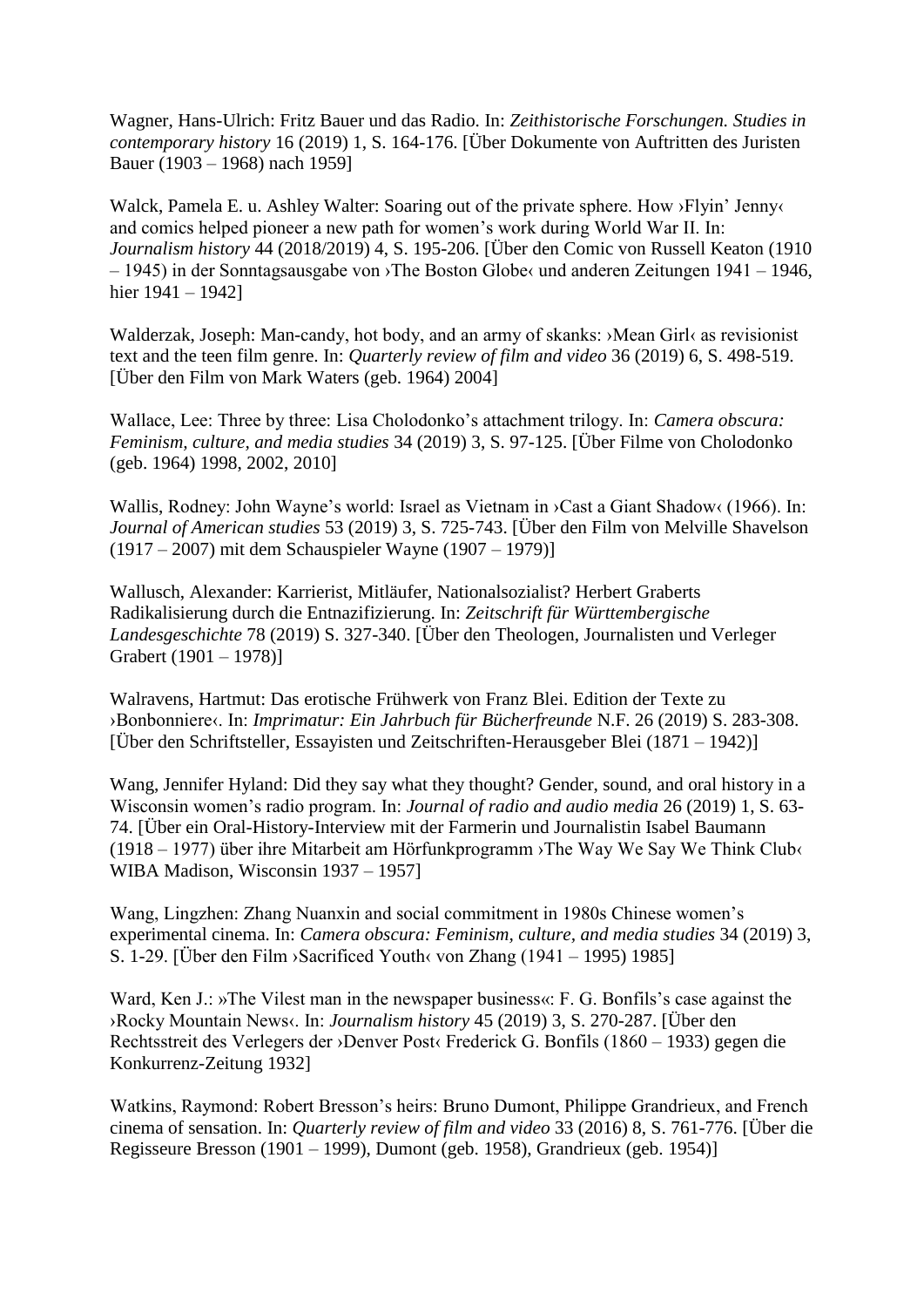Watt, Calum: »Money is a public good«: Godard's >Film Socialisme< (2010) and Bernard Maris. In: *Studies in French cinema* 19 (2019) 1, S. 40-54. [Über das Eröffnungs-Zitat des Ökonomen Maris (1946 – 2015) im Film von Godard (geb. 1930) und über ihn]

Weber, A. Dana: From glorious >Nibelungs< to >Inglorious Basterds<: Quentin Tarantino's refractive retelling of Fritz Lang's epic. In: *German studies review* 42 (2019) 3, S. 537-560. [Über die Filme von Tarantino (geb. 1963) 2009 und Lang (1890 – 1976) 1924]

Weber, Niklas: Héberts Tod. In: *Merkur: Deutsche Zeitschrift für europäisches Denken* 73 (2019) 837, S. 42-53. [Über den Journalisten und Herausgeber der Zeitschrift ›Père Duchesne‹ Jacques-René Hébert (1757 – 1794)]

Weder, Christine: Raffiniertes Wechselspiel der Medien. Marie von Ebner-Eschenbachs Zeitschriftenbeitrag »Meine Uhrensammlung« (1896). In: *Fotogeschichte: Beiträge zur Geschichte und Ästhetik der Fotografie* 39 (2019) 153, S. 29-36. [Über den illustrierten Beitrag der Schriftstellerin Ebner-Eschenbach (1830 – 1916) in ›Deutsche Rundschau‹ 1880]

Weedman, Christopher: A Dark exilic vision of 1960s Britain: Gothic horror and film noir pervading Losey and Pinter's ›The Servant‹. In: *JCMS: Journal of cinema and media studies* 58 (2018/2019) 3, S. 93-117. [Über den Film von Joseph Losey (1909 – 1983) und Harold Pinter (1930 – 2008) 1963]

Weiß, Benjamin: Selbstreflexives Erzählen und die Dekonstruktion von Autorschaft in David Cronenbergs ›Naked Lunch‹. In: *Kodikas/Code: An international journal of semiotics* 40 (2017) 1/2, S. 76-101. [Über den Film von Cronenberg (geb. 1943) 1991]

Weitz, Shaena B.: Propaganda and reception in nineteenth-century music criticism: Maurice Schlesinger, Henri Herz, and the *>Gazette musicale* (*In: 19th century music* 43 (2019) 1, S. 38-60. [Über die Kampagne gegen den Klaviervirtuosen Herz durch den Verleger der Zeitschrift Schlesinger (1798 – 1871) 1834]

Werner-Burgmann, Anett: Die »echte Fontaneluft« mit neuer Heldin. Aus »Frau Jenny Treibel« wird ›Corinna Schmidt‹. In: *Filmblatt* 24 (2019/2020) 69, S. 2-21. [Über den Film von Artur Pohl (1900 – 1970) 1951 nach dem Roman von Theodor Fontane (1819 – 1898)]

Werner-Burgmann, Anett: Mut zum Experiment. Ralf Kirstens ›Die Elixiere des Teufels‹ (1973) zwischen Mystik und Moderne. In: *Filmblatt* 23 (2018/2019) 67/68, S. 98-114. [Über den Film von Kirsten (1930 – 1998)]

West, E. James: Ben Burns and the boundaries of black print in Chicago, 1942 – 1954. In: *Journal of American studies* 53 (2019) 3, S. 703-724. [Über den Redakteur und PR-Agenten Burns, d.i. Benjamin Bernstein (1913 – 2000)]

White, Allie: The Resurgance of a forgotten journalist, Ellen B. Scripps: Journalist, philanthropist, and newspaper business powerhouse. In: *Journalism history* 45 (2019) 1, S. nicht bekannt. [Ellen Browning Scripps (1836 – 1932)]

Wildman, Charlotte: >A City Speaks<: The projection of civic identity in Manchester. In: *Twentieth century British history* 23 (2012) 1, S. 80-99. [Über den Dokumentarfilm von Paul Rotha (1907 – 1984) 1947]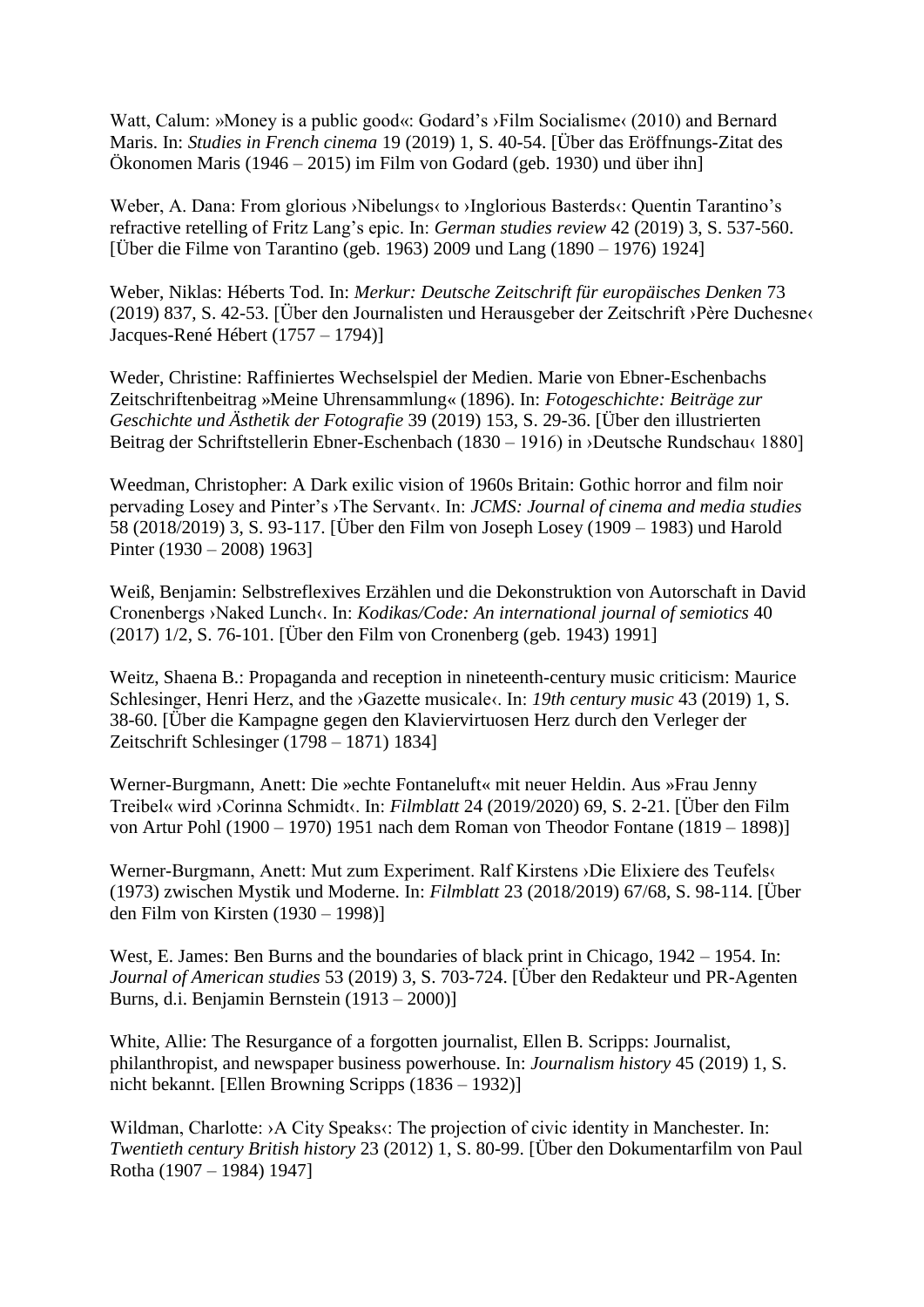Wilke, Manfred: Ein widerständiges Leben: Heinz Brandt. In: *Deutschland Archiv online* (2019) 1.11.2019, o.Pag., online. [Über den Journalisten Brandt (1909 – 1986)]

Wilkie, Ian: Very silly party politics: Surrealism and satire in the »Pythonesque«. In: *Comedy studies* 10 (2019) 2, S. 213-223. [Über die Fernsehserie ›Monty Python's Flying Circus‹ der Komikergruppe Monty Python (1969 – 1983) BBC 1969 – 1974]

Willemsen, Steven u. Miklós Kiss: Last year at Mulholland Drive: Ambiguous framings and framing ambiguities. In: *Acta Universitatis Sapientiae: Film and media studies* (2019) 16, S. 129-152. [Über den Film ›Mulholland Drive‹ von David Lynch (geb. 1946) 2001]

Williams, James S.: Neoliberal violence and aesthetic resistance in Abderrahmane Sissako's ›Bamako‹ (2006). In: *Studies in French cinema* 19 (2019) 4, S. 294-313. [Über den Film von Sissako (geb. 1961)]

Williamson, Colin: Nature and the wonders of the moving image: John Ott's postwar popular science filmmaking. In: *Film history: An international journal* 31 (2019) 3, S. 27-54. [Ott (1909 – 2000) 1950er Jahre]

Witcher, Heather Bozant: »Art of the future«: Julia Margaret Cameron's poetry, photography, and Pre-Raphaelitism. In: *Victorian studies* 61 (2018/2019) 2, S. 204-215. [Über die Fotografin Cameron (1815 – 1879)]

Wodianka, Stephanie: Fritz Lang in Hollywood. Das mythische Eigene und die Fremdheit des Mythos. In: *Cahiers d'études germaniques* (2019) 76, S. 189-200. [Über den Filmregisseur Lang (1890 – 1976) nach 1939]

Woller, Megan: »Is that clear? No, but it's consistent«: The film musical and New Hollywood's genre blurring in ›What's Up, Doc?‹. In: *The Journal of popular culture* 52 (2019) 2, S. 395-415. [Über den Film von Peter Bogdanovich (geb. 1939) 1972]

Woods, Faye: Wainwright's West Yorkshire: Affect and landscape in the television drama of Sally Wainwright. In: *Journal of British cinema and television* 16 (2019) 3, S. [Über die Regisseurin Wainright (geb. 1963) seit 2002]

Wulff, Hans J.: Politik, Geschlecht und konservative Satire. Paul Martins ›Die Frauen des Herrn S.‹ (1951). In: *Filmblatt* 23 (2018/2019) 67/68, S. 2-15. [Über den Film von Martin  $(1899 - 1967)$ 

Yardumian, Aram: A Finer-grained truth: Film and justice in the post-genocide landscapes of Cambodia and Rwanda. In: *Quarterly review of film and video* 36 (2019) 7, S. 543-553. [Über die Filme ›S-21, La Machine de Mort Khmer Rouge‹ von Rithy Panh (geb. 1964) 2003 und ›The Uncondemned‹ von Michele Mitchell (geb. 1965) und Nick Louvel (1981 – 2015) 2016]

Yoon, Hyewon: Porträts im Exil. Gisèle Freund in Frankfurt und Paris. In: *Fotogeschichte: Beiträge zur Geschichte und Ästhetik der Fotografie* 39 (2019) 151, S. 27-34. [Über die Fotografin Freund (1908 – 2000) 1932 – 1939]

York, Jonathan David: Awaiting oblivion: Decolonization and deterriorialization in Chabrol's ›Le Boucher‹. In: *Quarterly review of film and video* 36 (2019) 6, S. 553-560. [Über den Film von Claude Chabrol (1930 – 2020) 1970]